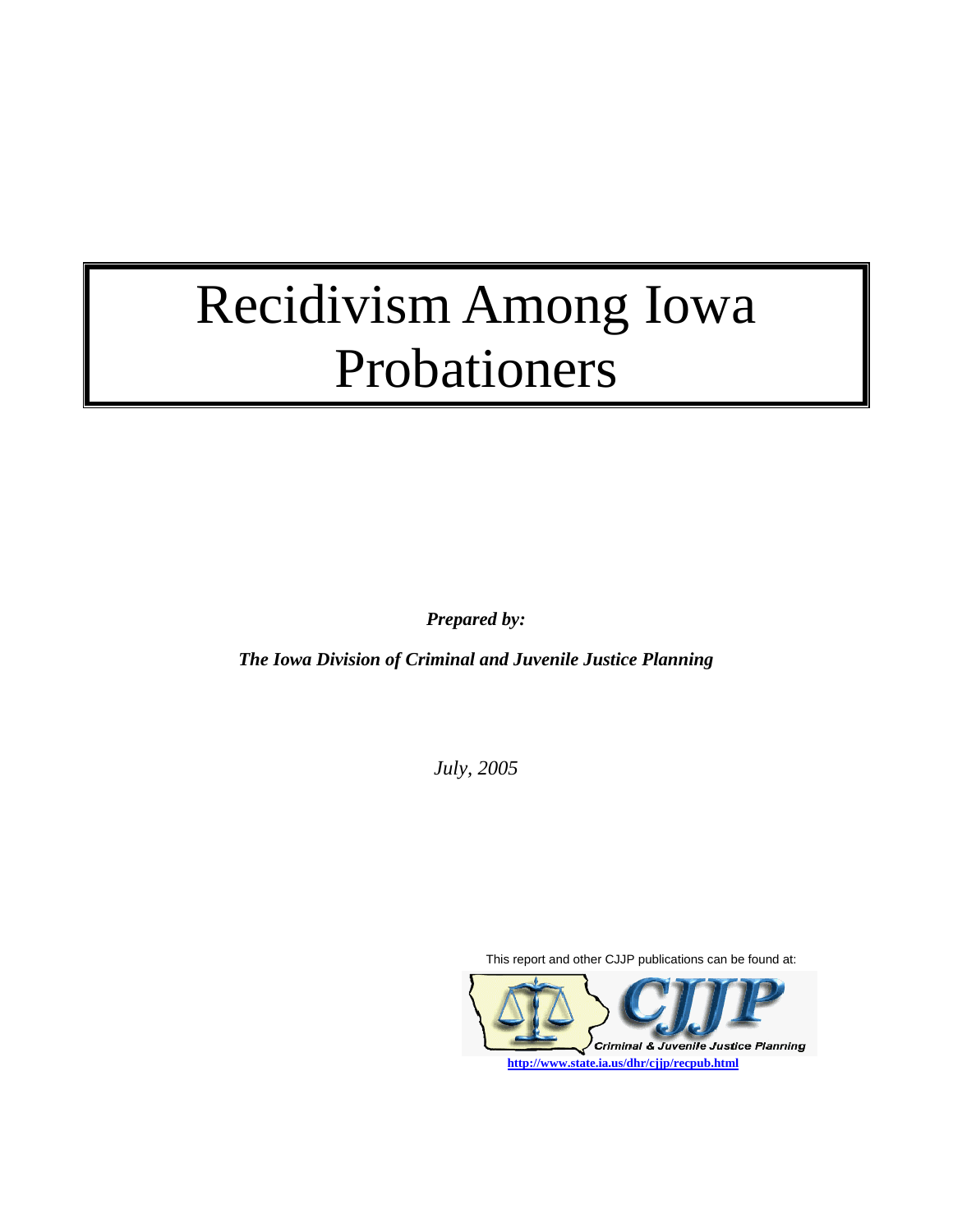## Recidivism Among Iowa Probationers

*The Iowa Division of Criminal and Juvenile Justice Planning* 

*Richard G. Moore, Administrator* 

Paul Stageberg, Ph.D., Analyst, Principal Investigator Bonnie Wilson, Statistical Analyst

*July, 2005* 

This report has been supported in part by grant #04C2-1956 from the Governor's Office of Drug Control Policy (ODCP). Findings here do not necessarily represent the official policies of OCDP or the U.S. Department of Justice.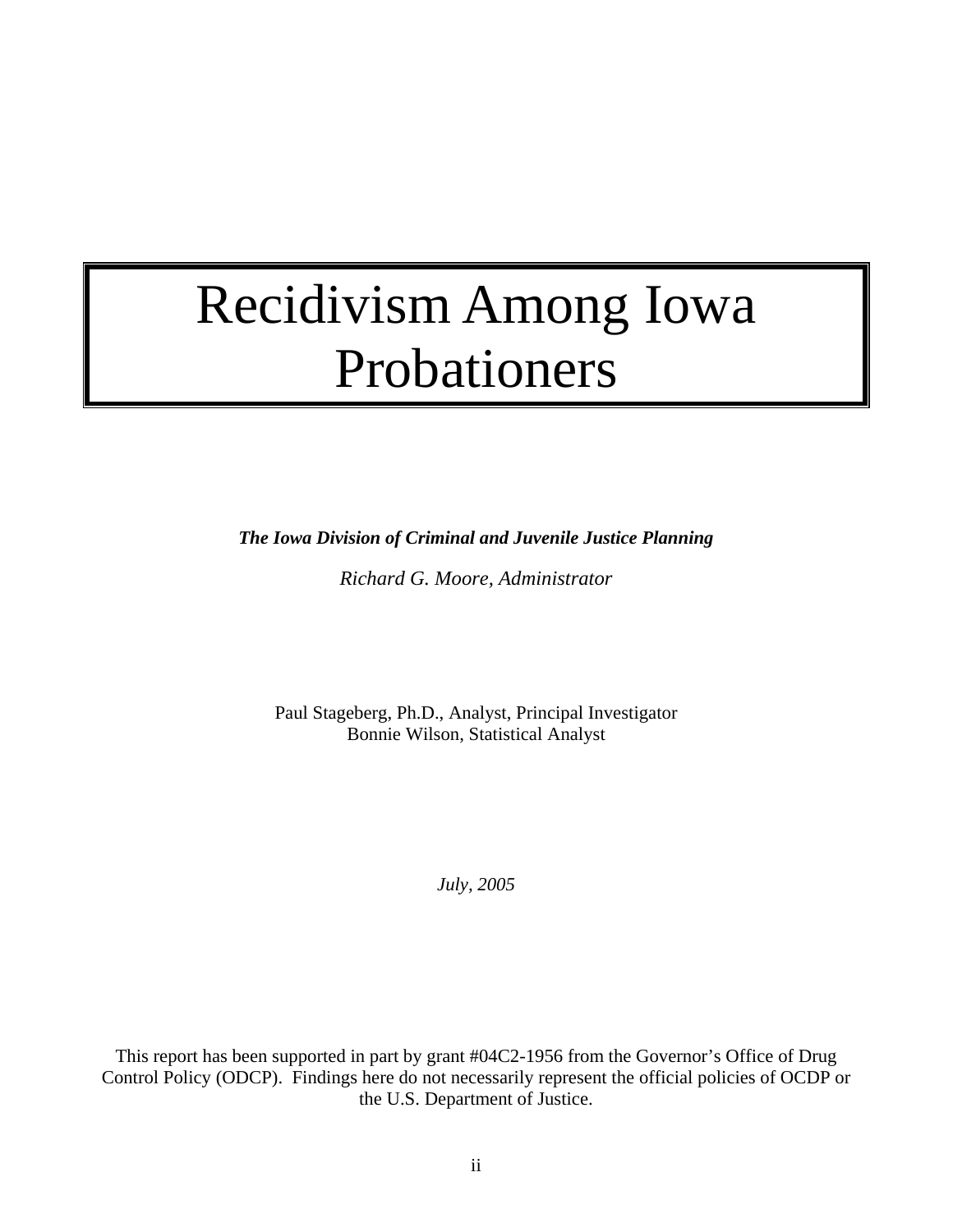## **Table of Contents**

| Table 9: Sex of Entries to Prison and Probation, First Quarter FY2002 14             |  |
|--------------------------------------------------------------------------------------|--|
| Table 10: Sex of Felony Entries to Prison and Probation, First Quarter FY2002 14     |  |
|                                                                                      |  |
|                                                                                      |  |
| Table 13: Offense Type of Entries to Prison and Probation First Quarter FY200216     |  |
| Table 14: Offense Class of Entries to Prison and Probation First Quarter FY200216    |  |
| Table 15: Admissions to Probation and Prison, by District and Offense Level 17       |  |
|                                                                                      |  |
|                                                                                      |  |
|                                                                                      |  |
|                                                                                      |  |
|                                                                                      |  |
|                                                                                      |  |
|                                                                                      |  |
|                                                                                      |  |
|                                                                                      |  |
|                                                                                      |  |
|                                                                                      |  |
|                                                                                      |  |
| Table 24: Rate of Any New Arrest During First Year After Release, By Offense Class25 |  |
|                                                                                      |  |
|                                                                                      |  |
|                                                                                      |  |
|                                                                                      |  |
|                                                                                      |  |
|                                                                                      |  |
|                                                                                      |  |
|                                                                                      |  |
|                                                                                      |  |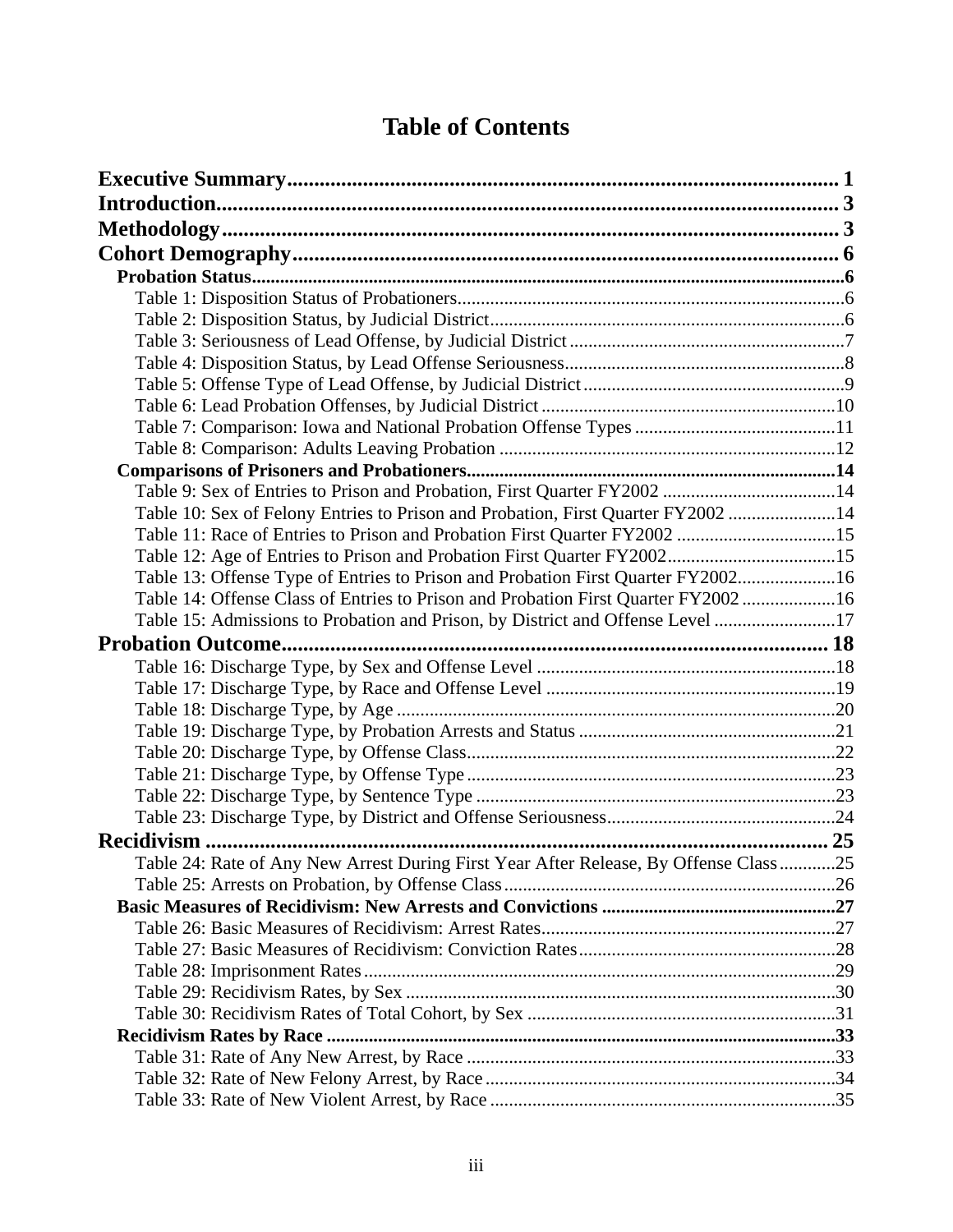| Table 41: Rate of Any New Arrest, Prisoners and Probationers, by Offense Class 43            |  |
|----------------------------------------------------------------------------------------------|--|
| Table 42: Rate of New Felony Arrest, Prisoners and Probationers, by Offense Class45          |  |
| Table 43: Rate of New Violent Arrest, Prisoners and Probationers, by Offense Class47         |  |
| Table 44: Rate of New Violent Felony Arrest, Prisoners and Probationers, by Offense Class49  |  |
| Table 45: Rate of Any New Imprisonment, Prisoners and Probationers, by Offense Class51       |  |
|                                                                                              |  |
| Table 46: Rate of Any New Arrest, Prisoners and Probationers, by Offense Type53              |  |
| Table 47: Rate of New Felony Arrest, Prisoners and Probationers, by Offense Type 54          |  |
| Table 48: Rate of New Violent Arrest, Prisoners and Probationers, by Offense Type 55         |  |
| Table 49: Rate of New Violent Felony Arrest, Prisoners and Probationers, by Offense Type  56 |  |
| Table 50: Rate of Any New Imprisonment, Prisoners and Probationers, by Offense Type 57       |  |
|                                                                                              |  |
|                                                                                              |  |
|                                                                                              |  |
|                                                                                              |  |
|                                                                                              |  |
|                                                                                              |  |
|                                                                                              |  |
|                                                                                              |  |
|                                                                                              |  |
|                                                                                              |  |
|                                                                                              |  |
|                                                                                              |  |
| Appendix II: Comparison of Prisoner and Probationer Rates by Offense  74                     |  |
|                                                                                              |  |
|                                                                                              |  |
|                                                                                              |  |
|                                                                                              |  |
|                                                                                              |  |
|                                                                                              |  |
|                                                                                              |  |
|                                                                                              |  |
|                                                                                              |  |
|                                                                                              |  |
|                                                                                              |  |
|                                                                                              |  |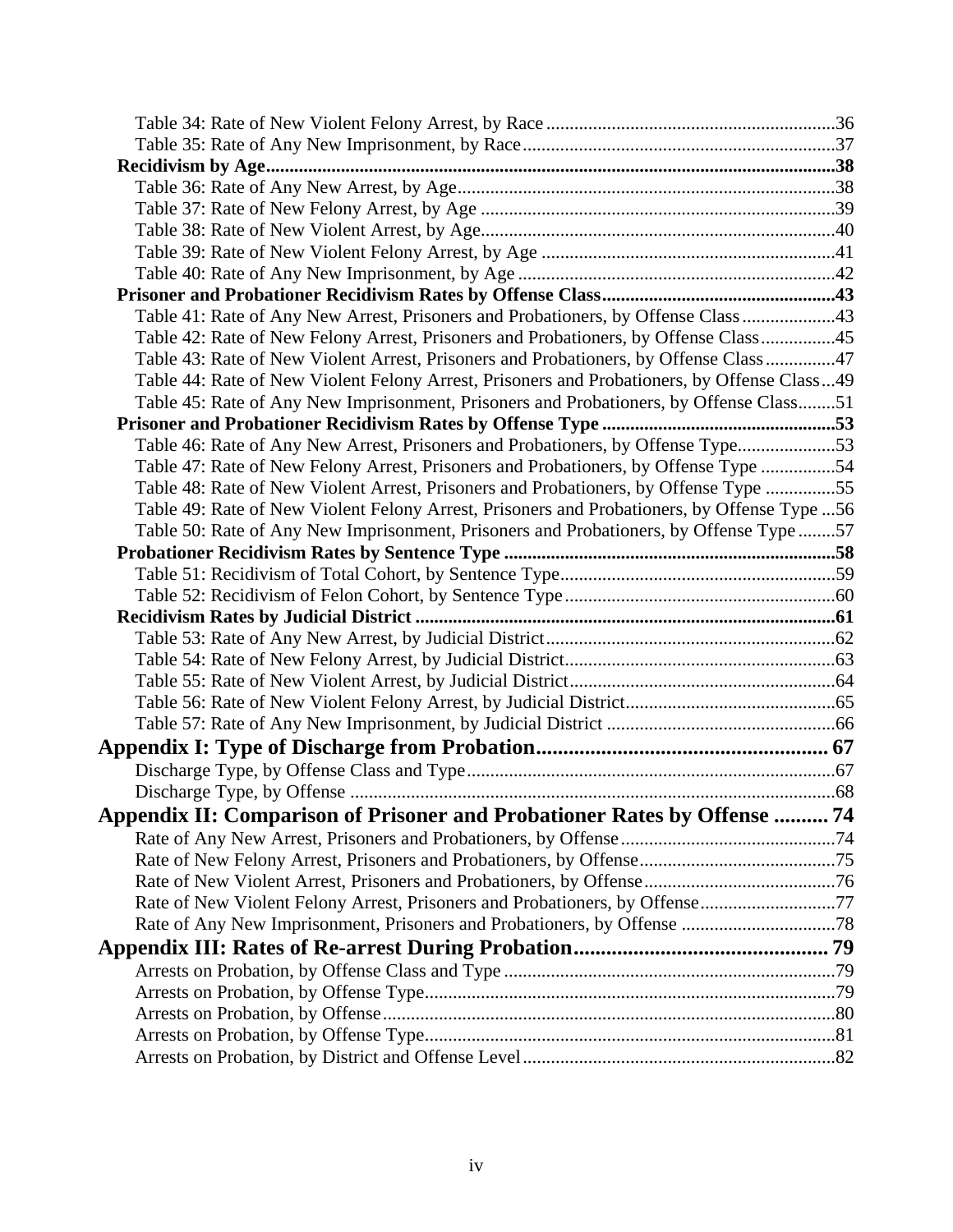## **Executive Summary**

A study was conducted examining recidivism of offenders released to probation in Iowa between July 1, 2001 and September 30, 2001 (i.e., the first quarter of State FY2002). These offenders were tracked for varying periods of time due to differing times of release; the average time at risk for the cohort was 967 days.

The study used multiple definitions of recidivism, including the following:

- new arrests:
- new felony arrests;
- new arrests for violent crimes:
- new arrests for violent felonies;
- new imprisonments;
- new arrests for crimes of specific types (e.g., sex offenses, drug offenses, etc.).

## The study found the following:

## **Population characteristics**

- Most probationers (63 percent) entered probation as the result of suspended sentences, although there was considerable variation from one judicial district to another.
- Most probationers (73.2 percent) entered probation as the result of misdemeanor offenses, although there was considerable variation among the judicial districts.
- The largest percentage of probationers entered probation as the result of OWI, although in two judicial districts OWI's accounted for less than 10 percent of probationers. Statewide, drug offenders and property offenders constituted the two next-largest groups of probationers, respectively.
- Most probationers received "standard" probation supervision while on probation, although nearly half of all misdemeanant probationers were on low-risk caseloads.

#### **Probation outcome**

- Of the probationers completing probation during the tracking period, 73 percent were discharged successfully, compared to 59 percent nationally. . A slightly higher percentage of Iowa probationers (19 percent) were revoked to incarceration, however, than was true nationally (16%).
- 29.2 percent of probationers were re-arrested for new offenses while still under probation supervision during the tracking period. Felons tended to be arrested more frequently than misdemeanants.

## **General recidivism**

- 23.1 percent of releases were re-arrested within one year of being placed on probation, with an additional 15.6 percent being arrested within three years. Generally, the risk of recidivism was highest during the first year after admission to probation. Some groups, however, tended to show the highest rates of return to prison during the second year after release.
- Those entering probation as the result of "shock" probation or suspended sentences showed higher rates of recidivism than those receiving deferred judgments. Shock probationers were by far the most likely to be sent to prison within three years (42.6 percent, vs. 17.8 percent for suspended sentences and 4.5 percent for deferred judgments).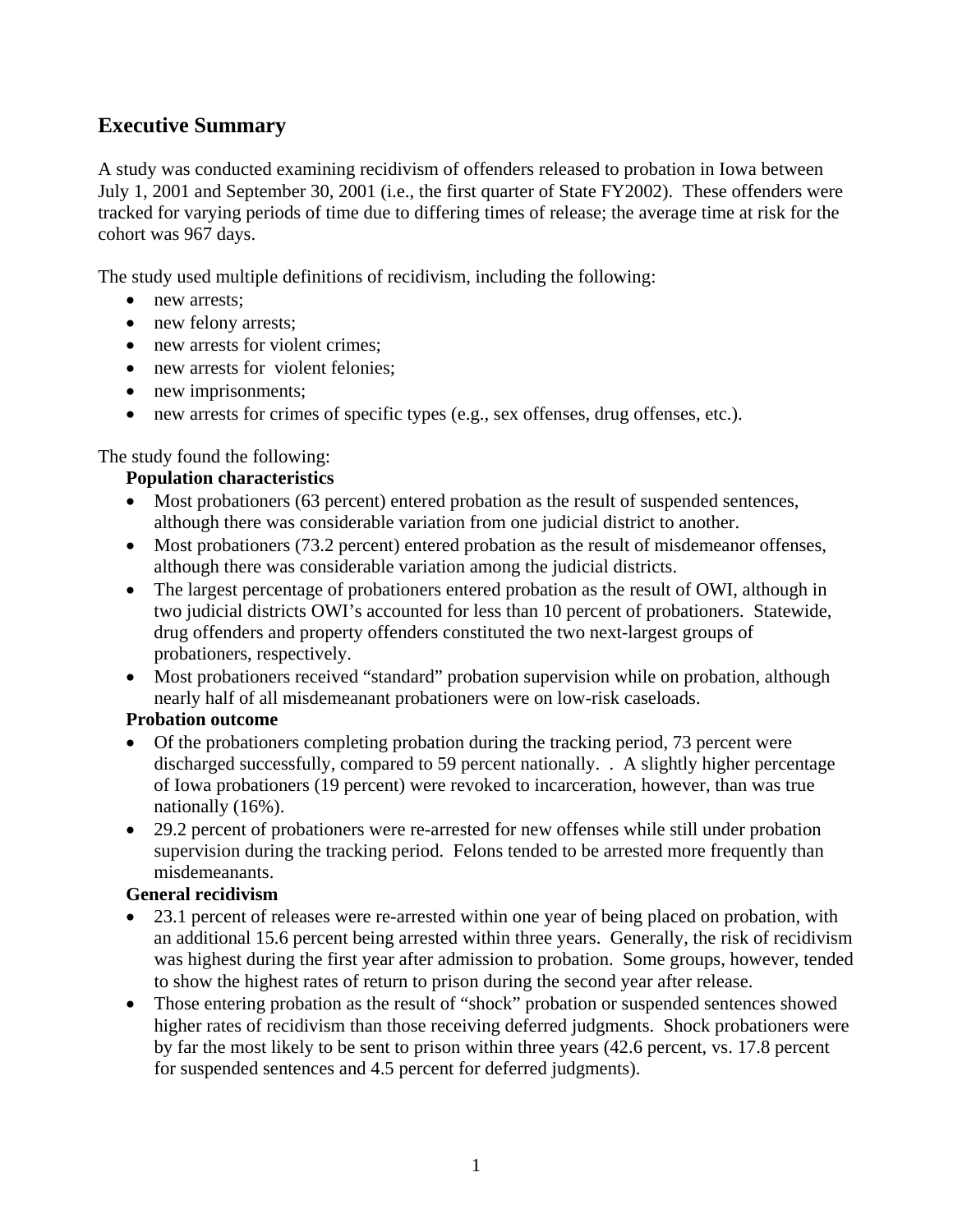• Comparisons between probationers and prison releases showed the latter to exhibit higher rates of recidivism regardless of the criterion used and the length of tracking.

## **Recidivism and demography**

- Men exhibited higher rates of recidivism than women regardless of the criterion. For every woman arrested during the tracking period, 1.6 men were arrested. Men were also twice as likely as women to be imprisoned.
- Native Americans and African-Americans exhibited the highest rates of re-arrest. Although their numbers were few  $(n=21)$ , the highest rate of new arrests was found for Native American misdemeanants, 71 percent of whom were re-arrested within three years. These same two groups tended to show high rates on the other recidivism measures, as well.
- As released prisoners and probationers age, they tend to exhibit lower rates of recidivism, although released prisoners had three-year rates of re-arrest over 40 percent through age 49, and probationers showed rates over 35 percent through age 44. The highest rates of recidivism (regardless of definition) were found among the youngest offenders.
- There was considerable variation in recidivism rates among Iowa's judicial districts, with much of the variation attributable to differences in the types and seriousness of offenders placed on probation in the districts. While the Sixth Judicial District showed the lowest rate of new arrests after three years, for example (29.9 percent), its felons showed the highest rate (51 percent), along with the second-highest rate of new felony arrests (20 percent).

#### **Recidivism and offense types**

- While previous studies of prison releases in Iowa have shown higher rates of re-arrest among misdemeanants, felony probationers exhibited higher rates of re-arrest than misdemeanants (42 percent vs. 37 percent after three years). Among the larger offender groups, however, those convicted of aggravated misdemeanors showed the highest rate of re-arrest.
- Although there were few weapons offenders in the probation cohort, their rate of new arrests during the tracking period was higher than other offender groups, followed by probationers sentenced for public order and property crimes. Sex offenders showed the lowest rate of new arrests, followed by OWI offenders.
- There was a tendency for probationers to be re-arrested for and convicted of the same type of offense that resulted in their being on probation. Drug offenders, for example, showed the highest rate of new drug offenses, and violent offenders the highest rate of new violent offenses. Overall, the largest percentage of probationers was arrested for new drug offenses. About one probationer in eight (12 percent) was re-arrested for new violent crimes. Only 0.5 percent of the releases were arrested for new sex crimes.
- About one probationer in six was arrested for a new felony during the tracking period. New violent felony arrests were very rare, with only about one probationer in 38 re-arrested for such offenses.
- After three years, the offense with the highest rate of re-arrest among probationers was prostitution. Nearly 82 percent of the 18 offenders sentenced for prostitution were arrested within three years of release. Among offenses involving larger groups of offenders, 56.6 percent of the 455 burglars were re-arrested within three years. Conversely, the offenses with the lowest rate of re-arrest were robbery (16.7 percent) and sex offenses (19.6 percent).
- Those convicted of forgery/fraud (28.1 percent) and prostitution (27.3 percent) showed the highest rates of *felony* re-arrest, while those convicted of OWI (7.5 percent) and sex offenses (8.9 percent) showed the lowest rates.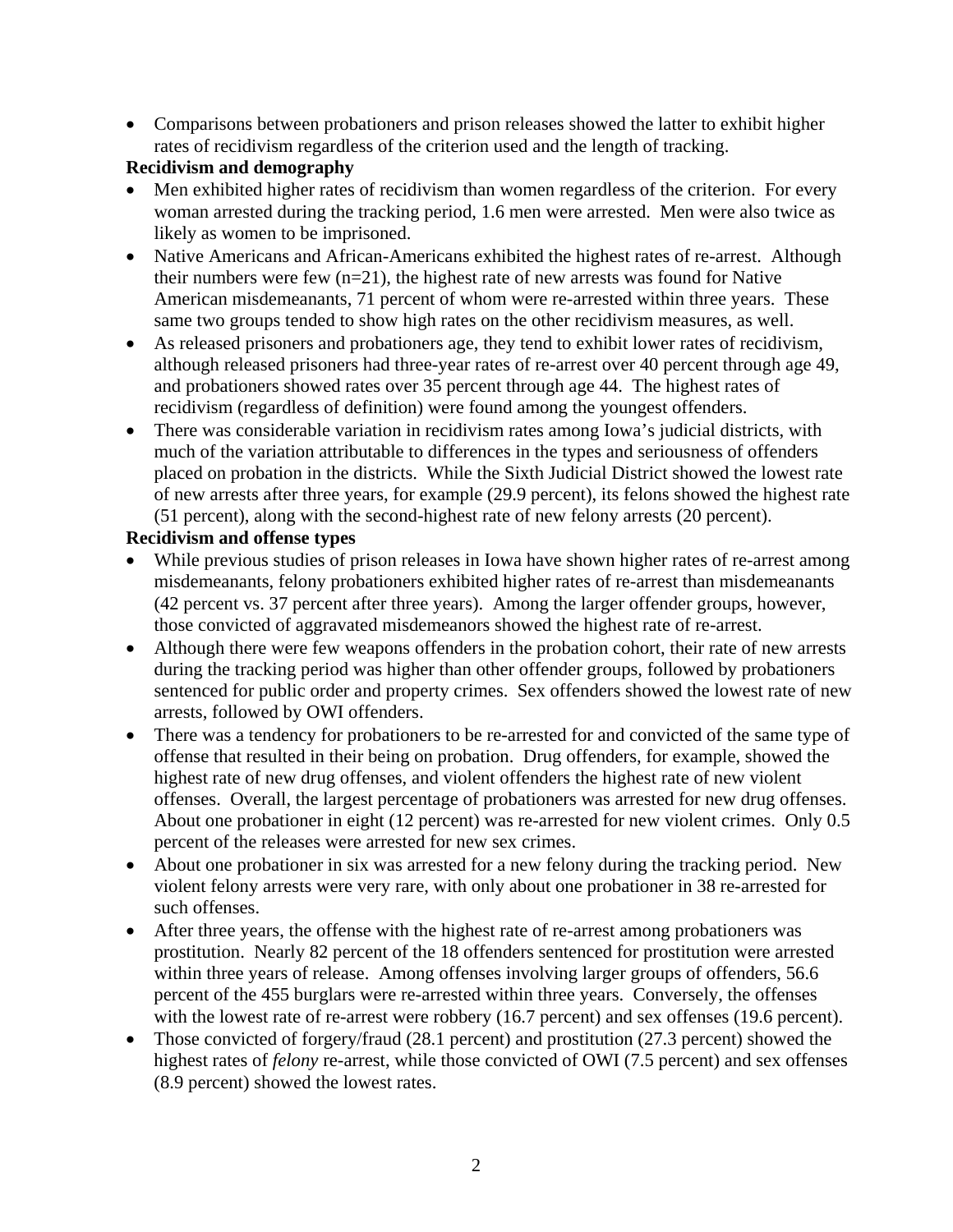## **Introduction**

In 2003 the Division of Criminal and Juvenile Justice Planning, relying on funds from the Office of Drug Control Policy (ODCP) and the Department of Corrections (DOC), began a correctional policy project to study correctional outcomes and recidivism in Iowa. The ultimate goal of the project is to permit the DOC, the eight Departments of Correctional Services, and the Board of Parole to make more effective use of state resources by permitting analyses of offender populations and the impact of policy on rates of probation and imprisonment. This research follows four years of research on prisoners and prison releases. The new study involves examination of sentencing data, criminal histories, offender supervision and treatment histories, and recidivism of probationers, for whom such data had not been collected in Iowa for more than a decade.

The main focus of the research to date has been the collection of recidivism data on all offenders who entered probation in Iowa during the first quarter of State FY02 (July 1, 2001 – September 30, 2001). This has occurred in two phases. Collection of detailed criminal history and recidivism data from Iowa's computerized criminal history system (CCH), the Interstate Identification Index (III), Iowa's traffic records system, the Iowa Courts Information System (ICIS), and the Iowa Corrections Offender Network (ICON) started shortly after the research was begun. Collection of this detailed information is continuing.

To provide a useful but somewhat less comprehensive look at recidivism, the second phase of the project has involved extracting recidivism data only from CCH, III, and ICON. The methodology used here is similar to that used in previous studies of recidivism following imprisonment in Iowa. This phase of the study has provided information on the characteristics of offenders entering probation in Iowa in addition to probation completion and recidivism data. This is the first report resulting from the study's second phase.

## **Methodology**

The recidivism research began October of 2003, when a list of those entering probation in Iowa during the first quarter of State FY 2002 was generated from the Iowa Corrections Offender Network (ICON), the state corrections database. This yielded a probation cohort of 3,573. CJJP collected a variety of electronic data on the cohort, including demographic data and information pertaining to the current criminal charge(s). Recidivism and criminal history data were extracted from two primary sources, the Division of Criminal Investigation's Computerized Criminal History system (CCH) and the Interstate Identification Index (III). While these were the two major sources of recidivism data, when questions arose from inspection of rapsheets or probation records, the data were supplemented by referring to ICIS and ICON.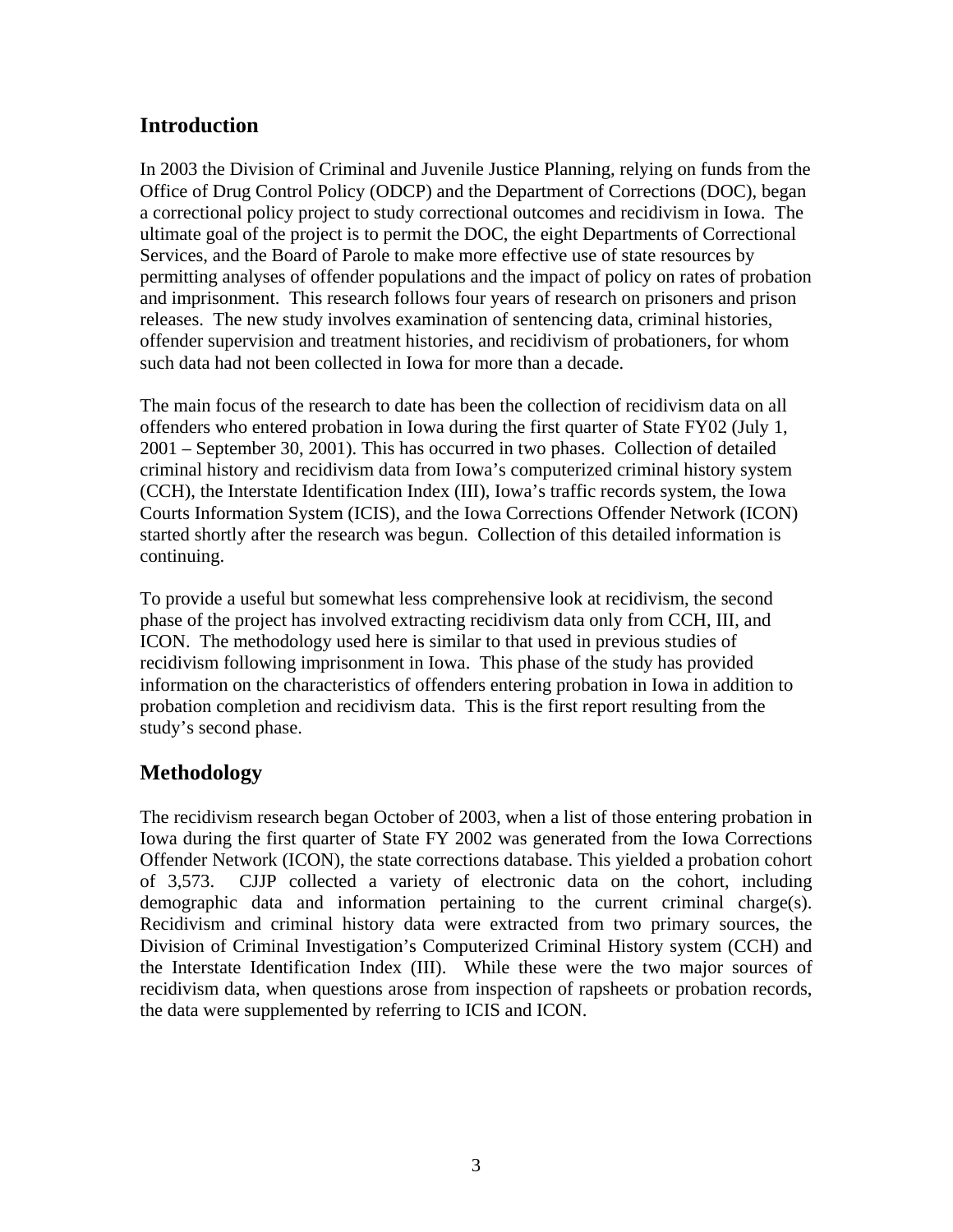Adult criminal histories were obtained for all cohort members. When offenders had been arrested as juveniles and placed in state training schools this information was also noted.<sup>1</sup> For each new offense, data were collected on the date of the arrest, the arresting charge, and the seriousness (offense class) of the charge. Conviction data included the date of conviction and the conviction offense and its seriousness.

Other data taken from rapsheets and other official sources included prior arrests and convictions and jail and prison terms. Because data collection continues in this area, this report will not address the prior criminal histories of probationers, nor will it address any treatment or interventions occurring during probation. These topics will be addressed in future reports.

Statutory restrictions in Iowa put some limitations on recidivism research, as Iowa CCH records include only information on **convictions** and **pending charges.** Data on arrests **not** leading to conviction must be expunged upon notice of a dismissal/acquittal or within four years if a disposition has not been reported. Fortunately, collection of recidivism data for this report has occurred soon enough after entry to probation that nearly all new offenses occurring thereafter should still be included on rapsheets. Further, use of III in recidivism research to some extent mitigates this problem, as the federal statute governing III allows inclusion of offenses not leading to conviction.

Nonetheless, there are problems in using III in recidivism research. While it appears that the out-of-state arrest data obtained through III are relatively comprehensive, disposition reporting appears to be lacking. It is probably more common to find out-of-state arrests without disposition than with disposition. While the individuals in this probation cohort appear to be less mobile than the prison releases previously tracked by CJJP, the absence of dispositions remains a concern.

As in previous CJJP recidivism reports, the concept of "time at risk" is being employed in the current research. Essentially, time at risk is defined as any time at liberty during the tracking period. Since probationers are "at risk" during most time on probation because they are not in secure confinement, all time spent on probation is counted as time at risk. The only exceptions to this are when probationers are known to have been deported,  $2$  are incarcerated, or have died.<sup>3</sup> Most of the deportees were arrested by INS early during their period of probation, and their only time at risk fell between their entry to probation and their INS arrest.

 $<sup>1</sup>$  Until recently, data on juvenile arrests and convictions have been unavailable on state rapsheets unless a</sup> commitment to a state training school resulted. Older records on training school commitments also frequently listed "delinquency" as the committing offense rather than including a specific charge. 2

 $2\degree$  Thirty-three members of the cohort were known to have been detained by the INS for immigration violations after entering probation. Fifteen are known to have been deported. Three of these are known to have been arrested after returning illegally. As of this writing the status of another dozen cohort members arrested by the Immigration and Naturalization Service (INS) is unknown despite a request to the INS for disposition data.

 $3$  Fourteen members of the probation cohort are known to have died. These individuals were counted as having time at risk from the time of probation entry until the date of death.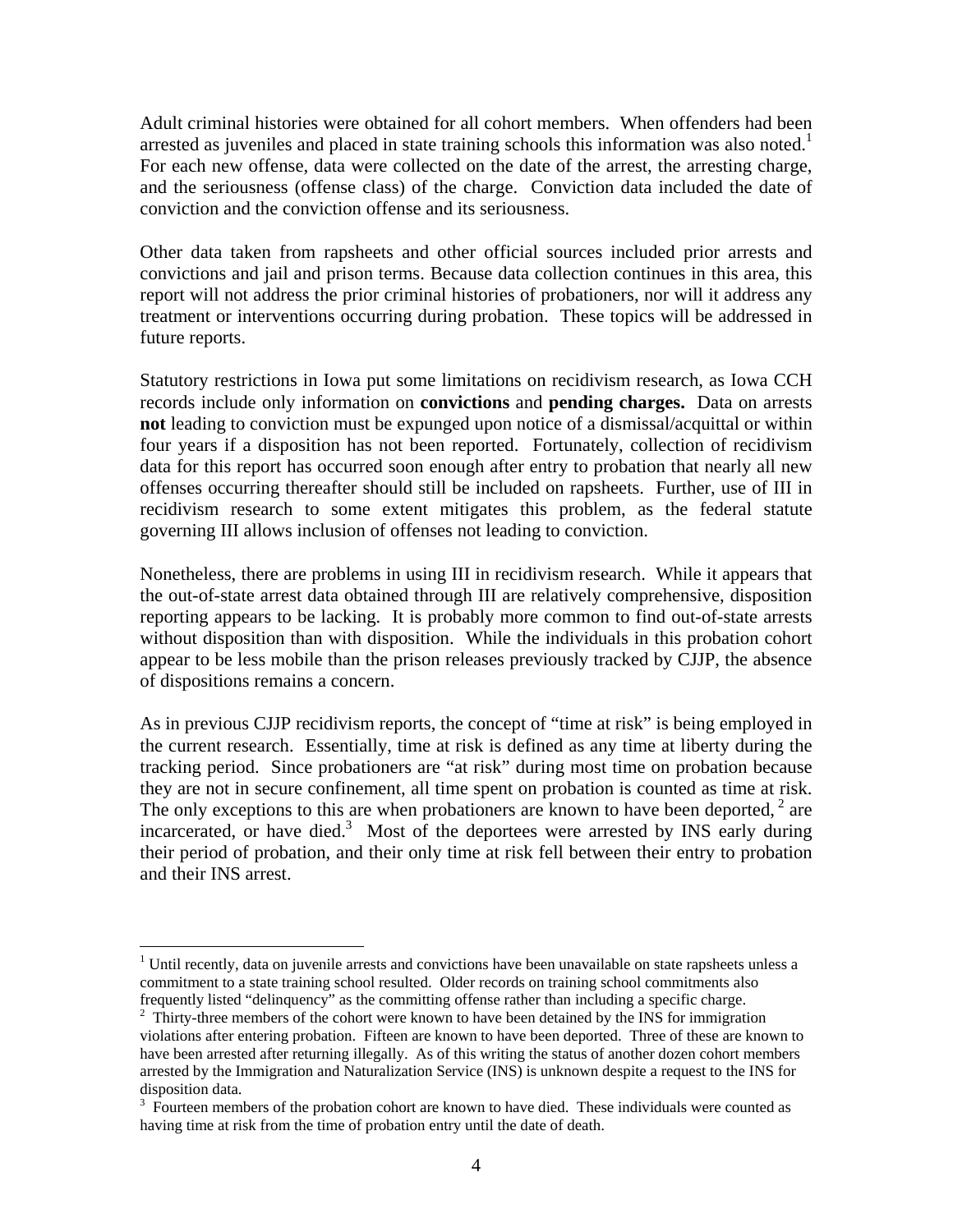The potential amount of time "at risk" for probationers in this study ranged from none to 1,283 days, with an average of 967 days for the 3,570 having time at risk between entering probation and the collection of rapsheets. Average actual time at risk is less than this due to imprisonment of 519 cohort members during the tracking period. In calculating time at risk, any time spent incarcerated was subtracted from total possible time at risk if the criterion event had not occurred prior to the incarceration. For example, if a probationer were revoked to prison on a technical violation without being arrested for any other offense, was subsequently released from prison and was arrested for a new crime, the length of the imprisonment would be subtracted out of the time between the entry to probation and the arrest for the new offense.

Seven primary definitions of recidivism have been used in conducting this research:

• Any new arrest<sup>4</sup>

 $\overline{a}$ 

- Any new felony arrest
- Any new arrest for a violent crime
- Any new felony arrest for a violent crime
- Any new imprisonment
- Any new arrest for various specific types of offenses
- Any new arrest during the period of probation.

With the exception of the last two criteria,<sup>5</sup> for each of these a determination was made of the length of time elapsing between release to probation and the criterion event. In this process, notation was made of whether the criterion event occurred within the first, second, and third years of time at risk. These results were then compared to previous results for prison releases.

Because this is the first examination of probation and probationers in Iowa for some time, this report begins with an examination of probation, looking at types of probation sentences and the seriousness and types of offenses for which offenders have been placed on probation. Included is a presentation of data broken out by judicial district.

<sup>4</sup> This definition does not include traffic *violations* such as speeding, although simple and serious misdemeanor traffic convictions were counted. Arrests for "probation violation" also were not counted because they did not involve a specific new offense other than the violation of probation conditions. 5

 $5$  The incidence of new specific types of offenses (e.g., sex offenses) may be very low; analysis of the time elapsing until arrest for new offenses of a specific type doesn't necessarily yield helpful results.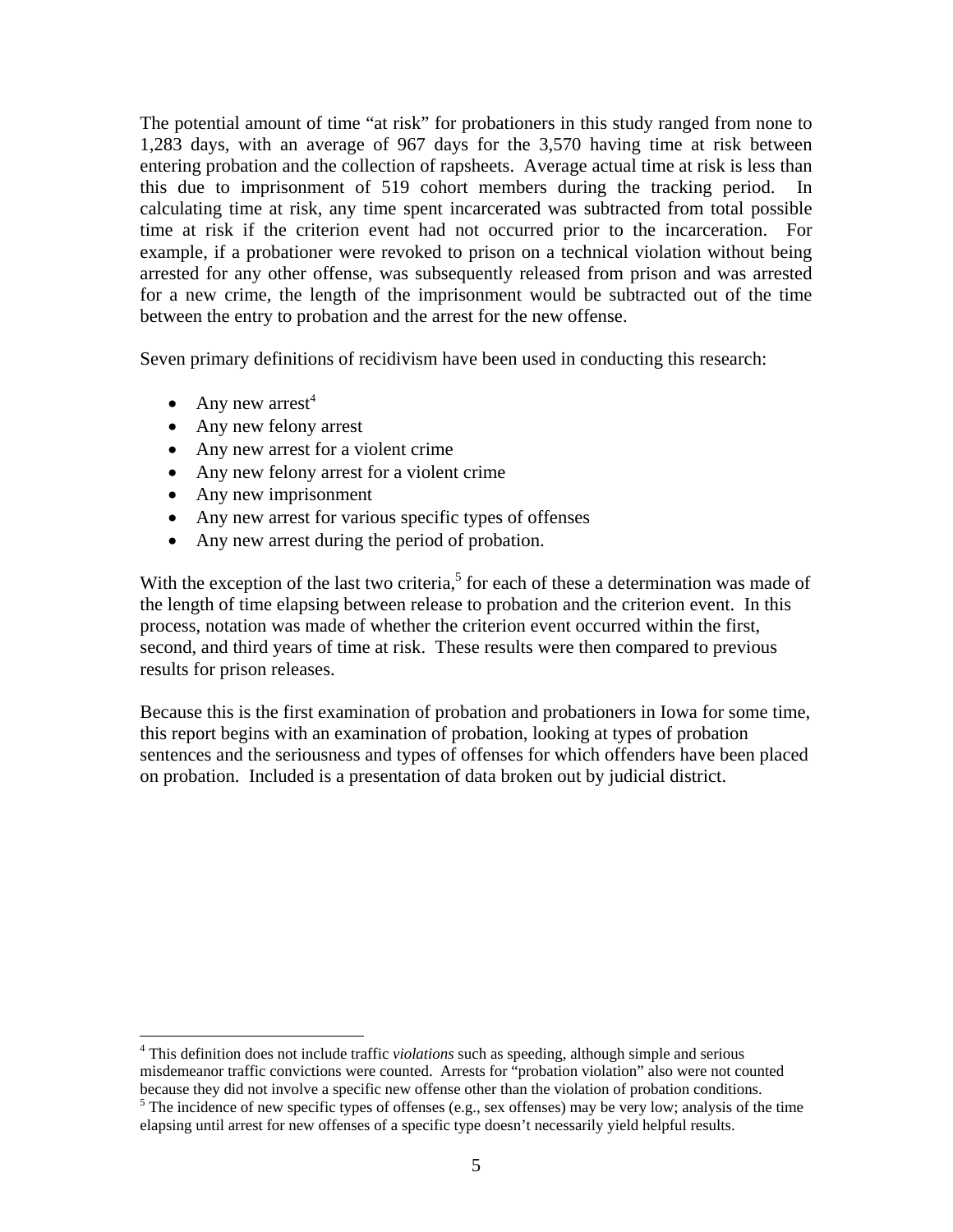## **Cohort Demography**

#### **Probation Status**

Table 1 presents the status of the probationers in the study. Most (63 percent) were sentenced directly to probation as the result of a suspended jail or prison sentence. The next largest group received deferred judgments, a situation in which successful completion of probation results in dismissal of charges. The only other group of any size consisted of those entering probation after reconsideration of sentence ("shock probation").

| <b>Disposition</b>                 | N     | $\frac{6}{10}$ |
|------------------------------------|-------|----------------|
| Deferred Judgment                  | 1,265 | 35.4           |
| <b>Deferred Sentence</b>           | 5     | 0.1            |
| <b>Extension of Probation</b>      | 3     | 0.1            |
| <b>Suspended Sentence</b>          | 2,252 | 63.0           |
| <b>Reconsideration of Sentence</b> | 47    | 1.3            |
| Re-sentence After Appeal           |       | (0.0)          |
| Total                              | 3,573 | 100.0          |

**Table 1: Disposition Status of Probationers** 

Table 2 breaks this same information down by judicial district, showing considerable variation among the districts not only in the number of individuals entering probation but also disposition status. Deferred judgments, for example, ranged from 19.5 percent in the Fourth Judicial District to 68.2 percent in the Sixth.

|                   |                                    |                                    |                                            | <b>Disposition Status</b>           |                                  |                                       |                   |
|-------------------|------------------------------------|------------------------------------|--------------------------------------------|-------------------------------------|----------------------------------|---------------------------------------|-------------------|
| <b>District</b>   | <b>Deferred</b><br><b>Judgment</b> | <b>Deferred</b><br><b>Sentence</b> | <b>Extension</b><br>of<br><b>Probation</b> | <b>Suspended</b><br><b>Sentence</b> | <b>Shock</b><br><b>Probation</b> | Re-sentence<br><b>After</b><br>Appeal | <b>Total</b><br>N |
| <b>First JD</b>   | 21.5%                              | $0.0\%$                            | $0.0\%$                                    | 76.9%                               | 1.6%                             | $0.0\%$                               | 494               |
| <b>Second JD</b>  | 35.4%                              | $0.0\%$                            | $0.0\%$                                    | 63.5%                               | 1.1%                             | $0.0\%$                               | 457               |
| <b>Third JD</b>   | 22.4%                              | 0.2%                               | $0.0\%$                                    | 76.4%                               | 1.0%                             | $0.0\%$                               | 415               |
| <b>Fourth JD</b>  | 19.5%                              | 0.8%                               | $0.0\%$                                    | 79.7%                               | $0.0\%$                          | $0.0\%$                               | 118               |
| <b>Fifth JD</b>   | 34.4%                              | $0.3\%$                            | 0.2%                                       | 63.7%                               | 1.5%                             | $0.0\%$                               | 1,175             |
| <b>Sixth JD</b>   | 68.2%                              | $0.0\%$                            | 0.2%                                       | 31.3%                               | 0.2%                             | 0.2%                                  | 604               |
| <b>Seventh JD</b> | 24.6%                              | $0.0\%$                            | $0.0\%$                                    | 71.8%                               | 3.5%                             | $0.0\%$                               | 142               |
| Eighth JD         | 17.9%                              | $0.0\%$                            | $0.0\%$                                    | 78.6%                               | 3.6%                             | $0.0\%$                               | 168               |
| <b>Total</b>      | 35.4%                              | 0.1%                               | 0.1%                                       | 63.0%                               | 1.3%                             | $0.0\%$                               | 3,573             |

**Table 2: Disposition Status, by Judicial District**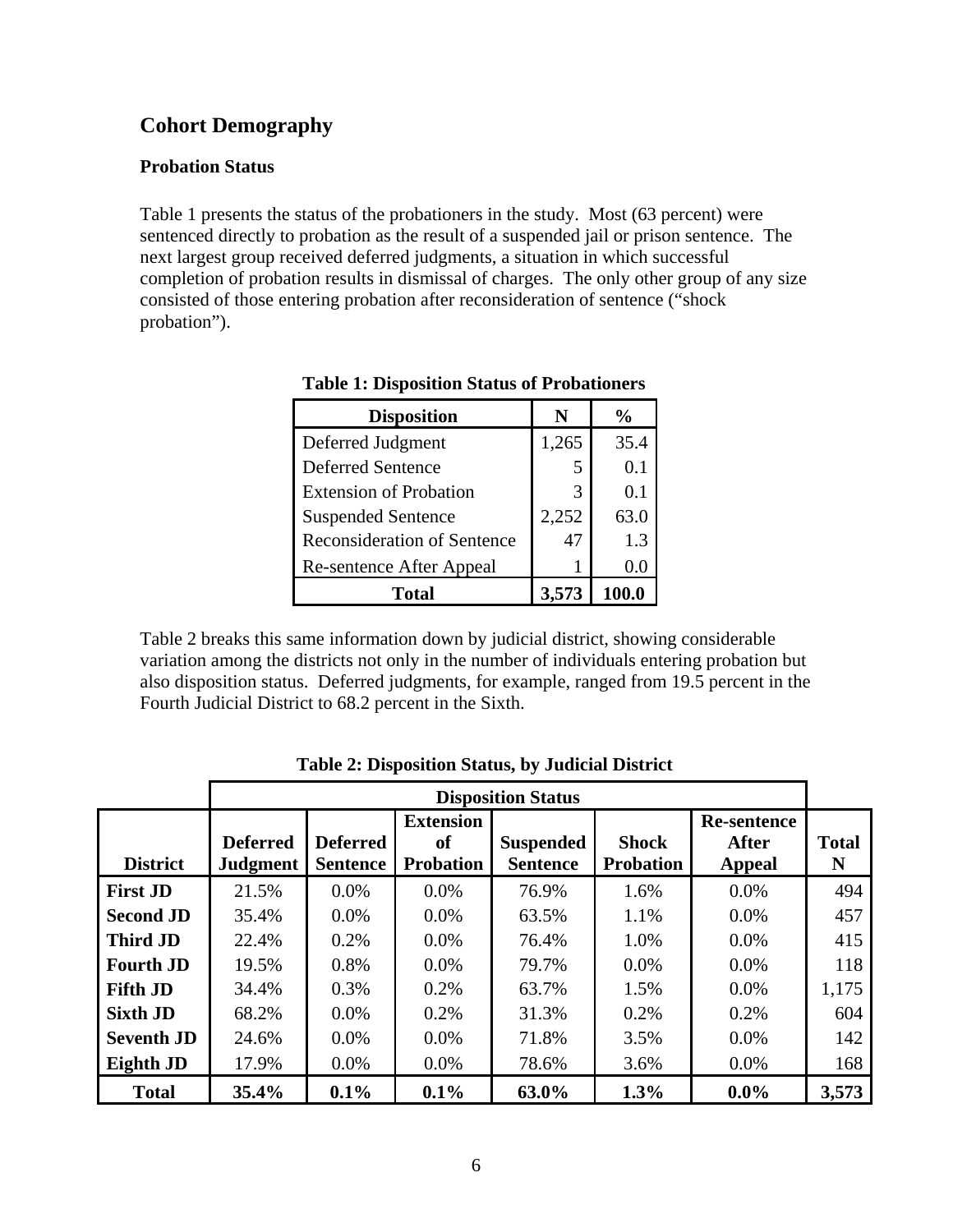Table 3 provides some insight as to why there might be so much variation in disposition types in the cohort, as there was also great variation in the seriousness of "lead" $\delta$  offenses for which offenders entered probation. As in the previous table, there is a wide range among the districts in the composition of the probation population. The percentage of felony probationers in the cohort ranges from 16.7 percent in the Sixth District to 60.6 percent in the Seventh. Comparison of these figures with national data suggests that Iowa probationers more often tend to be misdemeanants, as figures published by the Bureau of Justice Statistics show that 49 percent of those on probation in 2003 were convicted felons.<sup>7</sup>

|                   |               |       |                | <b>Felony</b> |
|-------------------|---------------|-------|----------------|---------------|
| <b>District</b>   | <b>Felony</b> | Misd. | <b>Total N</b> | $\frac{0}{0}$ |
| <b>First JD</b>   | 132           | 362   | 494            | 26.7%         |
| <b>Second JD</b>  | 151           | 306   | 457            | 33.0%         |
| <b>Third JD</b>   | 89            | 326   | 415            | 21.4%         |
| <b>Fourth JD</b>  | 47            | 71    | 118            | 39.8%         |
| <b>Fifth JD</b>   | 252           | 923   | 1,175          | 21.4%         |
| <b>Sixth JD</b>   | 101           | 503   | 604            | 16.7%         |
| <b>Seventh JD</b> | 86            | 56    | 142            | 60.6%         |
| Eighth JD         | 100           | 68    | 168            | 59.5%         |
| <b>Total</b>      | 958           | 2,615 | 3,573          | 26.8%         |

**Table 3: Seriousness of Lead Offense, by Judicial District** 

This information is presented graphically in Figure 1.

 $6$  The "lead" offense is the offense regarded as most serious. When individuals are placed on probation or are incarcerated for multiple offenses, a lead offense is designated, facilitating comparisons. Generally the lead offense is selected by identifying the offense with the longest potential penalty. When there are multiple offenses with the same penalty, the lead offense is selected from among them based upon harm or threat to persons or pecuniary loss.

<sup>&</sup>lt;sup>7</sup> U.S. Department of Justice, Bureau of Justice Statistics, "Probation and Parole in the United States, 2003," Washington, D.C., July 2004.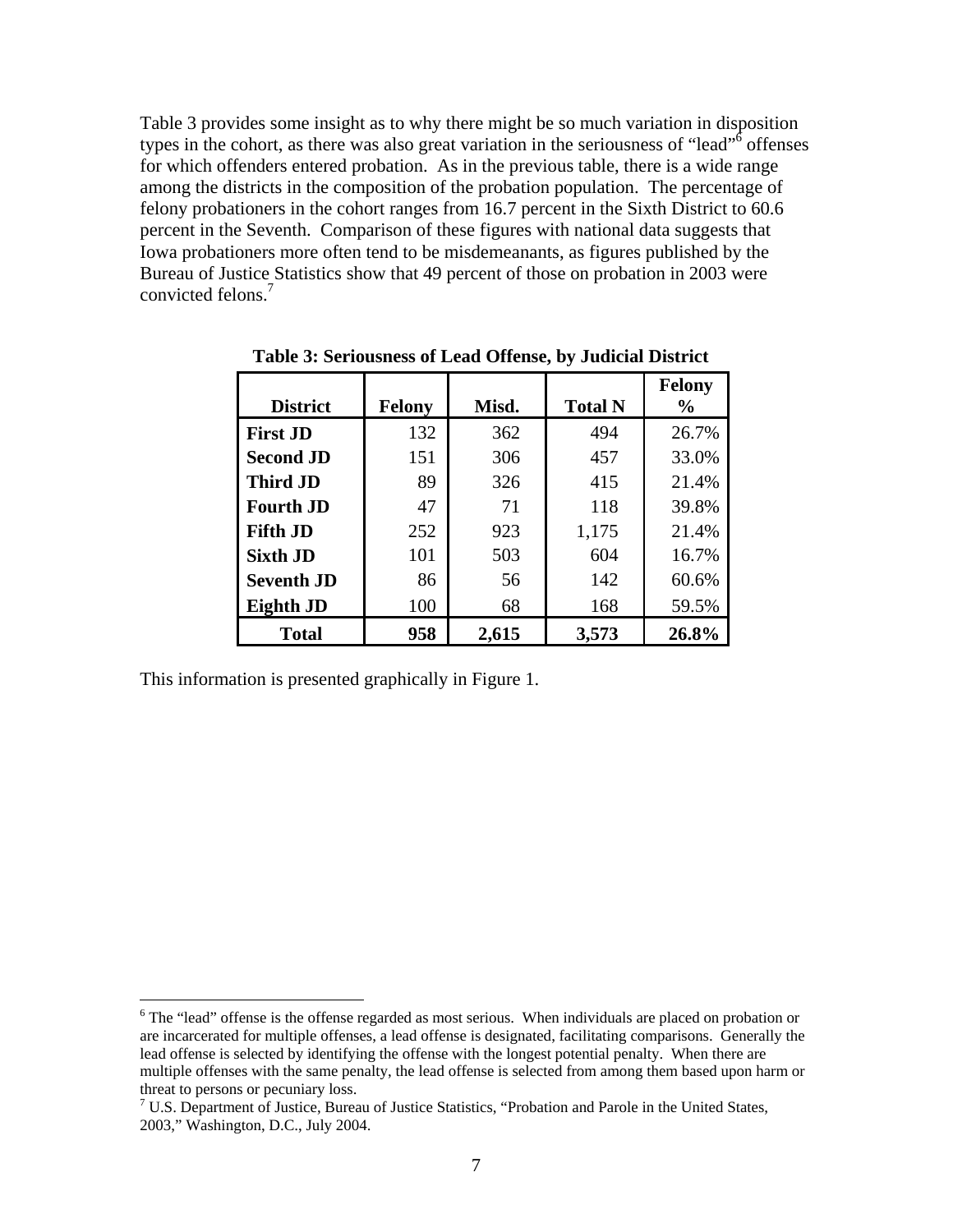

## **Probation Entries, by Judicial District and Offense Level**

The two previous tables lead one to wonder about the relationship between offense severity and disposition type. This is shown in Table 4. Deferred judgments and suspended sentences are the two most common disposition types for both felons and misdemeanants, although the latter are more likely to have received deferred judgments. Not surprisingly, reconsideration of sentence – probation after a short period of imprisonment – is much more common among felons.

|                                    | <b>Most Serious</b><br><b>Offense</b> |       |              |
|------------------------------------|---------------------------------------|-------|--------------|
| <b>Disposition Status</b>          | <b>Felony</b>                         | Misd. | <b>Total</b> |
| <b>Deferred Judgment</b>           | 27.0%                                 | 38.5% | 35.4%        |
| <b>Deferred Sentence</b>           | 0.1%                                  | 0.2%  | 0.1%         |
| <b>Extension of Probation</b>      | 0.0%                                  | 0.1%  | 0.1%         |
| <b>Suspended Sentence</b>          | 68.4%                                 | 61.1% | 63.0%        |
| <b>Reconsideration of Sentence</b> | 4.5%                                  | 0.2%  | 1.3%         |
| <b>Re-sentence After Appeal</b>    | 0.0%                                  | 0.0%  | 0.0%         |
| <b>Total N</b>                     | 958                                   | 2,615 | 3,573        |

#### **Table 4: Disposition Status, by Lead Offense Seriousness**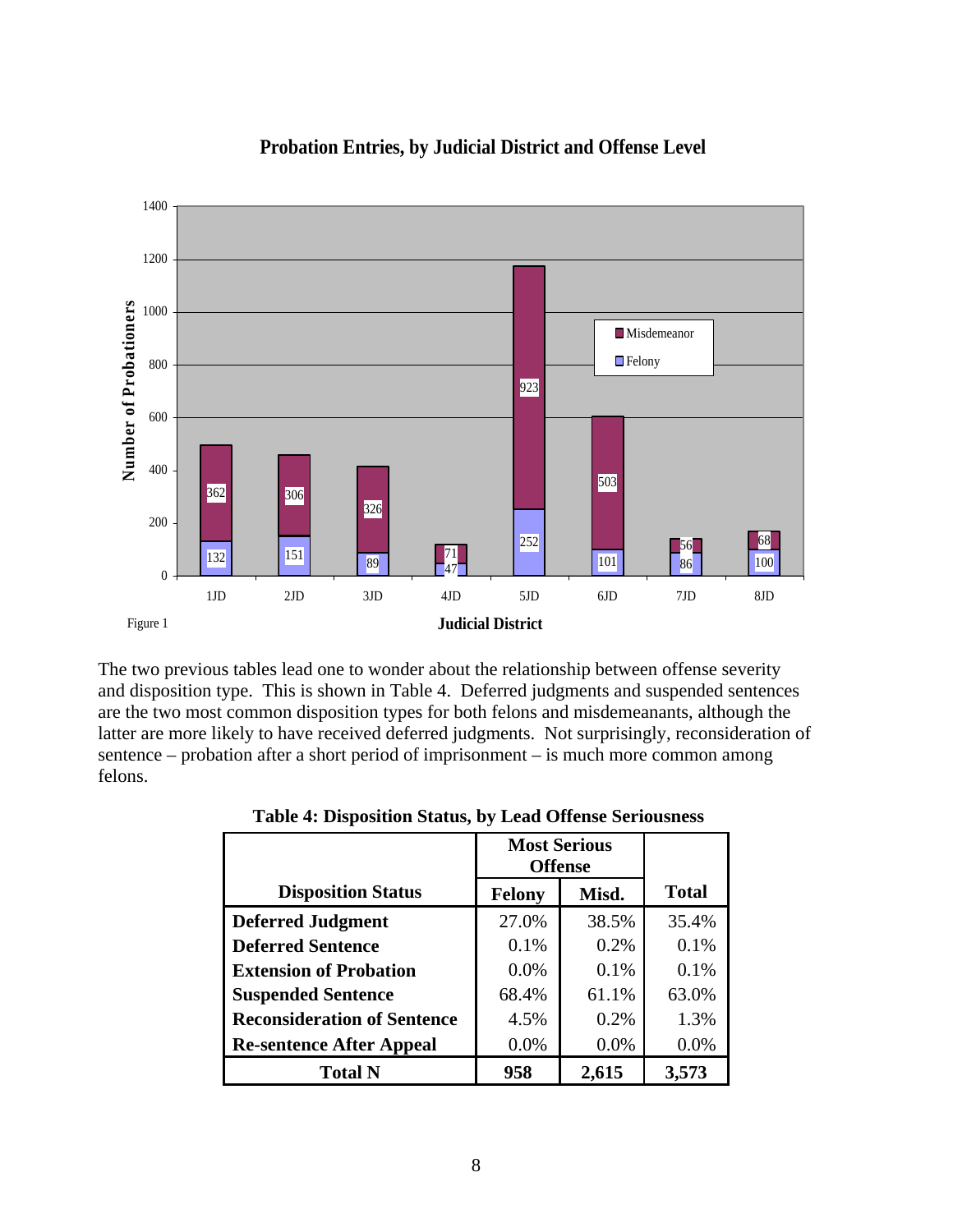Table 5 presents the distribution of offense types, by judicial district, and also shows considerable variation from one district to another. This is particularly true for the offense of Operating While Intoxicated (OWI), which ranges from 8.9 percent of probationers in the Eighth District to 47 percent in the Sixth. A large spread is also seen between the Fifth and Seventh Districts in property crimes (14.9 percent to 47.9 percent, respectively). Note, more generally, that sex offenders constituted a very small percentage of offenders in every district.

|                   | <b>Offense Type</b> |            |       |               |            |                |                |         |              |  |  |  |
|-------------------|---------------------|------------|-------|---------------|------------|----------------|----------------|---------|--------------|--|--|--|
|                   |                     |            | Pro-  | <b>Public</b> |            |                |                | Wea-    |              |  |  |  |
| <b>District</b>   | <b>Drug</b>         | <b>OWI</b> | perty | Order         | <b>Sex</b> | <b>Traffic</b> | <b>Violent</b> | pons    | <b>Total</b> |  |  |  |
| <b>First JD</b>   | 16.2%               | 30.2%      | 26.9% | 3.4%          | 1.2%       | 4.7%           | 16.4%          | 1.0%    | 494          |  |  |  |
| <b>Second JD</b>  | 27.1%               | 31.7%      | 21.4% | 1.5%          | 2.0%       | 1.3%           | 13.1%          | 1.8%    | 457          |  |  |  |
| <b>Third JD</b>   | 20.0%               | 38.6%      | 20.2% | 2.7%          | 1.4%       | 2.2%           | 14.0%          | 1.0%    | 415          |  |  |  |
| <b>Fourth JD</b>  | 24.6%               | 22.9%      | 24.6% | 6.8%          | 1.7%       | 1.7%           | 15.3%          | 2.5%    | 118          |  |  |  |
| <b>Fifth JD</b>   | 26.3%               | 27.1%      | 14.8% | 3.7%          | 1.7%       | 3.0%           | 22.8%          | 0.7%    | 1,175        |  |  |  |
| <b>Sixth JD</b>   | 22.0%               | 47.0%      | 16.4% | 2.2%          | 0.8%       | 2.0%           | 9.3%           | 0.3%    | 604          |  |  |  |
| <b>Seventh JD</b> | 21.1%               | 9.2%       | 48.6% | 2.1%          | 2.1%       | 2.1%           | 14.1%          | 0.7%    | 142          |  |  |  |
| Eighth JD         | 23.8%               | 8.9%       | 35.7% | 3.0%          | 3.0%       | 7.7%           | 17.3%          | 0.6%    | 168          |  |  |  |
| <b>Total</b>      | 23.2%               | 31.1%      | 20.9% | $3.0\%$       | 1.6%       | 2.9%           | 16.5%          | $0.9\%$ | 3,573        |  |  |  |

 **Table 5: Offense Type of Lead Offense, by Judicial District** 

Figure 2 displays the distribution of the state total.



## **Lead Offense Type for Entering Probationers**

Figure 2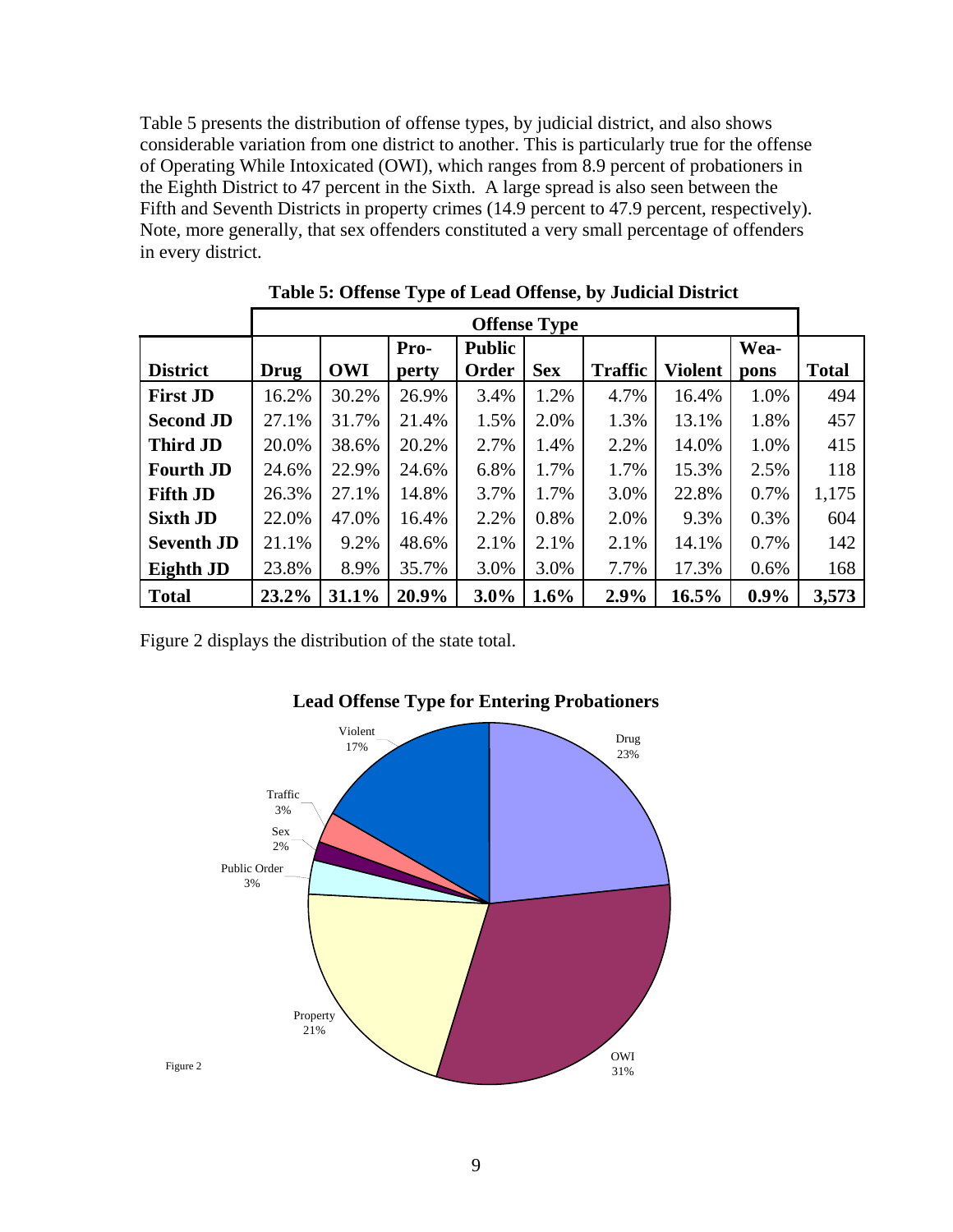A more detailed look at the offenses for which offenders were put on probation is found in Table 6. Included in the table is a comparison of lead probation offenses with lead offenses of those imprisoned in Iowa during the same period (July – September, 2001). There appear to be more similarities in the table than differences, as offenses that have low percentages on probation generally also tend to have low percentages in prison. Some differences are evident, however, in drug offenses and OWI. Not surprisingly, there are more persons on probation for drug possession than drug trafficking, while the opposite is true for prisoners. Offenders convicted of Operating While Intoxicated are much more likely to receive probation than imprisonment, as they constitute the largest group of probationers. It may appear surprising, but theft offenses account for a larger percentage of prison admissions than is true on probation. This is also true for assaultive offenses, although it should be remembered that many assault offenses are misdemeanors.

|                        |                |                |                |                  | <b>Judicial District</b> |                |                  |                  |          | <b>Probation</b> |                  | <b>Prison</b> |
|------------------------|----------------|----------------|----------------|------------------|--------------------------|----------------|------------------|------------------|----------|------------------|------------------|---------------|
| <b>Offense Type</b>    | 1st            | 2nd            | 3rd            | 4th              | 5th                      | 6th            | 7th              | 8th              | N        | $\frac{0}{0}$    | N                | $\frac{0}{0}$ |
| Alcohol                | 9              | 3              | 5              | $\overline{0}$   | 12                       | $\overline{4}$ |                  | 3                | 37       | 1.0%             | 5                | 0.6%          |
| Arson                  | $\overline{0}$ | 0              | $\theta$       |                  | 3                        |                |                  | 3                | 9        | 0.3%             |                  | 0.1%          |
| Assault                | 69             | 48             | 48             | 18               | 252                      | 44             | 18               | 23               | 520      | 14.6%            | 82               | 9.7%          |
| <b>Burglary</b>        | 30             | 17             | 17             | $\overline{4}$   | 31                       | 13             | 20               | 27               | 159      | 4.5%             | 77               | 9.1%          |
| <b>Drug Possession</b> | 53             | 58             | 72             | 9                | 214                      | 115            | 9                | 5                | 535      | 15.0%            | 50               | 5.9%          |
| Drug Trafficking       | 25             | 53             | 10             | 13               | 86                       | 14             | 17               | 33               | 251      | 7.0%             | 195              | 23.1%         |
| Drug Other             | $\overline{2}$ | 13             | $\mathbf{1}$   | 7                | 9                        | $\overline{4}$ | 4                | $\overline{2}$   | 42       | 1.2%             | 5                | 0.6%          |
| Flight/Escape          | $\overline{0}$ | $\overline{0}$ | $\overline{2}$ | $\boldsymbol{0}$ |                          | $\mathbf{1}$   | $\boldsymbol{0}$ | $\mathbf{1}$     | 5        | 0.1%             | 6                | 0.7%          |
| Forgery/Fraud          | 40             | 31             | 31             | 3                | 30                       | 29             | 17               | 13               | 194      | 5.4%             | 72               | 8.5%          |
| Kidnap                 | $\overline{0}$ | $\overline{2}$ | 1              | $\overline{0}$   | 3                        | $\overline{0}$ | $\theta$         | $\theta$         | 6        | 0.2%             | $\boldsymbol{0}$ | 0.0%          |
| Murder                 | $\theta$       | 0              | $\theta$       | $\overline{0}$   | $\overline{0}$           | $\theta$       | $\overline{0}$   | $\theta$         | $\theta$ | 0.0%             | 9                | 1.1%          |
| Other vs. Person       | 8              | 8              | 9              | $\overline{0}$   | 12                       | 10             | $\overline{2}$   | 6                | 55       | 1.5%             | $\overline{4}$   | 0.5%          |
| <b>OWI</b>             | 149            | 145            | 160            | 27               | 318                      | 284            | 13               | 15               | 1,111    | 31.1%            | 73               | 8.6%          |
| Prost./Pimp            | $\overline{0}$ | $\theta$       | $\theta$       | $\overline{0}$   | 10                       | $\overline{0}$ | $\overline{0}$   | $\mathbf{1}$     | 11       | 0.3%             | 4                | 0.5%          |
| Public Order           | 8              | 4              | 4              | 8                | 20                       | 8              | $\overline{2}$   | $\theta$         | 54       | 1.5%             | 25               | 3.0%          |
| Robbery                | 3              | $\overline{2}$ | $\overline{0}$ | $\overline{0}$   | $\overline{0}$           | $\mathbf{1}$   | $\overline{0}$   | $\boldsymbol{0}$ | 6        | 0.2%             | 19               | 2.2%          |
| <b>Sex</b>             | 6              | 9              | 6              | $\overline{2}$   | 20                       | 5              | 3                | 5                | 56       | 1.6%             | 54               | 6.4%          |
| Theft                  | 52             | 46             | 31             | 14               | 92                       | 47             | 26               | 14               | 322      | 9.0%             | 113              | 13.4%         |
| Traffic                | 23             | 6              | 9              | $\overline{2}$   | 35                       | 12             | 3                | 13               | 103      | 2.9%             | 25               | 3.0%          |
| Vandalism              | 12             | 4              | 5              | 7                | 19                       | 10             | 5                | 3                | 65       | 1.8%             | 13               | 1.5%          |
| Weapons                | 5              | 8              | $\overline{4}$ | 3                | 8                        | $\overline{2}$ |                  |                  | 32       | 0.9%             | 13               | 1.5%          |
| <b>Total</b>           | 494            | 457            | 415            | 118              | 1,175                    | 604            | 142              | 168              | 3,573    | 100.0%           | 845              | 100.0%        |

**Table 6: Lead Probation Offenses, by Judicial District**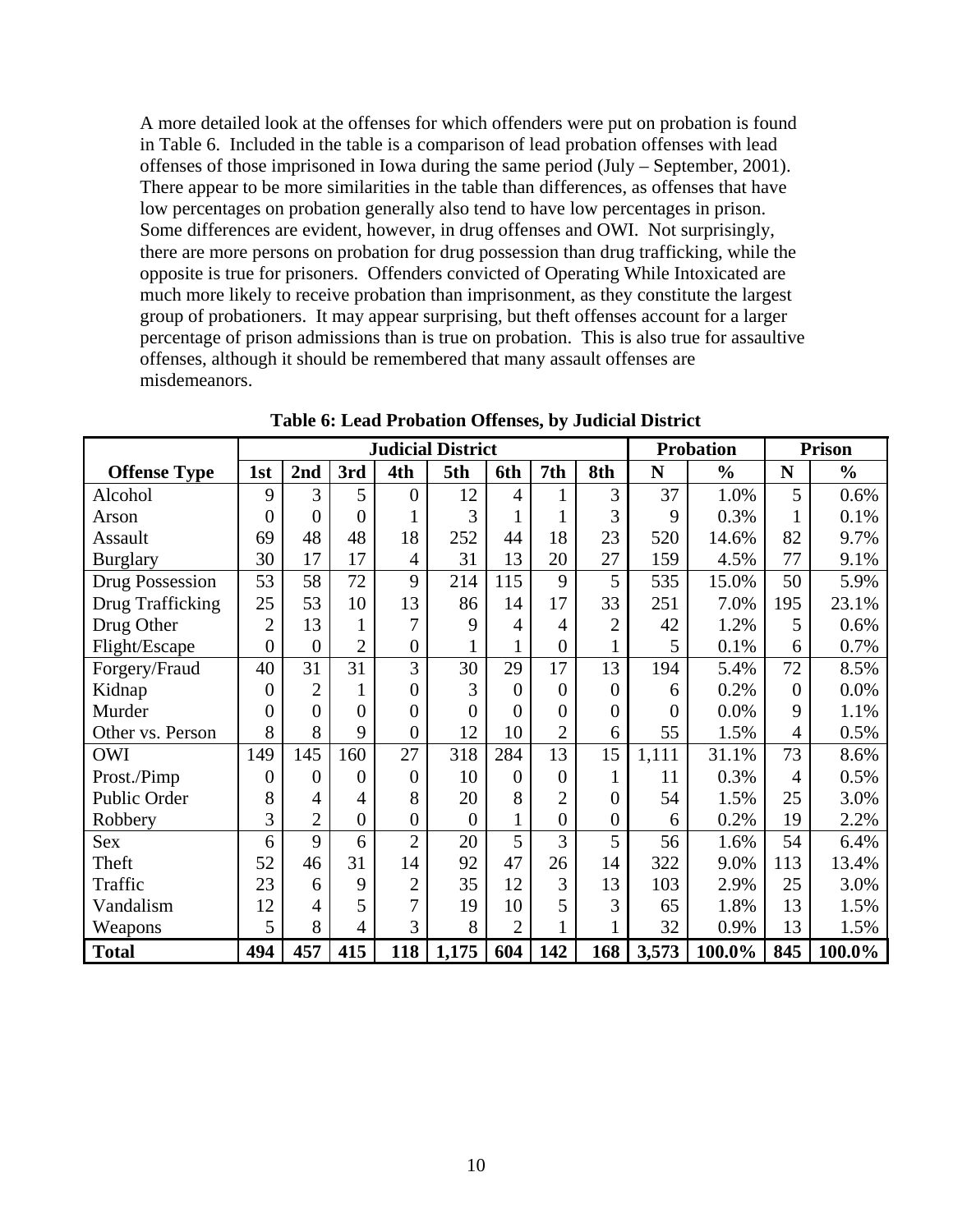A further examination of crimes types can be made by comparing Iowa figures with those published nationally by the Bureau of Justice Statistics.<sup>8</sup> This comparison is found in Table 7:

|                           | Iowa  |               |               |
|---------------------------|-------|---------------|---------------|
| <b>Offense Type</b>       | N     | $\frac{6}{9}$ | <b>Nation</b> |
| Sexual Assault            | 56    | 2%            | 3%            |
| Domestic Assault          | 219   | 6%            | 7%            |
| <b>Other Assaults</b>     | 314   | 9%            | 9%            |
| <b>Burglary</b>           | 159   | 4%            | 5%            |
| Larceny/Theft             | 322   | 9%            | 12%           |
| Fraud                     | 194   | 5%            | 4%            |
| Drug Law Violations       | 828   | 23%           | 25%           |
| Driving while intoxicated | 1,111 | 31%           | 17%           |
| <b>Other Traffic</b>      | 103   | 3%            | 6%            |
| Other                     | 267   | 8%            | 12%           |
| <b>Total</b>              | 3,573 | 100%          | 100%          |

**Table 7: Comparison: Iowa and National Probation Offense Types** 

The most noteworthy discrepancy between Iowa figures and the 2003 national figures is in the area of driving while intoxicated, where the Iowa figures are nearly twice those of the nation's. In nearly all other crimes Iowa's figures and the nation's are proximate, although due to the large percentage of OWI offenders the Iowa percentages for other offenses tend to be lower than the national figures.

 8 Ibid.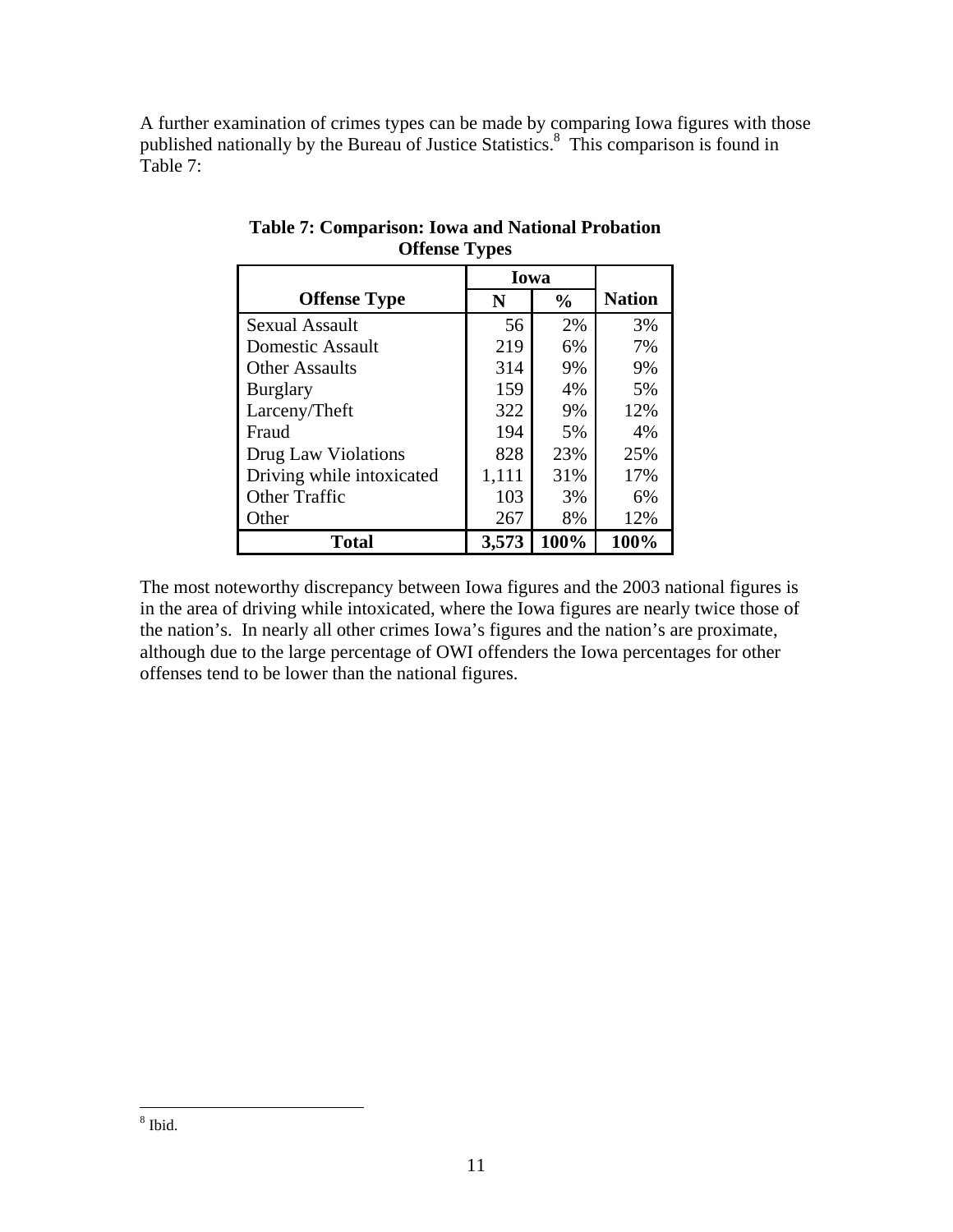A final comparison of Iowa and national figures may be made in examining probation outcomes. This is presented in Table 8 below for those leaving probation nationally<sup>9</sup> in 2003 and those in the FY2002 Iowa cohort who had been terminated prior to the end of 2004:

|                                 | Iowa         |               |                 |
|---------------------------------|--------------|---------------|-----------------|
| <b>Completion type</b>          | N            | $\frac{0}{0}$ | <b>National</b> |
| Successful completions          | 2,368        | 73%           | 59%             |
| Incarcerated                    | 625          | 19%           | 16%             |
| With new sentence               | 384          | 12%           | 5%              |
| With the same sentence          | 241          | 7%            | 7%              |
| Unknown                         | $\mathbf{0}$ | 0%            | 4%              |
| Absconder                       | 52           | 2%            | 4%              |
| Discharge to custody or warrant |              | 0%            | 1%              |
| Other unsuccessful              |              | 0%            | 13%             |
| Death                           | 14           | 0%            | 1%              |
| Other                           | 186          | 6%            | 7%              |
| Total                           | 3,245        | 100%          | 101%            |

**Table 8: Comparison: Adults Leaving Probation** 

Totals may not add to 100% due to rounding

The Iowa figures show more successful completions as well as more new incarcerations, particularly returns that involve new sentences.

 9 Source: Bureau of Justice Statistics, Ibid.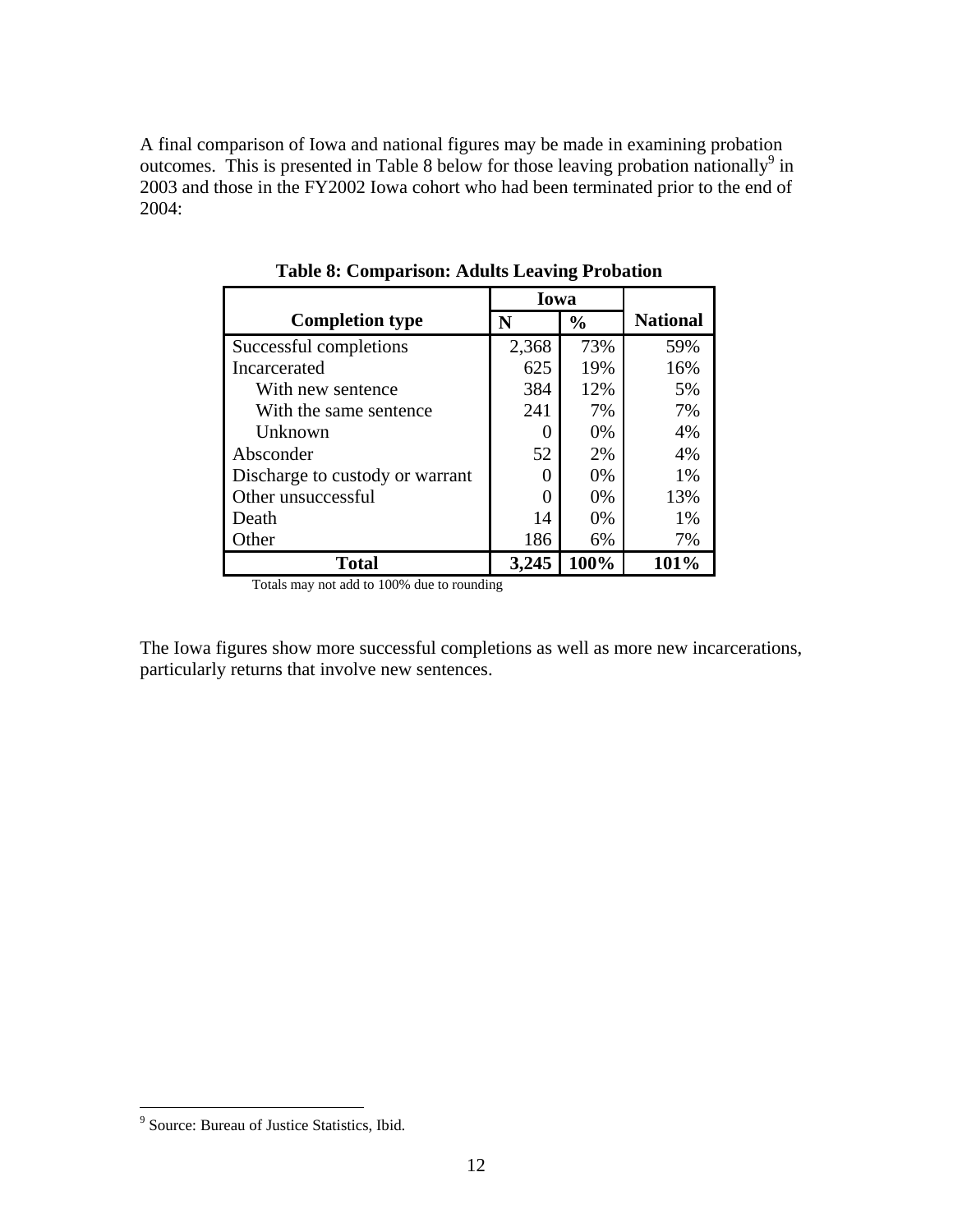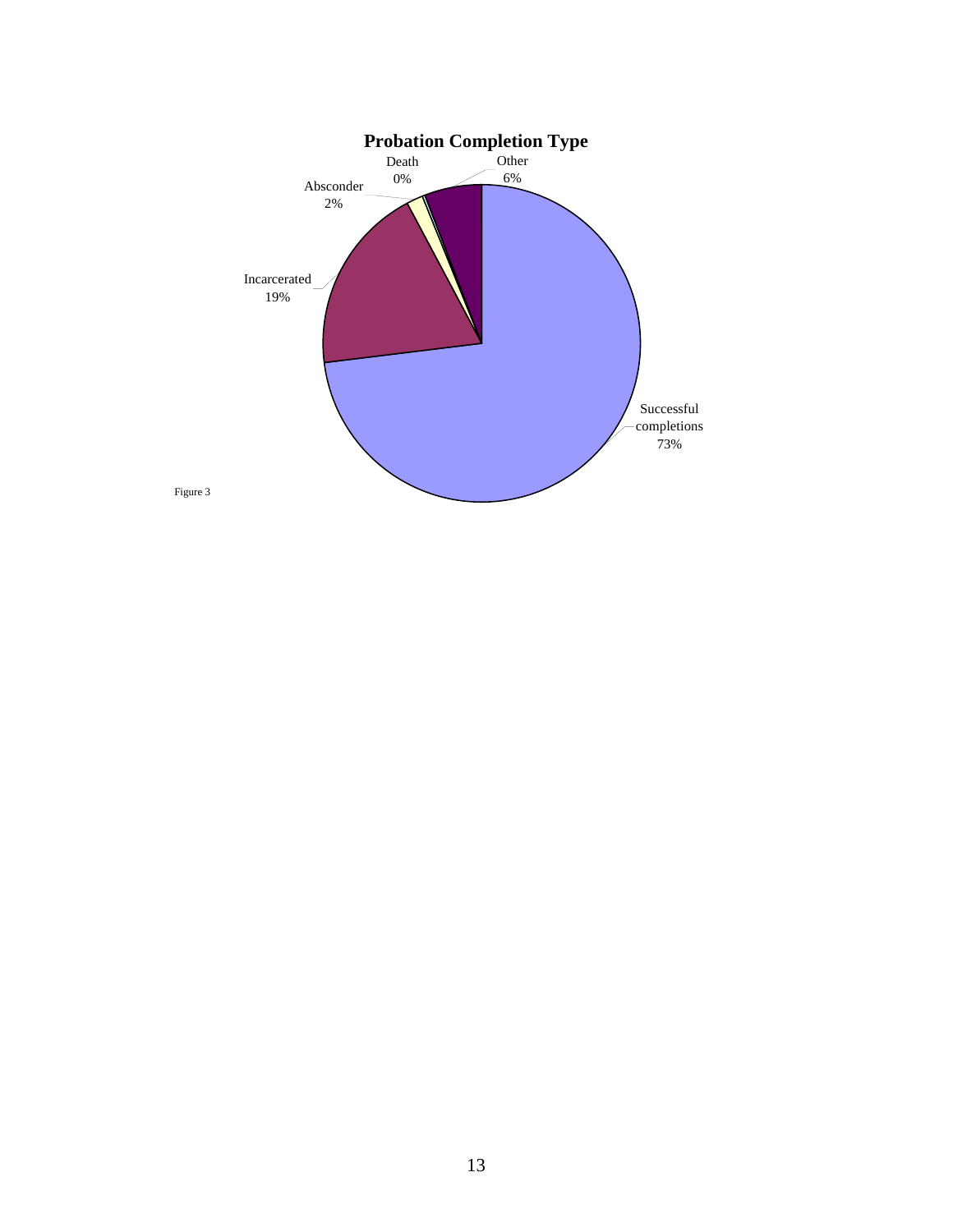#### **Comparisons of Prisoners and Probationers**

The tables below compare the probation cohort to the cohort entering Iowa's prisons during the same time period (July 1, 2001 – September 30, 2001). The first two tables examine the sex of entering prisoners and probations. The first of these shows that about 10 percent of the women in the two cohorts were sentenced to prison rather than probation, while the percentage of men entering prison was double that number.

|              |     | <b>Prisoners</b> |       | <b>Probationers</b> | <b>Total</b> |               |  |
|--------------|-----|------------------|-------|---------------------|--------------|---------------|--|
| <b>Sex</b>   | N   | $\frac{6}{9}$    | N     | $\frac{6}{9}$       | N            | $\frac{0}{0}$ |  |
| Female       | 95  | 10.5%            | 814   | 89.5%               | 909          | 20.6%         |  |
| Male         | 750 | 21.4%            | 2,759 | 78.6%               | 3,509        | 79.4%         |  |
| <b>Total</b> | 845 | 19.1%            | 3,573 | 80.9%               | 4,418        | 100.0%        |  |

**Table 9: Sex of Entries to Prison and Probation, First Quarter FY2002** 

To control for the seriousness of the lead offense, the following table breaks down the prison and probation cohorts by the seriousness of the lead charge. The far right column of the table presents the ratio of the men's percentage to the women's, showing, for example, that male felons are 1.9 times more likely to have been sent to prison than female felons.

| <b>Lead Offense</b>    |          | <b>Probationers</b> |              | <b>Prisoners</b> |                |                | <b>Prison Percent</b> | <b>Ratio:</b> |              |      |
|------------------------|----------|---------------------|--------------|------------------|----------------|----------------|-----------------------|---------------|--------------|------|
| <b>Class</b>           | F        | M                   | <b>Total</b> | F                | M              | <b>Total</b>   | F                     | M             | <b>Total</b> | M: F |
| A Felony               | $\theta$ | $\Omega$            | $\theta$     | $\Omega$         |                | 1              |                       | 100.0%        | 100.0%       |      |
| <b>B</b> Felony        | 5        | 15                  | 20           | 7                | 61             | 68             | 58.3%                 | 80.3%         | 77.3%        | 1.4  |
| C Felony               | 52       | 153                 | 205          | 30               | 165            | 195            | 36.6%                 | 51.9%         | 48.8%        | 1.4  |
| D Felony               | 196      | 537                 | 733          | 46               | 356            | 402            | 19.0%                 | 39.9%         | 35.4%        | 2.1  |
| O Felony <sup>10</sup> | 0        | $\theta$            | $\Omega$     |                  | 31             | 32             | 100.0%                | 100.0%        | 100.0%       | 1.0  |
| <b>Total Felony</b>    | 253      | 705                 | 958          | 84               | 614            | 698            | 24.9%                 | 46.6%         | 42.1%        | 1.9  |
| Agg. Misd.             | 175      | 742                 | 917          | 11               | 131            | 142            | 5.9%                  | 15.0%         | 13.4%        | 2.5  |
| Serious Misd.          | 351      | 1,209               | 1,560        | $\Omega$         | 5              | 5              | 0.0%                  | 0.4%          | 0.3%         |      |
| Simple Misd.           | 35       | 102                 | 137          | $\overline{0}$   | $\overline{0}$ | $\overline{0}$ | $0.0\%$               | 0.0%          | $0.0\%$      |      |
| <b>Total Misd.</b>     | 561      | 2,053               | 2,614        | 11               | 136            | 147            | 1.9%                  | $6.2\%$       | 5.3%         | 3.2  |
| <b>Total</b>           | 814      | 2,759               | 3,573        | 95               | 750            | 845            | 10.5%                 | 21.4%         | 19.1%        | 2.0  |

**Table 10: Sex of Felony Entries to Prison and Probation, First Quarter FY2002** 

 $10$  "Other" felonies include those that have a wide range of possible penalties, usually 15 or more years' imprisonment. Examples of other felonies include subsequent drug offenses (Chapter 124.411) and habitual criminal statutes (Chapter 902.8).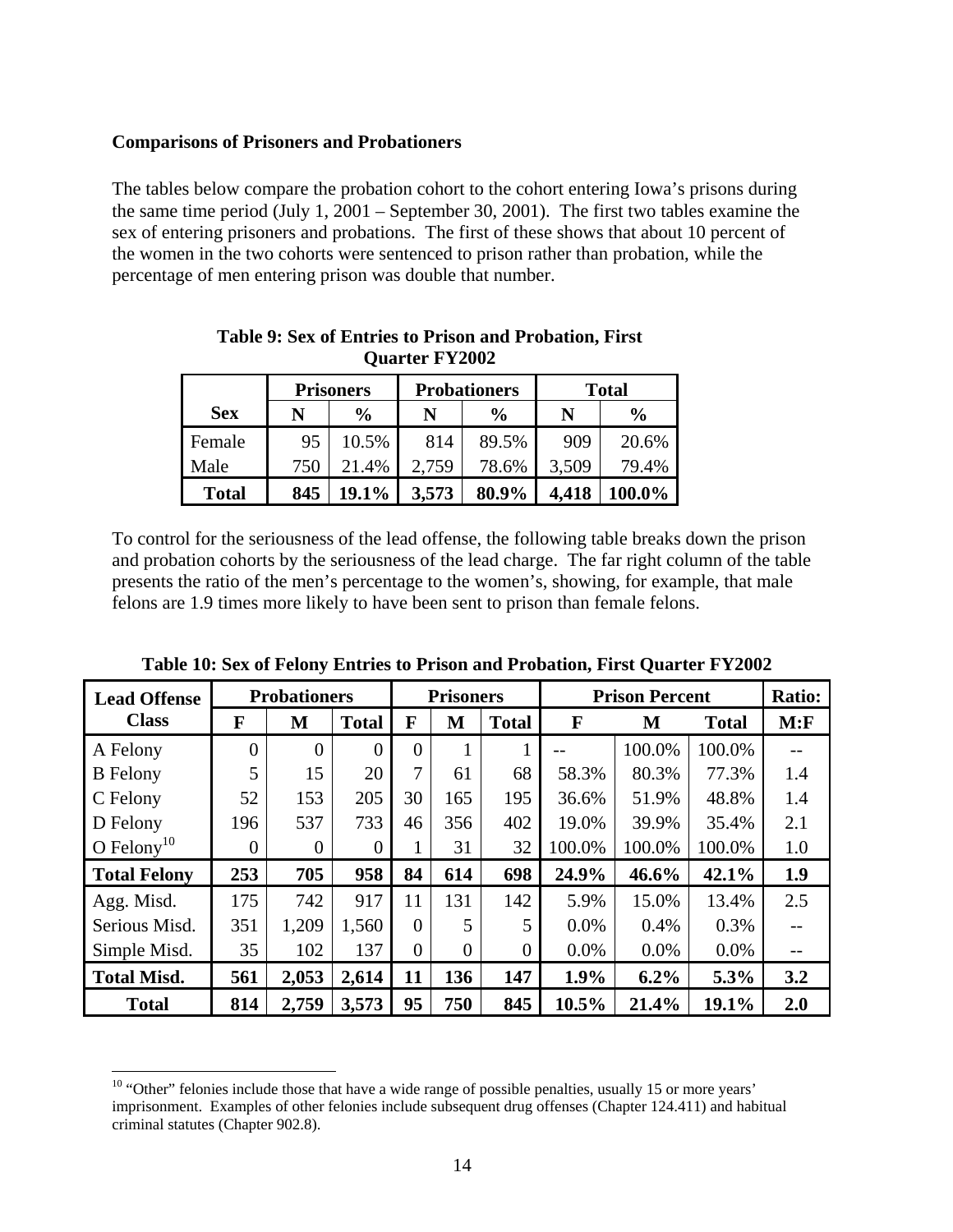Table 11 illustrates that African-Americans and Native Americans tend to be overrepresented in the prison population. One should be cautious in interpreting this result, however, as without further analyses (which would include criminal history data) one cannot fully explain the apparent racial disparities.

|                           | <b>Prisoners</b> |               | <b>Probationers</b> |               |         |  |
|---------------------------|------------------|---------------|---------------------|---------------|---------|--|
| Race                      | N                | $\frac{6}{9}$ | N                   | $\frac{0}{0}$ | Prob. % |  |
| Asian or Pacific Islander | 8                | 0.9           | 34                  | 1.0           | 81.0%   |  |
| African-American          | 157              | 18.6          | 372                 | 10.4          | 70.3%   |  |
| Hispanic                  | 31               | 3.7           | 188                 | 5.3           | 85.8%   |  |
| Native American           | 13               | 1.5           | 27                  | 0.8           | 67.5%   |  |
| Other                     | 6                | 0.7           | $\Omega$            | 0.0           | 0.0%    |  |
| White                     | 630              | 74.6          | 2,952               | 82.6          | 82.4%   |  |
| <b>Total</b>              | 845              | 100.0         | 3,573               | 100.0         | 80.9%   |  |

**Table 11: Race of Entries to Prison and Probation First Quarter FY2002** 

Table 12 shows the age distribution of the two cohorts. As expected, probationers tended to be slightly younger than prisoners. This is particularly true due to higher percentages of the probation cohort falling into the age groups between 18 and 25, although the oldest group of offenders is also over-represented in the probation cohort.

|              |      | <b>Prisoners</b> |       | <b>Probationers</b> |         |  |  |  |
|--------------|------|------------------|-------|---------------------|---------|--|--|--|
| Age          | N    | $\frac{0}{0}$    | N     | $\frac{0}{0}$       | Prob. % |  |  |  |
| < 18         | 10   | 1.2              | 33    | 0.9                 | 76.7%   |  |  |  |
| 18-20        | 109  | 12.9             | 727   | 20.3                | 87.0%   |  |  |  |
| $21 - 25$    | 164  | 19.4             | 853   | 23.9                | 83.9%   |  |  |  |
| 26-30        | 136  | 16.1             | 481   | 13.5                | 78.0%   |  |  |  |
| $31 - 35$    | 142  | 16.8             | 403   | 11.3                | 73.9%   |  |  |  |
| 36-40        | 125  | 14.8             | 459   | 12.8                | 78.6%   |  |  |  |
| $41 - 45$    | 86   | 10.2             | 308   | 8.6                 | 78.2%   |  |  |  |
| $46 - 50$    | 47   | 5.6              | 175   | 4.9                 | 78.8%   |  |  |  |
| 51-55        | 16   | 1.9              | 77    | 2.2                 | 82.8%   |  |  |  |
| 56-60        | 9    | 1.1              | 36    | 1.0                 | 80.0%   |  |  |  |
| $60+$        | 1    | 0.1              | 21    | 0.6                 | 95.5%   |  |  |  |
| <b>Total</b> | 845  | 100.0            | 3,573 | 100.0               | 80.9%   |  |  |  |
| Mean         | 31.4 |                  | 29.9  |                     |         |  |  |  |
| Median       | 31.0 |                  | 27.0  |                     |         |  |  |  |

**Table 12: Age of Entries to Prison and Probation First Quarter FY2002**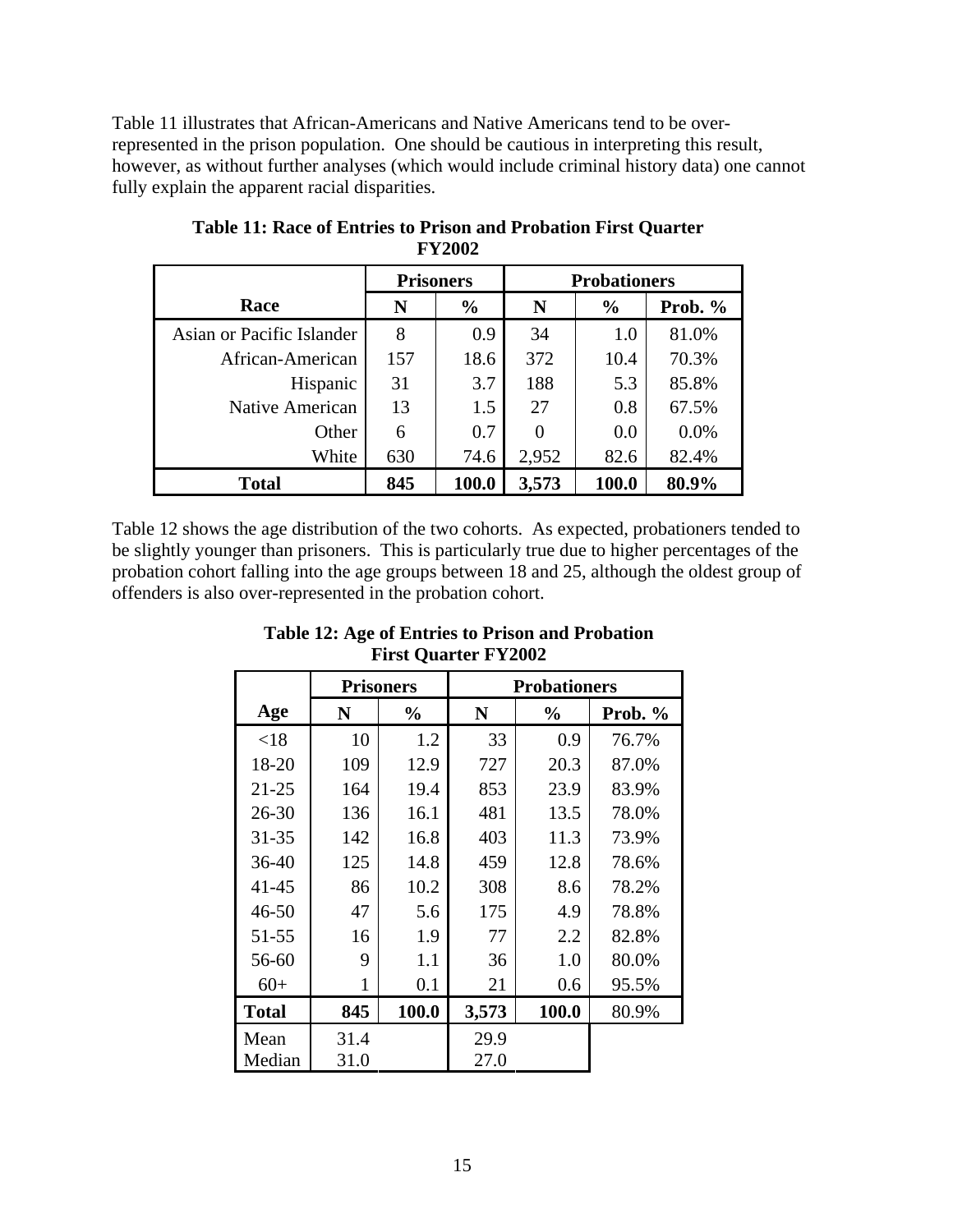Table 13 illustrates how admissions to prison and probation during the first quarter of 2002 are distributed. Most (80.9 percent) were sentenced to probation, and a majority within each of the offense types was sent to probation.

| <b>Lead Offense</b> | <b>Prisoners</b> |               | <b>Probationers</b> |               |           |  |  |
|---------------------|------------------|---------------|---------------------|---------------|-----------|--|--|
| <b>Type</b>         | N                | $\frac{0}{0}$ | N                   | $\frac{0}{0}$ | Prob. $%$ |  |  |
| Drug                | 250              | 23.2          | 828                 | 23.2          | 76.8%     |  |  |
| <b>OWI</b>          | 73               | 31.1          | 1,111               | 31.1          | 93.8%     |  |  |
| Property            | 276              | 21.0          | 746                 | 20.9          | 73.0%     |  |  |
| Public Order        | 40               | 3.0           | 107                 | 3.0           | 72.8%     |  |  |
| <b>Sex</b>          | 52               | 1.0           | 56                  | 1.6           | 51.9%     |  |  |
| Traffic             | 25               | 2.9           | 103                 | 2.9           | 80.5%     |  |  |
| Violent             | 116              | 16.9          | 590                 | 16.5          | 83.6%     |  |  |
| Weapons             | 13               | 0.9           | 32                  | 0.9           | 71.1%     |  |  |
| <b>Total</b>        | 845              | 100.0         | 3,573               | 100.0         | 80.9%     |  |  |

**Table 13: Offense Type of Entries to Prison and Probation First Quarter FY2002** 

As a follow-up to Table 13, Table 14 presents the distribution of felony offense classes and misdemeanors among probationers and prison entries during the first quarter of FY2002. Not unexpectedly, as crimes become less serious the percentage of offenders entering probation rises.

**Table 14: Offense Class of Entries to Prison and Probation First Quarter FY2002** 

| <b>Lead Offense</b> |     | <b>Prisoners</b> | <b>Probationers</b> |               |         |  |  |
|---------------------|-----|------------------|---------------------|---------------|---------|--|--|
| <b>Class</b>        | N   | $\frac{6}{6}$    | N                   | $\frac{6}{9}$ | Prob. % |  |  |
| A Felony            | 1   | 0.1              | 0                   | 0.0           | 0.0%    |  |  |
| <b>B</b> Felony     | 68  | 8.0              | 20                  | 0.6           | 22.7%   |  |  |
| <b>Other Felony</b> | 32  | 3.8              | $\mathbf{\Omega}$   | 0.0           | 0.0%    |  |  |
| C Felony            | 195 | 23.1             | 205                 | 5.7           | 51.3%   |  |  |
| D Felony            | 402 | 47.6             | 732                 | 20.5          | 64.6%   |  |  |
| <b>Total Felony</b> | 698 | 82.6             | 957                 | 26.8          | 57.8%   |  |  |
| Agg. Misd.          | 142 | 16.8             | 918                 | 25.7          | 86.6%   |  |  |
| Serious Misd.       | 5   | 0.6              | 1,560               | 43.7          | 99.7%   |  |  |
| Simple Misd.        | 0   | 0.0              | 137                 | 3.8           | 100.0%  |  |  |
| <b>Total Misd.</b>  | 147 | 17.4             | 2,615               | 73.2          | 94.7%   |  |  |
| <b>Total</b>        | 845 | 100.0            | 3,572               | 100.0         | 80.9%   |  |  |

Note: one probationer received on an out-of-state sentence

The final table in this section shows admissions to prison and probation between July 1 and September 30, 2001. As there has been variation among the judicial districts in offense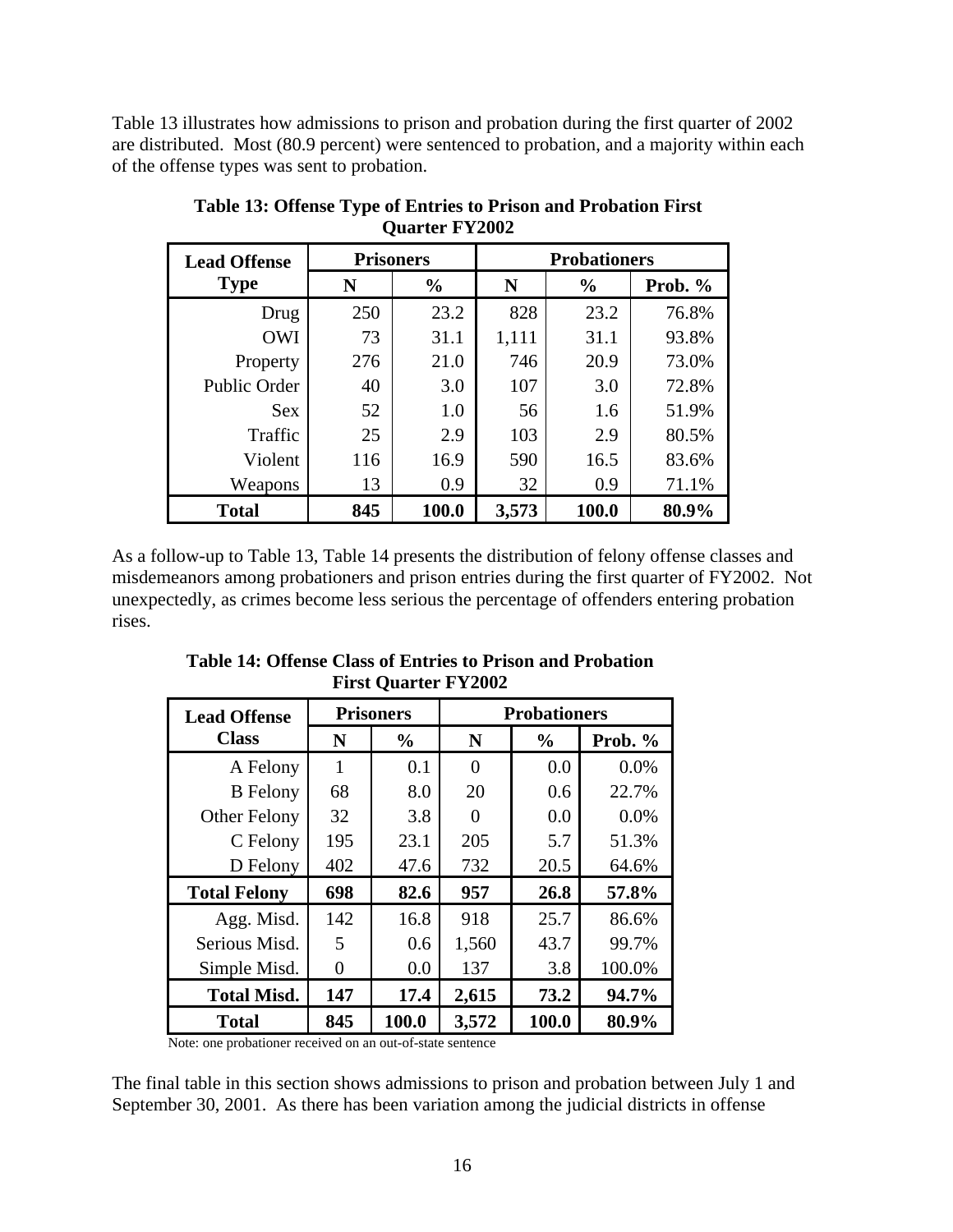seriousness and types (Tables 3 and 5), this table shows a wide range in the percentage of felons and misdemeanants sentenced to prison in the districts. This is particularly true for the misdemeanants, who show a prison percentage ranging from 0.8 percent in the Sixth district to 26.1 percent in the Eighth. Overall, only about one in twenty misdemeanants entered prison during this time period.

There was more consistency among the felons, 42 percent of whom entered prison during the period. That said, the imprisonment rate for the Fourth district (54 percent) was twice that of the Sixth (27 percent).

The table suggests that at least part of the reason for disparity in overall commitment rates to prison in Iowa is due to differential sentencing of misdemeanants. The two districts showing the highest overall rate of commitment to prison – the Seventh and Eighth – both show high rates of misdemeanant prison commitments but felony commitment rates that are near the state average.

|                 |       | <b>Felons</b> |               |       | <b>Misdemeanants</b> |               | <b>Total</b> |               |                |  |
|-----------------|-------|---------------|---------------|-------|----------------------|---------------|--------------|---------------|----------------|--|
|                 | Prob. | <b>Prison</b> | <b>Prison</b> | Prob. | <b>Prison</b>        | <b>Prison</b> | Prob.        | <b>Prison</b> | <b>Prison</b>  |  |
| <b>District</b> | N     | N             | $\frac{6}{9}$ | N     | N                    | $\frac{0}{0}$ | N            | N             | $\frac{6}{10}$ |  |
| First           | 132   | 84            | 38.9%         | 362   | 37                   | 9.3%          | 494          | 121           | 19.7%          |  |
| Second          | 151   | 69            | 31.4%         | 306   | 20                   | 6.1%          | 457          | 89            | 16.3%          |  |
| Third           | 89    | 67            | 42.9%         | 326   | 5                    | 1.5%          | 415          | 72            | 14.8%          |  |
| Fourth          | 47    | 56            | 54.4%         | 71    | 5                    | 6.6%          | 118          | 61            | 34.1%          |  |
| Fifth           | 252   | 238           | 48.6%         | 923   | 33                   | 3.5%          | 1,175        | 271           | 18.7%          |  |
| Sixth           | 101   | 37            | 26.8%         | 503   | 4                    | 0.8%          | 604          | 41            | 6.4%           |  |
| Seventh         | 86    | 79            | 47.9%         | 56    | 13                   | 18.8%         | 142          | 92            | 39.3%          |  |
| Eighth          | 100   | 74            | 42.5%         | 68    | 24                   | 26.1%         | 168          | 98            | 36.8%          |  |
| <b>Total</b>    | 958   | 704           | 42.4%         | 2,615 | 141                  | 5.1%          | 3,573        | 845           | 19.1%          |  |

**Table 15: Admissions to Probation and Prison, by District and Offense Level**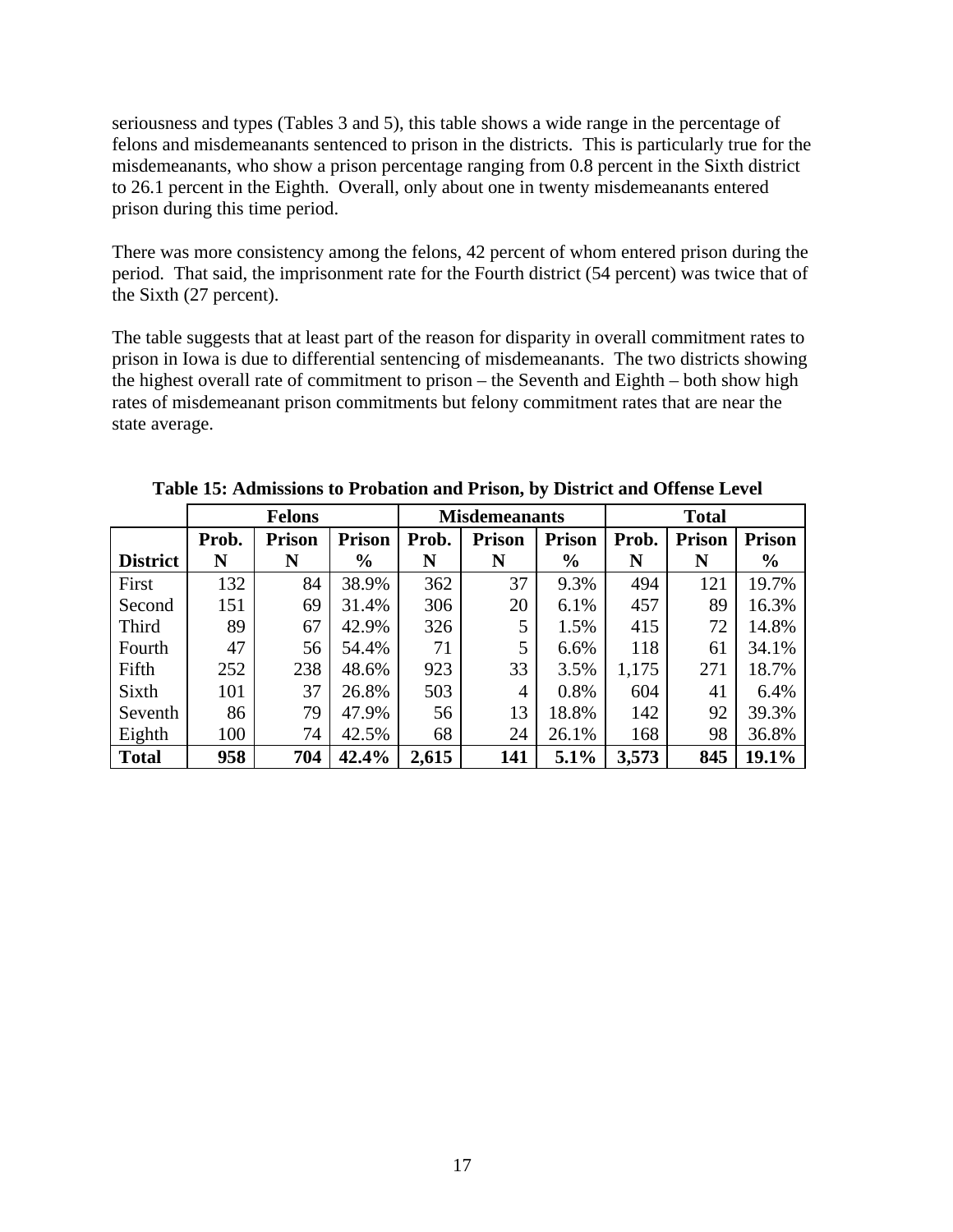## **Probation Outcome**

This section of the report offers information pertaining to the most basic of questions about probation: is the term of probation completed successfully? This question is answered in a variety of tables that present results by sex, race, judicial district, and other variables that might influence whether offenders successfully complete probation.

The tables in this section list five types of discharges: current (active cases), death, negative (including all types of revocation as well as discharges following absconding), neutral (transfers to similar supervision), and positive (early discharge, discharge after expiration, transfer to lesser supervision status). The far right column in the tables notes the percentage of the closed cases that were positive in nature. **Cases still active at the end of 2004 were not considered in calculating this percentage.**

Table 16 shows discharge type by sex, illustrating that women were more likely to complete probation successfully than men, with about five out of every six women leaving probation successfully. There is very little difference in the success rate of female felons and misdemeanants, while male misdemeanants completed probation successfully more often than the felons. Another way to look at this is that the higher overall success rate of misdemeanants was entirely due to male misdemeanants showing higher rates of success than male felons.

|                         |                |                   |                      |                     |                 | <b>Discharge Type</b>            |                 |                                  |
|-------------------------|----------------|-------------------|----------------------|---------------------|-----------------|----------------------------------|-----------------|----------------------------------|
| <b>Offense</b><br>Level | <b>Sex</b>     | <b>Total</b><br>N | <b>Not</b><br>Disch. | <b>Death</b>        | <b>Negative</b> | <b>Neutral</b>                   | <b>Positive</b> | $\frac{0}{0}$<br><b>Positive</b> |
| Felony                  | Female<br>Male | 253<br>705        | 71<br>143            | 3<br>$\overline{2}$ | 22<br>159       | $\overline{0}$                   | 157<br>400      | 86.3%<br>71.2%                   |
|                         | <b>Total</b>   | 958               | 214                  | 5                   | 181             | 1                                | 557             | 74.9%                            |
| <b>Misd</b>             | Female<br>Male | 561<br>2,054      | 13<br>95             | $\overline{0}$<br>9 | 75<br>427       | $\overline{0}$<br>$\overline{2}$ | 473<br>1,521    | 86.3%<br>77.6%                   |
|                         | <b>Total</b>   | 2,615             | 108                  | 9                   | 502             | 2                                | 1,994           | 79.5%                            |
| <b>Total</b>            | Female<br>Male | 814<br>2,759      | 84<br>238            | 3<br>11             | 97<br>586       | $\overline{0}$<br>3              | 630<br>1,921    | 86.3%<br>76.2%                   |
|                         | <b>Total</b>   | 3,573             | 322                  | 14                  | 683             | 3                                | 2,551           | 78.5%                            |

**Table 16: Discharge Type, by Sex and Offense Level**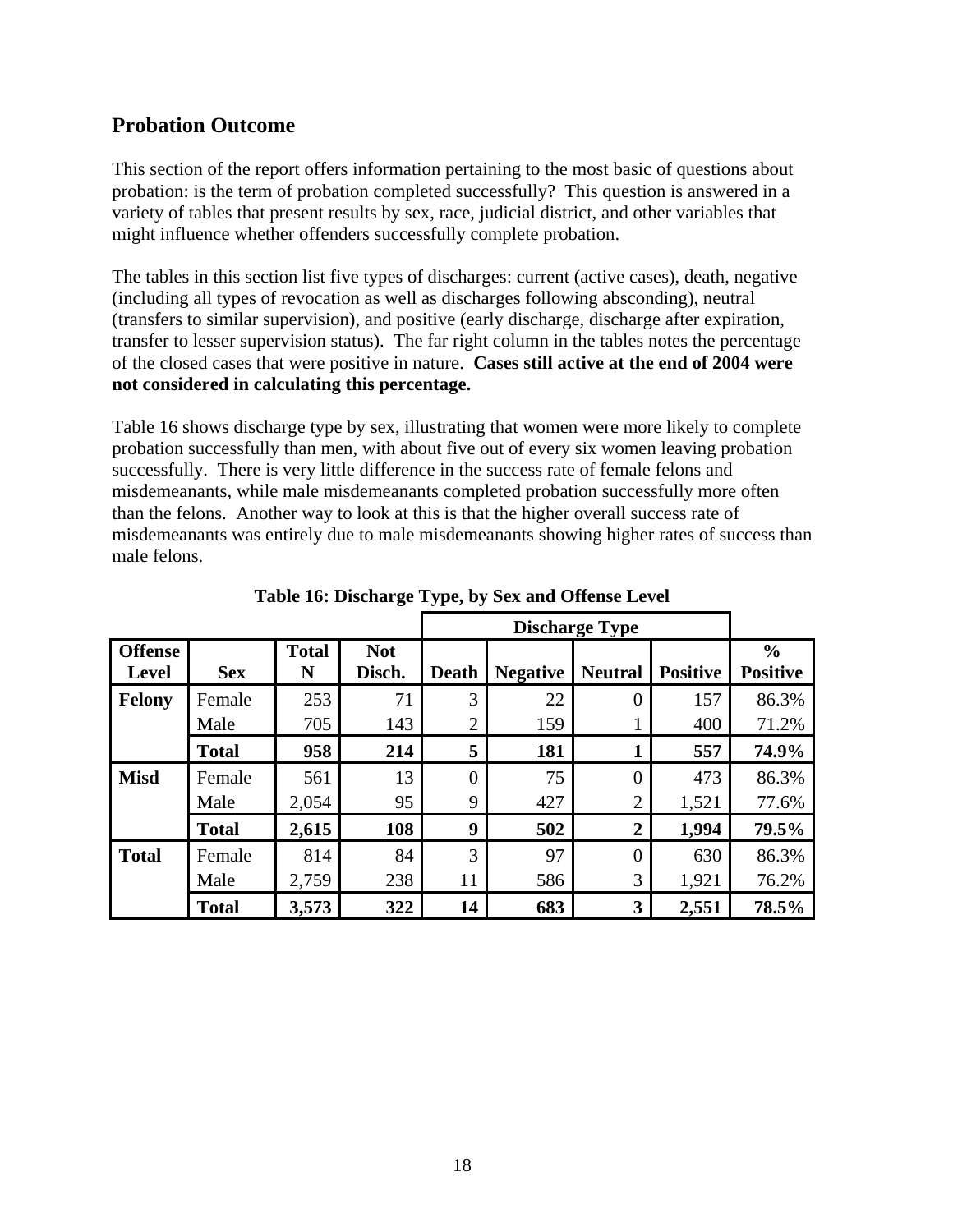Table 17 presents the same information by race, and a different picture is presented here. Like the previous table, the table breaks out the data offense level to help control for factors that may influence differences among the races. Nonetheless, it is the African-Americans in both the felony and misdemeanor cohorts who show the lowest rates of successful probation completion. With the exception of the African-Americans, all groups show completion rates of 75 percent or above, while the rates for African-American felons and misdemeanants both fall well below the average for their groups. Note that the reason for the overall better completion rate of misdemeanants was solely due to white probationers, as in all the other racial groups the felons showed higher rates than misdemeanants.

| <b>Offense</b> |                           | <b>Total</b> | <b>Not</b>     |                | Nega-    | Neu-                    | Posi- | $\frac{0}{0}$   |
|----------------|---------------------------|--------------|----------------|----------------|----------|-------------------------|-------|-----------------|
| <b>Level</b>   | Race                      | N            | Disch.         | <b>Death</b>   | tive     | tral                    | tive  | <b>Positive</b> |
| <b>Felony</b>  | Native American           | 6            | 3              | $\overline{0}$ | $\Omega$ | $\overline{0}$          | 3     | 100.0%          |
|                | Asian or Pacific Islander | 10           | $\overline{2}$ | $\theta$       | $\Omega$ | $\boldsymbol{0}$        | 8     | 100.0%          |
|                | African-American          | 109          | 32             | $\overline{2}$ | 28       | $\theta$                | 47    | 61.0%           |
|                | Hispanic                  | 52           | 8              | $\overline{0}$ | 7        | 0                       | 37    | 84.1%           |
|                | White                     | 781          | 169            | 3              | 146      |                         | 462   | 75.5%           |
|                | <b>Total Felony</b>       | 958          | 214            | 5              | 181      | 1                       | 557   | 74.9%           |
| Misd.          | Native American           | 21           | $\theta$       | $\Omega$       | 5        | $\theta$                | 16    | 76.2%           |
|                | Asian or Pacific Islander | 24           |                | $\theta$       | 5        | $\overline{0}$          | 18    | 78.3%           |
|                | African-American          | 263          | 13             | $\overline{2}$ | 115      | $\boldsymbol{0}$        | 133   | 53.2%           |
|                | Hispanic                  | 136          | 9              | $\overline{0}$ | 25       | 1                       | 101   | 79.5%           |
|                | White                     | 2,171        | 85             | 7              | 352      | 1                       | 1726  | 82.7%           |
|                | <b>Total Misdemeanor</b>  | 2,615        | 108            | 9              | 502      | $\overline{2}$          | 1,994 | 79.5%           |
| <b>Total</b>   | Native American           | 27           | 3              | $\theta$       | 5        | $\Omega$                | 19    | 79.2%           |
|                | Asian or Pacific Islander | 34           | 3              | $\Omega$       | 5        | 0                       | 26    | 83.9%           |
|                | African-American          | 372          | 45             | $\overline{4}$ | 143      | $\theta$                | 180   | 55.0%           |
|                | Hispanic                  | 188          | 17             | $\theta$       | 32       | 1                       | 138   | 80.7%           |
|                | White                     | 2,952        | 254            | 10             | 498      | $\overline{2}$          | 2,188 | 81.1%           |
|                | <b>Total</b>              | 3,573        | 322            | 14             | 683      | $\overline{\mathbf{3}}$ | 2,551 | 78.5%           |

**Table 17: Discharge Type, by Race and Offense Level**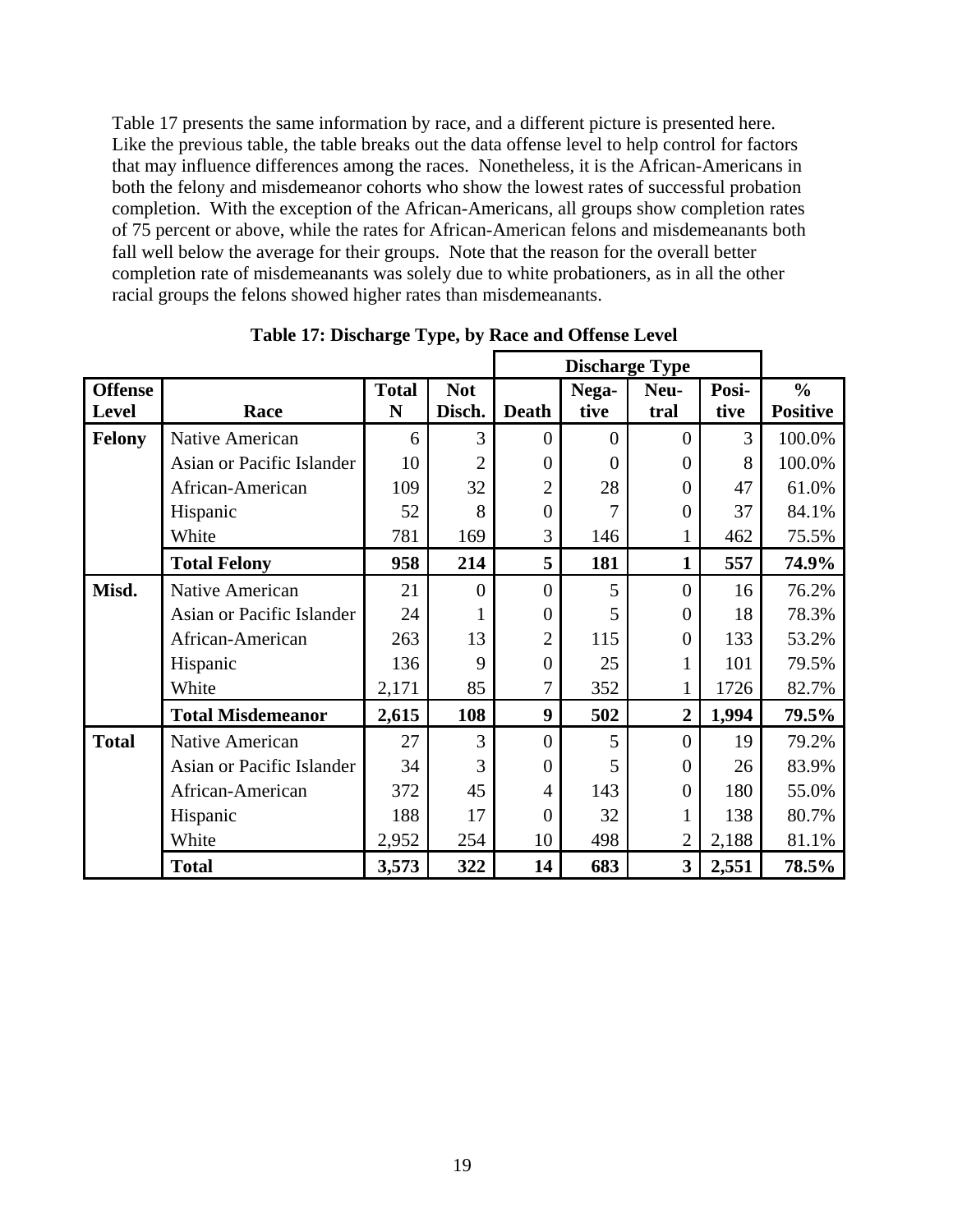The next table breaks out completion rates by age group and illustrates a pattern that is similar to what will be seen when recidivism rates are examined: rates of successful completion tend to rise as probationers age. The lowest rates of completion were found for probationers aged 16-20, some of whom obviously had been bound over to adult court after arrests as juveniles. The highest completion rates were found for those aged 50-54, although all the four eldest groups showed rates over 80 percent. One surprising figure in the table is the completion rate for the 21-24 age group, who also showed a success rate over 80 percent.

|                  |                   |                      |                |                 | <b>Discharge Type</b> |                 |                                  |
|------------------|-------------------|----------------------|----------------|-----------------|-----------------------|-----------------|----------------------------------|
| <b>Age Group</b> | <b>Total</b><br>N | <b>Not</b><br>Disch. | <b>Death</b>   | <b>Negative</b> | <b>Neutral</b>        | <b>Positive</b> | $\frac{0}{0}$<br><b>Positive</b> |
| $16 - 20$        | 760               | 69                   | 3              | 185             |                       | 502             | 72.6%                            |
| $21 - 24$        | 737               | 53                   |                | 101             |                       | 581             | 84.9%                            |
| 25-29            | 506               | 50                   | 1              | 95              |                       | 359             | 78.7%                            |
| 30-34            | 402               | 38                   | 1              | 91              | $\Omega$              | 272             | 74.7%                            |
| 35-39            | 465               | 40                   | $\overline{2}$ | 107             | 0                     | 316             | 74.4%                            |
| $40 - 44$        | 340               | 40                   | 3              | 59              | $\theta$              | 238             | 79.3%                            |
| 45-49            | 204               | 15                   | 1              | 34              | $\Omega$              | 154             | 81.5%                            |
| 50-54            | 92                | 11                   | 0              | 5               | $\theta$              | 76              | 93.8%                            |
| 55-59            | 40                | 5                    |                | 4               | 0                     | 30              | 85.7%                            |
| $60+$            | 27                |                      | 1              | $\overline{2}$  | 0                     | 23              | 88.5%                            |
| <b>Total</b>     | 3,573             | 322                  | 14             | 683             | 3                     | 2,551           | 78.5%                            |

**Table 18: Discharge Type, by Age**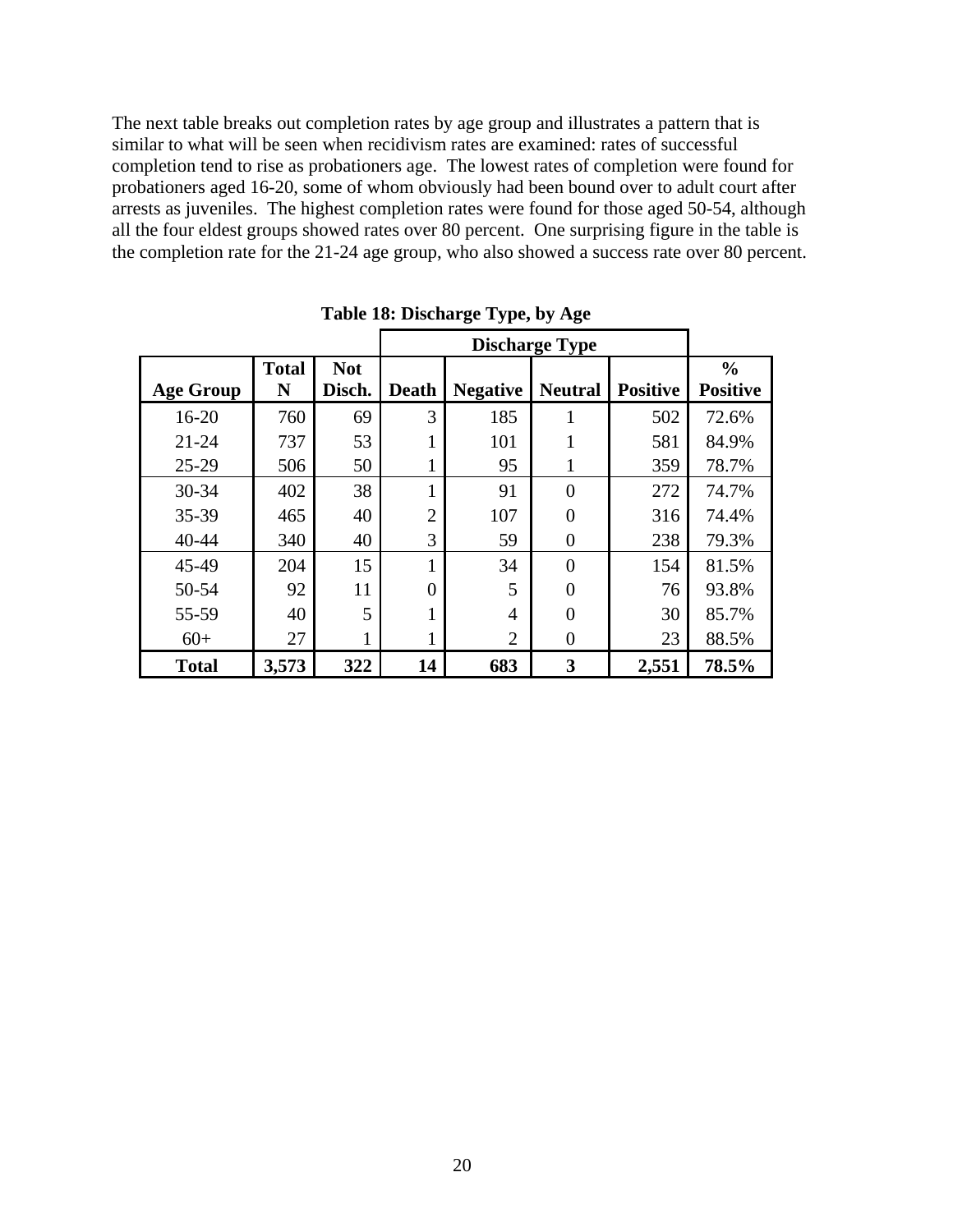The next table shows that probationers who had no new arrests during the period of probation are much more likely to have been discharged successfully than those who have been arrested. The table also shows, however, that there are some probationers for whom a new arrest doesn't result in unsuccessful discharge, as about half those who were terminated who had been arrested were discharged successfully. Note, too, that most of those probationers whose cases were current at the end of the tracking period had been arrested while on probation, suggesting that their probations may have been extended due to the new arrest.

|                           |                |                      |              |                 | <b>Discharge Type</b> |                 |                                  |
|---------------------------|----------------|----------------------|--------------|-----------------|-----------------------|-----------------|----------------------------------|
| <b>Probation arrests?</b> | <b>Total N</b> | <b>Not</b><br>Disch. | <b>Death</b> | <b>Negative</b> | <b>Neutral</b>        | <b>Positive</b> | $\frac{6}{9}$<br><b>Positive</b> |
| N <sub>o</sub>            | 2,464          | 122                  | 13           | 252             |                       | 2,075           | 88.6%                            |
| Yes, Terminated           | 909            | 0                    |              | 431             |                       | 476             | 52.4%                            |
| Current - no arrests      | 65             | 65                   |              | 0               | 0                     |                 |                                  |
| $Current - arrested$      | 135            | 135                  |              | 0               | 0                     |                 |                                  |
| <b>Total</b>              | 3,573          | 322                  | 14           | 683             | $\mathbf{3}$          | 2,551           | 78.5%                            |

**Table 19: Discharge Type, by Probation Arrests and Status**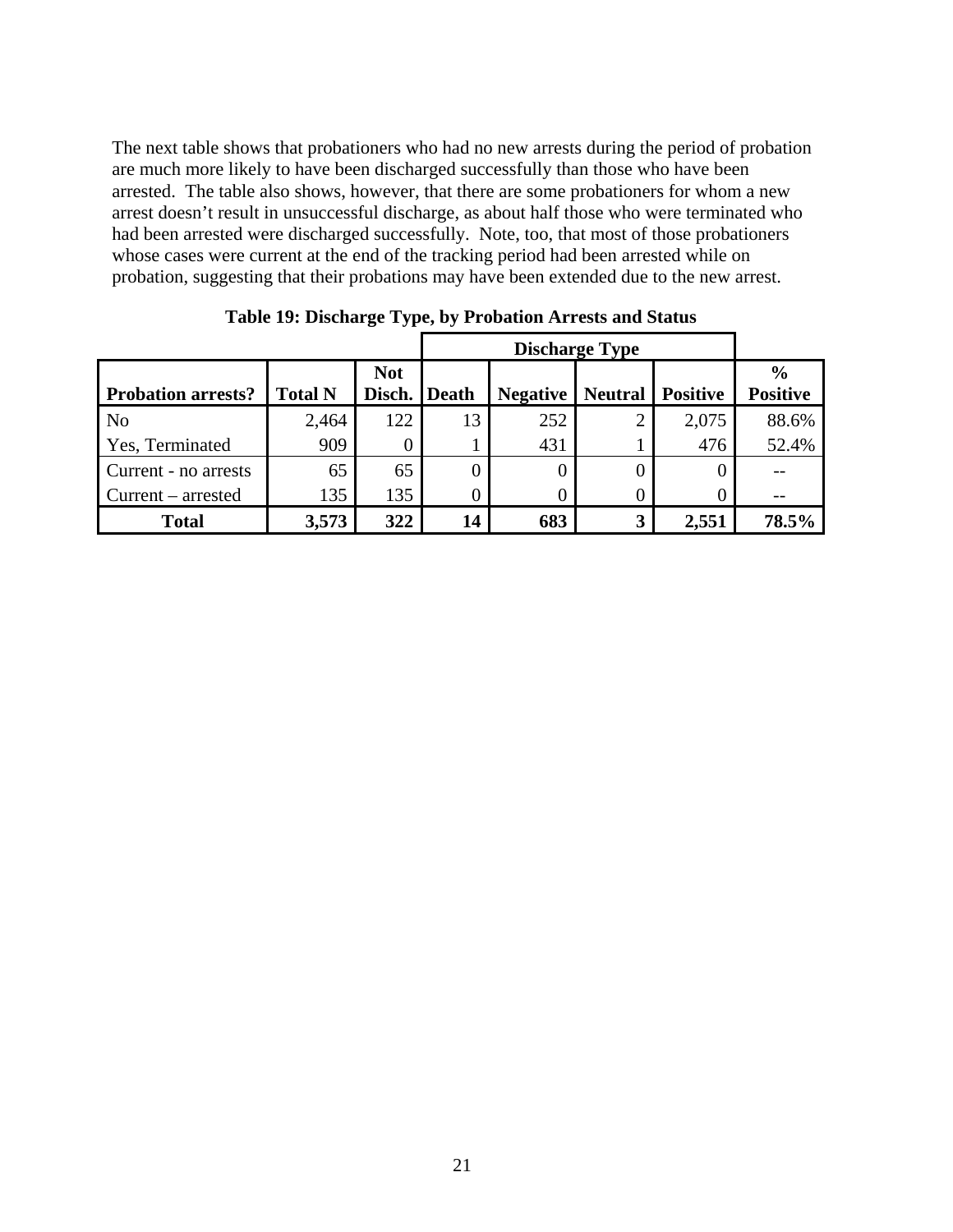Table 20 shows discharge type by offense class, illustrating that the lowest rates of successful completion of probationers are found among Class C felons and aggravated misdemeanants. As has been seen previously, misdemeanants tend to complete probation successfully more often than felons, perhaps due to the generally shorter period of probation supervision they receive. Note, however, that Class B felons and simple misdemeanants complete probation successfully at about the same rate, and that the overall higher rate of success of misdemeanants was due to the high rate of serious misdemeanants combined with their large numbers. More detailed information on success rates by offense, offense class, and offense type will be found in the appendix.

In examining this table, remember that felons were more likely to remain under supervision during the end of the tracking period, so the rate of successful completion for felons may change as time passes.

|                                 |                   |                      |                | <b>Discharge Type</b> |                |               |                                  |
|---------------------------------|-------------------|----------------------|----------------|-----------------------|----------------|---------------|----------------------------------|
| <b>Offense Class</b>            | <b>Total</b><br>N | <b>Not</b><br>Disch. | <b>Death</b>   | Nega-<br>tive         | Neu-<br>tral   | Posi-<br>tive | $\frac{0}{0}$<br><b>Positive</b> |
| <b>B</b> felony                 | 20                | 8                    | $\overline{0}$ | 2                     | $\Omega$       | 10            | 83.3%                            |
| C felony                        | 205               | 57                   | っ              | 44                    | $\Omega$       | 102           | 68.9%                            |
| D felony                        | 733               | 149                  | 3              | 135                   |                | 445           | 76.2%                            |
| <b>Felony Total</b>             | 958               | 214                  | 5              | 181                   |                | 557           | 74.9%                            |
| <b>Out-of-State Misdemeanor</b> |                   | $\theta$             | $\overline{0}$ | 0                     |                | $\Omega$      | 0.0%                             |
| <b>Aggravated Misdemeanor</b>   | 917               | 48                   | 3              | 218                   | $\theta$       | 648           | 74.6%                            |
| Serious Misdemeanor             | 1,560             | 59                   | 6              | 262                   |                | 1,232         | 82.1%                            |
| Simple Misdemeanor              | 137               |                      | 0              | 22                    | $\Omega$       | 114           | 83.8%                            |
| <b>Misdemeanor Total</b>        | 2615              | 108                  | 9              | 502                   | $\overline{2}$ | 1,994         | 79.5%                            |
| <b>Total</b>                    | 3,573             | 322                  | 14             | 683                   | 3              | 2,551         | 78.5%                            |

**Table 20: Discharge Type, by Offense Class**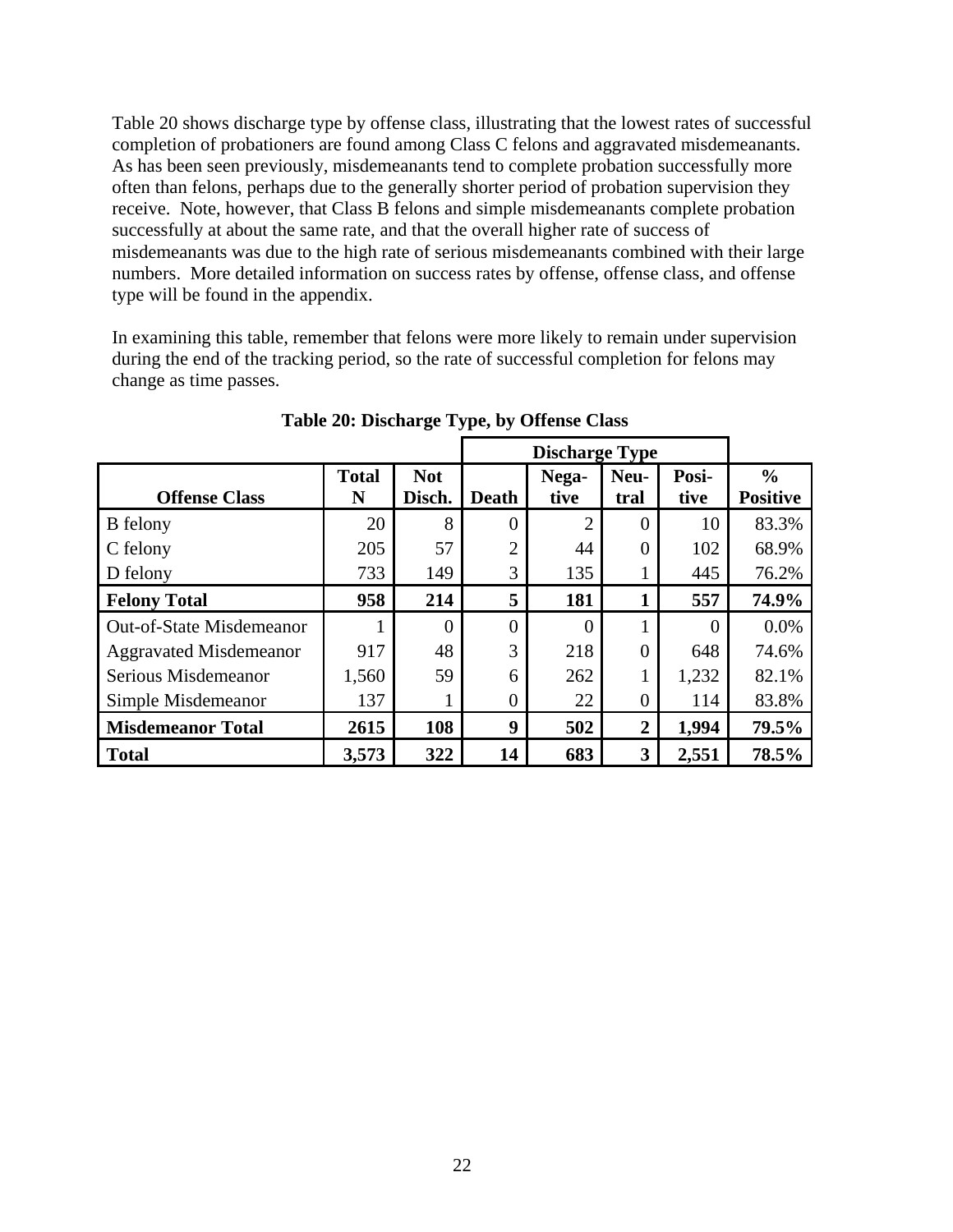The next table shows that the highest rates of successful termination from probation were found among OWI offenders, about five out of every six of whom were discharged from probation successfully. The lowest rates of success were found among (non-OWI) traffic offenders.<sup>11</sup> Appendix I presents completion rates by offense, and shows that among offenses with more than ten probationers, success rates under 50% were found for domestic abuse assault with intent (40.9 percent), third offense drug possession (38.1 percent), first offense sex registry violations (37.5 percent), prostitution (36.4 percent), and burglary-2 (12.5 percent).

|                     |                   |                      |                | <b>Discharge Type</b> |                |                 |                                  |  |  |  |  |
|---------------------|-------------------|----------------------|----------------|-----------------------|----------------|-----------------|----------------------------------|--|--|--|--|
| <b>Offense Type</b> | <b>Total</b><br>N | <b>Not</b><br>Disch. | <b>Death</b>   | <b>Negative</b>       | <b>Neutral</b> | <b>Positive</b> | $\frac{0}{0}$<br><b>Positive</b> |  |  |  |  |
| Drug                | 828               | 93                   | T              | 176                   | $\theta$       | 558             | 75.9%                            |  |  |  |  |
| <b>OWI</b>          | 1,111             | 50                   | 5              | 132                   | $\overline{2}$ | 922             | 86.9%                            |  |  |  |  |
| Property            | 746               | 116                  | 6              | 161                   | $\theta$       | 463             | 73.5%                            |  |  |  |  |
| <b>Public Order</b> | 107               | 8                    | $\overline{0}$ | 25                    | 0              | 74              | 74.7%                            |  |  |  |  |
| <b>Sex</b>          | 56                | 14                   | $\overline{0}$ | 11                    | $\Omega$       | 31              | 73.8%                            |  |  |  |  |
| Traffic             | 103               | $\mathbf Q$          | $\overline{0}$ | 30                    | $\theta$       | 64              | 68.1%                            |  |  |  |  |
| Violent             | 590               | 29                   | $\overline{2}$ | 142                   |                | 416             | 74.2%                            |  |  |  |  |
| Weapons             | 32                | 3                    | $\overline{0}$ | 6                     | $\theta$       | 23              | 79.3%                            |  |  |  |  |
| <b>Total</b>        | 3,573             | 322                  | 14             | 683                   | 3              | 2,551           | 78.5%                            |  |  |  |  |

**Table 21: Discharge Type, by Offense Type** 

Table 22 shows successful discharge rates by the type of sentence being served by probationers. Note the wide range of success among the three major sentence types, as those receiving deferred judgments completed probation nearly 87 percent of the time, while those on "shock" probation were discharged successfully less than half the time.

|                                    |                   |                      |              | <b>Discharge Type</b> |              |               |                                  |
|------------------------------------|-------------------|----------------------|--------------|-----------------------|--------------|---------------|----------------------------------|
| <b>Sentence Type</b>               | <b>Total</b><br>N | <b>Not</b><br>Disch. | <b>Death</b> | Nega-<br>tive         | Neu-<br>tral | Posi-<br>tive | $\frac{0}{0}$<br><b>Positive</b> |
| Deferred Judgment                  | 1,265             | 81                   | 5            | 150                   | $\Omega$     | 1029          | 86.9%                            |
| <b>Deferred Sentence</b>           | 5                 |                      | 0            | 0                     | $\Omega$     | 4             | 100.0%                           |
| <b>Extension of Probation</b>      | 3                 |                      | 0            | 0                     | $\Omega$     | 3             | 100.0%                           |
| Original Sentence                  | 2,252             | 228                  | 9            | 515                   | 3            | 1497          | 74.0%                            |
| <b>Reconsideration of Sentence</b> | 47                | 12                   | 0            | 18                    | $\theta$     | 17            | 48.6%                            |
| Re-sentence After Appeal           |                   |                      | C            | 0                     | $\Omega$     |               | 100.0%                           |
| <b>Total</b>                       | 3,573             | 322                  | 14           | 683                   | 3            | 2551          | 78.5%                            |

**Table 22: Discharge Type, by Sentence Type** 

<sup>&</sup>lt;sup>11</sup> Typical traffic offenses include Driving While Barred (habitual violator) and driving under revocation or suspension.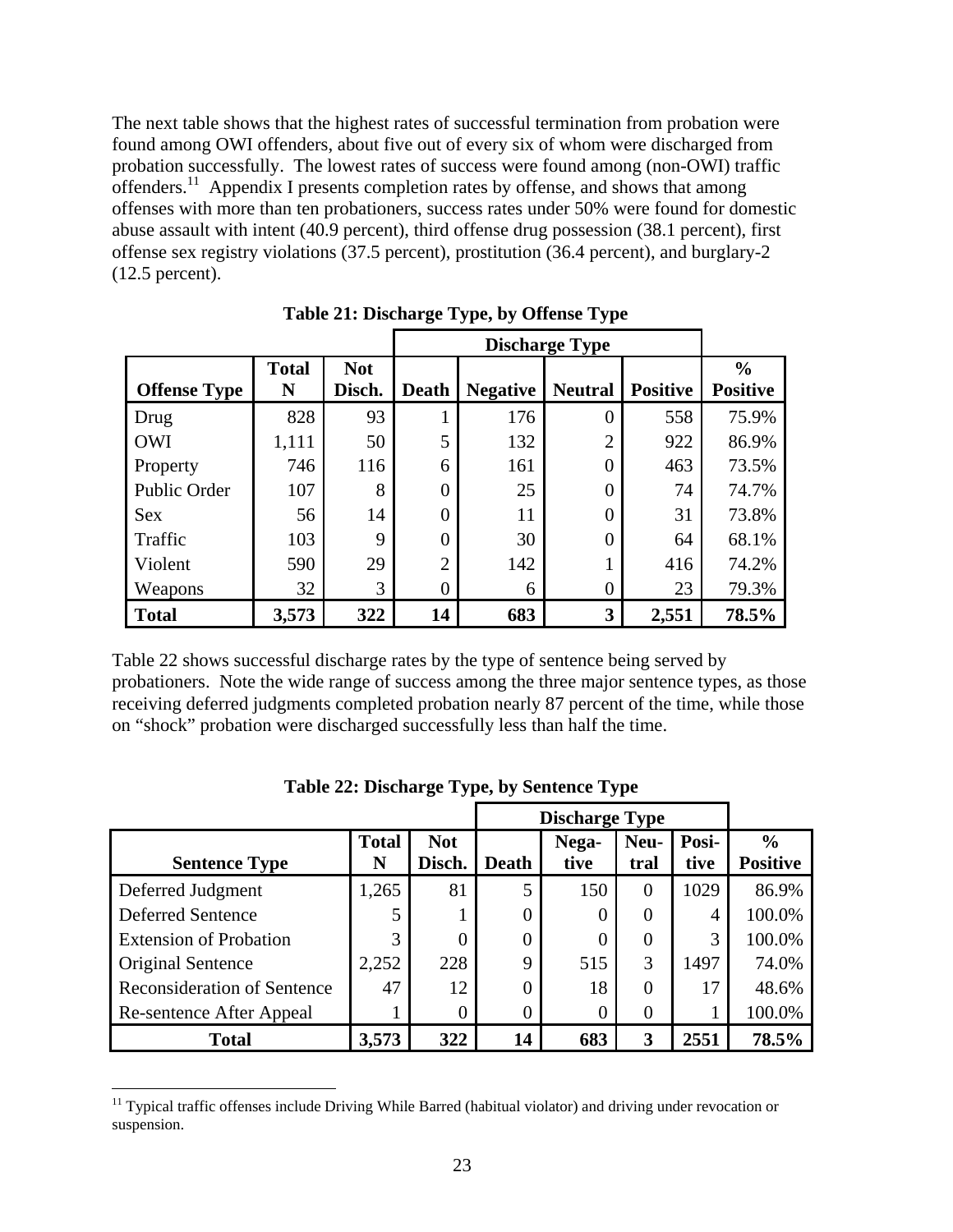Finally, Table 23 presents probation outcomes by offense seriousness and judicial district. The table is broken out by offense seriousness because of the wide disparity among the districts in the percentage of misdemeanants and felons handled.

The table shows wide variation among the districts, with felony success rates ranging from 60.9 percent in the Eighth Judicial District to 95.2 percent in the Fourth. The Eighth District also shows the lowest rate of positive discharges for misdemeanants (59.7 percent), while the Third District shows the highest rate (93 percent). Note that, while misdemeanants tend to be discharged positively statewide, in two districts (the Fourth and Eighth) it is felons who are discharged successfully more often.

|               |                                  |              | Not Disch.   | <b>Discharge Type</b> |                  |                |                         |       |        |
|---------------|----------------------------------|--------------|--------------|-----------------------|------------------|----------------|-------------------------|-------|--------|
|               |                                  | <b>Total</b> |              |                       |                  | Nega-          | Neu-                    | Posi- | %Posi- |
|               | <b>Judicial District</b>         | N            | ${\bf N}$    | $\frac{0}{0}$         | <b>Death</b>     | tive           | tral                    | tive  | tive   |
| <b>Felony</b> | <b>First Judicial District</b>   | 132          | 44           | 33.3%                 | $\mathbf{1}$     | 26             | $\mathbf{1}$            | 60    | 68.2%  |
|               | <b>Second Judicial District</b>  | 151          | 40           | 26.5%                 | $\overline{0}$   | 30             | $\overline{0}$          | 81    | 73.0%  |
|               | <b>Third Judicial District</b>   | 89           | 17           | 19.1%                 | $\overline{0}$   | 8              | $\boldsymbol{0}$        | 64    | 88.9%  |
|               | <b>Fourth Judicial District</b>  | 47           | 5            | 10.6%                 | $\overline{0}$   | $\overline{2}$ | $\boldsymbol{0}$        | 40    | 95.2%  |
|               | <b>Fifth Judicial District</b>   | 252          | 46           | 18.3%                 | $\overline{2}$   | 56             | $\boldsymbol{0}$        | 148   | 71.8%  |
|               | <b>Sixth Judicial District</b>   | 101          | 14           | 13.9%                 | 1                | 18             | $\boldsymbol{0}$        | 68    | 78.2%  |
|               | <b>Seventh Judicial District</b> | 86           | 12           | 14.0%                 | $\overline{0}$   | 17             | $\boldsymbol{0}$        | 57    | 77.0%  |
|               | <b>Eighth Judicial District</b>  | 100          | 36           | 36.0%                 | 1                | 24             | $\boldsymbol{0}$        | 39    | 60.9%  |
|               | <b>State Total</b>               | 958          | 214          | 22.3%                 | 5                | 181            | $\mathbf{1}$            | 557   | 74.9%  |
| <b>Misd</b>   | <b>First Judicial District</b>   | 362          | 21           | 5.8%                  | $\mathbf{1}$     | 85             | $\overline{0}$          | 255   | 74.8%  |
|               | <b>Second Judicial District</b>  | 306          | 11           | 3.6%                  | $\overline{0}$   | 43             | $\mathbf{1}$            | 251   | 85.1%  |
|               | <b>Third Judicial District</b>   | 326          | 28           | 8.6%                  | $\mathbf{1}$     | 20             | $\boldsymbol{0}$        | 277   | 93.0%  |
|               | <b>Fourth Judicial District</b>  | 71           | 3            | 4.2%                  | $\overline{0}$   | 16             | $\mathbf{1}$            | 51    | 75.0%  |
|               | <b>Fifth Judicial District</b>   | 923          | 22           | 2.4%                  | 5                | 219            | $\boldsymbol{0}$        | 677   | 75.1%  |
|               | <b>Sixth Judicial District</b>   | 503          | 21           | 4.2%                  | 1                | 81             | $\boldsymbol{0}$        | 400   | 83.0%  |
|               | <b>Seventh Judicial District</b> | 56           | $\mathbf{1}$ | 1.8%                  | 1                | 11             | $\boldsymbol{0}$        | 43    | 78.2%  |
|               | <b>Eighth Judicial District</b>  | 68           | $\mathbf{1}$ | 1.5%                  | $\boldsymbol{0}$ | 27             | $\boldsymbol{0}$        | 40    | 59.7%  |
|               | <b>State Total</b>               | 2,615        | 108          | 4.1%                  | $\boldsymbol{9}$ | 502            | $\overline{2}$          | 1,994 | 79.5%  |
| <b>Total</b>  | <b>First Judicial District</b>   | 494          | 65           | 13.2%                 | $\overline{2}$   | 111            | $\mathbf{1}$            | 315   | 73.4%  |
|               | <b>Second Judicial District</b>  | 457          | 51           | 11.2%                 | $\overline{0}$   | 73             | $\mathbf{1}$            | 332   | 81.8%  |
|               | <b>Third Judicial District</b>   | 415          | 45           | 10.8%                 | 1                | 28             | $\boldsymbol{0}$        | 341   | 92.2%  |
|               | <b>Fourth Judicial District</b>  | 118          | 8            | 6.8%                  | $\boldsymbol{0}$ | 18             | $\mathbf{1}$            | 91    | 82.7%  |
|               | <b>Fifth Judicial District</b>   | 1,175        | 68           | 5.8%                  | 7                | 275            | $\boldsymbol{0}$        | 825   | 74.5%  |
|               | <b>Sixth Judicial District</b>   | 604          | 35           | 5.8%                  | $\overline{2}$   | 99             | $\boldsymbol{0}$        | 468   | 82.2%  |
|               | <b>Seventh Judicial District</b> | 142          | 13           | 9.2%                  | $\mathbf{1}$     | 28             | $\overline{0}$          | 100   | 77.5%  |
|               | <b>Eighth Judicial District</b>  | 168          | 37           | 22.0%                 | 1                | 51             | $\overline{0}$          | 79    | 60.3%  |
|               | <b>State Total</b>               | 3,573        | 322          | $9.0\%$               | 14               | 683            | $\overline{\mathbf{3}}$ | 2,551 | 78.5%  |

**Table 23: Discharge Type, by District and Offense Seriousness** 

h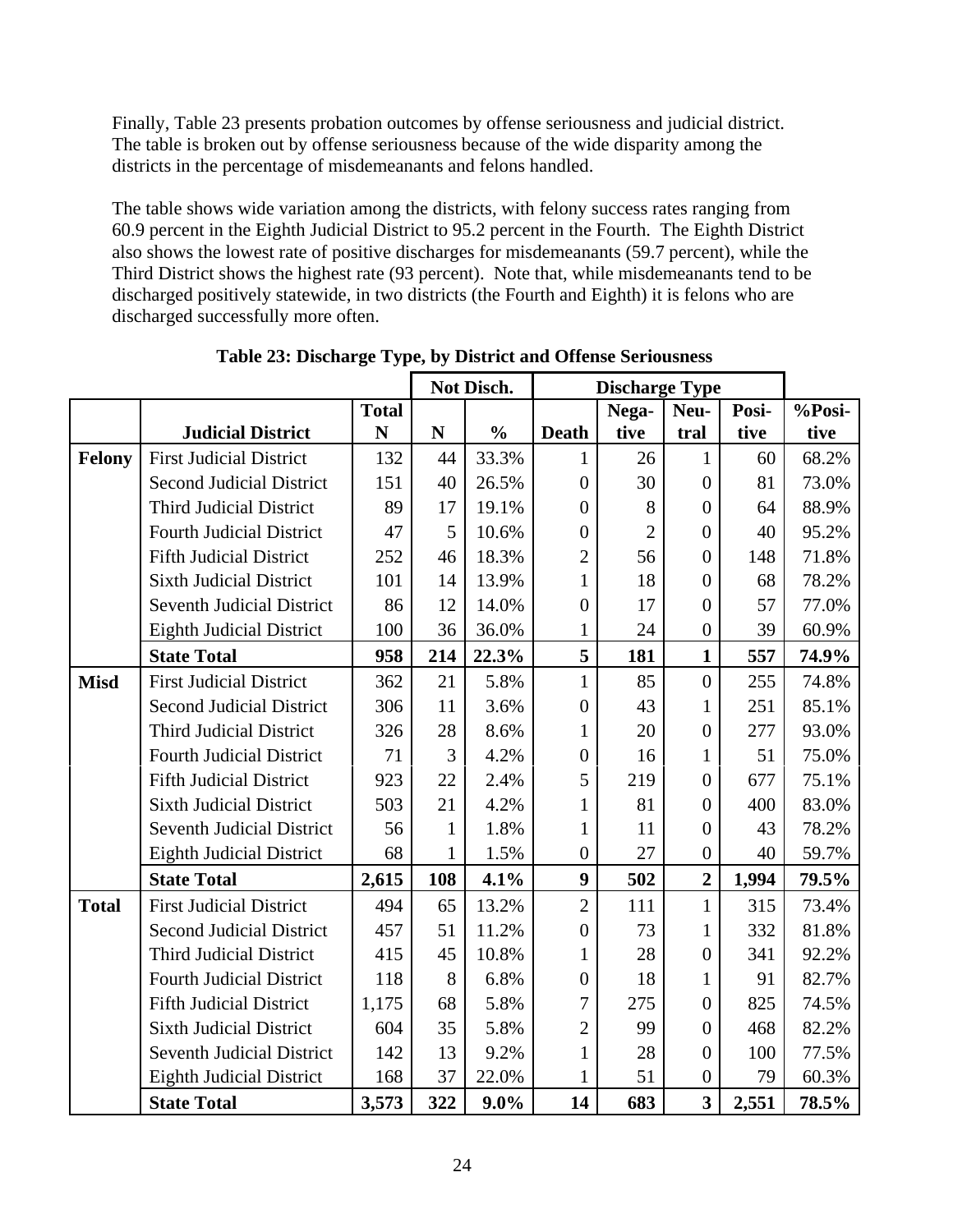## **Recidivism**

To offer the first taste of the recidivism data collected in prison and probation studies, Table 24 shows the rates of new arrests during the first year of tracking after either release from prison or release to probation. The prison cohort in this case was released during FY2000 (the most recent cohort for which arrest data are available):

| <b>Lead Offense</b> |                | <b>Prison Releases</b> |               | <b>Probationers</b> |                 |               |  |  |
|---------------------|----------------|------------------------|---------------|---------------------|-----------------|---------------|--|--|
| <b>Class</b>        | <b>Total N</b> | <b>Arrested</b>        | $\frac{0}{0}$ | <b>Total N</b>      | <b>Arrested</b> | $\frac{0}{0}$ |  |  |
| <b>B</b> Felony     | 84             | 22                     | 26.2%         | 20                  | 1               | 5.0%          |  |  |
| Other Felony        | 73             | 22                     | 30.1%         | 0                   | $\Omega$        |               |  |  |
| C Felony            | 897            | 257                    | 28.7%         | 205                 | 44              | 21.5%         |  |  |
| D Felony            | 1822           | 547                    | 30.0%         | 726                 | 201             | 27.7%         |  |  |
| <b>Total Felony</b> | 2,876          | 848                    | 29.5%         | 951                 | 246             | 25.9%         |  |  |
| Agg. Misd           | 591            | 203                    | 34.3%         | 918                 | 260             | 28.3%         |  |  |
| Serious Misd.       | 39             | 17                     | 43.6%         | 1,559               | 294             | 18.9%         |  |  |
| Simple Misd.        | 0              | 0                      |               | 137                 | 22              | 16.1%         |  |  |
| <b>Total Misd.</b>  | 630            | 220                    | 34.9%         | 2,614               | 576             | 22.0%         |  |  |
| <b>Total</b>        | 3,510          | 1,068                  | 30.4%         | 3,565               | 822             | 23.1%         |  |  |

**Table 24: Rate of Any New Arrest During First Year After Release, By Offense Class** 

In each offense class probationers exhibit lower rates of new arrests than the released prisoners, a fact that probably relates to the less extensive criminal history of the probationers. Note, however, that among the prisoner cohort the misdemeanants exhibit a higher rate of re-arrest than felons, while the opposite is the case for the probationers. A more complete presentation of data by offense class will be found later in the report.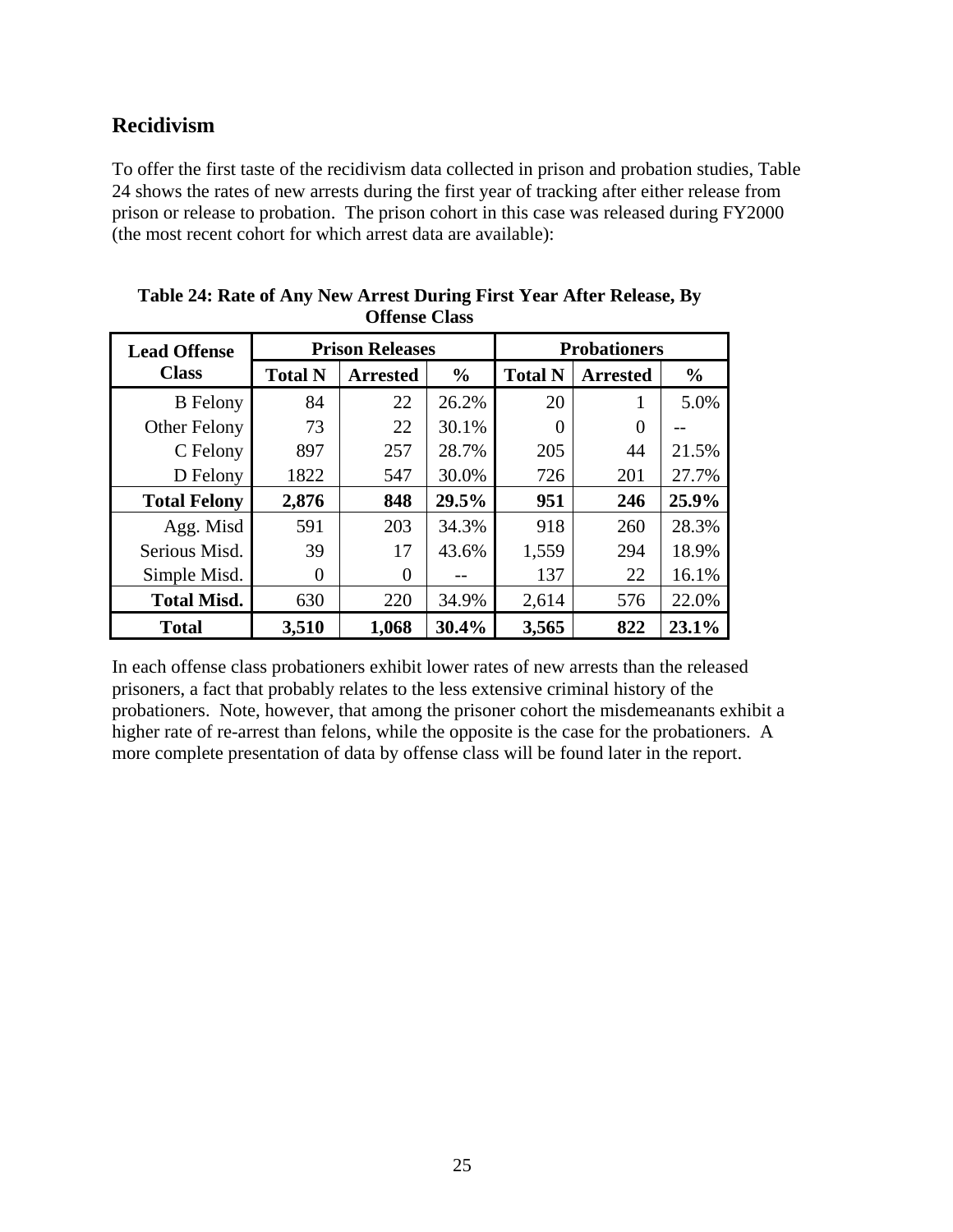A basic question pertaining to probation and community safety pertains to whether probationers are arrested at any point during their period of supervision. Results on the current cohort are found in Table 25, which shows considerable variation in rates of new arrests during the probation period. The table shows that 29.2 percent of the probationers had been arrested while on probation through the end of 2004, with 65 members still under supervision without yet having been arrested. Rates of new arrest tended to be higher for felons than misdemeanants, although those on probation for aggravated misdemeanors also showed high rates of new arrest. Class D felons were those most likely to have been rearrested.

|                           |                | <b>Probation Arrests?</b> |       |                               |            |
|---------------------------|----------------|---------------------------|-------|-------------------------------|------------|
| <b>Lead Offense Class</b> | <b>Total N</b> | N <sub>0</sub>            | Yes   | Still<br>Active <sup>12</sup> | % Arrested |
| <b>B</b> felony           | 20             | 13                        | 7     | 0                             | 35.0%      |
| C felony                  | 205            | 140                       | 62    | 3                             | 30.2%      |
| D felony                  | 733            | 444                       | 282   |                               | 38.5%      |
| <b>Total Felony</b>       | 958            | 597                       | 351   | 10                            | 36.6%      |
| Other misdemeanor         |                |                           |       | 0                             | $0.0\%$    |
| Agg. misdemeanor          | 917            | 555                       | 342   | 20                            | 37.3%      |
| Serious misdemeanor       | 1,560          | 1,198                     | 328   | 34                            | 21.0%      |
| Simple misdemeanor        | 137            | 113                       | 23    |                               | 16.8%      |
| <b>Total Misdemeanor</b>  | 2,615          | 1,867                     | 693   | 55                            | 26.5%      |
| <b>Total</b>              | 3,573          | 2,464                     | 1,044 | 65                            | 29.2%      |

**Table 25: Arrests on Probation, by Offense Class** 

Additional tables showing rates of re-arrest during the period of probation will be found in the appendix.

 $12$  Still active but no arrests prior to the end of the tracking period. Eighty-seven active felons and 48 active misdemeanants had been arrested during the probation period.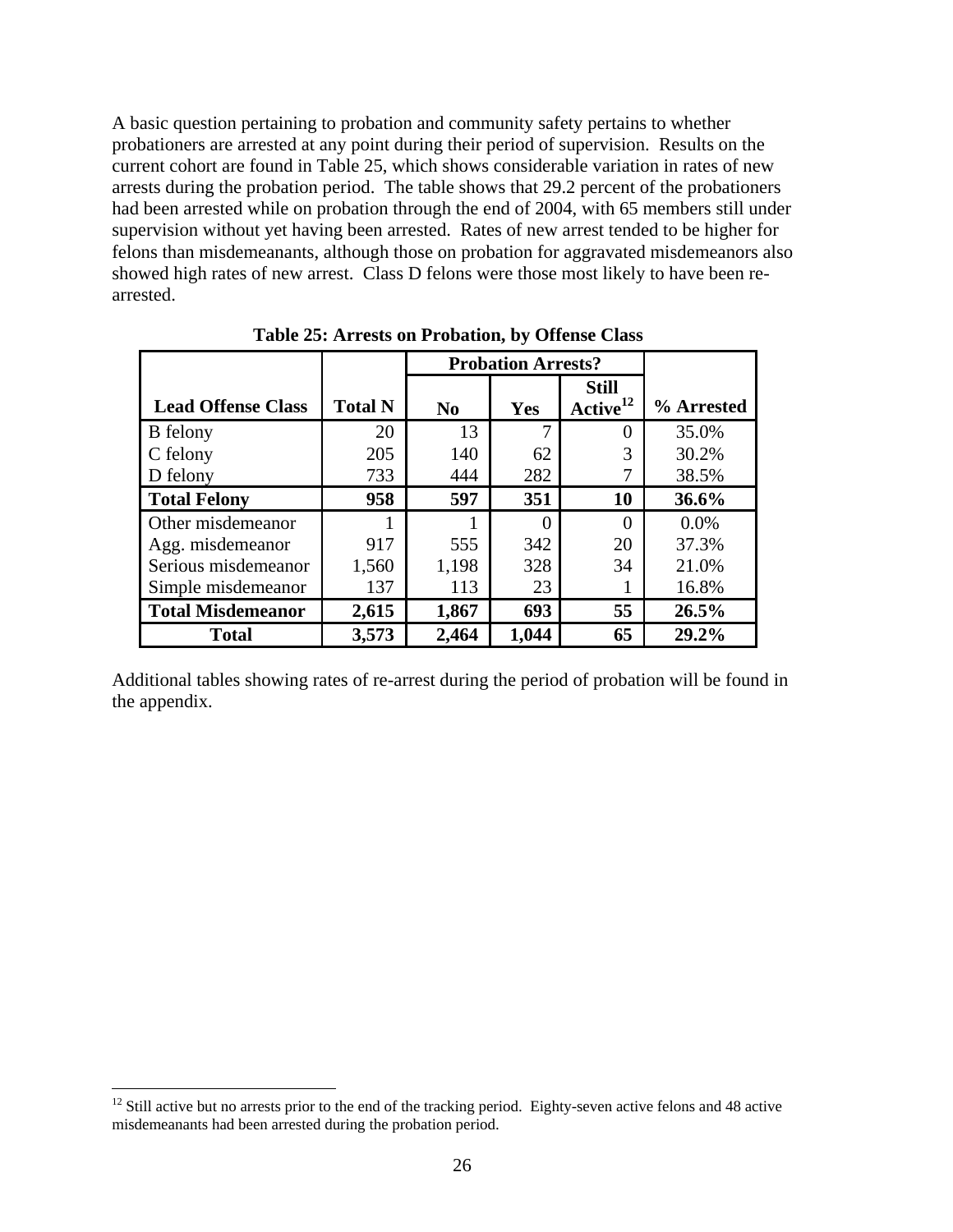#### **Basic Measures of Recidivism: New Arrests and Convictions**

The next two tables present an overview of the most basic measures of recidivism, new arrests and convictions. Included in the conviction table are also rates of new imprisonment of probationers either in Iowa or out-of-state. In both tables the independent variable is the type of lead offense for which cohort members were placed on probation, providing some responses on the question of whether offenders tend to become re-involved in the justice system for the same type of offenses. Unlike other tables in this report, these tables do not establish a specific time period within which the arrest or conviction occur; arrests and convictions here may have occurred at any time within the (average 967-day) period during which the probationers were tracked. Because the intent of the tables is primarily to show the relationships among offense types, the time limitations imposed on the other tables was judged not so important here.

Table 26 shows various rates of re-arrest for the probation cohort. The range of rates for any new arrest is wide, from 19.6 percent for sex offenders to 55.3 percent for traffic offenders. Above-average arrest rates were also found for six of the offense types, with only OWI and sex offenders showing below-average rates. Overall, nearly 40 percent of the probationers were arrested during the tracking period.

|                |              | <b>New Arrest Type</b> |          |         |            |          |       |            |         |       |         |         |
|----------------|--------------|------------------------|----------|---------|------------|----------|-------|------------|---------|-------|---------|---------|
| <b>Offense</b> | <b>Total</b> |                        | Fel-     |         |            | Pro-     | Pub.  |            | Traf-   | Vio-  | Viol.   | Wea-    |
| <b>Type</b>    | N            | Any                    | ony      | Drug    | <b>OWI</b> | perty    | Order | <b>Sex</b> | fic     | lent  | Fel.    | pon     |
| Traffic        | 103          | 55.3%                  | 25.2%    | 19.4%   | 8.7%       | 7.8%     | 9.7%  | 1.0%       | 31.1%   | 19.4% | 2.9%    | 2.9%    |
| Weapons        | 32           | 53.1%                  | 21.9%    | 21.9%   | 12.5%      | 3.1%     | 9.4%  | $0.0\%$    | 6.3%    | 15.6% | 6.3%    | 3.1%    |
| Property       | 744          | 48.4%                  | 22.2%    | 14.9%   | 7.3%       | 21.6%    | 13.4% | 0.7%       | 6.7%    | 14.9% | 3.8%    | 1.9%    |
| Violent        | 590          | 43.2%                  | 17.1%    | 12.4%   | 8.6%       | 10.2%    | 10.3% | 0.7%       | 5.4%    | 21.0% | 5.1%    | 2.7%    |
| Pub.Order      | 107          | 43.0%                  | 17.8%    | 11.2%   | 13.1%      | 13.1%    | 14.0% | 0.9%       | 4.7%    | 10.3% | 3.7%    | 0.9%    |
| Drug           | 827          | 42.2%                  | 17.8%    | 23.8%   | 7.4%       | 9.3%     | 7.4%  | 0.5%       | 5.3%    | 10.9% | 1.9%    | 1.0%    |
| OWI            | 1,111        | 27.2%                  | 7.5%     | 5.3%    | 9.6%       | 4.6%     | 5.7%  | 0.3%       | 7.7%    | 7.6%  | 1.1%    | 0.5%    |
| <b>Sex</b>     | 56           | 19.6%                  | 8.9%     | $0.0\%$ | 3.6%       | $0.0\%$  | 3.6%  | 1.8%       | 1.8%    | 5.4%  | 1.8%    | 3.6%    |
| <b>Total</b>   | 3,570        | 39.1%                  | $15.5\%$ | 13.4%   | $8.5\%$    | $10.4\%$ | 8.8%  | $0.5\%$    | $7.1\%$ | 12.5% | $2.7\%$ | $1.4\%$ |

**Table 26: Basic Measures of Recidivism: Arrest Rates** 

Note: Persons not at risk for recidivism deleted from totals. These generally are persons deported shortly after conviction.

In the other categories it becomes evident that probationers have a tendency to be arrested for new offenses similar to those for which they were placed on probation. This is true for traffic offenders, property offenders, drug offenders, violent offenders generally, public order offenders, and sex offenders (although the rate is very low and is based on one new arrest). The primary exceptions to this tendency are found among weapons offenders, who were most often arrested for new drug offenses.

The reader might consider it odd that the overall rates of re-arrest for new violent crimes and felonies are higher than the rate for OWI. One must remember, however, that there is a wide range of crimes (from simple assault to homicide) that fall within the definition of violent crimes. The range of new felonies is even broader. Note that those entering probation for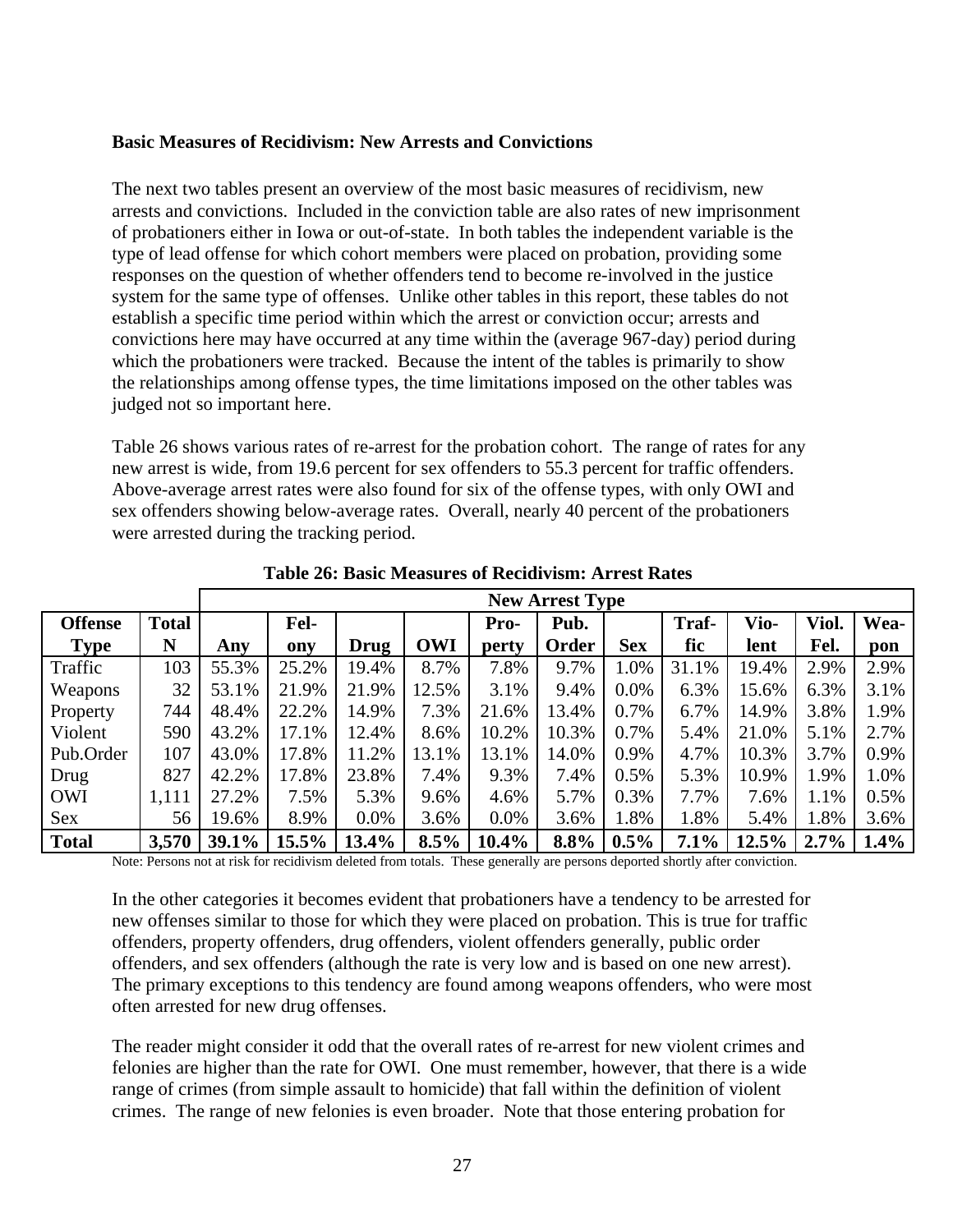property crimes, weapons offenses, and public order crimes show high rates of new felonies, with OWI and sex offenders showing the lowest rates.

Table 27 is similar to the previous table, but shows rates of conviction for new offenses rather than re-arrest rates.

|                |              |       | <b>New Conviction Type</b> |          |         |         |         |         |         |         |         |            |
|----------------|--------------|-------|----------------------------|----------|---------|---------|---------|---------|---------|---------|---------|------------|
| <b>Offense</b> | <b>Total</b> |       | Fel-                       |          |         | Pro-    | Pub.    | Traf-   | Vio-    | Viol.   | Wea-    |            |
| <b>Type</b>    | N            | Any   | ony                        | Drug     | OWI     | perty   | Order   | fic     | lent    | Fel.    | pon     | <b>Sex</b> |
| Traffic        | 103          | 46.6% | 15.5%                      | 10.7%    | 7.8%    | 5.8%    | 5.8%    | 24.3%   | 13.6%   | 1.0%    | 0.0%    | 1.0%       |
| Property       | 744          | 42.6% | 14.9%                      | 11.2%    | 5.5%    | 18.8%   | 11.6%   | 4.4%    | 10.3%   | 1.7%    | 0.5%    | 0.7%       |
| Weapons        | 32           | 37.5% | 9.4%                       | 15.6%    | 6.3%    | 3.1%    | 3.1%    | 3.1%    | 12.5%   | $0.0\%$ | 0.0%    | 0.0%       |
| Pub.Order      | 107          | 36.4% | 12.1%                      | 10.3%    | 10.3%   | 9.3%    | 15.0%   | 3.7%    | 7.5%    | 2.8%    | $0.0\%$ | 0.9%       |
| Violent        | 590          | 36.4% | 9.2%                       | 8.6%     | 6.6%    | 8.3%    | 8.1%    | 3.7%    | 15.9%   | 2.5%    | 0.8%    | 0.5%       |
| Drug           | 827          | 35.7% | 10.9%                      | 18.6%    | 5.9%    | 7.5%    | 5.9%    | 3.4%    | 6.5%    | 0.7%    | 0.5%    | 0.1%       |
| OWI            | 1,111        | 22.2% | 3.8%                       | 4.1%     | 7.7%    | 3.4%    | 4.6%    | 5.7%    | 4.9%    | 0.3%    | 0.2%    | 0.1%       |
| <b>Sex</b>     | 56           | 12.5% | 7.1%                       | 0.0%     | 1.8%    | 0.0%    | 1.8%    | 0.0%    | 5.4%    | 1.8%    | 1.8%    | 1.8%       |
| <b>Total</b>   | 3,570        | 33.1% | $9.3\%$                    | $10.1\%$ | $6.6\%$ | $8.6\%$ | $7.2\%$ | $4.9\%$ | $8.6\%$ | $1.2\%$ | $0.4\%$ | $0.4\%$    |

**Table 27: Basic Measures of Recidivism: Conviction Rates** 

First, note the comparison between total arrest and conviction rates. The drop from 39.1 percent arrested (in the previous table) to 33.1 percent convicted (in table 27) indicates that 84.5 percent of those charged with a new crime are ultimately convicted of some new offense. Similarly, the percentage of those charged with drug offenses or OWI who were eventually convicted of drug offenses or OWI is high (75.2 percent and 78.5 percent, respectively).<sup>13</sup> On the other hand, rates of conviction for similar offenses for those charged with new felonies against persons or weapons offenses are quite low (43.8 percent and 32.0) percent).

More generally, the table shows that about  $1/3$  of the probationers followed in this study were convicted of new crimes during the tracking period, with the largest percentage of new offenses being drug offenses or new property or violent crimes. Less than ten percent were convicted of new felonies, and the percentage convicted of new violent felonies, sex crimes, or weapons offenses was very low. Offenders placed on probation for traffic and property offenses were those most likely to be convicted of new offenses.

The link between original lead offense type and the type of new conviction crimes is strong, as was the case for arrests. Offenders placed on probation for drug, property, public order, traffic, violent, and sex offenses were most likely to be convicted of new crimes of the same type. Sex offenders were most likely to be convicted of new crimes against persons (5.4 percent, but only three arrests). Weapons offenders actually showed no new convictions for weapons offenses.

 $13$  Each of these percentages was derived by dividing the percentage arrested in Table 26 by the percentage convicted in Table 27.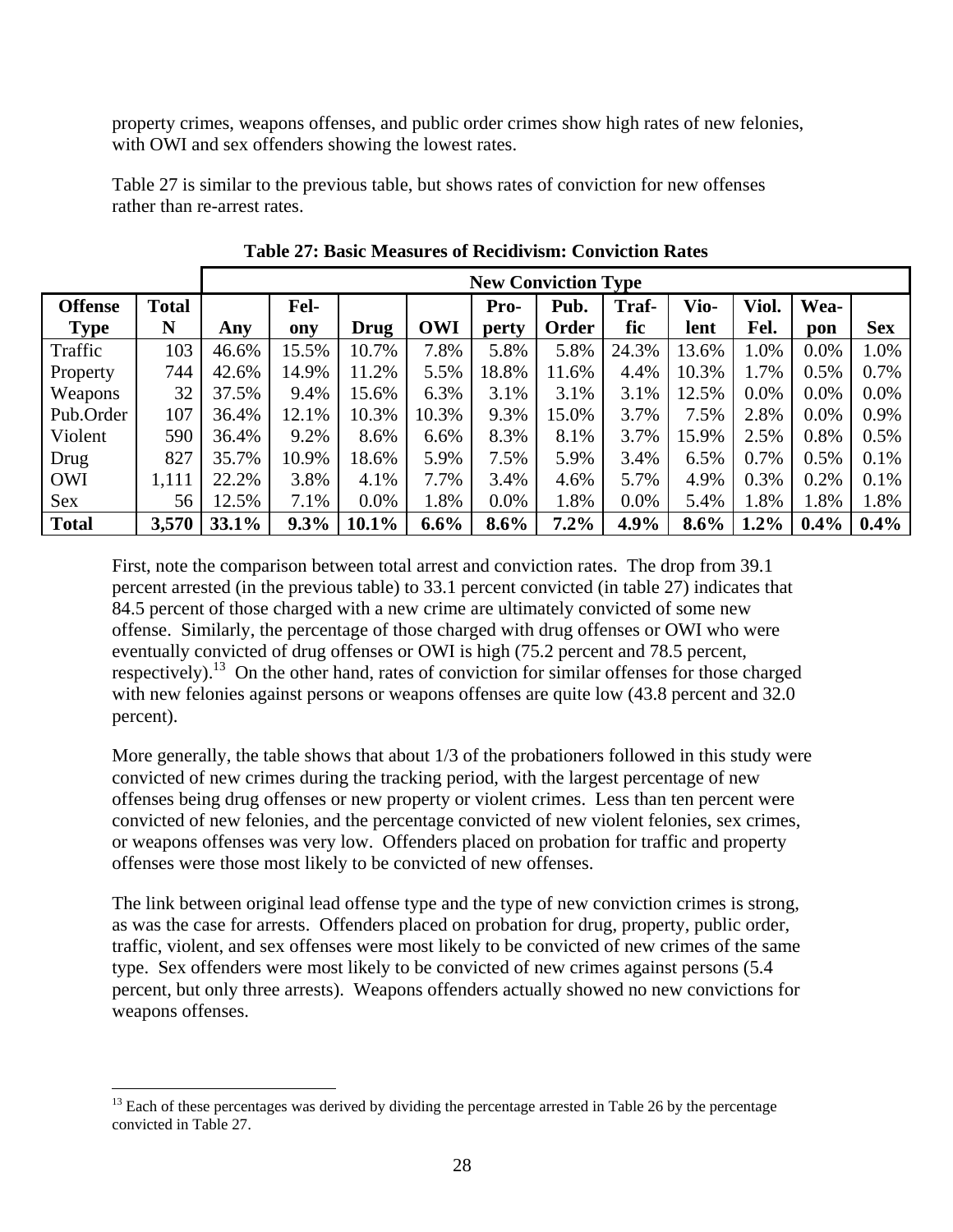Table 28 shows the rate of new imprisonments for the probation cohort. The table distinguishes among the various reasons for which offenders may enter, for there is considerable variation among the probation offense types in their likelihood and type of incarceration.

Property, public order, traffic, and sex offenders were those most likely to have been imprisoned during the tracking period, with the latter offenders exhibiting a high rate despite low overall rates of arrest and conviction seen in the previous tables. Note that among the offense types showing the highest rates of incarceration, property, public order, and traffic offenders were likely to enter prison as the result of new offenses, while the sex offenders were more likely to be revoked to prison on technical violations.

Offenders placed on probation for OWI were by far those least likely to be imprisoned, probably due to a large percentage of these offenders being on probation for first offense OWI, a serious misdemeanor. The number of cohort members imprisoned out-of-state during the tracking period was very small.

|                |              | <b>Type of Prison Entry<sup>14</sup></b> |            |         |              |         |            |       |         |              |         |  |
|----------------|--------------|------------------------------------------|------------|---------|--------------|---------|------------|-------|---------|--------------|---------|--|
| <b>Offense</b> | <b>Total</b> |                                          | <b>New</b> | Out-    |              | Rev-    | Rev-       | Rev-  | Safe-   |              | Vio-    |  |
| <b>Type</b>    | N            | <b>None</b>                              | Conv.      | state   | <b>Prior</b> | Absc.   | <b>New</b> | Tech. | keeper  | <b>Shock</b> | lator   |  |
| Property       | 746          | 76.4%                                    | 2.5%       | 1.2%    | 0.4%         | 1.1%    | 11.3%      | 4.2%  | $0.0\%$ | 0.1%         | 2.8%    |  |
| Pub.Order      | 107          | 77.6%                                    | 3.7%       | 0.9%    | $0.0\%$      | $0.0\%$ | 11.2%      | 6.5%  | $0.0\%$ | $0.0\%$      | $0.0\%$ |  |
| Traffic        | 103          | 78.6%                                    | 1.9%       | $0.0\%$ | 1.0%         | 0.0%    | 16.5%      | 1.0%  | $0.0\%$ | $0.0\%$      | 1.0%    |  |
| <b>Sex</b>     | 56           | 80.4%                                    | 3.6%       | 0.0%    | $0.0\%$      | 1.8%    | 5.4%       | 7.1%  | 1.8%    | $0.0\%$      | $0.0\%$ |  |
| Drug           | 828          | 83.3%                                    | 3.9%       | 0.6%    | 0.1%         | 0.1%    | 6.4%       | 3.0%  | $0.0\%$ | $0.0\%$      | 2.5%    |  |
| Weapons        | 32           | 84.4%                                    | 0.0%       | 0.0%    | $0.0\%$      | $0.0\%$ | 9.4%       | 6.3%  | $0.0\%$ | $0.0\%$      | $0.0\%$ |  |
| Violent        | 590          | 85.8%                                    | 2.4%       | 0.5%    | $0.2\%$      | 0.2%    | 7.6%       | 2.0%  | $0.0\%$ | 0.3%         | 1.0%    |  |
| <b>OWI</b>     | 1,111        | 94.7%                                    | 1.4%       | 0.4%    | $0.0\%$      | $0.0\%$ | 3.1%       | 0.4%  | $0.0\%$ | $0.0\%$      | 0.1%    |  |
| <b>Total</b>   | 3,573        | 85.5%                                    | 2.5%       | $0.6\%$ | $0.2\%$      | $0.3\%$ | $7.0\%$    | 2.4%  | $0.0\%$ | 0.1%         | 1.4%    |  |

|  | <b>Table 28: Imprisonment Rates</b> |  |
|--|-------------------------------------|--|
|--|-------------------------------------|--|

<sup>&</sup>lt;sup>14</sup> New conv.= new conviction. Out-state = out-of-state commitment. Prio  $r =$  committed to prison for an offense occurring before admission to probation. Rev-Absc. = revoked due to absconding, no new conviction. Rev-New = Revoked due to conviction on new offense. Rev-Tech = revoked due to technical violations. Safekeepe r= returned to prison as a safekeeper (no new charges or convictions). Shock = Admitted to prison as part of shock probation. Violator= admitted to violator program with later return to probation.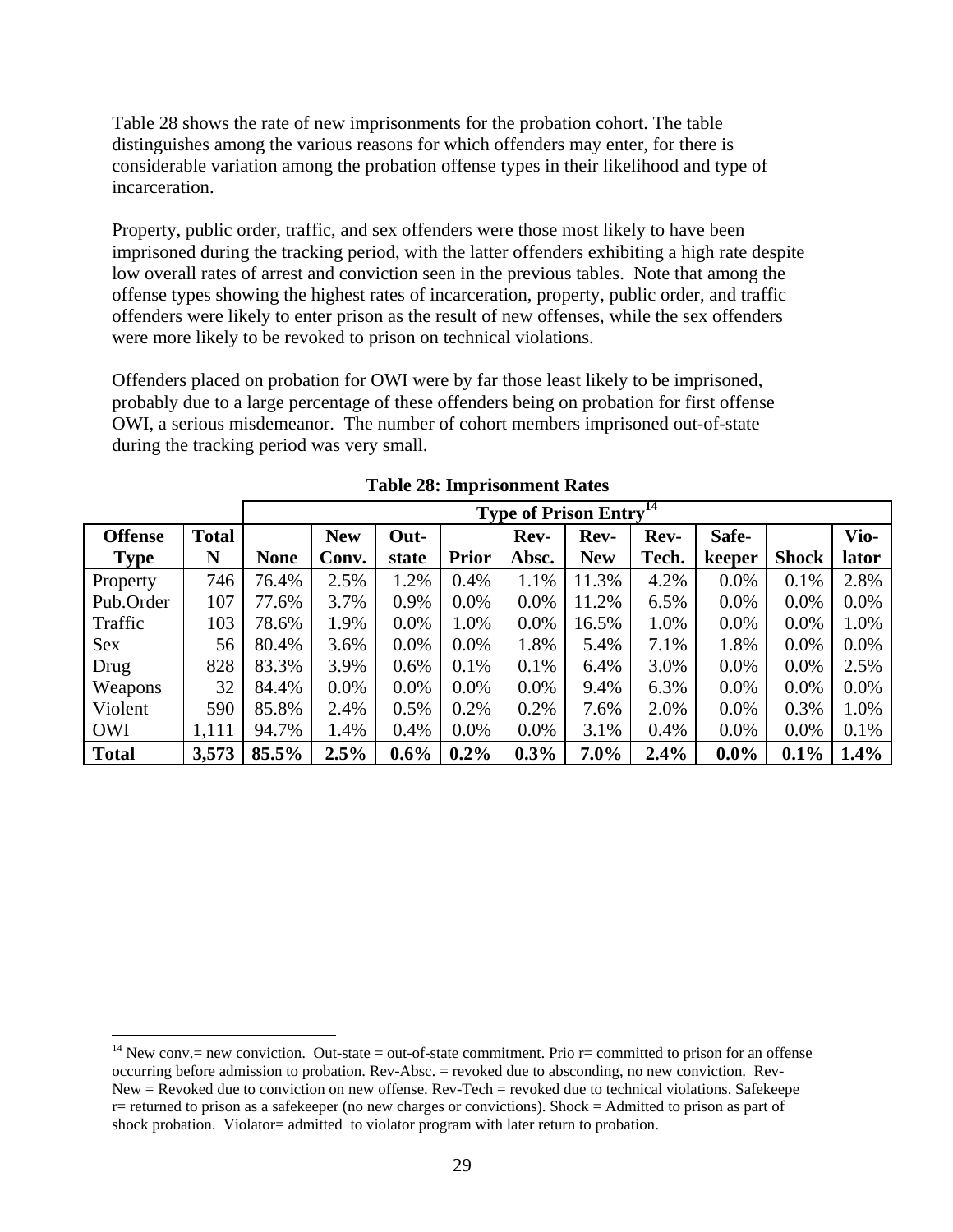Table 29 presents various measures of recidivism, by sex, during the tracking period of this study. Generally, the table shows that men in the cohort show recidivism rates approximately twice as high as the women. There are several measures where this difference is even greater, particularly when violent crimes or sex crimes are the criterion for recidivism. At minimum the table suggests that when the men in the cohort were arrested they tended to be arrested for more serious and/or more violent offenses. Note, however, that the ratio of male arrests to female arrests for drug crimes (1.6:1) is the same as for any new arrest (1.6:1). The reader should be aware that the rates in Table 29 may be slightly higher than in the following table because it includes arrests and convictions during the entire tracking period, not just the first three years.

|                               | <b>Males</b> | <b>Females</b> | <b>Ratio</b> |
|-------------------------------|--------------|----------------|--------------|
| <b>Criterion</b>              | 2,758        | 812            | M: F         |
| Any new arrest                | 42.7%        | 27.1%          | 1.6          |
| Any new conviction            | 36.0%        | 23.0%          | 1.6          |
| Any arrest vs. persons        | 14.5%        | 6.0%           | 2.4          |
| Any conviction vs. persons    | 10.2%        | 3.4%           | 2.9          |
| Any felony arrest             | 17.1%        | 9.9%           | 1.7          |
| Any felony conviction         | 10.4%        | 5.7%           | 1.8          |
| Felony arrest vs. persons     | 3.2%         | 1.1%           | 2.8          |
| Felony conviction vs. persons | 1.5%         | 0.2%           | 6.2          |
| Any sex crime arrest          | 0.7%         | 0.1%           | 5.3          |
| Any sex crime conviction      | 0.5%         | 0.0%           |              |
| Any drug arrest               | 14.7%        | 9.1%           | 1.6          |
| Any drug conviction           | 11.3%        | 6.0%           | 1.9          |
| Any OWI arrest                | 9.8%         | 4.1%           | 2.4          |
| Any OWI conviction            | 7.6%         | 3.3%           | 2.3          |
| Any weapon arrest             | 1.7%         | 0.5%           | 3.4          |
| Any weapon conviction         | 0.5%         | 0.1%           | 4.4          |
| Any prison commitment         | 16.4%        | 8.1%           | 2.0          |

**Table 29: Recidivism Rates, by Sex**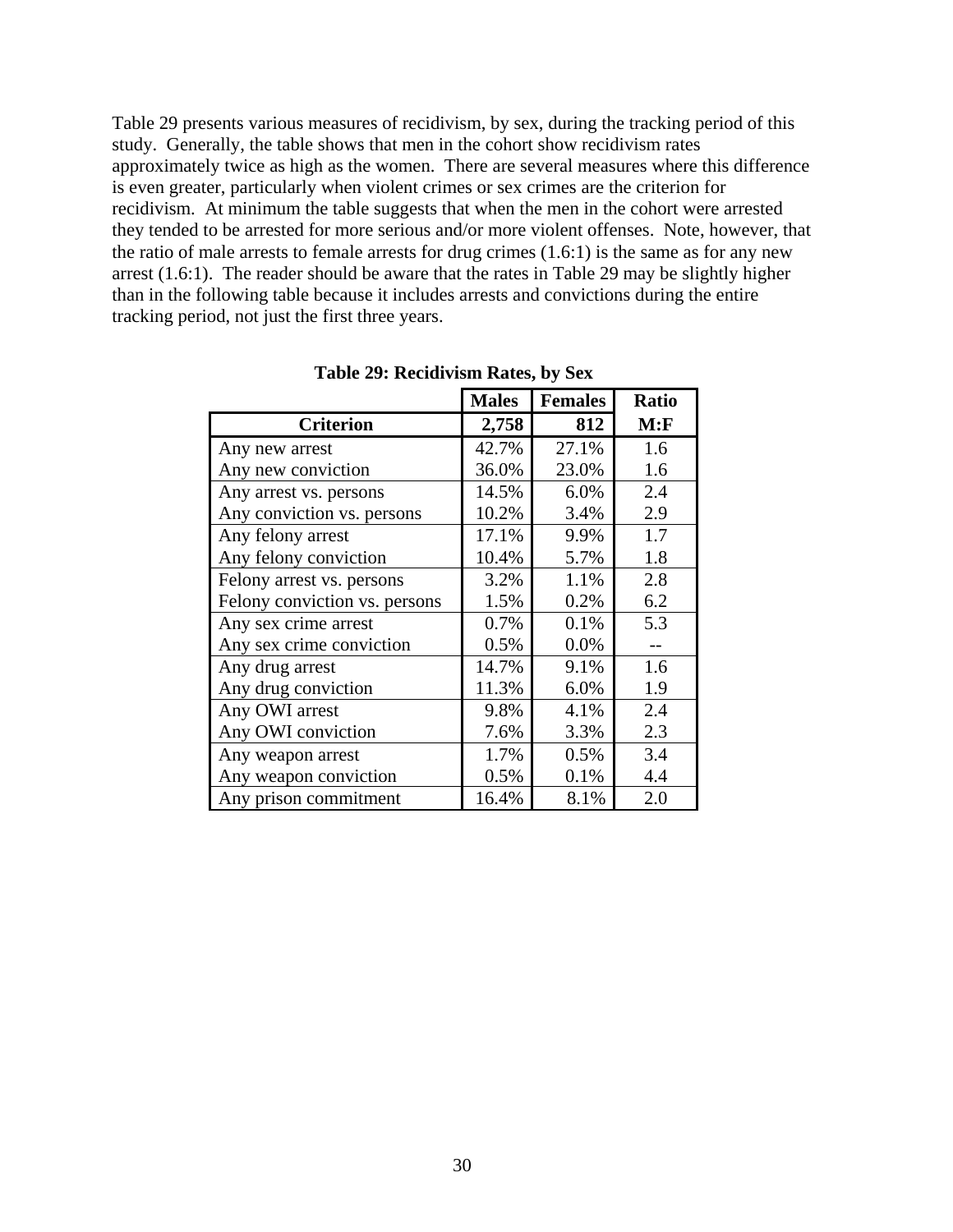A more detailed comparison of the sexes is shown below, with rates shown for each of the first three years of tracking. As a general trend, the table suggests that about half of the recidivism occurring during the first three years occurs during the first year. The first year rate tends to be reduced by about half during the second year, and then again by half during the third. This is consistent with previous Iowa prison recidivism research on prisoners. The most noteworthy exception to this trend is found for new imprisonment, which is nearly as likely to occur during the second year after entering probation as during the first (and more likely for women, with 2.5 percent in the first year and an additional 3.0 percent in the second).

|                |                           | <b>Cumulative Rate</b> |                  |                    |  |  |  |  |
|----------------|---------------------------|------------------------|------------------|--------------------|--|--|--|--|
| <b>Gender</b>  | <b>Criterion</b>          | <b>One Year</b>        | <b>Two Years</b> | <b>Three Years</b> |  |  |  |  |
| <b>Females</b> | Any new arrest            | 14.7%                  | 22.6%            | 26.3%              |  |  |  |  |
| $(N=812)$      | New felony arrest         | 5.2%                   | 7.8%             | 9.6%               |  |  |  |  |
|                | Arrest for violent crime  | 2.6%                   | 4.7%             | 5.7%               |  |  |  |  |
|                | Arrest for violent felony | 0.5%                   | 1.0%             | 1.1%               |  |  |  |  |
|                | New imprisonment          | 2.5%                   | 5.5%             | 7.1%               |  |  |  |  |
| <b>Males</b>   | Any new arrest            | 25.6%                  | 38.2%            | 42.3%              |  |  |  |  |
| $(N=2,758)$    | New felony arrest         | 9.0%                   | 14.2%            | 16.9%              |  |  |  |  |
|                | Arrest for violent crime  | 7.2%                   | 11.8%            | 13.9%              |  |  |  |  |
|                | Arrest for violent felony | 1.6%                   | 2.4%             | 3.1%               |  |  |  |  |
|                | New imprisonment          | 6.7%                   | 12.4%            | 15.3%              |  |  |  |  |
| <b>Total</b>   | Any new arrest            | 23.1%                  | 34.6%            | 38.7%              |  |  |  |  |
| $(N=3,570)$    | New felony arrest         | 8.2%                   | 12.7%            | 15.3%              |  |  |  |  |
|                | Arrest for violent crime  | 6.2%                   | 10.2%            | 12.0%              |  |  |  |  |
|                | Arrest for violent felony | 1.3%                   | 2.1%             | 2.6%               |  |  |  |  |
|                | New imprisonment          | 5.7%                   | 10.9%            | 13.4%              |  |  |  |  |

**Table 30: Recidivism Rates of Total Cohort, by Sex** 

Figure 4 breaks out the basic measures of recidivism in graph form by quarter over a threeyear period. The graph shows clearly that the criterion of "any new arrest" results in the highest rates of recidivism through the period, with rates of new felony arrests, new violent arrests, and new imprisonment ranging within about three percent of each other, while new violent felony arrests are very rare. Note that, as has been mentioned above, most of the recidivism tends to occur early during the tracking period, with the slope of the lines tending to flatten as time passes.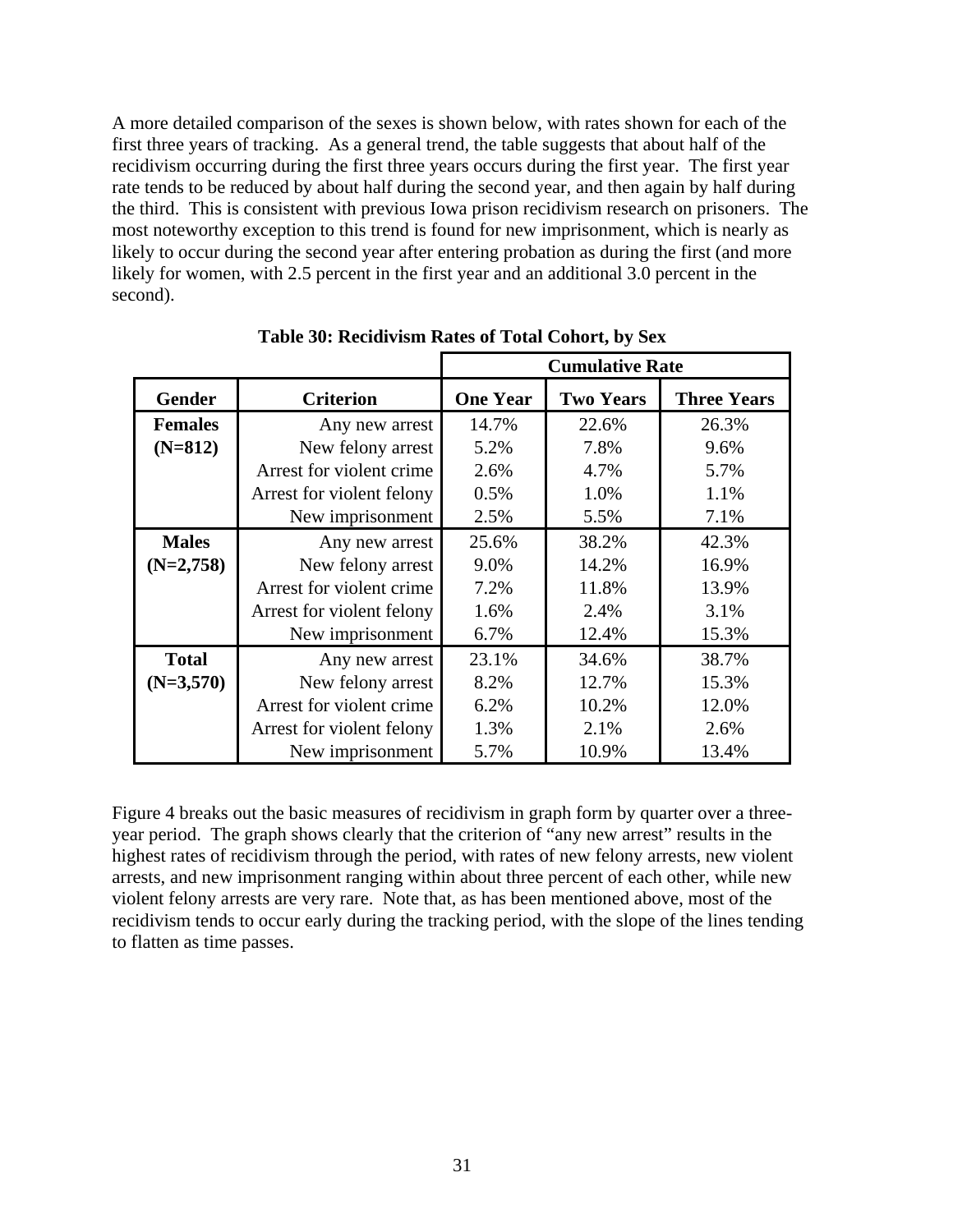

#### **Recidivism Rates of Probationers, by Quarter**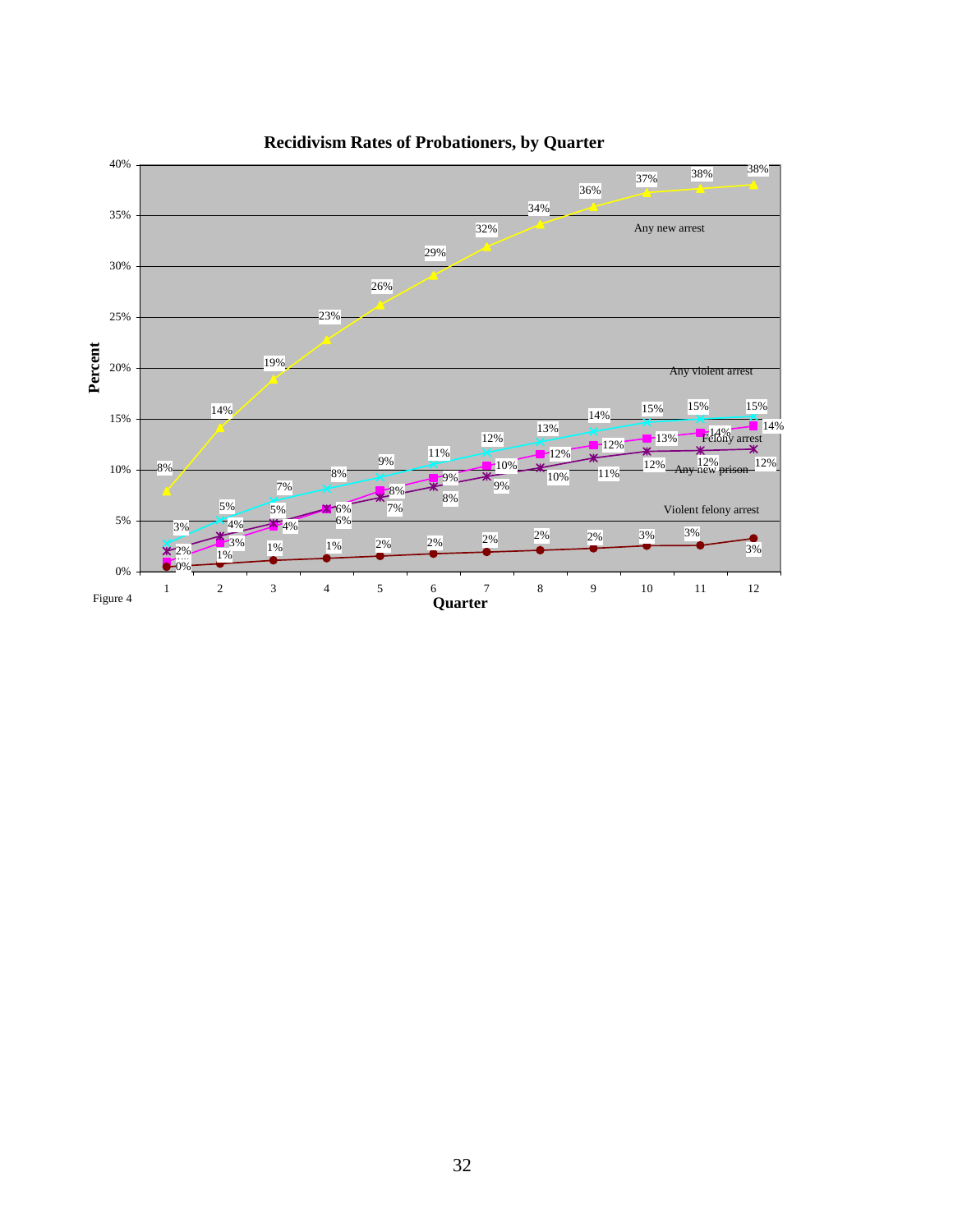## **Recidivism Rates by Race**

The next series of tables examines recidivism rates by race. One must be cautious in interpreting these tables due to two factors: small numbers of offenders in some racial groups and the failure of the tables to control for such things as criminal history. Because of disparities in rates between felons and misdemeanants, however, these tables break out cohort members by the seriousness of the probation offense.

Table 31 shows that felons in the cohort tend to have slightly higher rates of re-arrest than misdemeanants and that three-year rates tend to be about 60 percent higher than the one-year rates for both felons and misdemeanants. The highest three-year rates in the tables are found among Native American misdemeanants and African-American felons and misdemeanants. Although the number of Native American misdemeanants is relatively low, their rate of new arrests far surpasses others and contrasts markedly with the rate for Native American felons. Note that only among Native Americans and Asians is the three-year rate for misdemeanants higher than that for felons. Note, as well, that while 23.1 percent of the cohort was arrested during the first year, only about an additional four percent were arrested in the third year.

|                |                           |              |              | <b>Cumulative Rate</b> |              |
|----------------|---------------------------|--------------|--------------|------------------------|--------------|
| <b>Offense</b> |                           | <b>Total</b> | <b>First</b> | <b>Second</b>          | <b>Third</b> |
| <b>Level</b>   | Race                      | N            | Year         | Year                   | Year         |
| <b>Felony</b>  | Native American           | 6            | 16.7%        | 16.7%                  | 16.7%        |
|                | Asian or Pacific Islander | 9            | 11.1%        | 11.1%                  | 11.1%        |
|                | African-American          | 109          | 28.4%        | 43.1%                  | 52.3%        |
|                | Hispanic                  | 52           | 36.5%        | 42.3%                  | 44.2%        |
|                | White                     | 779          | 25.2%        | 36.1%                  | 41.1%        |
|                | <b>Total</b>              | 955          | 26.0%        | 36.9%                  | 42.1%        |
| Misd.          | Native American           | 21           | 38.1%        | 66.7%                  | 71.4%        |
|                | Asian or Pacific Islander | 24           | 20.8%        | 29.2%                  | 37.5%        |
|                | African-American          | 263          | 38.8%        | 54.0%                  | 57.0%        |
|                | Hispanic                  | 136          | 22.8%        | 33.8%                  | 35.3%        |
|                | White                     | 2,171        | 19.9%        | 31.1%                  | 34.9%        |
|                | <b>Total</b>              | 2,615        | 22.1%        | 33.8%                  | 37.4%        |
| <b>Total</b>   | Native American           | 27           | 33.3%        | 55.6%                  | 59.3%        |
|                | Asian or Pacific Islander | 33           | 18.2%        | 24.2%                  | 30.3%        |
|                | African-American          | 372          | 35.8%        | 50.8%                  | 55.6%        |
|                | Hispanic                  | 188          | 26.6%        | 36.2%                  | 37.8%        |
|                | White                     | 2,950        | 21.3%        | 32.4%                  | 36.5%        |
|                | <b>Total</b>              | 3,570        | 23.1%        | 34.6%                  | 38.7%        |

**Table 31: Rate of Any New Arrest, by Race**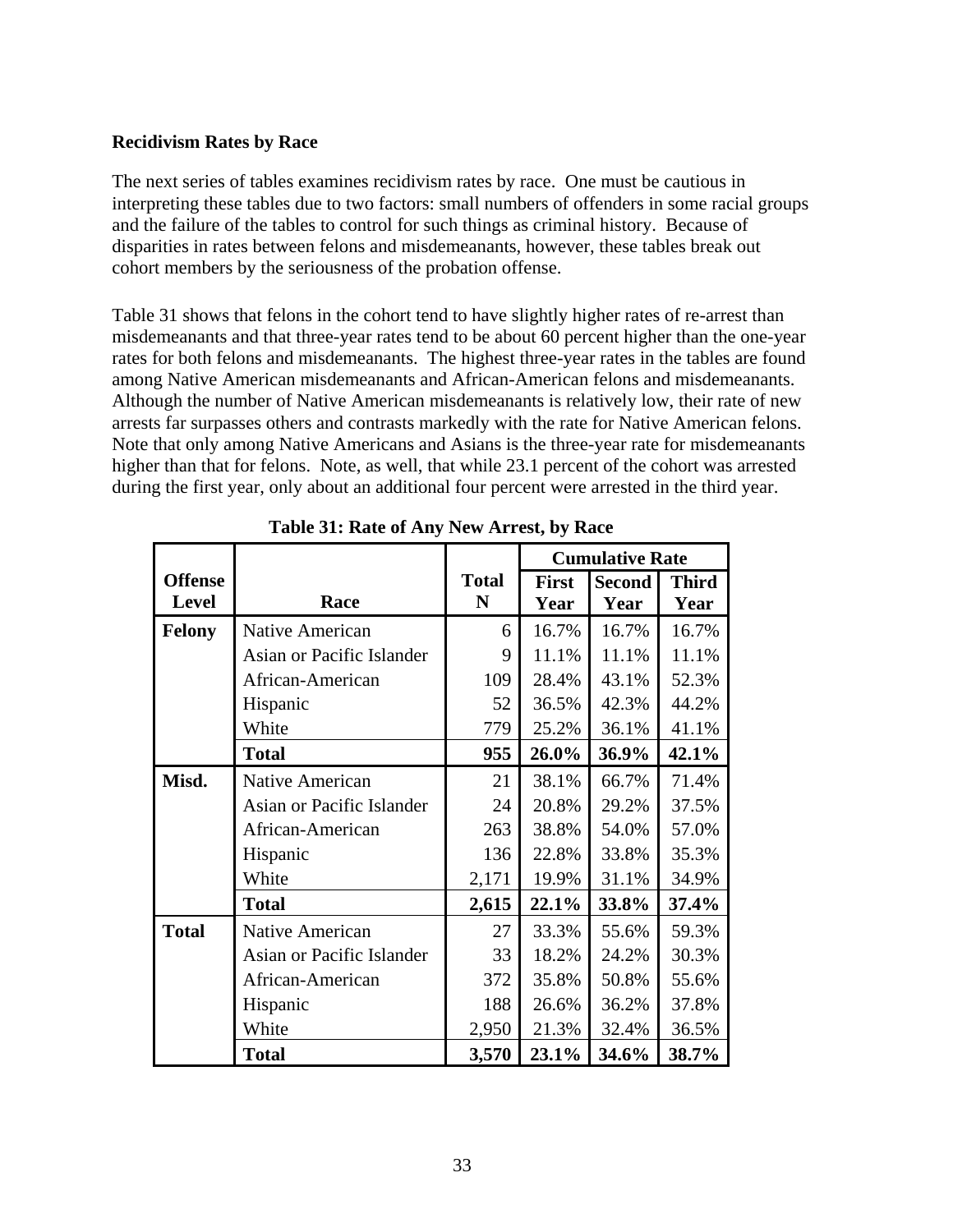Table 32 presents data on the rate of new felony arrests by race and offense seriousness. Rates here are considerably below those in the previous table, but some of the trends in Table 31 are also present here. Native American misdemeanants again show a high rate of reoffense in this table, although it is Hispanic felons who show the highest rate after three years. As in the previous table, felons tend to show higher rates than misdemeanants, although this is not true for Native Americans, Asians, and African-Americans. A higher percentage of the new felony arrests take place in the second and third years after entering probation than is true for arrests in general, as the three-year rate is nearly twice that of the one-year rate for both felons and misdemeanants. The white felons and misdemeanants and the African-American felons are largely responsible for this phenomenon, as their arrests tend to be spread out more evenly through the period than the other groups.

|                |                           |              | <b>Cumulative Rate</b> |               |              |  |  |
|----------------|---------------------------|--------------|------------------------|---------------|--------------|--|--|
| <b>Offense</b> |                           | <b>Total</b> | <b>First</b>           | <b>Second</b> | <b>Third</b> |  |  |
| <b>Level</b>   | Race                      | N            | Year                   | Year          | Year         |  |  |
| <b>Felony</b>  | Native American           | 6            | 0.0%                   | 0.0%          | 0.0%         |  |  |
|                | Asian or Pacific Islander | 9            | 0.0%                   | 0.0%          | 0.0%         |  |  |
|                | African-American          | 109          | 11.0%                  | 19.3%         | 23.9%        |  |  |
|                | Hispanic                  | 52           | 28.8%                  | 28.8%         | 28.8%        |  |  |
|                | White                     | 779          | 8.3%                   | 13.5%         | 16.7%        |  |  |
|                | <b>Total</b>              | 955          | 9.6%                   | 14.8%         | 17.9%        |  |  |
| Misd.          | <b>Native American</b>    | 21           | 19.0%                  | 23.8%         | 28.6%        |  |  |
|                | Asian or Pacific Islander | 24           | 8.3%                   | 12.5%         | 12.5%        |  |  |
|                | African-American          | 263          | 15.2%                  | 22.4%         | 25.5%        |  |  |
|                | Hispanic                  | 136          | 13.2%                  | 18.4%         | 20.6%        |  |  |
|                | White                     | 2,171        | 6.2%                   | 10.2%         | 12.4%        |  |  |
|                | <b>Total</b>              | 2,615        | 7.6%                   | 12.0%         | 14.3%        |  |  |
| <b>Total</b>   | Native American           | 27           | 14.8%                  | 18.5%         | 22.2%        |  |  |
|                | Asian or Pacific Islander | 33           | 6.1%                   | 9.1%          | 9.1%         |  |  |
|                | African-American          | 372          | 14.0%                  | 21.5%         | 25.0%        |  |  |
|                | Hispanic                  | 188          | 17.6%                  | 21.3%         | 22.9%        |  |  |
|                | White                     | 2,950        | 6.8%                   | 11.1%         | 13.6%        |  |  |
|                | <b>Total</b>              | 3,570        | 8.2%                   | 12.7%         | 15.3%        |  |  |

**Table 32: Rate of New Felony Arrest, by Race**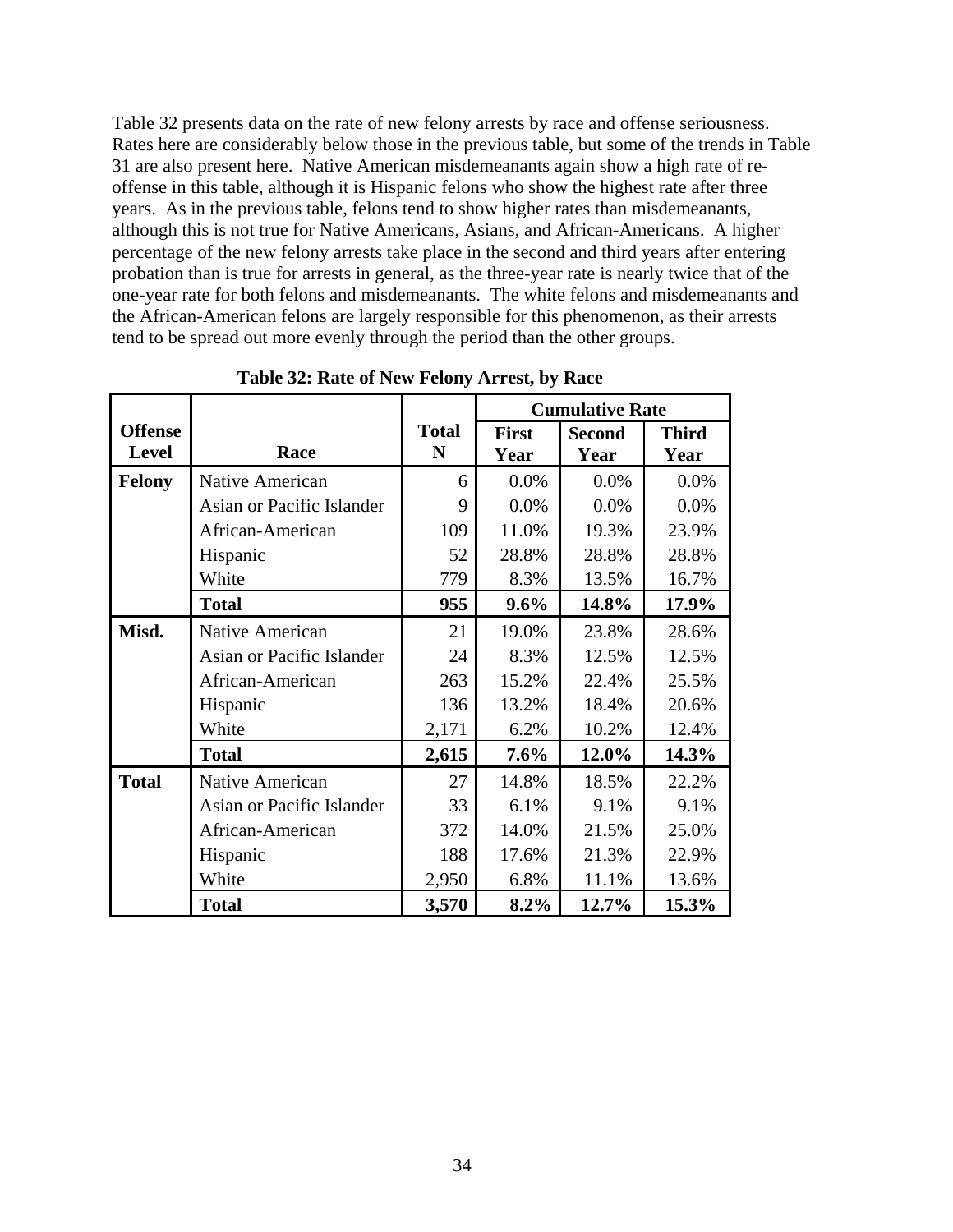Table 33 shows the rate of new violent arrests among the cohort. In contrast to the previous tables, it is the misdemeanants in this table who exhibit the highest rate of new arrests after three years, with this being the case among every racial group. The highest rates here are found for Native American and African-American misdemeanants, whose rates are twice those of whites and Hispanics. Although three-year rates tend to be about twice those of the first year, overall only about two percent of the new violent arrests take place in the third year after assignment to probation.

|                |                           |              |              | <b>Cumulative Rate</b> |              |
|----------------|---------------------------|--------------|--------------|------------------------|--------------|
| <b>Offense</b> |                           | <b>Total</b> | <b>First</b> | <b>Second</b>          | <b>Third</b> |
| <b>Level</b>   | Race                      | N            | Year         | Year                   | Year         |
| <b>Felony</b>  | Native American           | 6            | 16.7%        | 16.7%                  | 16.7%        |
|                | Asian or Pacific Islander | 9            | 0.0%         | 0.0%                   | 0.0%         |
|                | African-American          | 109          | 11.9%        | 16.5%                  | 20.2%        |
|                | Hispanic                  | 52           | 5.8%         | 9.6%                   | 9.6%         |
|                | White                     | 779          | 3.9%         | 7.7%                   | 9.0%         |
|                | <b>Total</b>              | 955          | 4.9%         | 8.8%                   | 10.3%        |
| Misd.          | <b>Native American</b>    | 21           | 14.3%        | 19.0%                  | 28.6%        |
|                | Asian or Pacific Islander | 24           | 4.2%         | 12.5%                  | 20.8%        |
|                | African-American          | 263          | 16.3%        | 23.2%                  | 26.6%        |
|                | Hispanic                  | 136          | 8.1%         | 12.5%                  | 13.2%        |
|                | White                     | 2,171        | 5.3%         | 9.0%                   | 10.7%        |
|                | <b>Total</b>              | 2,615        | 6.6%         | 10.7%                  | 12.7%        |
| <b>Total</b>   | <b>Native American</b>    | 27           | 14.8%        | 18.5%                  | 25.9%        |
|                | Asian or Pacific Islander | 33           | 3.0%         | 9.1%                   | 15.2%        |
|                | African-American          | 372          | 15.1%        | 21.2%                  | 24.7%        |
|                | Hispanic                  | 188          | 7.4%         | 11.7%                  | 12.2%        |
|                | White                     | 2,950        | 4.9%         | 8.6%                   | 10.3%        |
|                | <b>Total</b>              | 3,570        | $6.2\%$      | 10.2%                  | 12.0%        |

**Table 33: Rate of New Violent Arrest, by Race**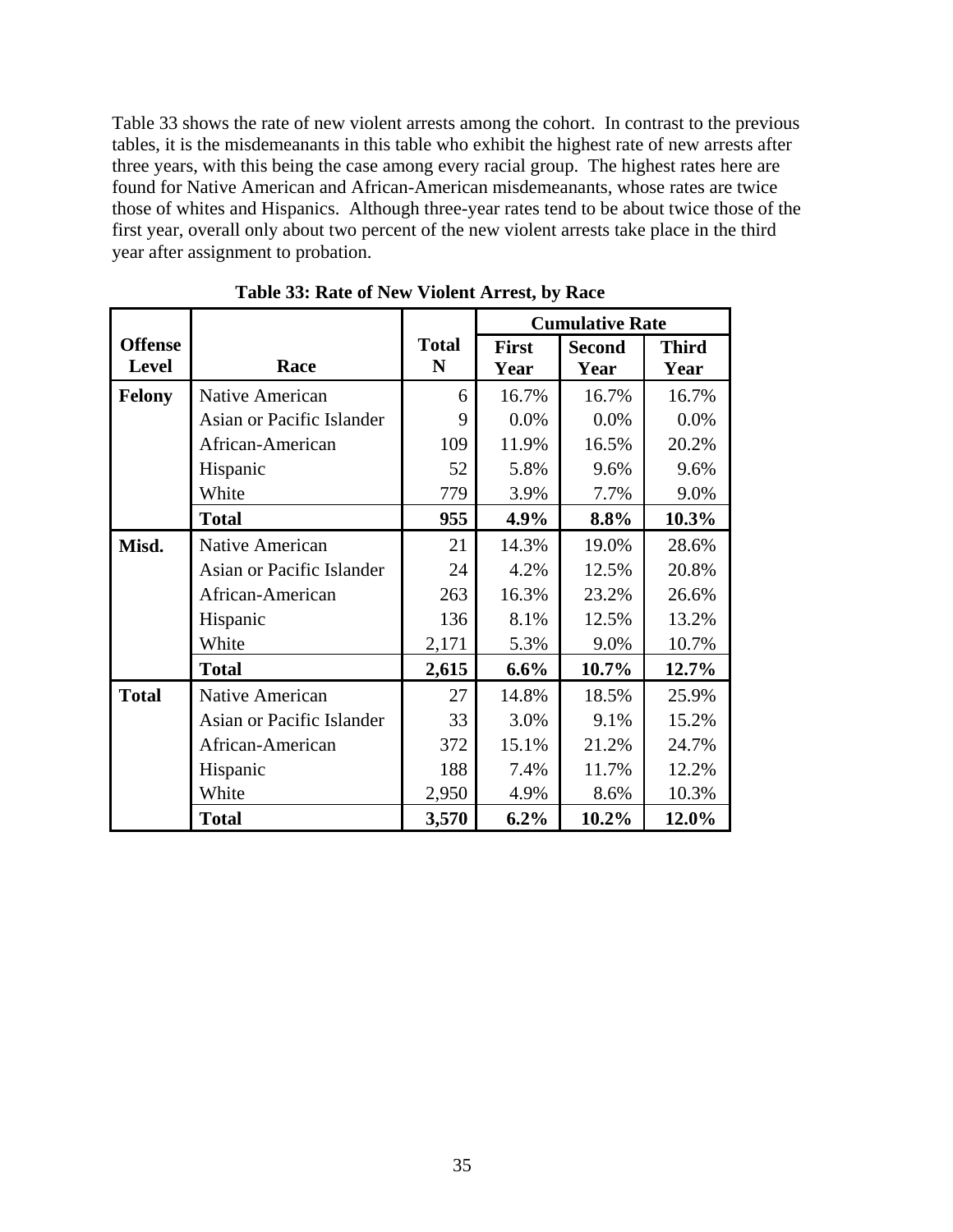Table 34 reinforces what has been seen before pertaining to new violent felony arrests: probationers tend to have very low rates of arrest for these types of crimes. Perhaps surprisingly, it is the misdemeanants among the cohort that show the highest rates of new arrests for these crimes, with every racial group having more than six members showing a higher rate for misdemeanants. Interestingly, while Native Americans have shown high rates of arrest in previous tables, here they show no new violent felony arrests either for felons or misdemeanants.

|                |                           |              |              | <b>Cumulative Rate</b> |              |
|----------------|---------------------------|--------------|--------------|------------------------|--------------|
| <b>Offense</b> |                           | <b>Total</b> | <b>First</b> | <b>Second</b>          | <b>Third</b> |
| <b>Level</b>   | Race                      | N            | Year         | Year                   | Year         |
| <b>Felony</b>  | Native American           | 6            | 0.0%         | 0.0%                   | 0.0%         |
|                | Asian or Pacific Islander | 9            | 0.0%         | 0.0%                   | 0.0%         |
|                | African-American          | 109          | 2.8%         | 2.8%                   | 2.8%         |
|                | Hispanic                  | 52           | 0.0%         | 1.9%                   | 1.9%         |
|                | White                     | 779          | 0.6%         | 1.4%                   | 1.7%         |
|                | <b>Total</b>              | 955          | 0.8%         | 1.6%                   | 1.8%         |
| Misd.          | <b>Native American</b>    | 21           | 0.0%         | 0.0%                   | 0.0%         |
|                | Asian or Pacific Islander | 24           | 0.0%         | 4.2%                   | 4.2%         |
|                | African-American          | 263          | 4.6%         | 6.8%                   | 8.0%         |
|                | Hispanic                  | 136          | 1.5%         | 3.7%                   | 3.7%         |
|                | White                     | 2,171        | 1.2%         | 1.7%                   | 2.3%         |
|                | <b>Total</b>              | 2,615        | 1.5%         | 2.3%                   | 2.9%         |
| <b>Total</b>   | <b>Native American</b>    | 27           | 0.0%         | 0.0%                   | 0.0%         |
|                | Asian or Pacific Islander | 33           | 0.0%         | 3.0%                   | 3.0%         |
|                | African-American          | 372          | 4.0%         | 5.6%                   | 6.5%         |
|                | Hispanic                  | 188          | 1.1%         | 3.2%                   | 3.2%         |
|                | White                     | 2,950        | 1.0%         | 1.6%                   | 2.1%         |
|                | <b>Total</b>              | 3,570        | 1.3%         | 2.1%                   | $2.6\%$      |

**Table 34: Rate of New Violent Felony Arrest, by Race**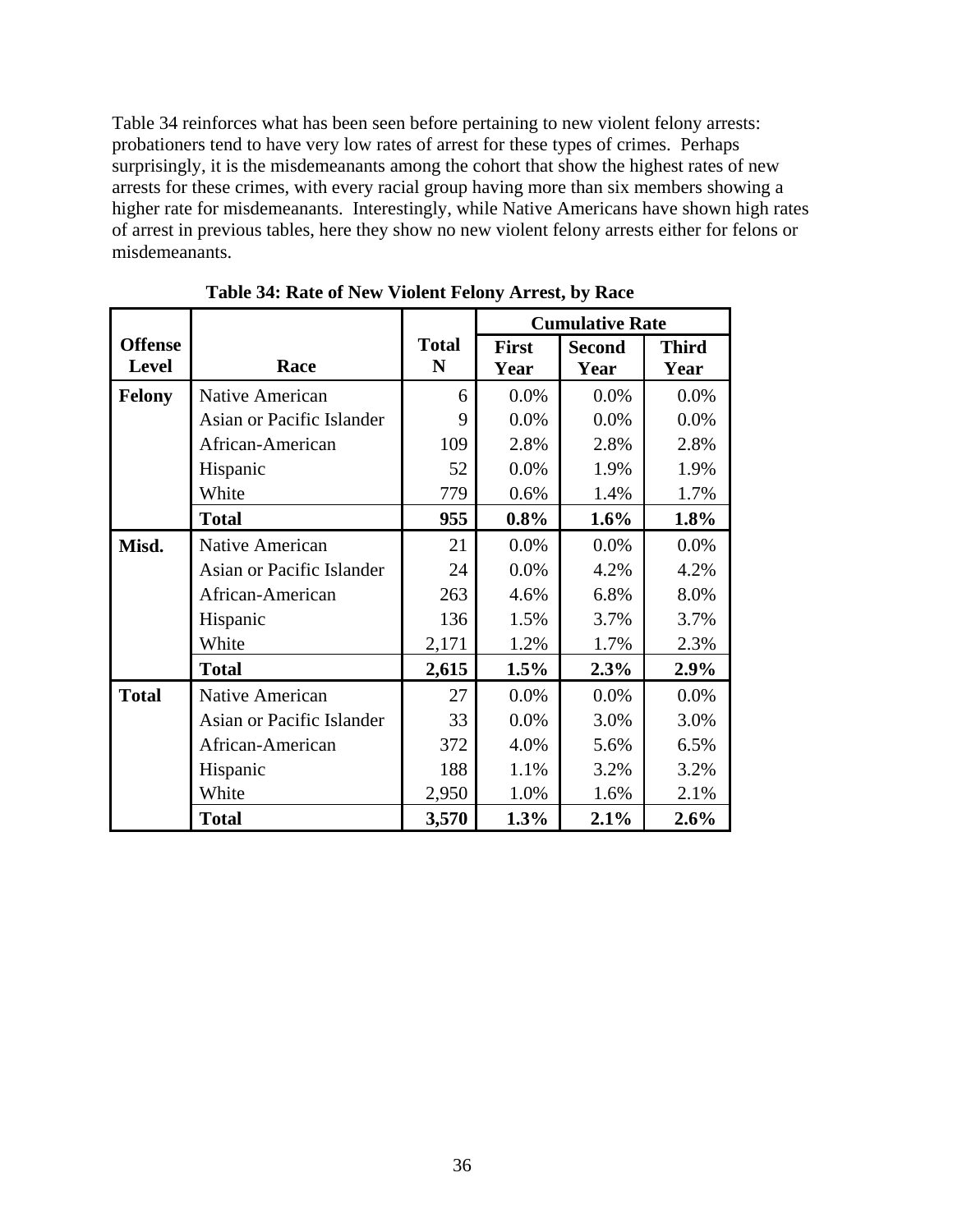The final table in this series presents the rate of new imprisonments for the probation cohorts. Although in previous tables we have sometimes seen higher rates of re-involvement in the justice system among the misdemeanants, it is the felons who here exhibit the highest rates of imprisonment. This is not surprising in the context of sentencing patterns in Iowa, as misdemeanants tend to be sent to prison rarely, and the misdemeanants in this cohort would be most likely to be sent to prison only upon conviction for a new offense, probably a felony. Among the felons, however, most probation revocations would automatically result in imprisonment, as those who had previously received suspended sentences would likely be sent to prison.

African-Americans tended to have the highest rates of imprisonment among the cohort, with the misdemeanant African-Americans showing nearly the rate of imprisonment as the white felons (and higher rates than Hispanics, Asians, and Native Americans). Note, too, among the African-Americans, that it is the second year after entering probation that exhibits the highest rate of new imprisonments, both for felons (17.4 percent) and misdemeanants (9.9 percent). As a result, their three-year rates are well over twice the rates after one year.

|                |                           |              |              | <b>Cumulative Rate</b> |              |
|----------------|---------------------------|--------------|--------------|------------------------|--------------|
| <b>Offense</b> |                           | <b>Total</b> | <b>First</b> | <b>Second</b>          | <b>Third</b> |
| <b>Level</b>   | Race                      | N            | Year         | Year                   | Year         |
| <b>Felony</b>  | Native American           | 6            | 16.7%        | 16.7%                  | 16.7%        |
|                | Asian or Pacific Islander | 9            | 0.0%         | 0.0%                   | 0.0%         |
|                | African-American          | 109          | 13.8%        | 31.2%                  | 33.9%        |
|                | Hispanic                  | 52           | 9.6%         | 11.5%                  | 15.4%        |
|                | White                     | 779          | 11.3%        | 19.5%                  | 23.6%        |
|                | <b>Total</b>              | 955          | 11.4%        | 20.1%                  | 24.0%        |
| Misd.          | <b>Native American</b>    | 21           | 0.0%         | 14.3%                  | 14.3%        |
|                | Asian or Pacific Islander | 24           | 4.2%         | 8.3%                   | 8.3%         |
|                | African-American          | 263          | 7.2%         | 17.1%                  | 23.2%        |
|                | Hispanic                  | 136          | 2.9%         | 6.6%                   | 8.1%         |
|                | White                     | 2,171        | 3.3%         | 6.3%                   | 7.9%         |
|                | <b>Total</b>              | 2,615        | $3.6\%$      | $7.5\%$                | $9.5\%$      |
| <b>Total</b>   | Native American           | 27           | 3.7%         | 14.8%                  | 14.8%        |
|                | Asian or Pacific Islander | 33           | 2.9%         | 5.9%                   | 5.9%         |
|                | African-American          | 372          | 9.1%         | 21.2%                  | 26.3%        |
|                | Hispanic                  | 188          | 4.8%         | 8.0%                   | 10.1%        |
|                | White                     | 2,950        | 5.4%         | 9.8%                   | 12.1%        |
|                | <b>Total</b>              | 3,570        | 5.7%         | 10.9%                  | 13.4%        |

**Table 35: Rate of Any New Imprisonment, by Race**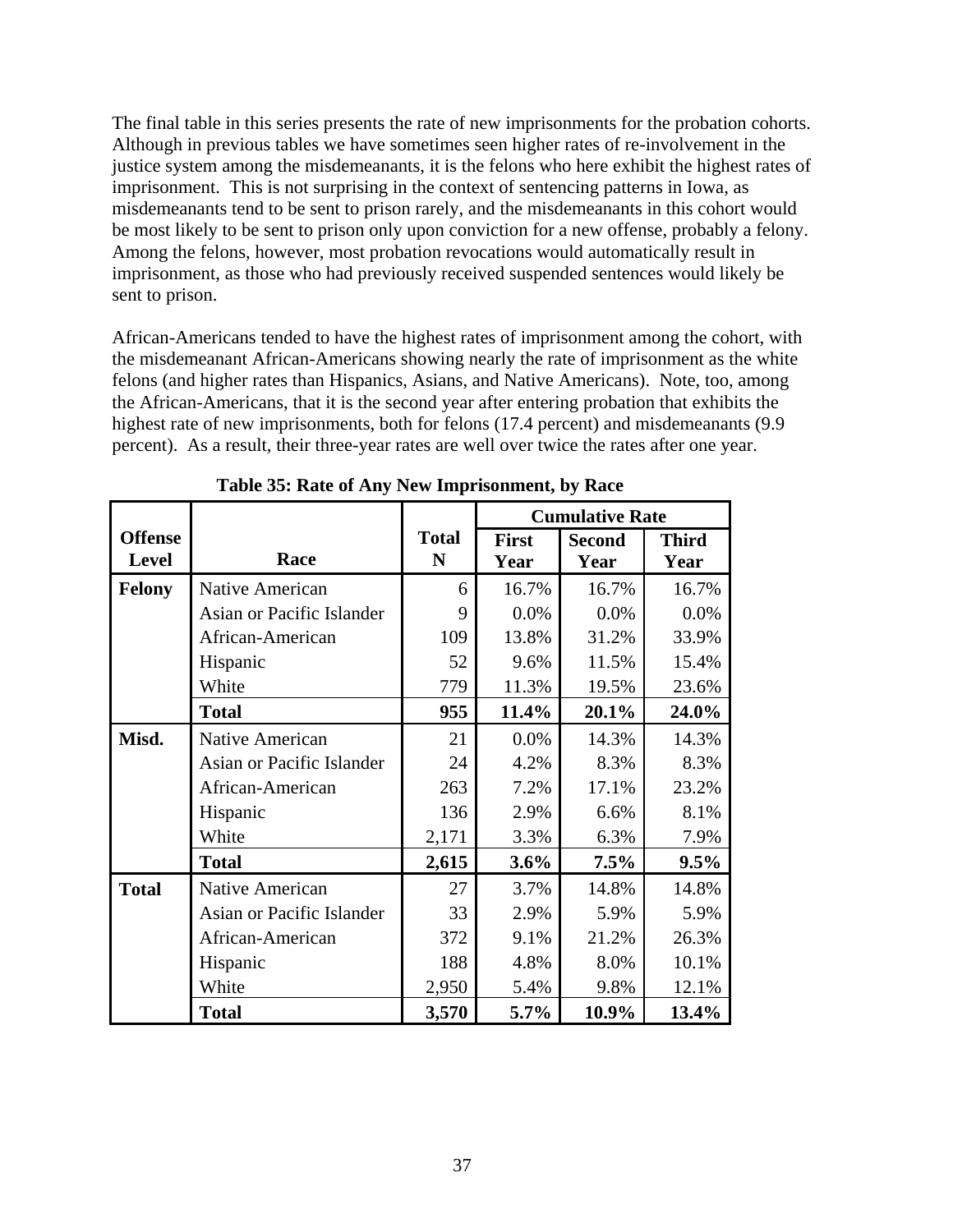#### **Recidivism by Age**

 $\overline{a}$ 

The relationship between age and recidivism is an interesting one, with rates tending to drop as offenders age. Previous assessments of prisoner recidivism in Iowa have suggested that offenders are tending to "burn out" at a later age than has previously been true, although rates for the youngest offenders have continued to be highest.<sup>15</sup>

The next series of tables provides data on probationer and prisoner recidivism, using the five standard definitions used throughout this report. Unlike the previous section, rates for prison releases are also included here to help identify differences in the trend of recidivism as offenders age.<sup>16</sup>

Table 36 first shows that the rate of new arrests tends to be higher among prisoners within all three years. By far the highest rate of new arrest was found for prisoners whose age at release fell between 16 and 20 (72.9 percent). Among the prisoners, the rate of new arrests after three years gradually decreases from the 16-20 age group to the 50-54 age group before taking a precipitous drop. The same sort of decreasing rate is seen among the probationers, although the largest drop occurs between the 40-44 age group and the 45-49 age group. Also, the rate of decrease among the probationers is not nearly so steep as among the prisoners, as the former show a drop in rate of 10.7 percent between the youngest age group and 40-44, while the prisoner drop is 28.1 percent.

|              |                   |                                               | <b>Prisoners</b>       |                      |                   | <b>Probationers</b>  |                        |                      |
|--------------|-------------------|-----------------------------------------------|------------------------|----------------------|-------------------|----------------------|------------------------|----------------------|
|              |                   |                                               | <b>Cumulative Rate</b> |                      |                   |                      | <b>Cumulative Rate</b> |                      |
| Age          | <b>Total</b><br>N | <b>First</b><br><b>Second</b><br>Year<br>Year |                        | <b>Third</b><br>Year | <b>Total</b><br>N | <b>First</b><br>Year | <b>Second</b><br>Year  | <b>Third</b><br>Year |
|              |                   |                                               |                        |                      |                   |                      |                        |                      |
| $16 - 20$    | 129               | 47.3%                                         | 67.4%                  | 72.9%                | 758               | 28.2%                | 42.5%                  | 47.9%                |
| $21 - 24$    | 524               | 37.4%                                         | 59.0%                  | 65.8%                | 737               | 21.6%                | 33.2%                  | 36.1%                |
| 25-29        | 671               | 33.2%                                         | 55.6%                  | 63.2%                | 506               | 25.5%                | 35.4%                  | 39.1%                |
| 30-34        | 598               | 32.4%                                         | 53.2%                  | 59.9%                | 402               | 23.6%                | 35.6%                  | 39.8%                |
| 35-39        | 690               | 30.1%                                         | 49.0%                  | 55.2%                | 465               | 23.4%                | 35.5%                  | 39.8%                |
| 40-44        | 460               | 22.2%                                         | 40.9%                  | 44.8%                | 339               | 20.6%                | 31.9%                  | 37.2%                |
| 45-49        | 241               | 22.0%                                         | 37.3%                  | 42.3%                | 204               | 15.7%                | 23.5%                  | 26.0%                |
| 50-54        | 111               | 21.6%                                         | 32.4%                  | 38.7%                | 92                | 12.0%                | 16.3%                  | 19.6%                |
| 55-59        | 42                | 2.4%                                          | 4.8%                   | 14.3%                | 40                | 15.0%                | 27.5%                  | 27.5%                |
| $60+$        | 44                | 13.6%                                         | 13.6%                  | 18.2%                | 27                | 0.0%                 | 3.7%                   | 3.7%                 |
| <b>Total</b> | 3,510             | 30.4%                                         | 49.8%                  | 56.0%                | 3,570             | 23.1%                | 34.6%                  | 38.7%                |

**Table 36: Rate of Any New Arrest, by Age** 

<sup>&</sup>lt;sup>15</sup> See, e.g., Stageberg, "Violent Offender Recidivism in Iowa," Iowa Department of Human Rights, Division of Criminal and Juvenile Justice Planning, 2004.

 $16$  Age of prisoners is age at release. Age for probationers is age at entry to probation.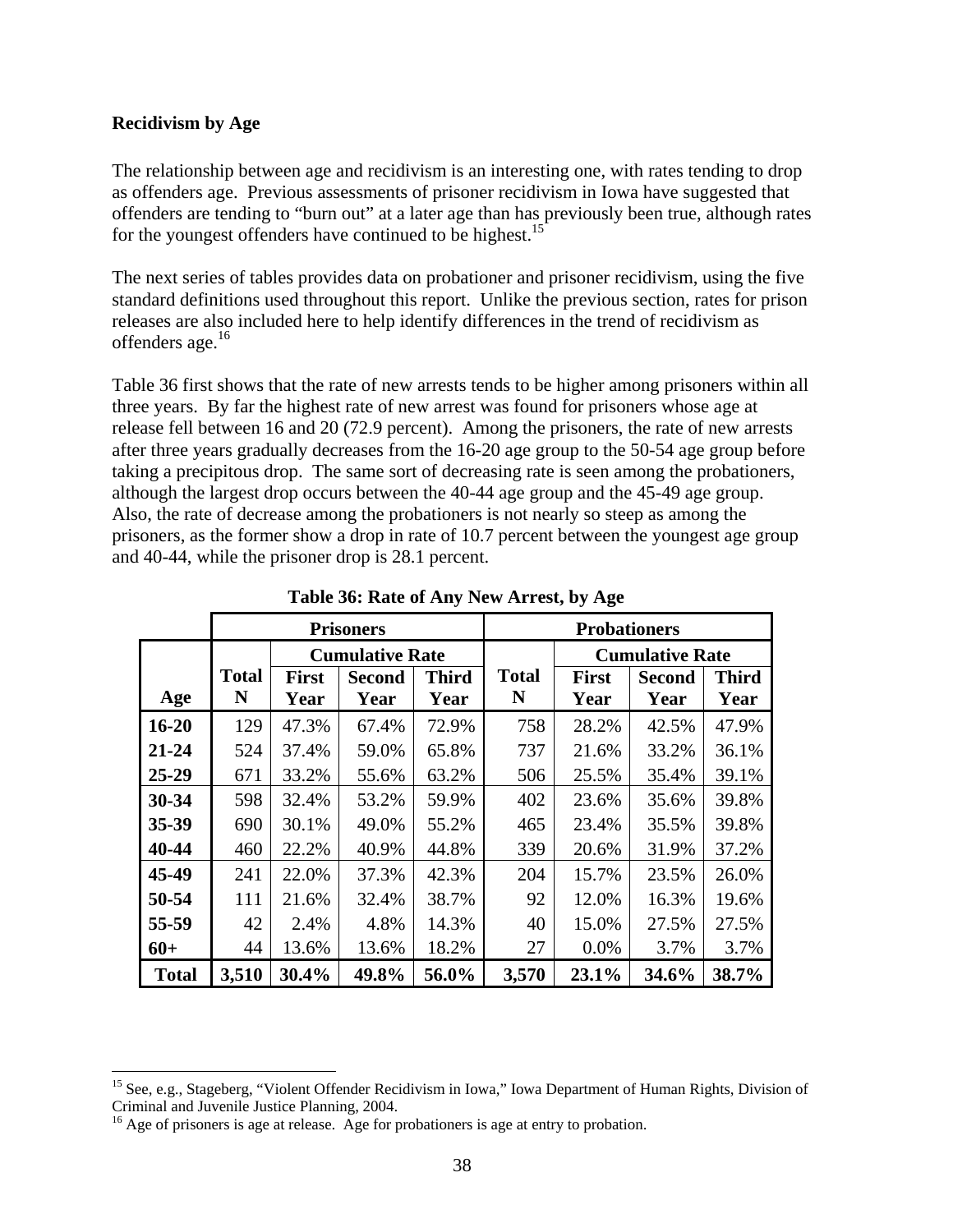Another interesting feature of the table is that in the 55-59 age group probationers show a higher rate of new arrest than prisoners and, in fact, show a higher rate than the next two groups of younger probationers.

The next table presents the rate of new felony arrests. While the prisoner cohort shows higher rates of new felony arrest than the probationers, the latter exhibit a relatively consistent rate of new felonies from ages 16-20 to ages 40-44, followed by drops in the next two age groups. The largest drop among the prisoners, however, occurs between the 50-54 and 55-59 age groups, suggesting that the prisoners tend to "burn out" somewhat later when it comes to new felony arrests. While there were no new felony arrests for probationers aged 50 and older, the oldest group of prisoners actually showed a higher rate after three years (13.6 percent) than the next-younger group (4.8 percent). In fact, the oldest prisoners had about the same rate of new felony arrests after three years as probationers aged 21-24 (although this could be a function of low numbers of offenders in both of these categories).

|              |                   |              | <b>Prisoners</b>       |              | <b>Probationers</b> |                        |               |              |  |
|--------------|-------------------|--------------|------------------------|--------------|---------------------|------------------------|---------------|--------------|--|
|              |                   |              | <b>Cumulative Rate</b> |              |                     | <b>Cumulative Rate</b> |               |              |  |
|              | <b>Total</b><br>N | <b>First</b> | <b>Second</b>          | <b>Third</b> | <b>Total</b>        | <b>First</b>           | <b>Second</b> | <b>Third</b> |  |
| Age          |                   | Year         | Year                   | Year         | N                   | Year                   | Year          | Year         |  |
| $16 - 20$    | 129               | 20.9%        | 34.9%                  | 43.4%        | 758                 | 9.1%                   | 14.8%         | 18.5%        |  |
| $21 - 24$    | 524               | 19.3%        | 31.9%                  | 38.7%        | 737                 | 8.3%                   | 11.5%         | 13.7%        |  |
| $25-29$      | 671               | 14.8%        | 27.1%                  | 33.4%        | 506                 | 10.3%                  | 13.6%         | 15.0%        |  |
| 30-34        | 598               | 17.4%        | 30.8%                  | 36.8%        | 402                 | 8.5%                   | 15.2%         | 17.2%        |  |
| $35 - 39$    | 690               | 13.3%        | 23.3%                  | 28.7%        | 465                 | 8.2%                   | 13.8%         | 15.9%        |  |
| 40-44        | 460               | 10.9%        | 19.8%                  | 23.0%        | 339                 | 8.0%                   | 13.9%         | 17.1%        |  |
| 45-49        | 241               | 9.5%         | 17.8%                  | 20.7%        | 204                 | 3.9%                   | 6.9%          | 10.3%        |  |
| 50-54        | 111               | 9.9%         | 14.4%                  | 18.9%        | 92                  | 2.2%                   | 3.3%          | 6.5%         |  |
| 55-59        | 42                | $0.0\%$      | 2.4%                   | 4.8%         | 40                  | $0.0\%$                | $0.0\%$       | 0.0%         |  |
| $60+$        | 44                | 11.4%        | 11.4%                  | 13.6%        | 27                  | 0.0%                   | 0.0%          | 0.0%         |  |
| <b>Total</b> | 3,510             | 14.6%        | 25.5%                  | 30.9%        | 3,570               | 8.2%                   | 12.7%         | 15.3%        |  |

**Table 37: Rate of New Felony Arrest, by Age** 

Among the prisoners, it is evident that three-year rates for many of the groups are more than double the one-year rates. This is not nearly so common among the probationers. Thus, while the rate of new felony arrests among probationers after one year is more than half that of the prisoners, after three years this is no longer the case. While there was a third-year increase of 5.4 percent among the prisoners, the increase for probationers was only 2.6 percent.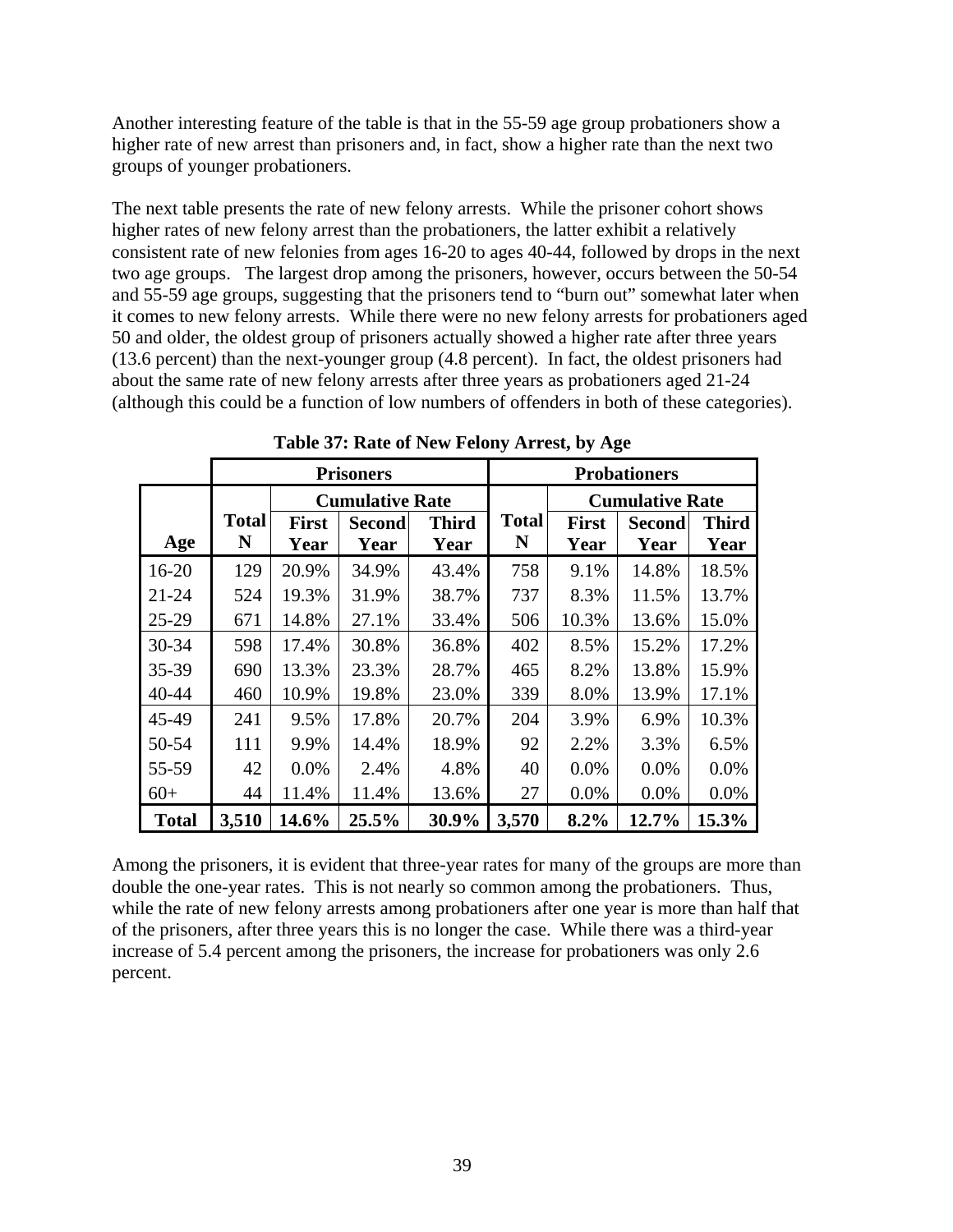In Table 38 it is evident that the rate of new violent arrests for prisoners drops substantially as offenders age, as the rate for those aged 35-39 after three years is slightly less than half that for those aged 16-20. While rates among probationers tended to be much lower than those for prisoners, the drop in rates between ages 16-20 and 40-44 is much less substantial, and the latter group shows the same rate after three years as the 21-24 probationer group. Table 38 also shows that there was one group of probationers which actually showed higher rates through the tracking period than prisoners (55-59 age group in each of the three years, although low numbers of offenders in these groups compromise this finding).

|              |              |                      |                        |              |              |              | o                      |              |
|--------------|--------------|----------------------|------------------------|--------------|--------------|--------------|------------------------|--------------|
|              |              |                      | <b>Prisoners</b>       |              |              |              | <b>Probationers</b>    |              |
|              |              |                      | <b>Cumulative Rate</b> |              |              |              | <b>Cumulative Rate</b> |              |
|              | <b>Total</b> | <b>First</b>         | <b>Second</b>          | <b>Third</b> | <b>Total</b> | <b>First</b> | <b>Second</b>          | <b>Third</b> |
| Age          | N            | Year                 | Year                   | Year         | N            | Year         | Year                   | Year         |
| $16 - 20$    | 129          | 17.8%                | 34.1%                  | 35.7%        | 758          | 7.7%         | 12.7%                  | 14.5%        |
| $21 - 24$    | 524          | 12.0%                | 22.3%                  | 27.7%        | 737          | 5.7%         | 9.6%                   | 11.8%        |
| $25-29$      | 671          | 14.0%                | 25.3%                  | 30.0%        | 506          | 7.1%         | 11.9%                  | 13.0%        |
| 30-34        | 598          | 10.7%                | 19.4%                  | 22.6%        | 402          | 6.7%         | 10.4%                  | 12.4%        |
| 35-39        | 690          | 7.7%                 | 15.5%                  | 17.7%        | 465          | 5.4%         | 9.7%                   | 11.6%        |
| 40-44        | 460          | 6.3%                 | 12.8%                  | 14.6%        | 339          | 5.9%         | 9.4%                   | 11.8%        |
| 45-49        | 241          | 2.9%                 | 7.9%                   | 11.2%        | 204          | 3.4%         | 5.9%                   | 7.8%         |
| 50-54        | 111          | 3.6%                 | 7.2%                   | 9.0%         | 92           | 3.3%         | 3.3%                   | 4.3%         |
| 55-59        | 42           | 0.0%                 | 2.4%                   | 7.1%         | 40           | 5.0%         | 7.5%                   | 7.5%         |
| $60+$        | 44           | 4.5%<br>4.5%<br>4.5% |                        |              | 27           | 0.0%         | 0.0%                   | 0.0%         |
| <b>Total</b> | 3,510        | 9.7%                 | 18.3%                  | 21.6%        | 3,570        | 6.2%         | 10.2%                  | 12.0%        |

**Table 38: Rate of New Violent Arrest, by Age**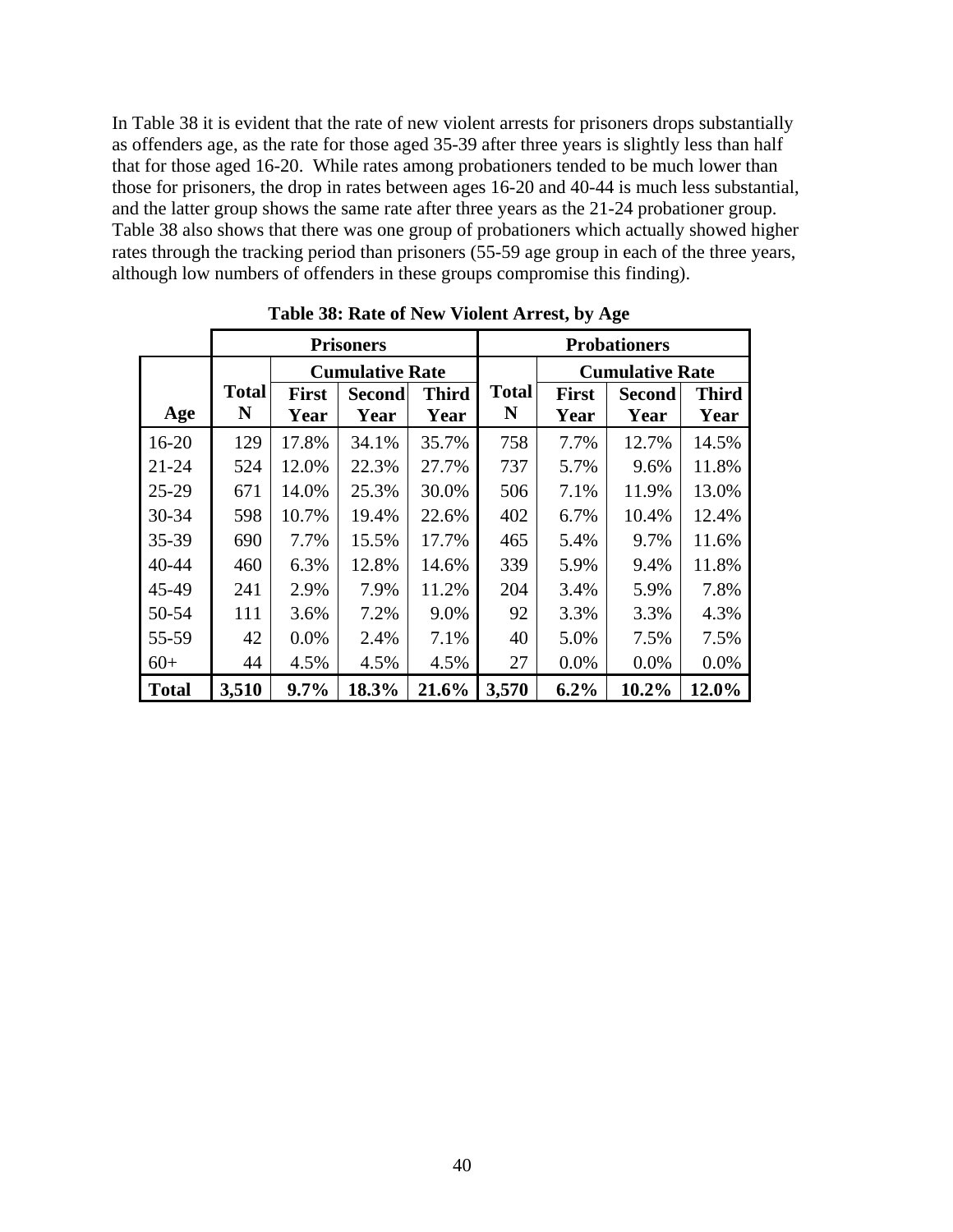Table 39 suggests significant differences between prisoners and probationers when it comes to arrests for new violent felonies. While in previous tables it has been shown that probationers have been arrested about half as much as prisoners after three years, the ratio of new violent felony arrests for prisoners vs. probationers here is much higher. This suggests that, in selecting candidates for probation, judges seriously consider the threat of new violence to the community.

This table is similar to a number of the others in showing a gradual drop in three-year rates among the prisoners as they become older, but little change among the probationers up to about age 44 (after which the probation rate drops to near-nothing). Thus, if a probation officer were attempting to assess his or her clients' likelihood of new violent felonies, age would not be a very useful variable to consider. On a parole caseload, however, age would be a much more important criterion to assess.

|              |              |              | <b>Prisoners</b>       |              |              |              | <b>Probationers</b>    |              |
|--------------|--------------|--------------|------------------------|--------------|--------------|--------------|------------------------|--------------|
|              |              |              | <b>Cumulative Rate</b> |              |              |              | <b>Cumulative Rate</b> |              |
|              | <b>Total</b> | <b>First</b> | <b>Second</b>          | <b>Third</b> | <b>Total</b> | <b>First</b> | <b>Second</b>          | <b>Third</b> |
| Age          | N            | Year         | Year                   | Year         | N            | Year         | Year                   | Year         |
| $16 - 20$    | 129          | 7.0%         | 20.2%                  | 20.2%        | 758          | 1.5%         | 2.5%                   | 3.4%         |
| $21 - 24$    | 524          | 5.3%         | 10.9%                  | 15.1%        | 737          | 1.4%         | 2.2%                   | 2.6%         |
| $25-29$      | 671          | 6.6%         | 11.9%                  | 14.9%        | 506          | 1.8%         | 2.2%                   | 2.6%         |
| 30-34        | 598          | 5.9%         | 10.4%                  | 12.7%        | 402          | 1.5%         | 2.5%                   | 3.2%         |
| 35-39        | 690          | 3.2%         | 7.7%                   | 9.7%         | 465          | 1.3%         | 2.6%                   | 2.6%         |
| 40-44        | 460          | 3.7%         | 6.7%                   | 7.6%         | 339          | 1.5%         | 1.8%                   | 2.9%         |
| 45-49        | 241          | 2.1%         | 5.4%                   | 6.2%         | 204          | 0.0%         | 0.5%                   | 0.5%         |
| 50-54        | 111          | 2.7%         | 3.6%                   | 5.4%         | 92           | 0.0%         | 0.0%                   | 0.0%         |
| 55-59        | 42           | $0.0\%$      | $0.0\%$                | 7.1%         | 40           | 0.0%         | 0.0%                   | 0.0%         |
| $60+$        | 44           | 2.3%         | 2.3%                   | 2.3%         | 27           | 0.0%         | 0.0%                   | 0.0%         |
| <b>Total</b> | 3,510        | 4.7%         | 9.3%                   | 11.6%        | 3,570        | 1.3%         | 2.1%                   | 2.6%         |

**Table 39: Rate of New Violent Felony Arrest, by Age**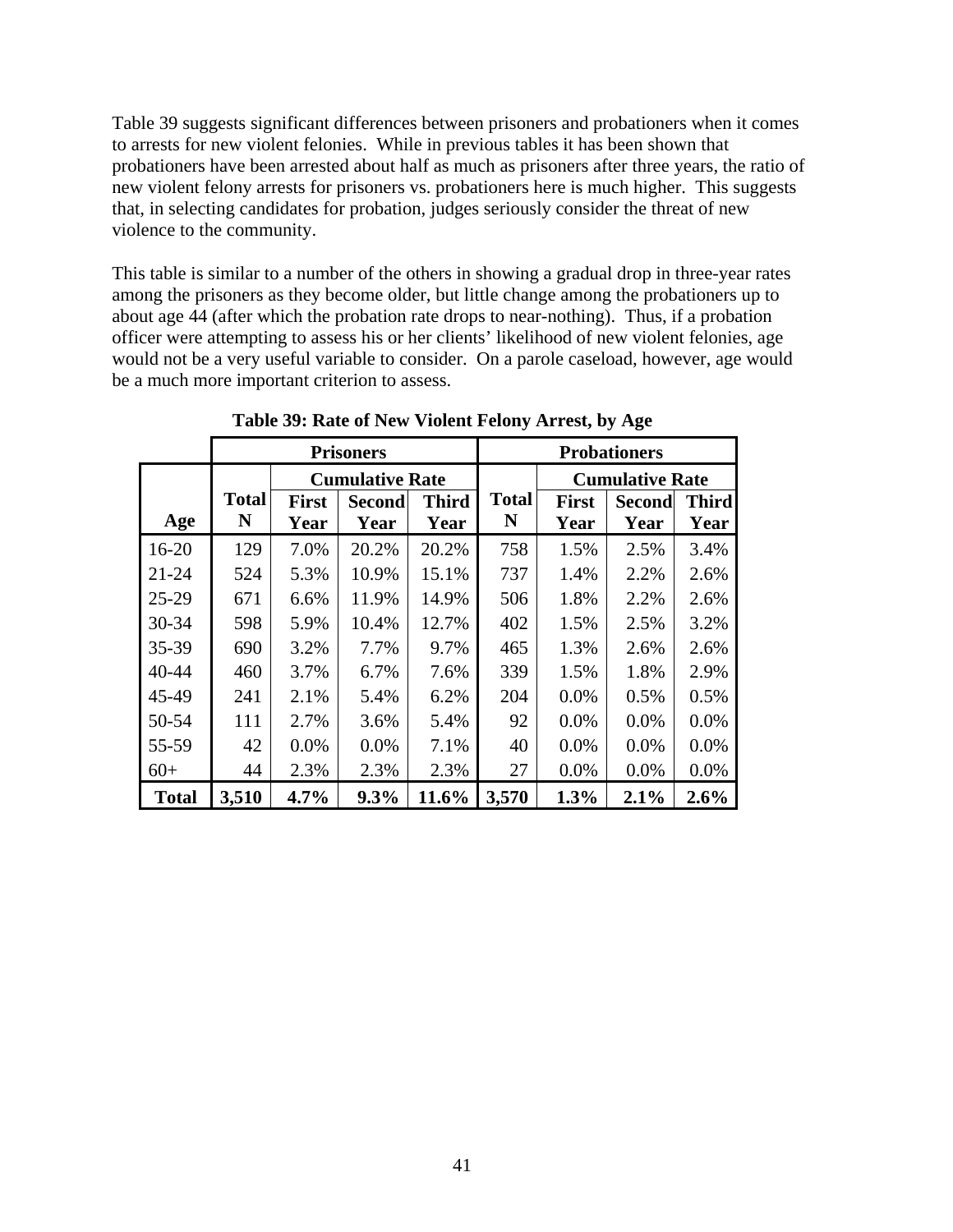This is also seen in Table 40, which shows a high but generally decreasing percentage of prisoners re-incarcerated among the age groups. Generally, the prisoners can be grouped into four categories when it comes to the likelihood of imprisonment: 16-20, 21-39, 40-54, and 55 and up. With the probationers, however, the decrease as one ages is not so linear, as the 21- 24 age group actually shows a lower rate after three years than all the other groups up to age 45.

This table is different from several of the other age-related tables in that rates after two years tend to be about double of what they were in the first year, both for prisoners and probationers. Thus, not being imprisoned after one year on probation or after release from prison may not be a good indicator of imprisonment in the next two years.

|              |              |              | <b>Prisoners</b>       |              | <b>Probationers</b> |              |                        |              |  |
|--------------|--------------|--------------|------------------------|--------------|---------------------|--------------|------------------------|--------------|--|
|              |              |              | <b>Cumulative Rate</b> |              |                     |              | <b>Cumulative Rate</b> |              |  |
|              | <b>Total</b> | <b>First</b> | <b>Second</b>          | <b>Third</b> | <b>Total</b>        | <b>First</b> | <b>Second</b>          | <b>Third</b> |  |
| Age          | N            | Year         | Year                   | Year         | N                   | Year         | Year                   | Year         |  |
| $16 - 20$    | 131          | 13.7%        | 31.3%                  | 41.2%        | 760                 | 7.4%         | 14.7%                  | 17.9%        |  |
| $21 - 24$    | 541          | 12.9%        | 25.7%                  | 35.5%        | 737                 | 3.9%         | 7.9%                   | 9.2%         |  |
| $25 - 29$    | 702          | 13.2%        | 28.9%                  | 36.5%        | 506                 | 4.9%         | 9.9%                   | 12.6%        |  |
| $30 - 34$    | 616          | 15.6%        | 30.7%                  | 39.0%        | 402                 | 8.2%         | 13.4%                  | 16.7%        |  |
| 35-39        | 701          | 12.6%        | 25.8%                  | 33.4%        | 465                 | 6.7%         | 12.5%                  | 15.5%        |  |
| 40-44        | 470          | 11.5%        | 23.0%                  | 27.9%        | 340                 | 5.6%         | 11.5%                  | 14.7%        |  |
| 45-49        | 246          | 11.8%        | 20.3%                  | 27.2%        | 204                 | 4.4%         | 5.4%                   | 7.4%         |  |
| 50-54        | 112          | 11.6%        | 21.4%                  | 25.0%        | 92                  | 2.2%         | 5.4%                   | 5.4%         |  |
| 55-59        | 44           | 4.5%         | 4.5%                   | 6.8%         | 40                  | 0.0%         | 0.0%                   | 2.5%         |  |
| $60+$        | 44           | 4.5%         | 6.8%                   | 9.1%         | 27                  | 0.0%         | 3.7%                   | 3.7%         |  |
| <b>Total</b> | 3,607        | 12.9%        | 26.1%                  | 33.5%        | 3,573               | 5.7%         | 10.9%                  | 13.4%        |  |

**Table 40: Rate of Any New Imprisonment, by Age**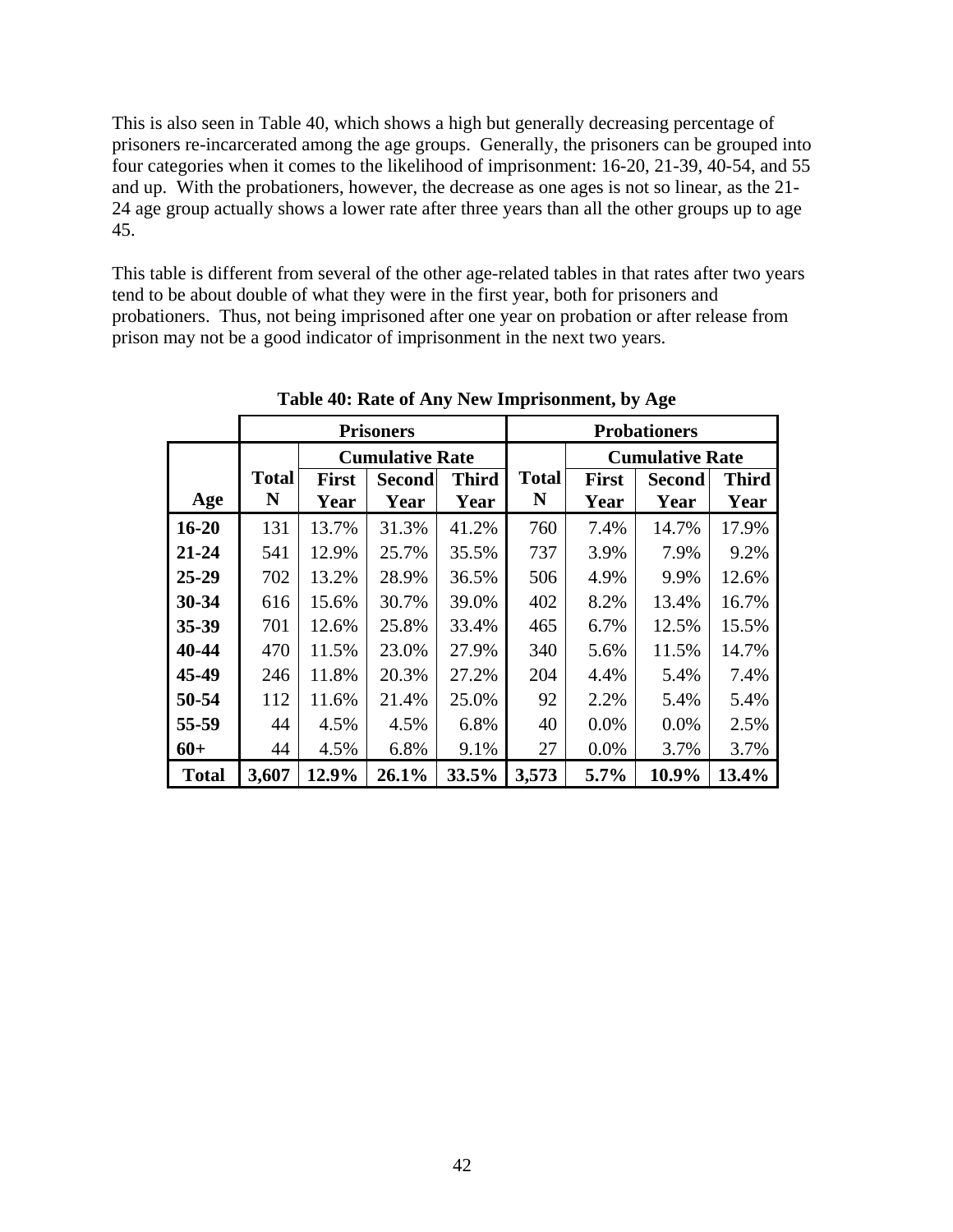## **Prisoner and Probationer Recidivism Rates by Offense Class**

The next table begins a series of similar tables comparing prisoner and probationer recidivism. The first group of five tables presents data on recidivism broken out by the class of the most serious offense resulting in prison or probation. This type of presentation was chosen to enable a comparison between two groups of offenders having substantial differences in some characteristics that can be reduced by, for example, breaking out the groups by offense class and/or type.

Table 41 shows the rate of any new arrest for probationers and former prisoners over a threeyear period. Overall, the prisoners showed a much higher rate of re-arrest after three years (56.0 percent to 38.7 percent). Note, however, that while felony probationers showed higher rates of re-arrest than misdemeanant probationers, this was not the case for the prison releases. The explanation of this probably lies in differences in criminal history among the misdemeanants, as while misdemeanant probationers may be true "first offenders," misdemeanants sent to prison probably have extensive criminal histories or were sent to prison for multiple misdemeanor convictions. That said, the highest rate of new arrest for probationers was found for those convicted of aggravated misdemeanors. Even these probationers, however, showed a rate about 20 percent less than their prison counterparts after three years.

|                     |              |       | <b>Prisoners</b>       |              | <b>Probationers</b> |       |                        |              |  |
|---------------------|--------------|-------|------------------------|--------------|---------------------|-------|------------------------|--------------|--|
|                     |              |       | <b>Cumulative Rate</b> |              |                     |       | <b>Cumulative Rate</b> |              |  |
| <b>Lead Offense</b> | <b>Total</b> | One   | Two                    | <b>Three</b> | <b>Total</b>        | One   | Two                    | <b>Three</b> |  |
| <b>Class</b>        | N            | Year  | <b>Years</b>           | <b>Years</b> | N                   | Year  | <b>Years</b>           | <b>Years</b> |  |
| <b>B</b> felony     | 84           | 26.2% | 51.2%                  | 57.1%        | 20                  | 5.0%  | 40.0%                  | 45.0%        |  |
| O felony            | 73           | 30.1% | 56.2%                  | 60.3%        | $\left( \right)$    |       |                        |              |  |
| C felony            | 897          | 28.7% | 47.0%                  | 54.1%        | 205                 | 21.5% | 29.3%                  | 35.6%        |  |
| D felony            | 1,822        | 30.0% | 48.6%                  | 55.1%        | 730                 | 27.8% | 38.9%                  | 43.8%        |  |
| <b>All Felonies</b> | 2,876        | 29.5% | 48.4%                  | 55.0%        | 955                 | 26.0% | 36.9%                  | 42.1%        |  |
| Agg. Misd.          | 591          | 34.3% | 56.0%                  | 60.9%        | 917                 | 28.4% | 42.6%                  | 46.6%        |  |
| Serious Misd.       | 39           | 43.6% | 64.1%                  | 64.1%        | 1,560               | 18.9% | 29.2%                  | 32.7%        |  |
| Simple Misd.        | 0            |       |                        |              | 137                 | 16.1% | 28.5%                  | 30.7%        |  |
| All Misd.           | 630          | 34.9% | 56.5%                  | 61.1%        | 2,614               | 22.1% | 33.9%                  | 37.5%        |  |
| <b>Total</b>        | 3,510        | 30.4% | 49.8%                  | 56.0%        | 3,570               | 23.1% | 34.6%                  | 38.7%        |  |

**Table 41: Rate of Any New Arrest, Prisoners and Probationers, by Offense Class** 

Total rates are shown by quarter in Figure 5. Note that only in the first quarter after release from prison or entry to probation is the probationer rate higher than the prisoner rate. Both trend lines, however, tend to flatten as time passes, reinforcing the pattern of decreasing recidivism over time that's been seen elsewhere in this report.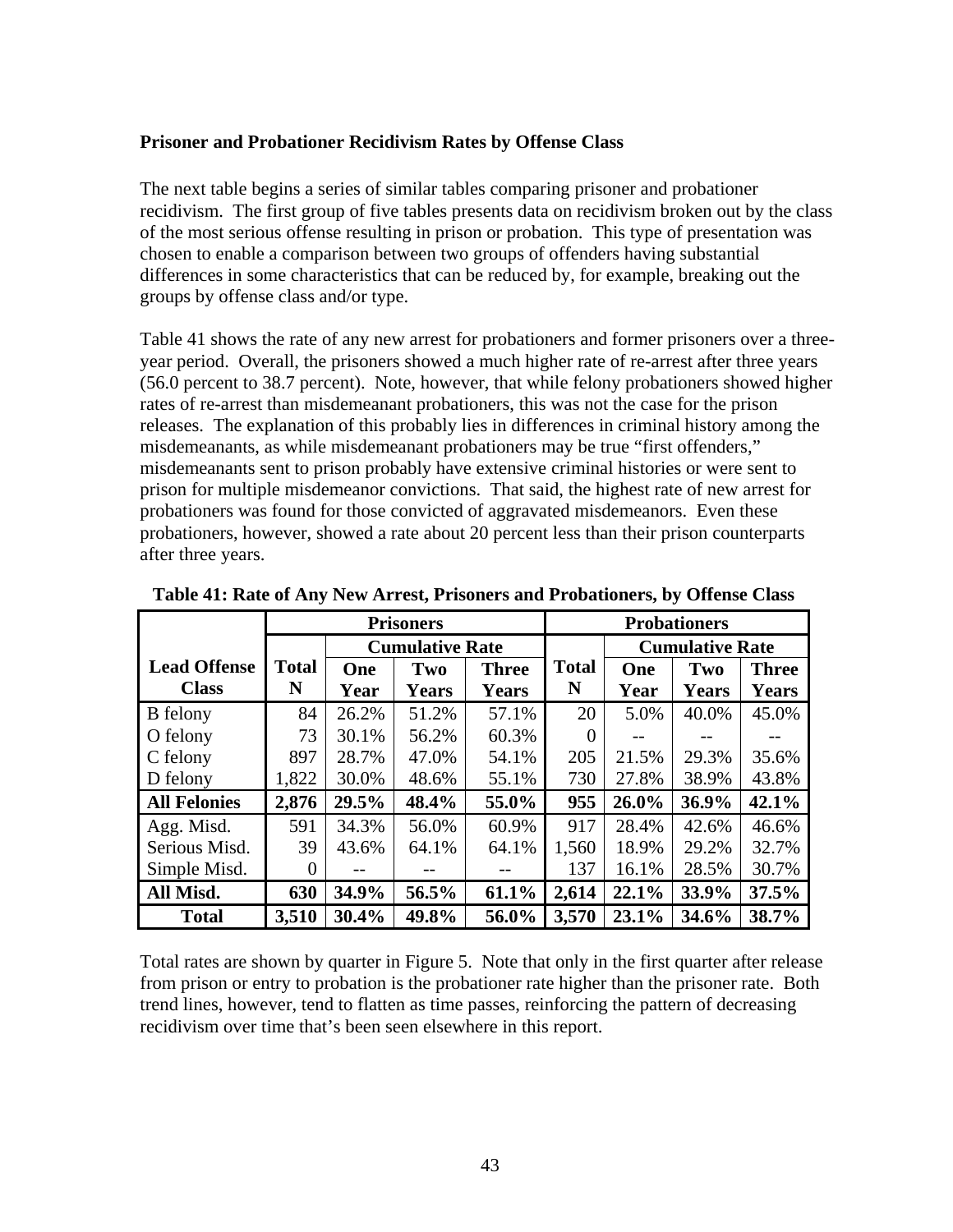

**Comparison: Prisoner and Probationer Arrests, by Quarter**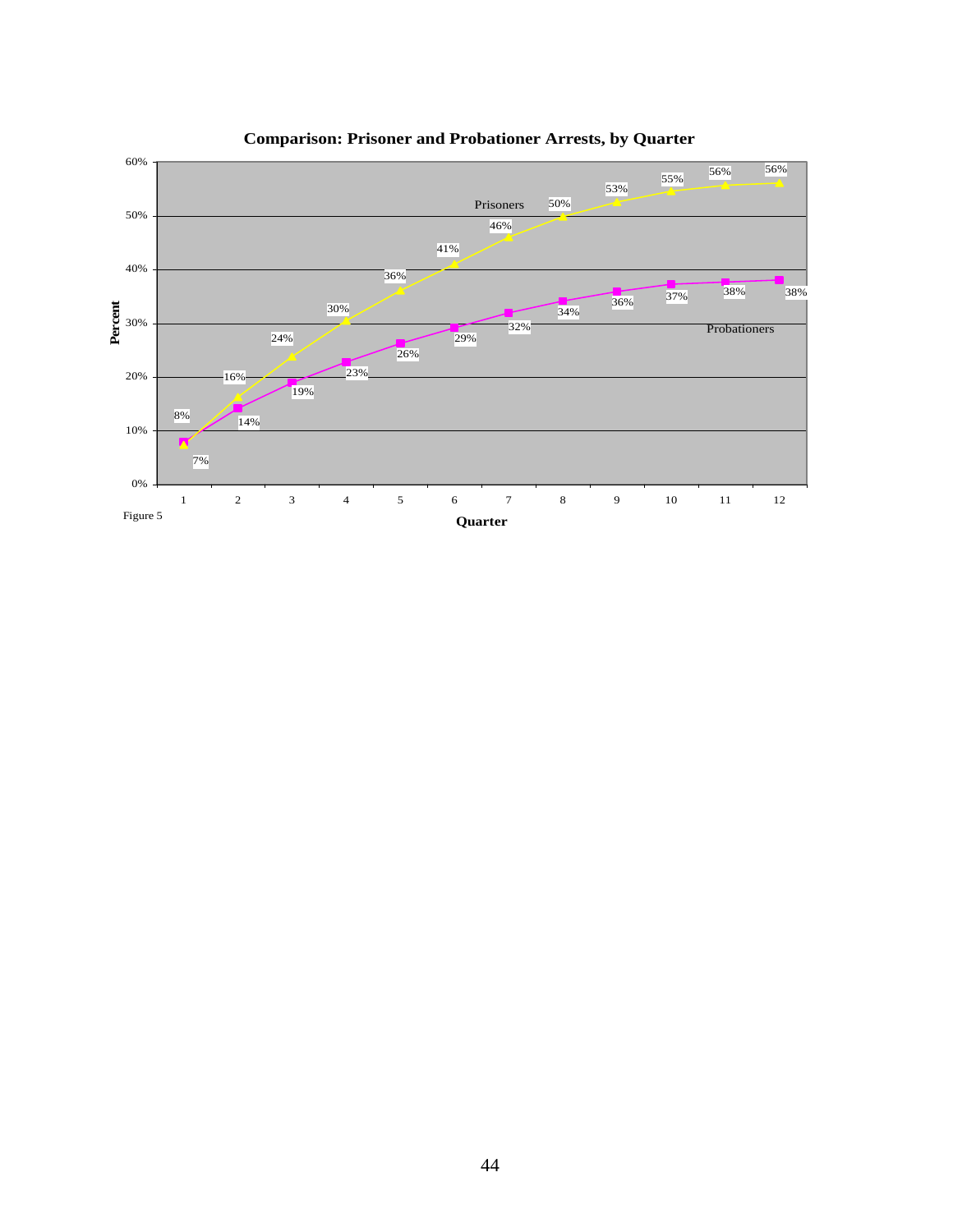Table 42 shows the rate of new *felony* arrests among the release populations. This table shows even more disparity between prisoners and probationers than the previous table although some of the relationships in this table are similar. First, note that the rate of new felony arrests was highest for Class B felons in both the prisoner cohort and the probation cohort. Further, a comparison of tables 41 and 42 shows that the rate of new felony arrests tends to be about half that for any new arrest (30.9 percent vs. 56.0 percent for prisoners and 15.3 percent vs. 38.7 percent for probationers). Also, misdemeanant prison releases show slightly higher rates of new felony arrest than released felons, while the opposite is true for probationers (although aggravated misdemeanants show the second-highest rate among probationers). Note, too, that while more than half the new arrests of prisoners in Table 41 occurred during the first year, this is not the case for the prisoners in Table 42. Even among probationers a higher percentage of the new felony arrests occurred in later years.

|                                     | <b>Probationers</b><br><b>Prisoners</b> |             |                        |                              |                   |             |                        |                              |
|-------------------------------------|-----------------------------------------|-------------|------------------------|------------------------------|-------------------|-------------|------------------------|------------------------------|
|                                     |                                         |             | <b>Cumulative Rate</b> |                              |                   |             | <b>Cumulative Rate</b> |                              |
| <b>Lead Offense</b><br><b>Class</b> | <b>Total</b><br>N                       | One<br>Year | Two<br><b>Years</b>    | <b>Three</b><br><b>Years</b> | <b>Total</b><br>N | One<br>Year | Two<br>Years           | <b>Three</b><br><b>Years</b> |
| <b>B</b> felony                     | 84                                      | 11.9%       | 32.1%                  | 38.1%                        | 20                | 0.0%        | 25.0%                  | 25.0%                        |
| O felony                            | 73                                      | 13.7%       | 26.0%                  | 30.1%                        | $\Omega$          |             |                        |                              |
| C felony                            | 897                                     | 15.2%       | 23.2%                  | 29.4%                        | 205               | 10.2%       | 13.2%                  | 17.1%                        |
| D felony                            | 1,823                                   | 13.6%       | 25.0%                  | 30.6%                        | 730               | 9.7%        | 14.9%                  | 17.9%                        |
| <b>All Felonies</b>                 | 2,877                                   | 14.0%       | 24.6%                  | 30.4%                        | 955               | 9.6%        | 14.8%                  | 17.9%                        |
| Agg. Misd.                          | 591                                     | 16.8%       | 29.1%                  | 33.3%                        | 917               | 11.6%       | 18.4%                  | 22.0%                        |
| Serious Misd.                       | 39                                      | 23.1%       | 35.9%                  | 35.9%                        | 1,560             | 5.4%        | 8.5%                   | 10.1%                        |
| Simple Misd.                        | $\theta$                                |             |                        |                              | 137               | 6.6%        | 9.5%                   | 10.9%                        |
| All Misd.                           | 630                                     | 17.1%       | 29.5%                  | 33.5%                        | 2,614             | $7.6\%$     | 12.0%                  | 14.3%                        |
| <b>Total</b>                        | 3,511                                   | 14.6%       | 25.5%                  | 30.9%                        | 3,570             | 8.2%        | 12.7%                  | 15.3%                        |

**Table 42: Rate of New Felony Arrest, Prisoners and Probationers, by Offense Class** 

As above, total rates are shown graphically in Figure 6. While in the previous figure it appeared that prisoner rates tended to be about 50% higher than probationer rates, here they are about 67% higher, with the misdemeanant prisoners showing a rate more than twice that of misdemeanant probationers.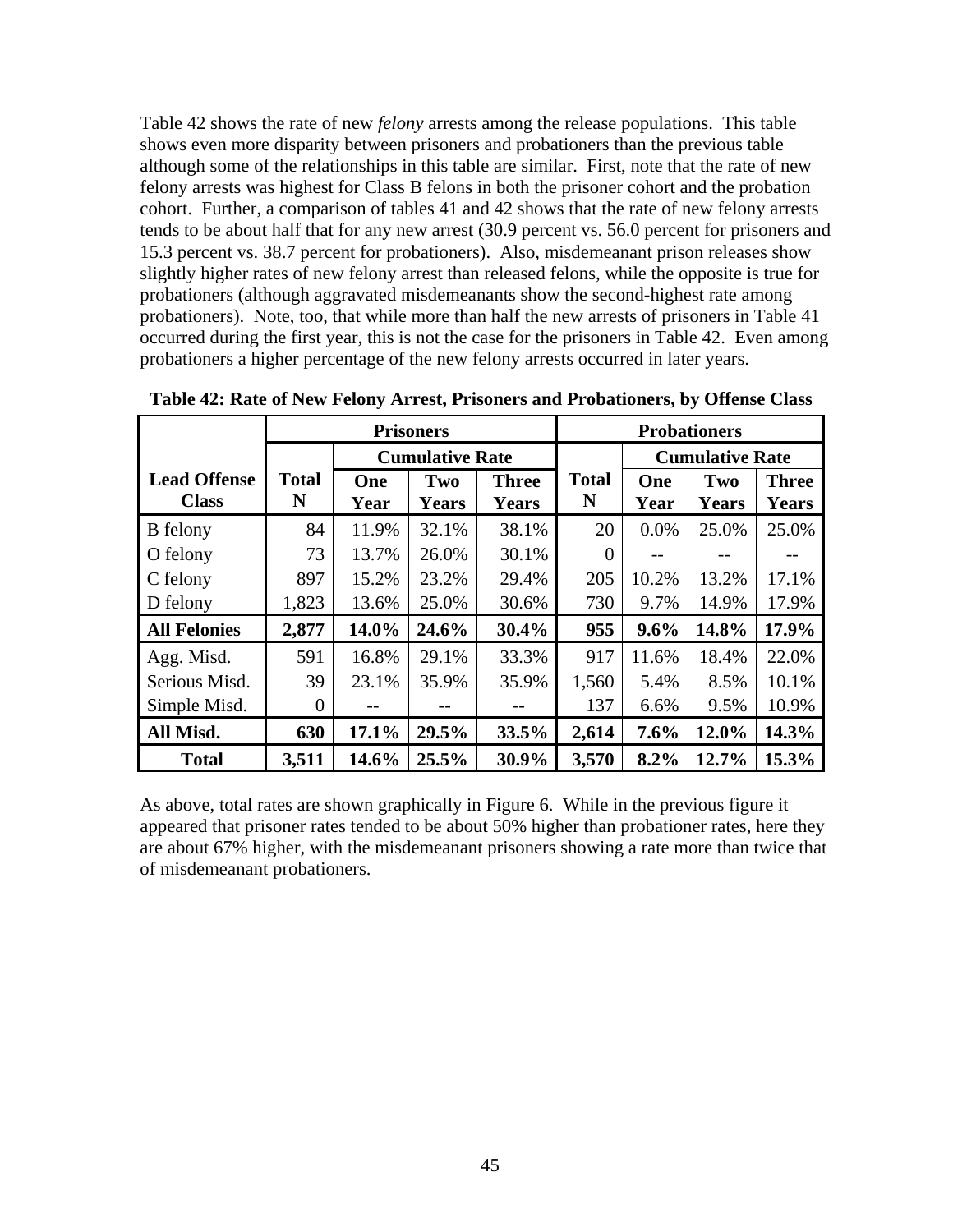

## **Comparison: Prisoner and Probationer Arrests for New Felonies**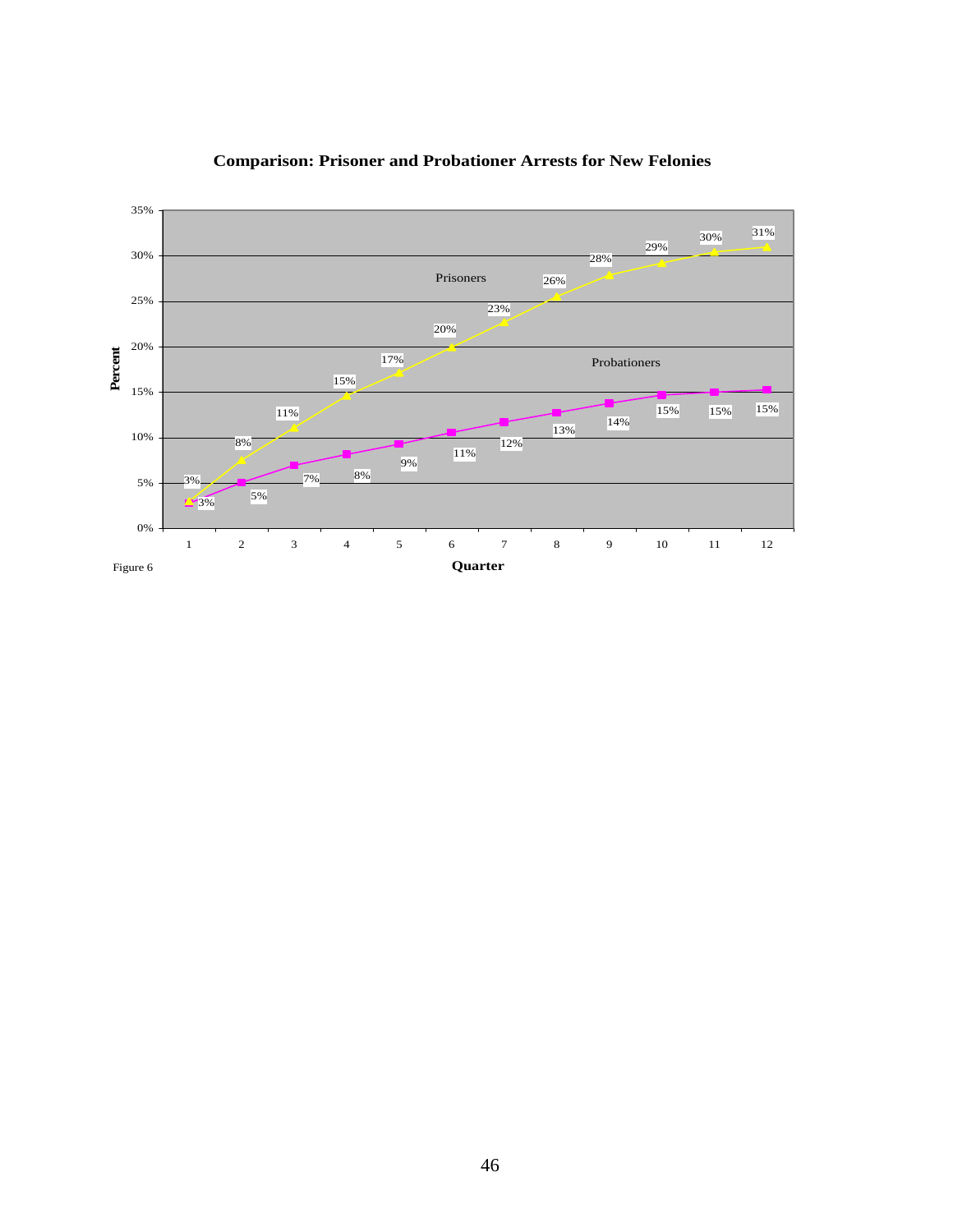Table 43 examines rates of arrest for new crimes against persons. They are termed "violent" crimes in the table due to their involving threat to a person (although not necessarily a physical attack). The table shows a further reduction in rates from the previous two tables, with overall rates being about 2/3 of those in Table 42. This table shows misdemeanant prison releases and probationers with higher rates after three years than felons. This is particularly the case for the released misdemeanant prisoners, who show a rate about 30 percent higher than released felons.

This table, like table 42, shows less than half the new arrests occurring during the first year, suggesting that arrests for new violent crimes tend to be spread out over time. As in the previous table, it is the Class B felons and aggravated misdemeanants among probationers who show the highest rates of arrest.

|                     |              | <b>Prisoners</b> |                        |              |              | <b>Probationers</b> |                        |              |  |
|---------------------|--------------|------------------|------------------------|--------------|--------------|---------------------|------------------------|--------------|--|
|                     |              |                  | <b>Cumulative Rate</b> |              |              |                     | <b>Cumulative Rate</b> |              |  |
| <b>Lead Offense</b> | <b>Total</b> | One              | Two                    | <b>Three</b> | <b>Total</b> | One                 | Two                    | <b>Three</b> |  |
| <b>Class</b>        | N            | Year             | <b>Years</b>           | Years        | N            | Year                | <b>Years</b>           | <b>Years</b> |  |
| <b>B</b> felony     | 84           | 13.1%            | 23.8%                  | 26.2%        | 20           | 0.0%                | 10.0%                  | 15.0%        |  |
| O felony            | 73           | 9.6%             | 13.7%                  | 17.8%        | $\Omega$     |                     |                        |              |  |
| C felony            | 897          | 10.3%            | 18.6%                  | 21.7%        | 205          | 4.9%                | 6.8%                   | 9.8%         |  |
| D felony            | 1,822        | 8.0%             | 15.9%                  | 19.4%        | 730          | 5.1%                | 9.3%                   | 10.3%        |  |
| <b>All Felonies</b> | 2,876        | 8.9%             | $16.9\%$               | 20.3%        | 955          | 4.9%                | 8.8%                   | $10.3\%$     |  |
| Agg. Misd.          | 591          | 12.9%            | 24.4%                  | 26.7%        | 917          | 9.4%                | 14.1%                  | 17.2%        |  |
| Serious Misd.       | 39           | 20.5%            | 33.3%                  | 41.0%        | 1,560        | 5.0%                | 8.8%                   | 10.2%        |  |
| Simple Misd.        | $\theta$     |                  |                        |              | 137          | 6.6%                | 10.2%                  | 10.9%        |  |
| All Misd.           | 630          | 13.3%            | 24.9%                  | 27.6%        | 2,614        | 6.6%                | 10.7%                  | 12.7%        |  |
| <b>Total</b>        | 3,510        | 9.7%             | 18.3%                  | 21.6%        | 3,570        | 6.2%                | 10.2%                  | 12.0%        |  |

**Table 43: Rate of New Violent Arrest, Prisoners and Probationers, by Offense Class** 

Total rates of new violent arrests by quarter are shown in Figure 7. Note that while the prisoner rate after one year is about 50 percent higher than the probationer rate, but that after three years the differential increases to about 80 percent. This suggests that prisoners be arrested for new violent crimes over a longer period than probationers (i.e., that the incidence of new probationer arrests will approach zero faster than will be true for prisoners).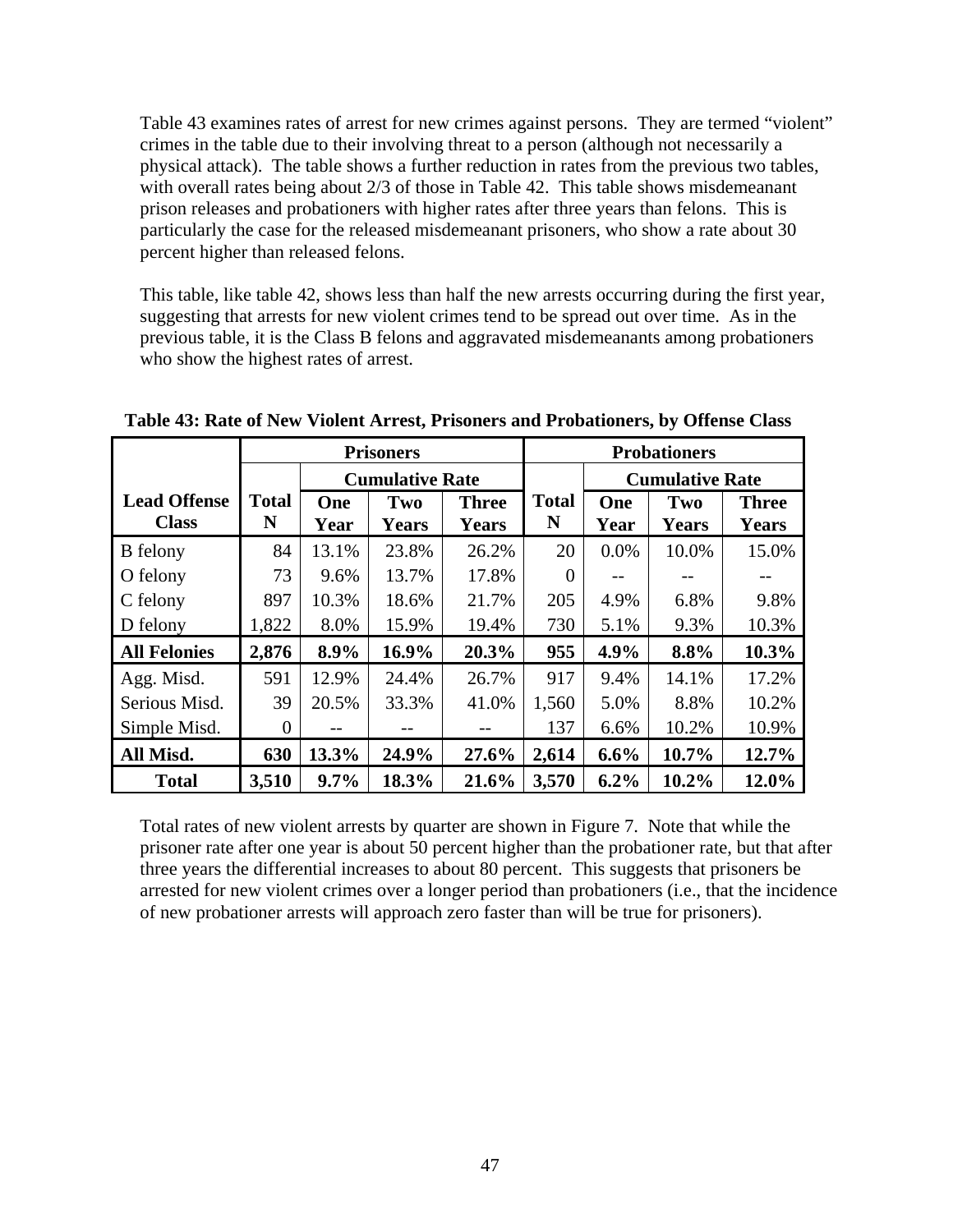

**Comparison: Prisoner and Probationer Violent Arrests**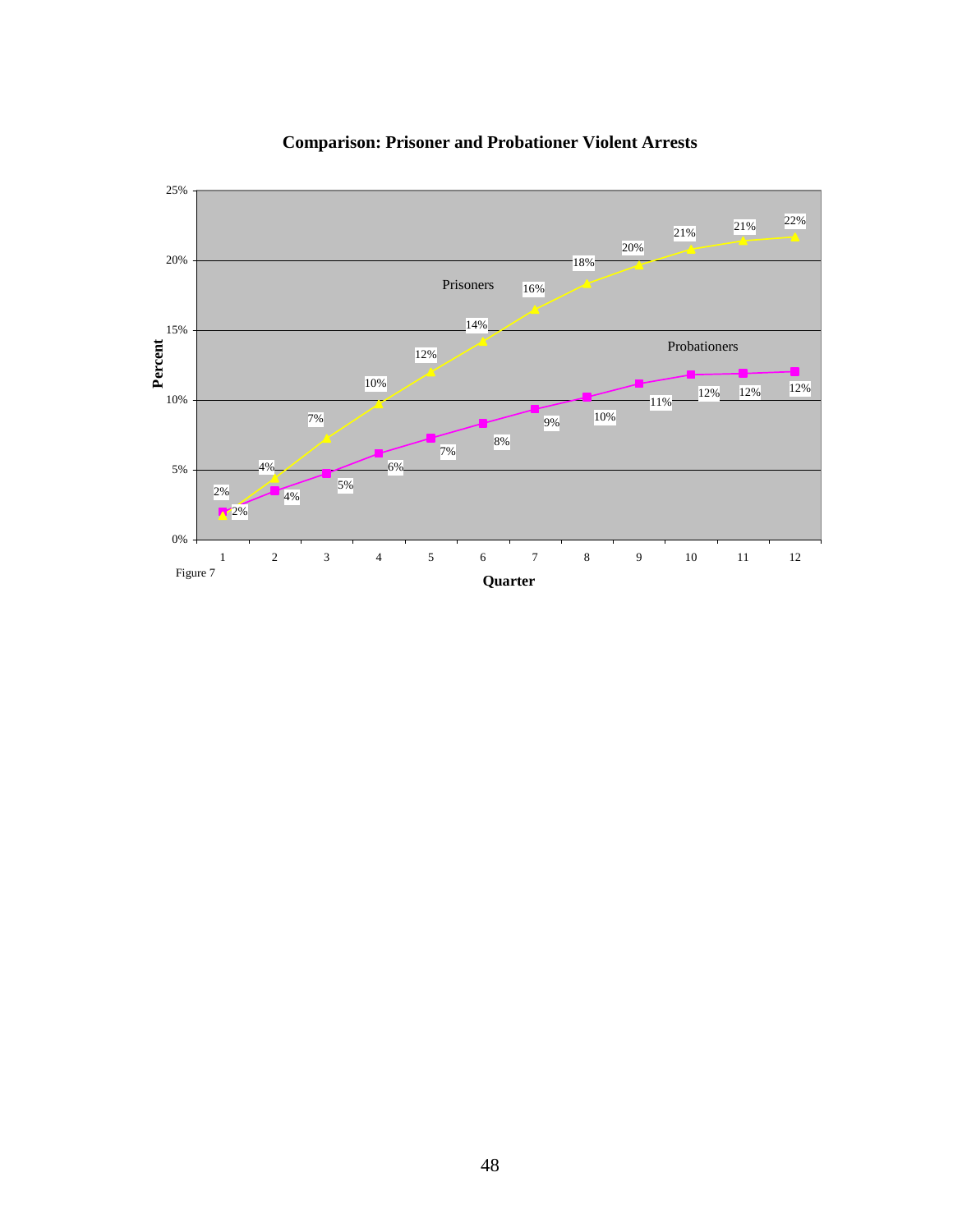Table 44 examines the rate of new violent felony arrests. The crimes included in this table would include such offenses as robbery and a variety of felonious assaults. It is here that we see the greatest disparity among probationers and former prisoners, as the three-year rate for the former is less than  $\frac{1}{4}$  that of the latter. One would have to conclude that the rate of new violent felonies among probationers is very low; in this context **it appears that probationers in Iowa present little threat of new violent felonies during and shortly after their period of probation supervision.** 

In a pattern seen previously, misdemeanants in both cohorts showed higher rates than their felon counterparts. As was true in several tables above, it is the aggravated misdemeanants who show the highest rate among probationers. Curiously, while Class B Felony probationers showed comparatively high rates in previous tables, this is not the case here, probably because B Felony probationers tend to be drug offenders. Among the prisoners, the serious misdemeanants and Class B felons showed the highest rates after three years. In another trend seen previously, new violent felony arrests tended to be spread out over time, as less than half the new arrests took place in the first year of tracking.

If one compares this table to the results of Table 43, it can be noted that the felony rates presented here for prisoners are about 1/3 of those in Table 43, while the probationer rates are less than 1/5 of the rates above. This suggests again that even when probationers are rearrested during or shortly after the period of probation, they typically are not arrested for new crimes against persons.

|                                     | <b>Prisoners</b>  |       |                        |              | <b>Probationers</b> |                        |              |              |  |
|-------------------------------------|-------------------|-------|------------------------|--------------|---------------------|------------------------|--------------|--------------|--|
|                                     |                   |       | <b>Cumulative Rate</b> |              |                     | <b>Cumulative Rate</b> |              |              |  |
| <b>Lead Offense</b><br><b>Class</b> | <b>Total</b><br>N | One   | Two                    | <b>Three</b> | <b>Total</b><br>N   | One                    | Two          | <b>Three</b> |  |
|                                     |                   | Year  | <b>Years</b>           | <b>Years</b> |                     | Year                   | <b>Years</b> | <b>Years</b> |  |
| <b>B</b> felony                     | 84                | 7.1%  | 16.7%                  | 22.6%        | 20                  | 0.0%                   | 0.0%         | 0.0%         |  |
| O felony                            | 73                | 5.5%  | 6.8%                   | 9.6%         | $\overline{0}$      | $-$                    |              |              |  |
| C felony                            | 895               | 5.1%  | 8.6%                   | 11.3%        | 205                 | 0.5%                   | 0.5%         | 1.5%         |  |
| D felony                            | 1,821             | 3.3%  | 7.5%                   | 9.5%         | 730                 | 1.0%                   | 1.9%         | 1.9%         |  |
| <b>All Felonies</b>                 | 2,873             | 4.1%  | 8.1%                   | 10.4%        | 955                 | 0.8%                   | 1.6%         | 1.8%         |  |
| Agg. Misd.                          | 591               | 7.1%  | 14.6%                  | 16.8%        | 917                 | 2.6%                   | 4.0%         | 5.2%         |  |
| Serious Misd.                       | 39                | 12.8% | 23.1%                  | 23.1%        | 1,560               | 0.8%                   | 1.3%         | 1.7%         |  |
| Simple Misd.                        | 0                 | $- -$ |                        |              | 137                 | 2.2%                   | 2.2%         | 2.2%         |  |
| All Misd.                           | 630               | 7.5%  | 15.1%                  | 17.1%        | 2,614               | 1.5%                   | 2.3%         | 2.9%         |  |
| <b>Total</b>                        | 3,507             | 4.7%  | 9.3%                   | 11.6%        | 3,570               | 1.3%                   | 2.1%         | 2.6%         |  |

**Table 44: Rate of New Violent Felony Arrest, Prisoners and Probationers, by Offense Class**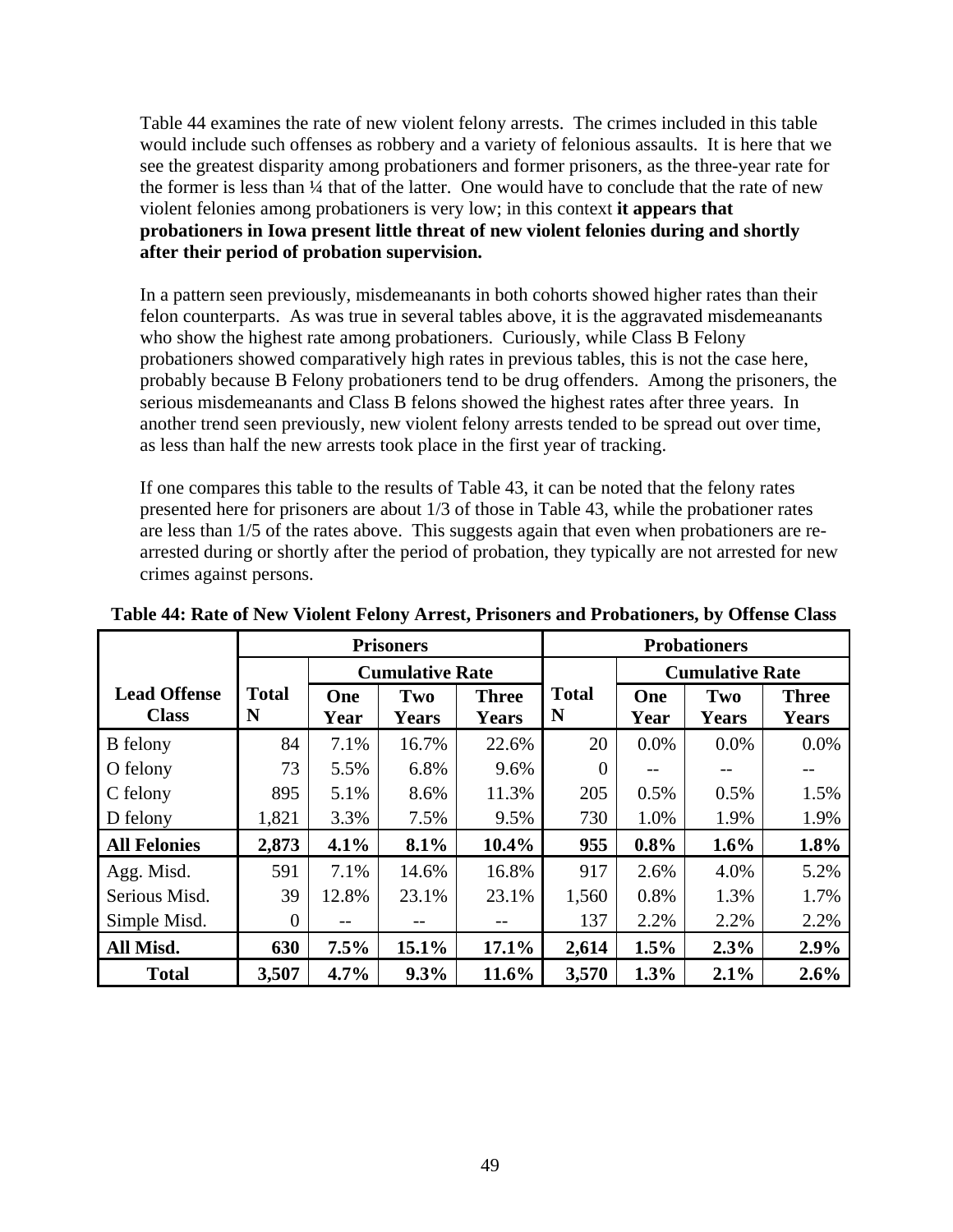

# **Comparison: Prisoner and Probationer Violent Felony Arrests**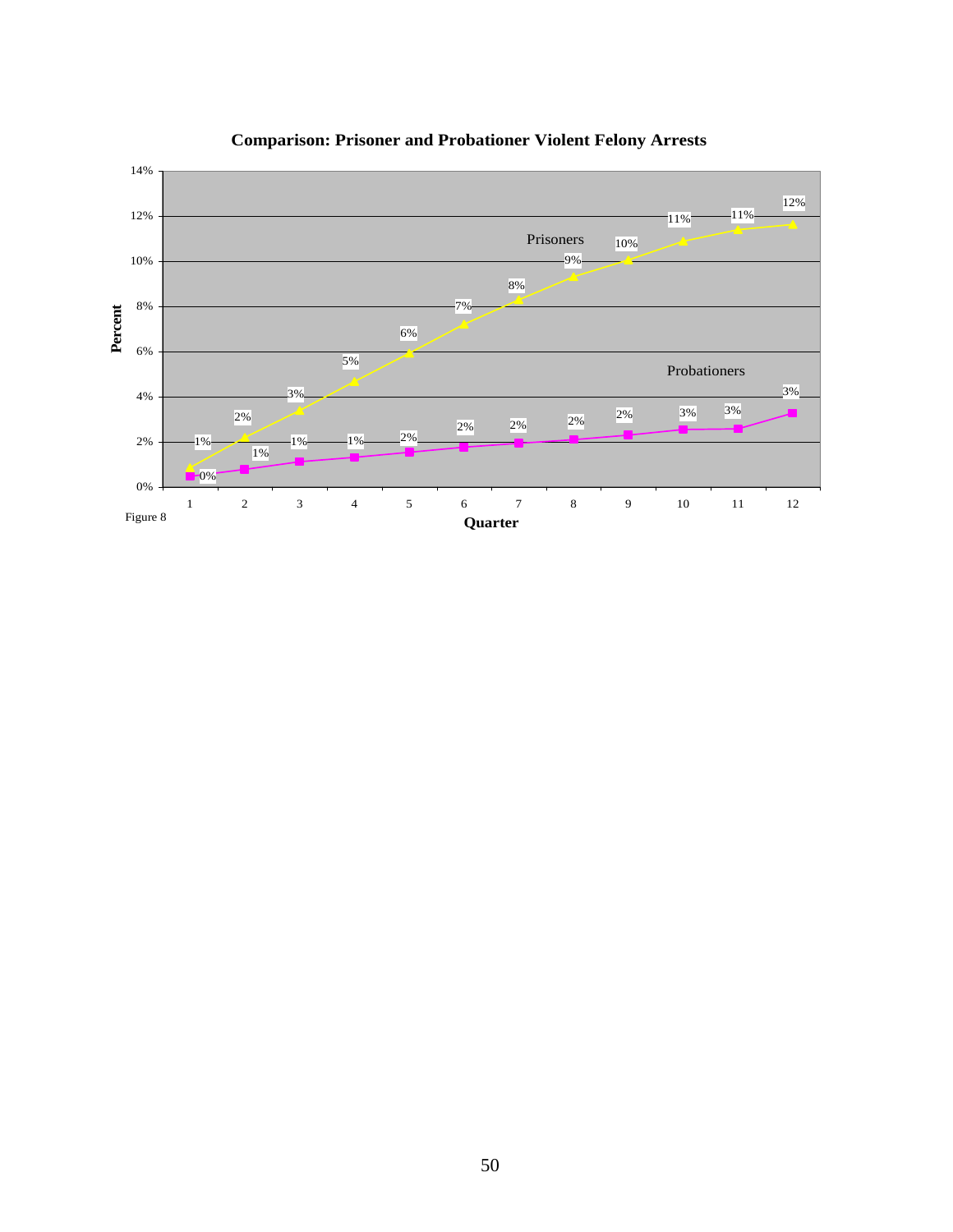The final table in this series examines imprisonment during the tracking period. This table also shows large differences between the prisoner and probationer cohorts, as the former are imprisoned at nearly three times the rate of the latter after three years. Note, however, that the disparity among felons is not nearly so great as among misdemeanants; the overall difference between probationers and prisoners is due largely to the higher percentage of misdemeanants among probationers combined with their low rate of incarceration.

Imprisonment also tended to be spread out during the tracking period, with each group showing 3-year imprisonment rates more than double that of the first year. This was particularly the case for the misdemeanant cohorts, as the prisoner cohort showed a 3-year rate more than triple the first year and the probationer cohort a rate nearly as high.

Among the probationers, while aggravated misdemeanants tended to exhibit high rates of rearrest in the previous tables, here they show rates of imprisonment slightly below those of their felon counterparts (but much higher than the other misdemeanants). Note, too, that the prisoner misdemeanants who showed higher rates of new violent felonies in Table 44 show lower rates of re-imprisonment than felons.

|                      |              | <b>Prisoners</b> |                        |              |              | <b>Probationers</b> |                        |              |  |
|----------------------|--------------|------------------|------------------------|--------------|--------------|---------------------|------------------------|--------------|--|
|                      |              |                  | <b>Cumulative Rate</b> |              |              |                     | <b>Cumulative Rate</b> |              |  |
| <b>Lead Offense</b>  | <b>Total</b> | One              | Two                    | <b>Three</b> | <b>Total</b> | One                 | Two                    | <b>Three</b> |  |
| <b>Class</b>         | N            | Year             | <b>Years</b>           | <b>Years</b> | N            | Year                | <b>Years</b>           | Years        |  |
| <b>B</b> felony      | 85           | 9.4%             | 29.4%                  | 42.4%        | 20           | 0.0%                | 15.0%                  | 20.0%        |  |
| O felony             | 76           | 19.7%            | 32.9%                  | 46.1%        |              |                     |                        |              |  |
| C felony             | 921          | 16.4%            | 32.7%                  | 40.6%        | 205          | 15.1%               | 23.4%                  | 28.3%        |  |
| D felony             | 1,840        | 16.1%            | 28.5%                  | 34.7%        | 730          | 10.7%               | 19.5%                  | 23.0%        |  |
| <b>All Felonies</b>  | 2,922        | 16.1%            | 29.9%                  | 37.1%        | 955          | 11.4%               | 20.2%                  | 24.1%        |  |
| Agg. Misd.           | 599          | 9.3%             | 23.4%                  | 33.9%        | 917          | 8.1%                | 15.4%                  | 18.6%        |  |
| <b>Serious Misd.</b> | 39           | 15.4%            | 30.8%                  | 38.5%        | 1,560        | 1.3%                | 3.4%                   | 4.7%         |  |
| <b>Simple Misd.</b>  | 0            | --               |                        |              | 137          | 0.0%                | 0.7%                   | 3.6%         |  |
| All Misd.            | 638          | 9.7%             | 23.8%                  | 34.2%        | 2,614        | 3.6%                | 7.5%                   | 9.5%         |  |
| <b>Total</b>         | 3,564        | 15.0%            | 28.8%                  | 36.5%        | 3,570        | 5.7%                | 10.9%                  | 13.4%        |  |

**Table 45: Rate of Any New Imprisonment, Prisoners and Probationers, by Offense Class**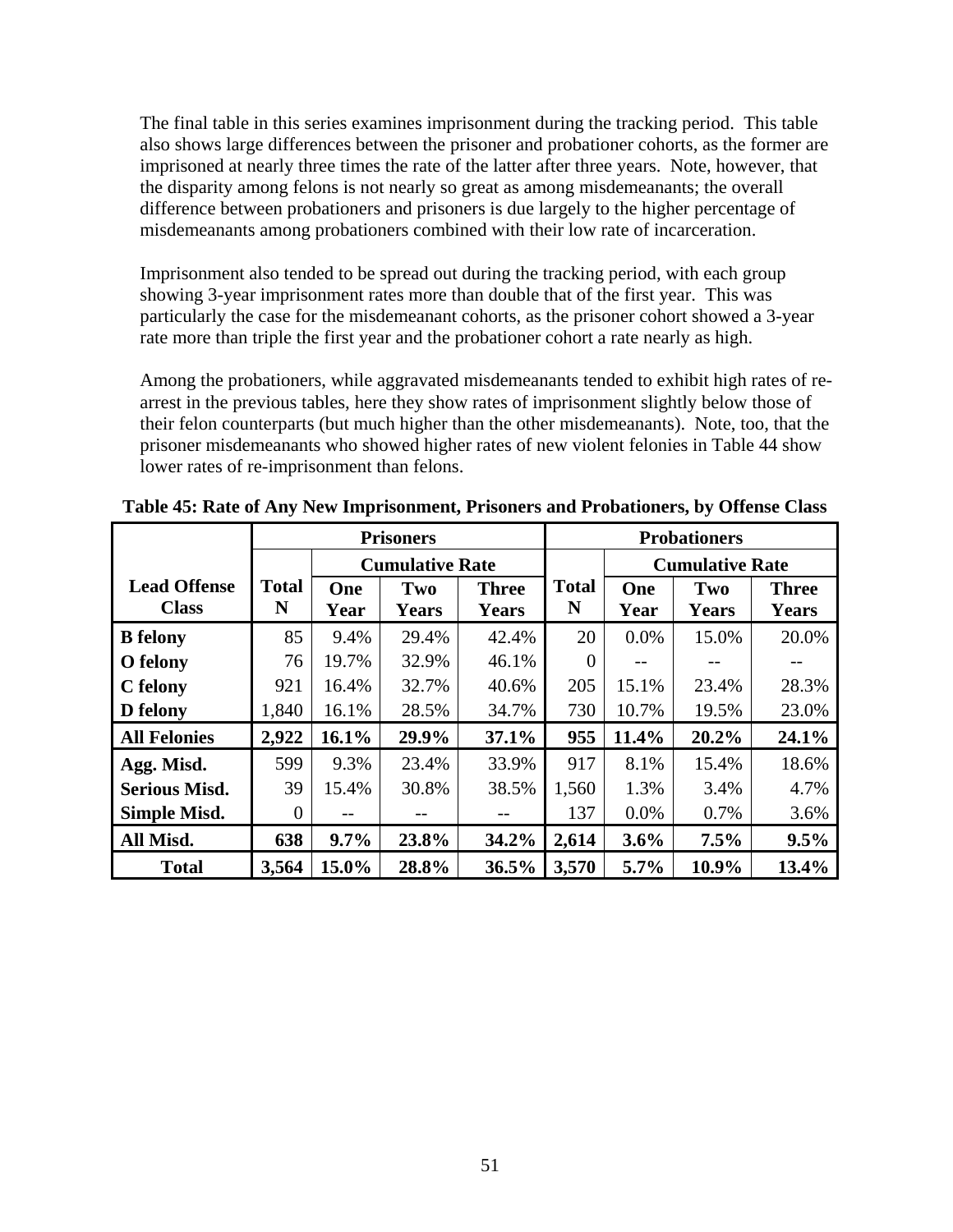State totals are shown in Figure 9.



**Comparison: Prisoner and Probationer Imprisonment**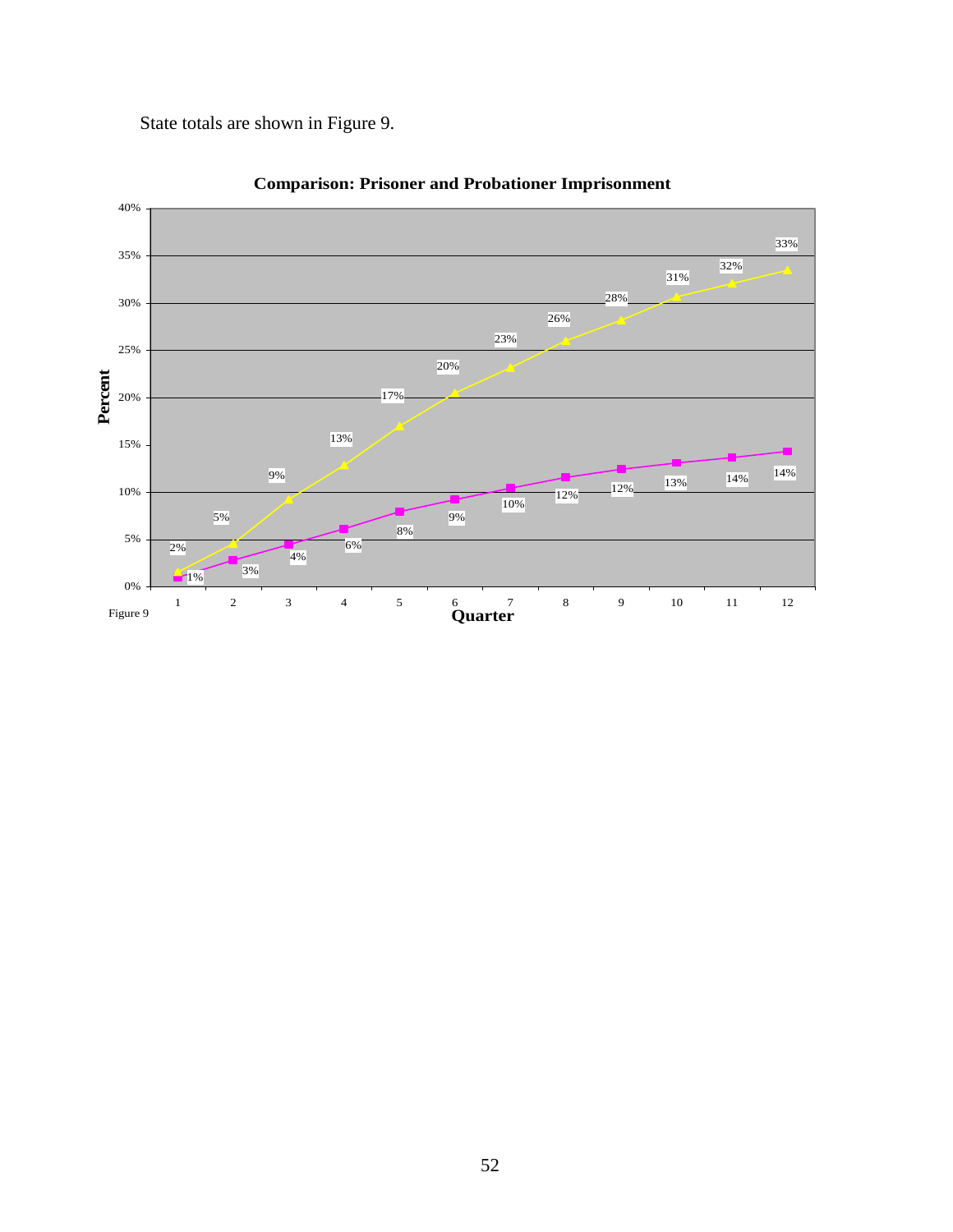## **Prisoner and Probationer Recidivism Rates by Offense Type**

The next table begins a series of tables similar to those above comparing prisoner and probationer recidivism. This group, rather than examining offense severity, breaks out recidivism by the type of lead offense resulting in either imprisonment or probation. This sort of comparison may be useful in helping identify the types of offenders most likely to succeed or fail after a period of imprisonment or probation.

In reviewing these tables, it may be helpful at first to return to Table 13, which shows the distribution of offense types for prisoner and probation admissions between July 1 and September 30, 2001. Remember that probationers are more likely to be OWI offenders, while prisoners are more likely to be drug, property, and sex offenders. The tables below compare the probation cohort with the cohort released between July 1, 1999 and June 30, 2000. Both groups were tracked for three years.

The highest rates of new arrest seen in Table 46 are for prison releases committed for property offenses, public order offenses, and crimes against persons, respectively. Each of these groups showed a 3-year re-arrest rate of 60 percent or higher. A different picture is shown for probationers, as the highest rates of re-arrest in that cohort were found for those convicted of traffic and weapons offenses. Neither of these rates, however, was as high as any of the prisoner rates, although traffic and weapons offense probationers showed rates comparable to prisoners in the same categories.

Consistent with previous recidivism findings, the lowest rates of new arrest were found for sex offenders in the two cohorts, with OWI offenders showing the second-lowest rates in each group. The low rates of the OWI probationers, combined with their numbers on probation, are the main source of the low overall probation re-arrest rate.

|                     |              |       | <b>Prisoners</b>       |              |              |       | <b>Probationers</b>    |              |
|---------------------|--------------|-------|------------------------|--------------|--------------|-------|------------------------|--------------|
|                     |              |       | <b>Cumulative Rate</b> |              |              |       | <b>Cumulative Rate</b> |              |
| <b>Lead Offense</b> | <b>Total</b> | One   | Two                    | <b>Three</b> | <b>Total</b> | One   | Two                    | <b>Three</b> |
| <b>Type</b>         | N            | Year  | <b>Years</b>           | <b>Years</b> | N            | Year  | <b>Years</b>           | <b>Years</b> |
| <b>Drug</b>         | 596          | 26.7% | 44.1%                  | 51.0%        | 827          | 24.8% | 36.8%                  | 42.0%        |
| <b>Public Order</b> | 50           | 34.0% | 56.0%                  | 62.0%        | 107          | 23.4% | 37.4%                  | 42.1%        |
| <b>OWI</b>          | 857          | 21.0% | 37.8%                  | 44.3%        | 1,111        | 15.1% | 24.2%                  | 26.6%        |
| <b>Vs. Person</b>   | 486          | 32.3% | 54.9%                  | 60.5%        | 590          | 24.2% | 37.8%                  | 42.9%        |
| <b>Property</b>     | 1,205        | 39.7% | 61.4%                  | 67.7%        | 744          | 30.8% | 43.7%                  | 47.7%        |
| <b>Sex</b>          | 192          | 20.3% | 32.8%                  | 37.5%        | 56           | 12.5% | 17.9%                  | 19.6%        |
| <b>Traffic</b>      | 48           | 29.2% | 52.1%                  | 56.3%        | 103          | 35.0% | 48.5%                  | 55.3%        |
| <b>Weapons</b>      | 72           | 33.3% | 51.4%                  | 58.3%        | 32           | 37.5% | 50.0%                  | 53.1%        |
| <b>Total</b>        | 3,510        | 30.4% | 49.8%                  | 56.0%        | 3,570        | 23.1% | 34.6%                  | 38.7%        |

**Table 46: Rate of Any New Arrest, Prisoners and Probationers, by Offense Type**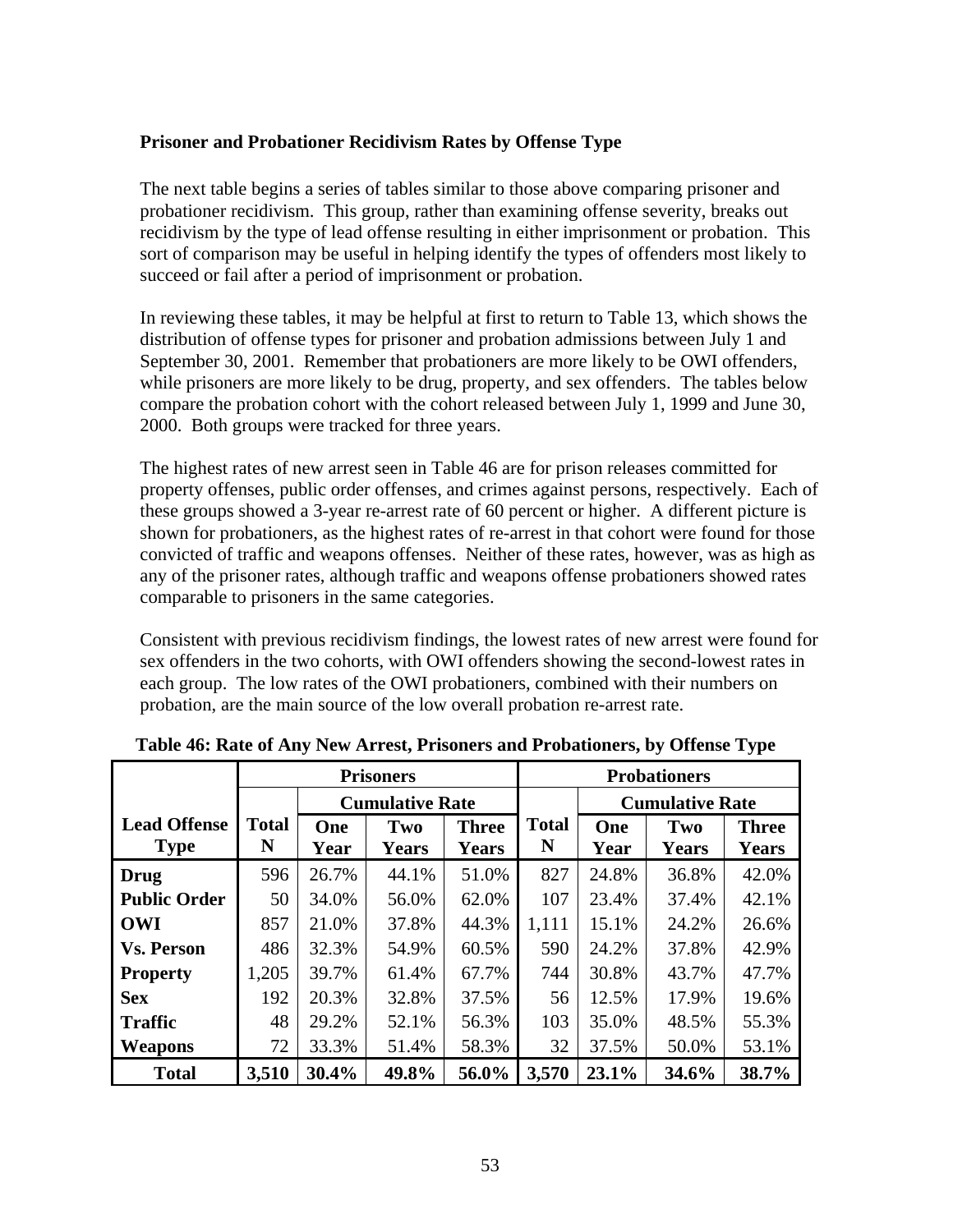The pattern of rates for new felony arrests is slightly different than that seen above. Among the released prisoners, those serving sentences for public order crimes (escape, prostitution, sex registry violations) showed the highest rates of new felony arrests, followed by property and weapons offenders, respectively. The ranking for probationers, however, was the same as in the previous table, with the highest rates found for traffic offenders and those on probation for weapons and property offenses. In one other change for the probationers, the lowest rates of new felony arrests were found for OWI offenders, with sex offenders showing the next-lowest rates. Unique among the groups, nearly all the new felony arrests for sex offenders occurred in the first year of tracking.

|                     | <b>Prisoners</b> |       |                        |              | <b>Probationers</b> |                        |       |              |
|---------------------|------------------|-------|------------------------|--------------|---------------------|------------------------|-------|--------------|
|                     |                  |       | <b>Cumulative Rate</b> |              |                     | <b>Cumulative Rate</b> |       |              |
| <b>Lead Offense</b> | <b>Total</b>     | One   | Two                    | <b>Three</b> | <b>Total</b>        | One                    | Two   | <b>Three</b> |
| <b>Type</b>         | N                | Year  | <b>Years</b>           | <b>Years</b> | N                   | Year                   | Years | <b>Years</b> |
| <b>Drug</b>         | 596              | 14.3% | 22.0%                  | 28.7%        | 827                 | 8.9%                   | 14.6% | 17.4%        |
| <b>Public Order</b> | 50               | 12.0% | 32.0%                  | 42.0%        | 107                 | 7.5%                   | 14.0% | 17.8%        |
| <b>OWI</b>          | 857              | 8.2%  | 17.0%                  | 20.4%        | 1,111               | 3.3%                   | 6.1%  | 7.5%         |
| <b>Vs. Person</b>   | 486              | 16.0% | 29.2%                  | 35.6%        | 590                 | 9.0%                   | 13.4% | 16.8%        |
| <b>Property</b>     | 1,205            | 20.0% | 33.3%                  | 39.4%        | 744                 | 13.0%                  | 19.0% | 21.8%        |
| <b>Sex</b>          | 192              | 7.3%  | 12.5%                  | 15.6%        | 56                  | 7.1%                   | 7.1%  | 8.9%         |
| <b>Traffic</b>      | 48               | 8.3%  | 20.8%                  | 27.1%        | 103                 | 13.6%                  | 20.4% | 25.2%        |
| <b>Weapons</b>      | 72               | 19.4% | 34.7%                  | 38.9%        | 32                  | 12.5%                  | 18.8% | 21.9%        |
| <b>Total</b>        | 3,510            | 14.6% | 25.5%                  | 30.9%        | 3,570               | 8.2%                   | 12.7% | 15.3%        |

**Table 47: Rate of New Felony Arrest, Prisoners and Probationers, by Offense Type**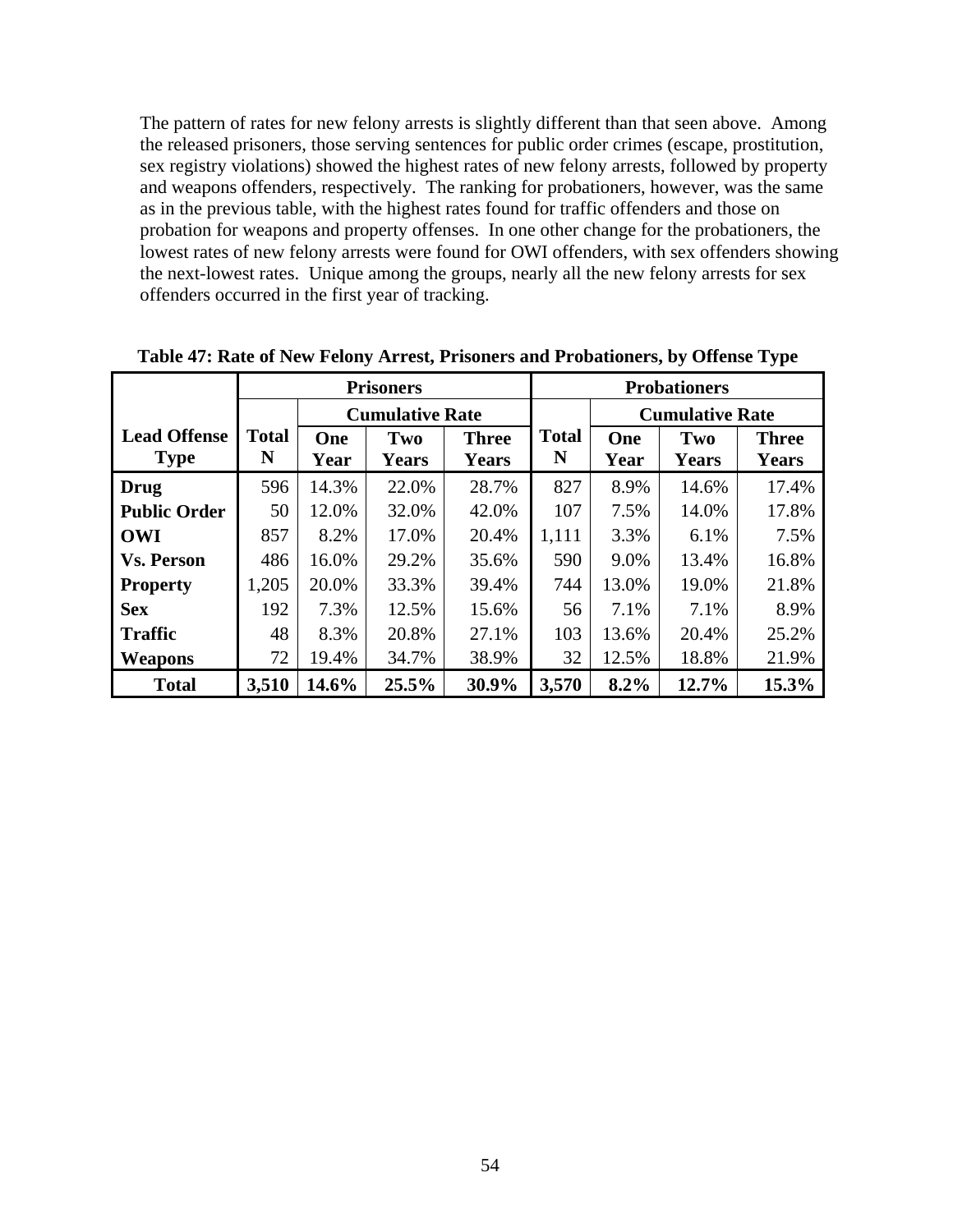Table 48 shows a pattern different from those seen above but consistent with previous recidivism findings: the highest rates of new arrests for crimes against persons (violent crimes) after three years was found for those either released from prison or placed on probation for crimes against persons. In the prisoner cohort, the lowest rates after three years were found for those released on OWI, traffic offenses, and sex offenses. In the probationer, cohort, however, those placed on probation for traffic offenses had among the highest rates, rates which were actually higher than traffic offenders released from prison. This is the first group of probationers showing a higher rate of recidivism (however defined) than the comparable prison cohort.

|                     | <b>Prisoners</b> |       |                        |              | <b>Probationers</b> |                        |              |              |
|---------------------|------------------|-------|------------------------|--------------|---------------------|------------------------|--------------|--------------|
|                     |                  |       | <b>Cumulative Rate</b> |              |                     | <b>Cumulative Rate</b> |              |              |
| <b>Lead Offense</b> | <b>Total</b>     | One   | Two                    | <b>Three</b> | <b>Total</b>        | One                    | Two          | <b>Three</b> |
| <b>Type</b>         | N                | Year  | <b>Years</b>           | <b>Years</b> | N                   | Year                   | <b>Years</b> | <b>Years</b> |
| Drug                | 596              | 7.6%  | 13.4%                  | 16.3%        | 827                 | 4.7%                   | 8.9%         | 10.6%        |
| <b>Public Order</b> | 50               | 14.0% | 22.0%                  | 26.0%        | 107                 | 3.7%                   | 6.5%         | 9.3%         |
| <b>OWI</b>          | 857              | 5.8%  | 11.2%                  | 13.4%        | 1,111               | 4.0%                   | 6.3%         | 7.2%         |
| <b>Vs. Person</b>   | 486              | 15.8% | 30.7%                  | 35.0%        | 590                 | 10.3%                  | 16.6%        | 19.8%        |
| <b>Property</b>     | 1,205            | 11.0% | 21.7%                  | 25.4%        | 744                 | 7.4%                   | 12.8%        | 14.5%        |
| <b>Sex</b>          | 192              | 7.8%  | 13.5%                  | 15.1%        | 56                  | 1.8%                   | 1.8%         | 5.4%         |
| <b>Traffic</b>      | 48               | 6.3%  | 10.4%                  | 14.6%        | 103                 | 13.6%                  | 16.5%        | 18.4%        |
| <b>Weapons</b>      | 72               | 12.5% | 20.8%                  | 29.2%        | 32                  | 6.3%                   | 6.3%         | 15.6%        |
| <b>Total</b>        | 3,510            | 9.7%  | 18.3%                  | 21.6%        | 3,570               | 6.2%                   | 10.2%        | 12.0%        |

**Table 48: Rate of New Violent Arrest, Prisoners and Probationers, by Offense Type**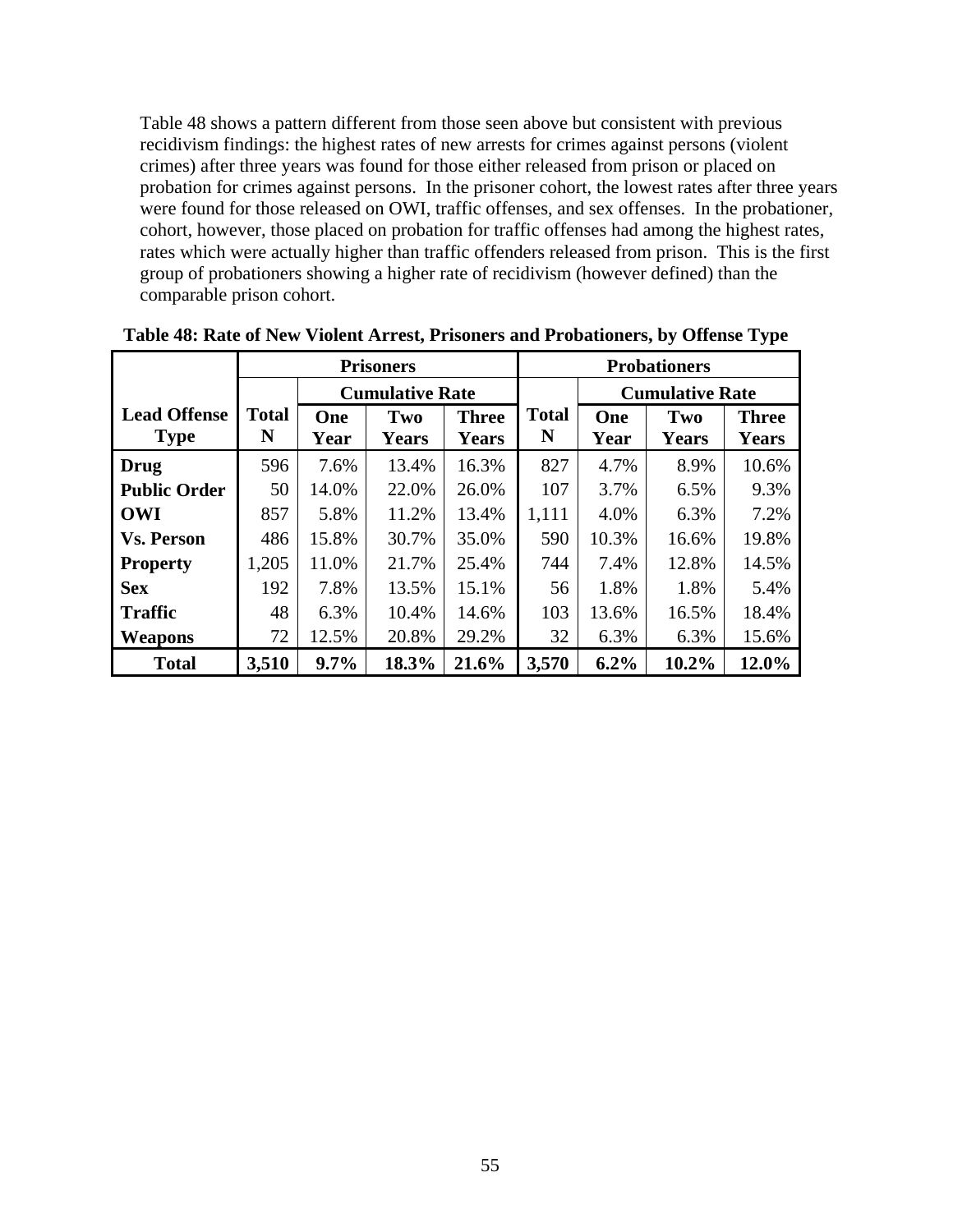Table 49 shows a different pattern, however, among the probationers. While violent offenders released from prison showed the highest rate of new violent felonies in that cohort, among probationers it was weapons offenders (e.g., those convicted of carrying weapons, felon in possession of a firearm) that showed the highest rate after three years. Some of this high rate may be attributable to small numbers of probationers (32) sentenced for weapons crimes, as even their rate (6.3 percent) was only marginally higher than the lowest rate for former prisoners (OWI offenders, at 5.6 percent). Among the prisoners, the weapons offenders showed a rate (9.7 percent) below the cohort total of 11.6 percent.

|                     |                |       | <b>Prisoners</b>       |              | <b>Probationers</b> |      |                        |              |
|---------------------|----------------|-------|------------------------|--------------|---------------------|------|------------------------|--------------|
|                     |                |       | <b>Cumulative Rate</b> |              |                     |      | <b>Cumulative Rate</b> |              |
| <b>Lead Offense</b> |                | One   | Two                    | <b>Three</b> | <b>Total</b>        | One  | Two                    | <b>Three</b> |
| <b>Type</b>         | <b>Total N</b> | Year  | <b>Years</b>           | <b>Years</b> | N                   | Year | <b>Years</b>           | <b>Years</b> |
| <b>Drug</b>         | 596            | 3.9%  | 5.9%                   | 7.9%         | 827                 | 0.6% | 1.3%                   | 1.9%         |
| <b>Public Order</b> | 50             | 10.0% | 12.0%                  | 14.0%        | 107                 | 0.9% | 2.8%                   | 3.7%         |
| <b>OWI</b>          | 857            | 2.3%  | 4.7%                   | 5.6%         | 1,111               | 0.5% | 0.8%                   | 1.1%         |
| <b>Vs. Person</b>   | 486            | 9.3%  | 20.4%                  | 24.5%        | 590                 | 2.9% | 3.9%                   | 4.9%         |
| <b>Property</b>     | 1,205          | 5.1%  | 10.5%                  | 13.5%        | 744                 | 2.2% | 3.4%                   | 3.6%         |
| <b>Sex</b>          | 192            | 3.6%  | 6.3%                   | 6.8%         | 56                  | 0.0% | 0.0%                   | 1.8%         |
| <b>Traffic</b>      | 48             | 2.1%  | 8.3%                   | 8.3%         | 103                 | 2.9% | 2.9%                   | 2.9%         |
| Weapons             | 72             | 2.8%  | 5.6%                   | 9.7%         | 32                  | 0.0% | 3.1%                   | 6.3%         |
| <b>Total</b>        | 3,510          | 4.7%  | 9.3%                   | 11.6%        | 3,570               | 1.3% | 2.1%                   | 2.6%         |

**Table 49: Rate of New Violent Felony Arrest, Prisoners and Probationers, by Offense Type**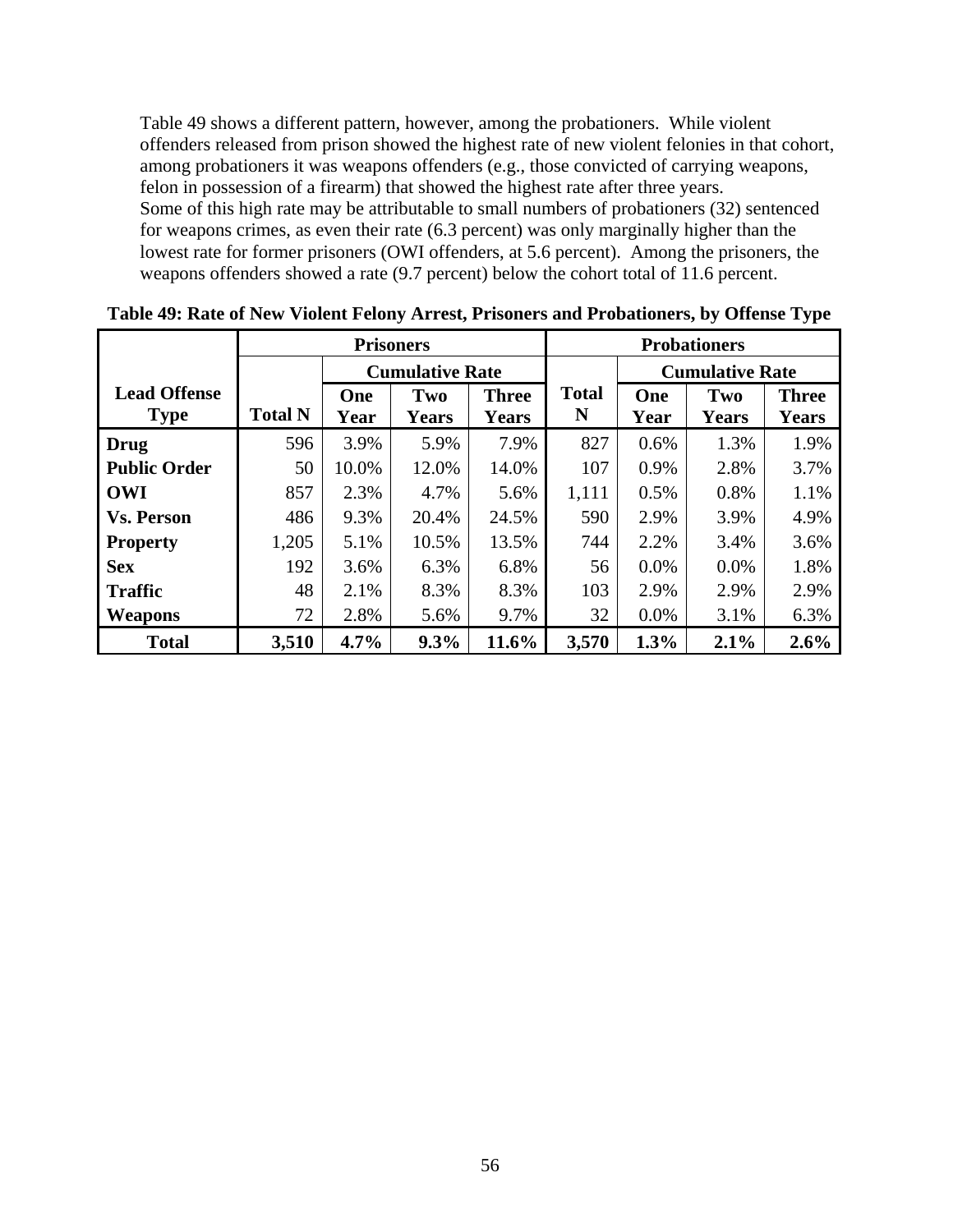Table 50 shows the degree to which members of the cohorts received the maximum sanction in Iowa, (re-)imprisonment. This table is interesting in part because the ratio of the lowest and highest 3-year rates for prisoners (2.1) is considerably smaller than is the case for probationers (4.6), suggesting a wider range of unacceptable behavior among the probationers. While the sex offenders released from prison showed the lowest 3-year return rate for prisoners (21.8 percent), it was those sentenced for OWI who showed the lowest rate among the probationers. Part of this may be explained by the nature of offenses. Given that OWI offenders tend to be re-arrested for that same offense, and given that most of the OWI probationers were sentenced for OWI-1 (a serious misdemeanor), even a new conviction for OWI would not be likely to result in prison. In the case of sex offenders, however, even a low rate of new arrest may result in a proportionately high rate of imprisonment because it's apparent that the courts are not very tolerant of any misbehavior by sex offenders on probation or parole. This idea is also supported in Table 28, which showed that sex offenders tend to be revoked to prison on technical violations of probation without any arrest for a new offense.

A similar rationale might explain why probationers sentenced for public order crimes have a relatively high rate of commitment to prison. Most of those previously convicted of public order crimes had been convicted of aggravated misdemeanors (alcohol offenses, prostitution, and sex offender registry violations) Most of these offenders, as well, went to prison due to violation of the conditions of probation, suggesting that judges felt that community alternatives had been exhausted for this group.

|                     | <b>Prisoners</b> |       |                        |              | <b>Probationers</b> |         |                        |              |
|---------------------|------------------|-------|------------------------|--------------|---------------------|---------|------------------------|--------------|
|                     |                  |       | <b>Cumulative Rate</b> |              |                     |         | <b>Cumulative Rate</b> |              |
| <b>Lead Offense</b> |                  | One   | Two                    | <b>Three</b> | <b>Total</b>        | One     | Two                    | <b>Three</b> |
| <b>Type</b>         | <b>Total N</b>   | Year  | <b>Years</b>           | <b>Years</b> | N                   | Year    | <b>Years</b>           | <b>Years</b> |
| <b>Drug</b>         | 608              | 11.8% | 28.8%                  | 38.5%        | 828                 | 7.0%    | 11.4%                  | 15.1%        |
| <b>Public Order</b> | 51               | 19.6% | 25.5%                  | 33.3%        | 107                 | 10.3%   | 16.8%                  | 21.5%        |
| <b>OWI</b>          | 858              | 11.5% | 21.2%                  | 26.3%        | 1,111               | 1.3%    | 3.6%                   | 4.8%         |
| <b>Vs. Person</b>   | 495              | 12.5% | 28.3%                  | 36.6%        | 590                 | 4.9%    | 11.4%                  | 13.1%        |
| <b>Property</b>     | 1,228            | 20.3% | 36.5%                  | 45.0%        | 746                 | 10.2%   | 18.6%                  | 22.0%        |
| <b>Sex</b>          | 197              | 10.2% | 17.3%                  | 21.8%        | 56                  | 14.3%   | 17.9%                  | 19.6%        |
| <b>Traffic</b>      | 50               | 8.0%  | 22.0%                  | 32.0%        | 103                 | 4.9%    | 15.5%                  | 20.4%        |
| <b>Weapons</b>      | 73               | 21.9% | 32.9%                  | 43.8%        | 32                  | 9.4%    | 12.5%                  | 15.6%        |
| <b>Total</b>        | 3,564            | 15.0% | 28.8%                  | 36.5%        | 3,573               | $5.7\%$ | 10.9%                  | 13.4%        |

**Table 50: Rate of Any New Imprisonment, Prisoners and Probationers, by Offense Type** 

A comparison of prisoner and probation rates of recidivism by specific offense will be found in the appendix.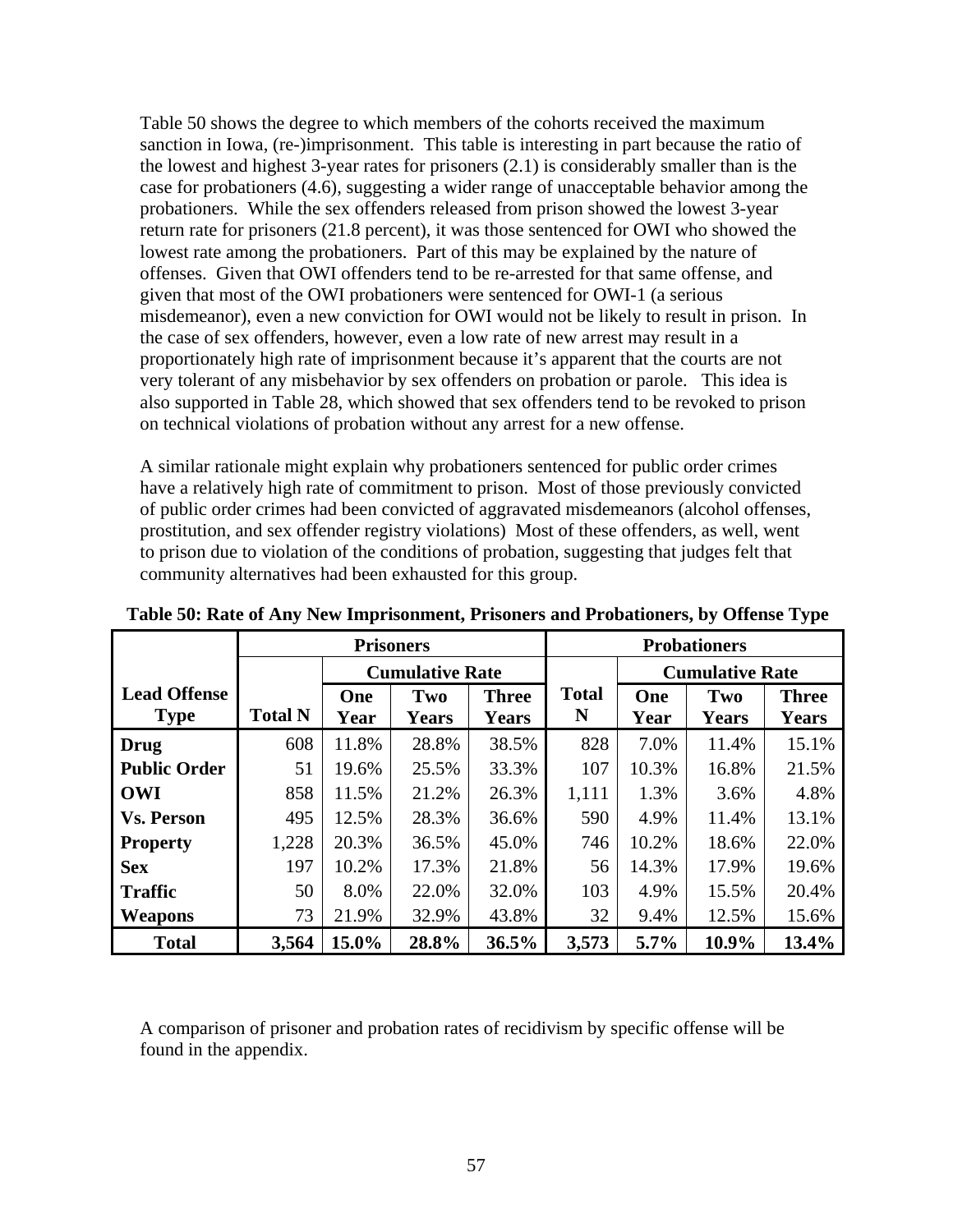# **Probationer Recidivism Rates by Sentence Type**

The next table presents the various recidivism rates based on the type of sentence resulting in probation (a suspended sentence, a deferred judgment, and reconsideration of sentence). Because of small numbers, the table shows only the three most common sentence types, eliminating deferred sentences, extensions of probation, and re-sentences after appeal. The "total" lines, however, include all probationers.

In assessing the table, it should be remembered that the types of offenders receiving each of these types of sentences are not necessarily similar. Those receiving deferred judgments, for example, are theoretically first offenders when it comes to being sentenced for anything but a simple misdemeanor. Many of them are also charged with OWI, which, as has been seen above, is an offense with a relatively low rate of recidivism.

Those entering probation as the result of a reconsideration of sentence (shock probation), on the other hand, are likely to either have been convicted of a more serious offense or have more substantial criminal histories. Shock probation is probably a "last chance" prior to prison commitment. Thus, it should not be surprising if these offenders show higher rates of recidivism than other probationers.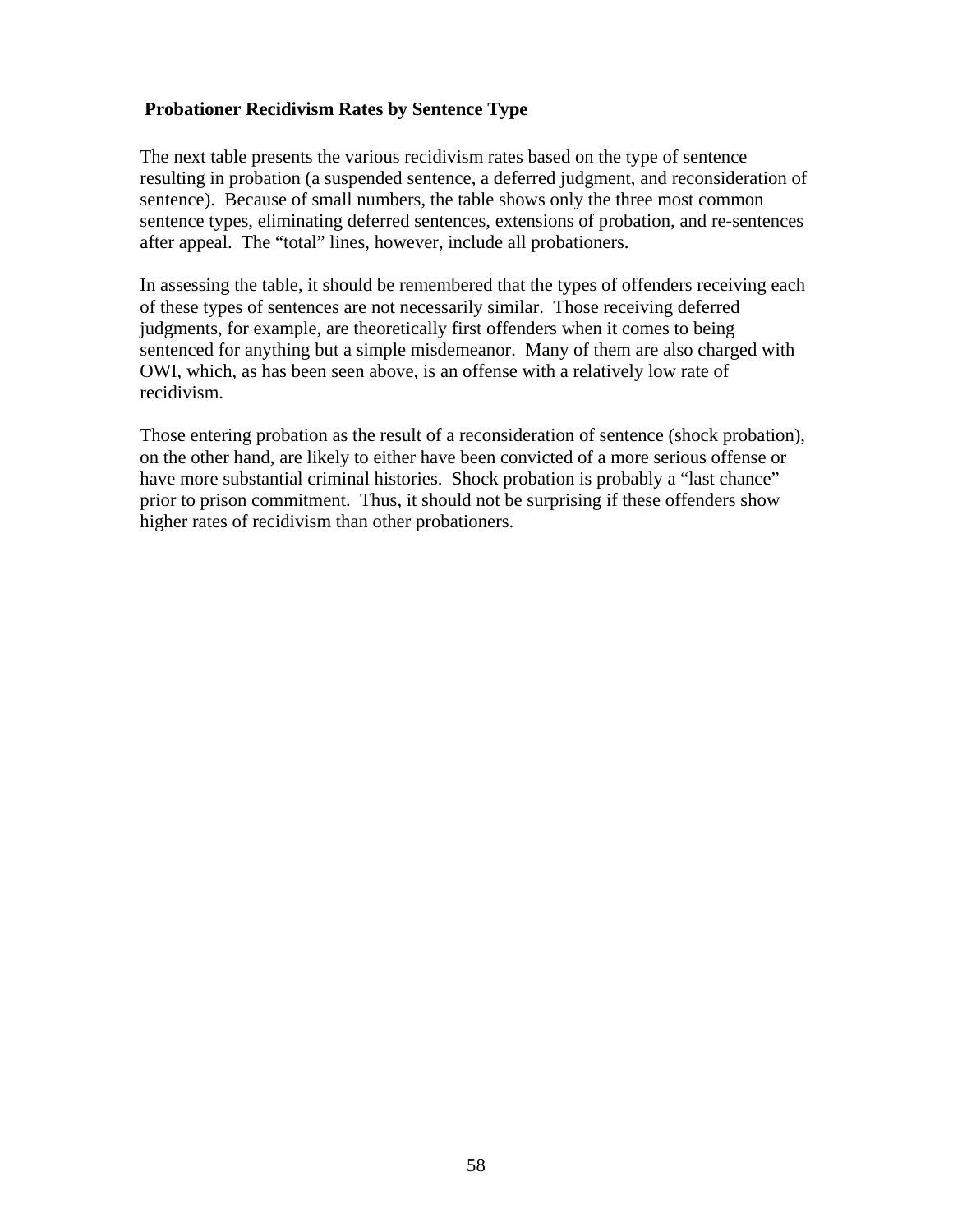Results in Table 51 for the most part verify this contention. With the exception of two cells in the table, those entering probation as the result of deferred judgments show the table's lowest rates of recidivism at every stage. Generally, the various rates for those receiving deferred judgments are about half those of the shock probationers. The primary exception to this trend is found in admissions to prison, where the shock probationers show a much higher rate than either of the other two groups. Nearly one-quarter of the shock probationers return to prison within the first year, and four of ten return during the first two years. Curiously, however, the shock probationers show rates of violent felonies lower than those who had previously received suspended sentences.

|                           |                       |                | <b>Cumulative Rate</b> |                     |                              |  |
|---------------------------|-----------------------|----------------|------------------------|---------------------|------------------------------|--|
| <b>Sentence Type</b>      | <b>Criterion</b>      | <b>Total N</b> | One<br>Year            | Two<br><b>Years</b> | <b>Three</b><br><b>Years</b> |  |
| Deferred Judgment         | Any new arrest        | 1,263          | 14.2%                  | 23.2%               | 26.8%                        |  |
| <b>Suspended Sentence</b> |                       | 2,251          | 27.9%                  | 40.7%               | 45.0%                        |  |
| <b>Shock Probation</b>    |                       | 47             | 29.8%                  | 51.1%               | 51.1%                        |  |
| <b>Total</b>              |                       | 3,570          | 23.1%                  | 34.6%               | 38.7%                        |  |
| Deferred Judgment         | New felony arrest     | 1,263          | 3.6%                   | 5.9%                | 7.1%                         |  |
| <b>Suspended Sentence</b> |                       | 2,251          | 10.7%                  | 16.5%               | 19.7%                        |  |
| <b>Shock Probation</b>    |                       | 47             | 6.4%                   | 17.0%               | 19.1%                        |  |
| <b>Total</b>              |                       | 3,570          | 8.2%                   | 12.7%               | 15.3%                        |  |
| Deferred Judgment         | New violent arrest    | 1,263          | 3.4%                   | 6.1%                | 7.0%                         |  |
| <b>Suspended Sentence</b> |                       | 2,251          | 7.6%                   | 12.4%               | 14.7%                        |  |
| <b>Shock Probation</b>    |                       | 47             | 6.4%                   | 10.6%               | 14.9%                        |  |
| <b>Total</b>              |                       | 3,570          | 6.2%                   | 10.2%               | 12.0%                        |  |
| Deferred Judgment         | Violent felony arrest | 1,263          | 0.6%                   | 1.3%                | 1.4%                         |  |
| <b>Suspended Sentence</b> |                       | 2,251          | 1.7%                   | 2.6%                | 3.3%                         |  |
| <b>Shock Probation</b>    |                       | 47             | 0.0%                   | 0.0%                | 2.1%                         |  |
| <b>Total</b>              |                       | 3,570          | 1.3%                   | 2.1%                | 2.6%                         |  |
| Deferred Judgment         | Imprisonment          | 1,265          | 1.4%                   | 3.3%                | 4.5%                         |  |
| <b>Suspended Sentence</b> |                       | 2,252          | 7.8%                   | 14.5%               | 17.8%                        |  |
| <b>Shock Probation</b>    |                       | 47             | 23.4%                  | 40.4%               | 42.6%                        |  |
| <b>Total</b>              |                       | 3,573          | $5.7\%$                | 10.9%               | 13.4%                        |  |

**Table 51: Recidivism of Total Cohort, by Sentence Type**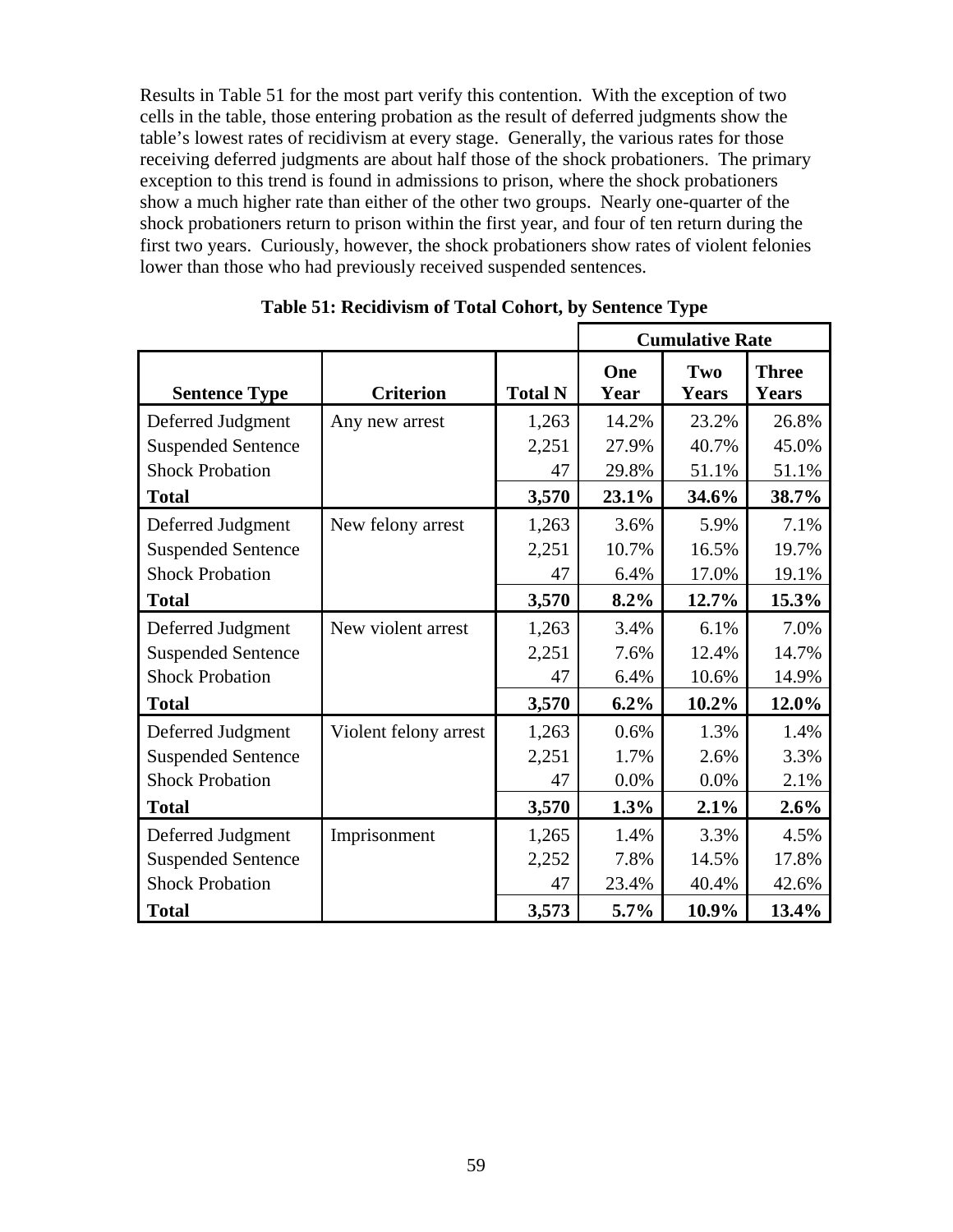Because of the suspicion that many of the disparities evident in Table 51 may have been due to differences in the types of offenders in each category rather than differences in outcome due to sentence type, Table 52 was prepared to permit comparisons among felons only. There is less consistency in this table, in that the repeatedly higher rates of recidivism for those on shock probation are not so much in evidence. This table generally shows little difference between shock probationers and those receiving suspended sentences, with the latter showing higher rates of recidivism on three of the five criteria after three years. The only criterion showing a "spread" between suspended sentences and shock probation is imprisonment, again suggesting that shock probation is regarded by judges and probation officers as a last resort prior to commitment to prison.

|                           |                       |                |             | <b>Cumulative Rate</b> |                              |
|---------------------------|-----------------------|----------------|-------------|------------------------|------------------------------|
| <b>Sentence Type</b>      | <b>Criterion</b>      | <b>Total N</b> | One<br>Year | Two<br><b>Years</b>    | <b>Three</b><br><b>Years</b> |
| Deferred Judgment         | Any new arrest        | 257            | 14.4%       | 24.9%                  | 30.4%                        |
| <b>Suspended Sentence</b> |                       | 654            | 30.4%       | 40.8%                  | 46.3%                        |
| <b>Shock Probation</b>    |                       | 43             | 27.9%       | 48.8%                  | 48.8%                        |
| <b>Total</b>              |                       | 955            | 26.0%       | 36.9%                  | 42.1%                        |
| Deferred Judgment         | New felony arrest     | 257            | 4.3%        | 8.6%                   | 10.5%                        |
| <b>Suspended Sentence</b> |                       | 654            | 11.9%       | 17.0%                  | 20.8%                        |
| <b>Shock Probation</b>    |                       | 43             | 7.0%        | 18.6%                  | 18.6%                        |
| <b>Total</b>              |                       | 955            | 9.6%        | 14.8%                  | 17.9%                        |
| Deferred Judgment         | New violent arrest    | 257            | 3.5%        | 7.0%                   | 8.6%                         |
| <b>Suspended Sentence</b> |                       | 654            | 5.5%        | 9.6%                   | 11.0%                        |
| <b>Shock Probation</b>    |                       | 43             | 4.7%        | 7.0%                   | 9.3%                         |
| <b>Total</b>              |                       | 955            | 4.9%        | 8.8%                   | 10.3%                        |
| Deferred Judgment         | Violent felony arrest | 257            | 0.4%        | 1.2%                   | 1.2%                         |
| <b>Suspended Sentence</b> |                       | 654            | 1.1%        | 1.8%                   | 2.1%                         |
| <b>Shock Probation</b>    |                       | 43             | 0.0%        | 0.0%                   | 0.0%                         |
| <b>Total</b>              |                       | 955            | $0.8\%$     | 1.6%                   | 1.8%                         |
| Deferred Judgment         | Imprisonment          | 259            | 6.2%        | 10.4%                  | 13.9%                        |
| <b>Suspended Sentence</b> |                       | 655            | 12.7%       | 22.9%                  | 27.0%                        |
| <b>Shock Probation</b>    |                       | 43             | 23.3%       | 37.2%                  | 39.5%                        |
| <b>Total</b>              |                       | 958            | 11.4%       | 20.1%                  | 24.0%                        |

**Table 52: Recidivism of Felon Cohort, by Sentence Type**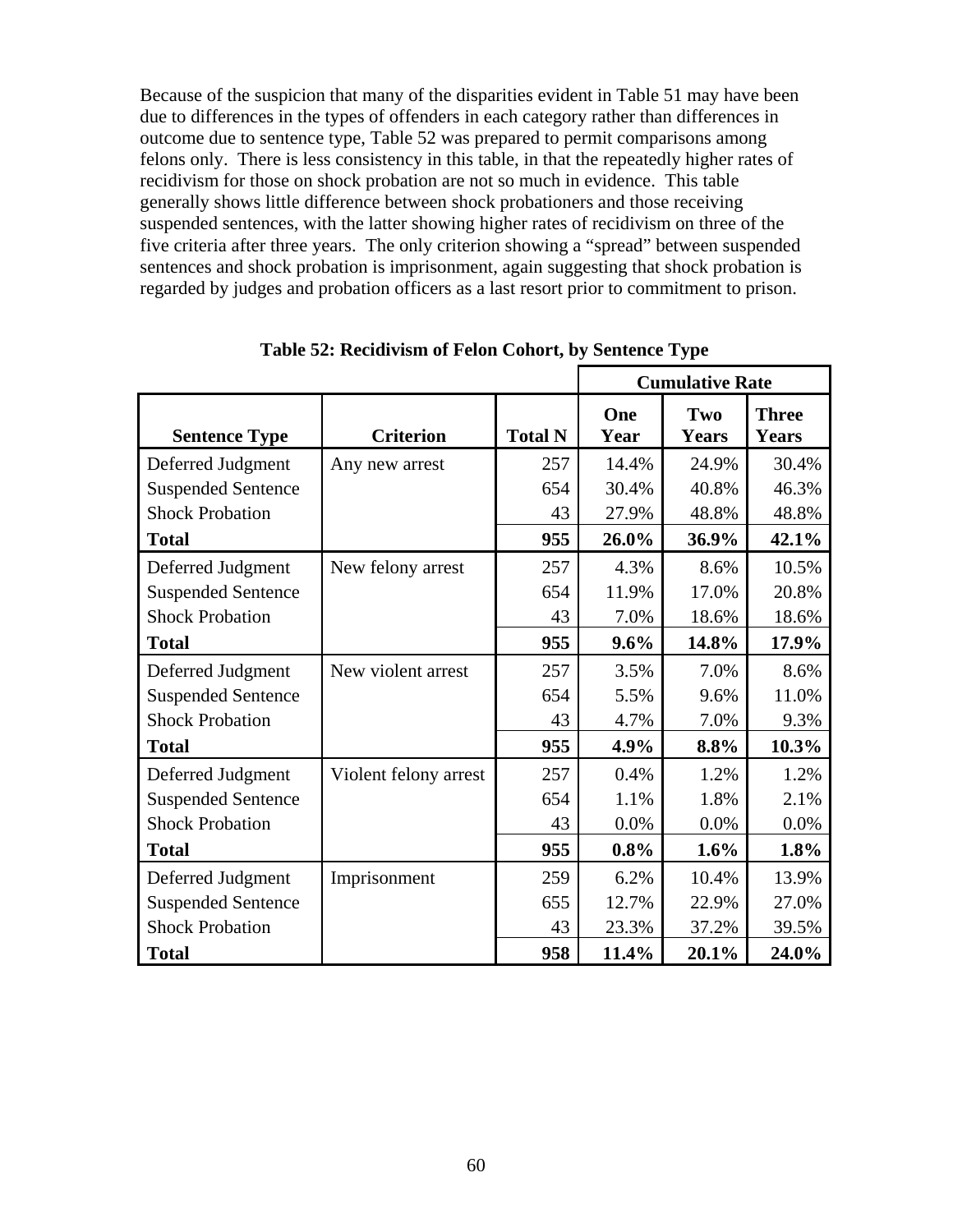## **Recidivism Rates by Judicial District**

The tables below present recidivism rates based upon the judicial district providing supervision. In examining these tables, it should be remembered that this report has previously found substantial differences in offender types among the districts. Given that there are differences in rates of recidivism based on offender types and offense seriousness, we would expect to see some differences among the districts in these tables. To help control for these discrepancies, the tables have been divided into categories for felons and misdemeanants.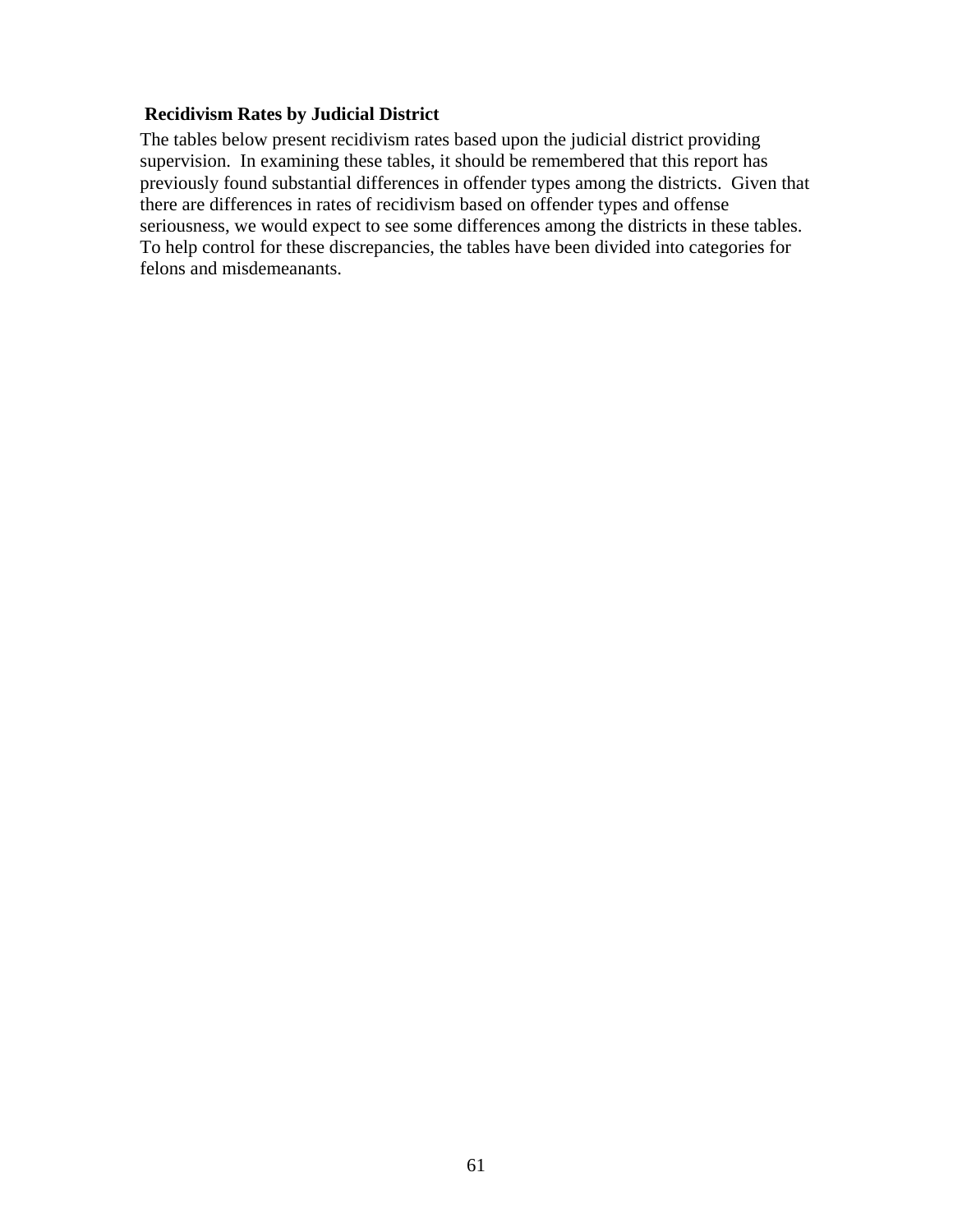Table 53 shows the overall rate of new arrests for probationers in the cohort, with the Sixth District showing the lowest total rates of new arrests and the Fourth and Eighth Districts showing the highest rates, depending on the length of tracking. The total figures may be a bit deceiving, however, as we have previously seen a high percentage of OWI offenders in the Sixth District and high percentages of felons in the Seventh and Eighth Districts. Thus, looking at new arrests among the felons paints a different picture than the totals, as the highest rate of new arrests among felons after three years is found in the Sixth District and the lowest in the First.

Note also that, while the overall re-arrest rate of misdemeanants is lower statewide than is true for felons, five of the districts show higher re-arrest rates for misdemeanants.

|                |                 |              |       | <b>Cumulative Rate</b> |              |
|----------------|-----------------|--------------|-------|------------------------|--------------|
| <b>Offense</b> | <b>Judicial</b> | <b>Total</b> | One   | Two                    | <b>Three</b> |
| <b>Level</b>   | <b>District</b> | N            | Year  | <b>Years</b>           | <b>Years</b> |
| <b>Felony</b>  | First           | 132          | 21.2% | 32.6%                  | 35.6%        |
|                | Second          | 151          | 29.8% | 39.7%                  | 43.7%        |
|                | Third           | 88           | 25.0% | 35.2%                  | 36.4%        |
|                | Fourth          | 47           | 27.7% | 36.2%                  | 44.7%        |
|                | Fifth           | 252          | 21.0% | 34.9%                  | 41.3%        |
|                | Sixth           | 100          | 36.0% | 44.0%                  | 51.0%        |
|                | Seventh         | 86           | 27.9% | 36.0%                  | 45.3%        |
|                | Eighth          | 99           | 27.3% | 38.4%                  | 42.4%        |
|                | <b>Total</b>    | 955          | 26.0% | 36.9%                  | 42.1%        |
| Misd.          | First           | 362          | 25.1% | 38.7%                  | 43.6%        |
|                | Second          | 306          | 22.2% | 32.7%                  | 35.9%        |
|                | Third           | 326          | 25.2% | 39.6%                  | 42.6%        |
|                | Fourth          | 71           | 32.4% | 45.1%                  | 46.5%        |
|                | Fifth           | 923          | 22.0% | 33.6%                  | 37.2%        |
|                | Sixth           | 503          | 14.5% | 22.5%                  | 25.6%        |
|                | Seventh         | 56           | 25.0% | 41.1%                  | 46.4%        |
|                | Eighth          | 68           | 33.8% | 55.9%                  | 60.3%        |
|                | <b>Total</b>    | 2,615        | 22.1% | 33.8%                  | 37.4%        |
| <b>Total</b>   | First           | 494          | 24.1% | 37.0%                  | 41.5%        |
|                | Second          | 457          | 24.7% | 35.0%                  | 38.5%        |
|                | Third           | 414          | 25.1% | 38.6%                  | 41.3%        |
|                | Fourth          | 118          | 30.5% | 41.5%                  | 45.8%        |
|                | Fifth           | 1,175        | 21.8% | 33.9%                  | 38.0%        |
|                | Sixth           | 603          | 18.1% | 26.0%                  | 29.9%        |
|                | Seventh         | 142          | 26.8% | 38.0%                  | 45.8%        |
|                | Eighth          | 167          | 29.9% | 45.5%                  | 49.7%        |
|                | <b>Total</b>    | 3,570        | 23.1% | 34.6%                  | 38.7%        |

**Table 53: Rate of Any New Arrest, by Judicial District**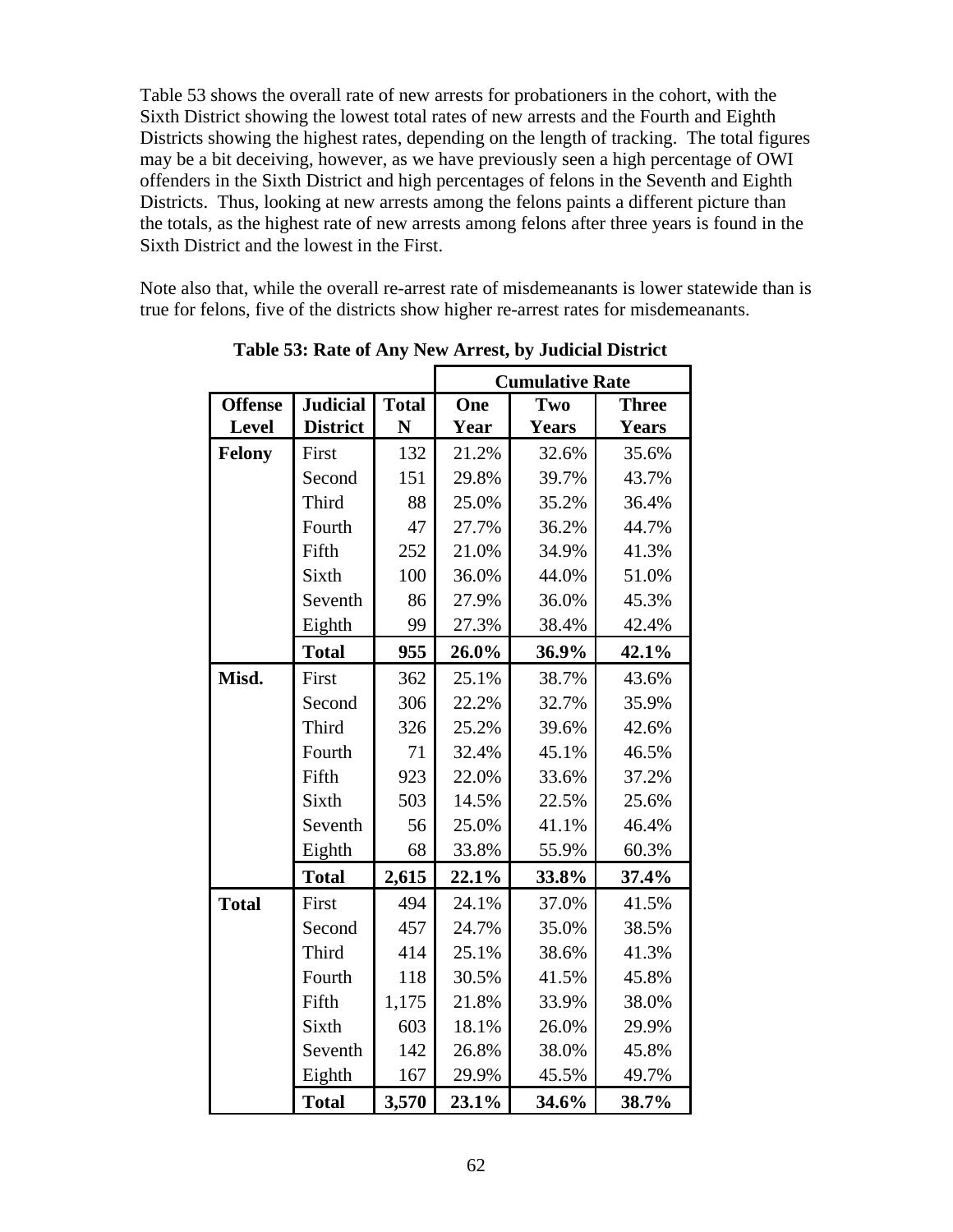Table 54, which looks only at new arrests for felonies, shows the same basic pattern among the districts as Table 53, with the Sixth District exhibiting the lowest total rates of recidivism (due to very low rates for misdemeanants) and the Fourth, Seventh, and Eighth Districts showing the highest rates. The table shows that, after three years, about one probationer in six is re-arrested for a new felony arrest, with slightly more than half the arrests occurring during the first year after assignment to probation.

|              |                 |              | <b>Cumulative Rate</b> |              |              |  |  |  |
|--------------|-----------------|--------------|------------------------|--------------|--------------|--|--|--|
|              | <b>Judicial</b> | <b>Total</b> | One                    | Two          | <b>Three</b> |  |  |  |
| Level        | <b>District</b> | N            | Year                   | <b>Years</b> | <b>Years</b> |  |  |  |
| Felony       | First           | 132          | 8.3%                   | 10.6%        | 12.9%        |  |  |  |
|              | Second          | 151          | 10.6%                  | 17.9%        | 21.2%        |  |  |  |
|              | Third           | 88           | 8.0%                   | 11.4%        | 13.6%        |  |  |  |
|              | Fourth          | 47           | 4.3%                   | 12.8%        | 17.0%        |  |  |  |
|              | Fifth           | 252          | 8.7%                   | 15.5%        | 18.3%        |  |  |  |
|              | Sixth           | 100          | 15.0%                  | 18.0%        | 20.0%        |  |  |  |
|              | Seventh         | 86           | 10.5%                  | 14.0%        | 18.6%        |  |  |  |
|              | Eighth          | 99           | 10.1%                  | 15.2%        | 20.2%        |  |  |  |
|              | <b>Total</b>    | 955          | 9.6%                   | 14.8%        | 17.9%        |  |  |  |
| Misd.        | First           | 362          | 6.1%                   | 13.0%        | 16.6%        |  |  |  |
|              | Second          | 306          | 8.2%                   | 11.4%        | 13.7%        |  |  |  |
|              | Third           | 326          | 10.4%                  | 14.7%        | 16.6%        |  |  |  |
|              | Fourth          | 71           | 16.9%                  | 25.4%        | 26.8%        |  |  |  |
|              | Fifth           | 923          | 8.1%                   | 12.5%        | 14.7%        |  |  |  |
|              | Sixth           | 503          | 3.0%                   | 5.0%         | 6.2%         |  |  |  |
|              | Seventh         | 56           | 12.5%                  | 19.6%        | 25.0%        |  |  |  |
|              | Eighth          | 68           | 13.2%                  | 22.1%        | 26.5%        |  |  |  |
|              | <b>Total</b>    | 2,615        | 7.6%                   | 12.0%        | 14.3%        |  |  |  |
| <b>Total</b> | First           | 494          | 6.7%                   | 12.3%        | 15.6%        |  |  |  |
|              | Second          | 457          | 9.0%                   | 13.6%        | 16.2%        |  |  |  |
|              | Third           | 414          | 9.9%                   | 14.0%        | 15.9%        |  |  |  |
|              | Fourth          | 118          | 11.9%                  | 20.3%        | 22.9%        |  |  |  |
|              | Fifth           | 1,175        | 8.3%                   | 13.1%        | 15.5%        |  |  |  |
|              | Sixth           | 603          | 5.0%                   | 7.1%         | 8.5%         |  |  |  |
|              | Seventh         | 142          | 11.3%                  | 16.2%        | 21.1%        |  |  |  |
|              | Eighth          | 167          | 11.4%                  | 18.0%        | 22.8%        |  |  |  |
|              | <b>Total</b>    | 3,570        | 8.2%                   | 12.7%        | 15.3%        |  |  |  |

**Table 54: Rate of New Felony Arrest, by Judicial District** 

As in the previous table, the felons show a different pattern. Among the felons, the Sixth District again exhibits the highest rates of new felony arrests during the first and second years after entry to probation, while the Second, Eighth, and Sixth Districts show the highest rates after three years. A comparison of rates after one and three years is also instructive, as districts that exhibit low rates after the first year do not necessarily show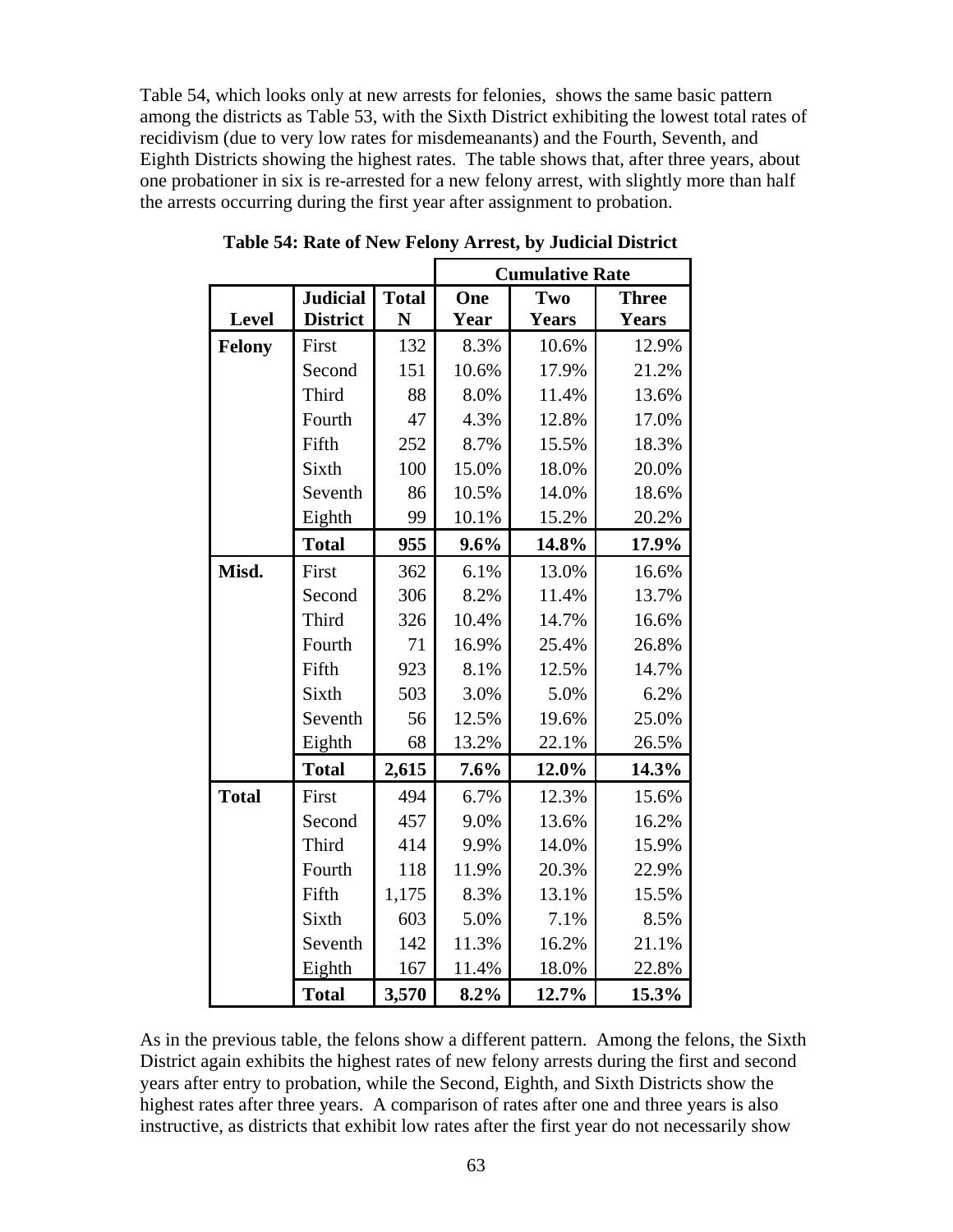similarly low rates after three. While the Fourth and Fifth Districts show below-average felony arrest rates after one year, by the end of the third year their rates are very close to the state average. In the First and Third Districts, on the other hand, low rates in the first year are continued through three years, and the Sixth District, which exhibits a high rate after one year, adds only another five percent to its rate during the two ensuing years.

Table 55 shows the rate of new violent arrest, with about one probationer in eight being arrested for such offenses after three years. This table, like Table 65, shows the Sixth Judicial District with the lowest rate of new arrests after three years. The ranking of the districts in Table 55 is very similar to that in Table 54, as the districts having the highest rates of new felony arrests also show the highest rates of new violent arrests.

|               |                 |              | <b>Cumulative Rate</b> |              |              |  |  |  |
|---------------|-----------------|--------------|------------------------|--------------|--------------|--|--|--|
|               | <b>Judicial</b> | <b>Total</b> | One                    | Two          | <b>Three</b> |  |  |  |
| <b>Level</b>  | <b>District</b> | N            | Year                   | <b>Years</b> | <b>Years</b> |  |  |  |
| <b>Felony</b> | First           | 132          | 4.5%                   | 7.6%         | 8.3%         |  |  |  |
|               | Second          | 151          | 4.0%                   | 7.3%         | 7.9%         |  |  |  |
|               | Third           | 88           | 4.5%                   | 9.1%         | 11.4%        |  |  |  |
|               | Fourth          | 47           | 4.3%                   | 4.3%         | 6.4%         |  |  |  |
|               | Fifth           | 252          | 4.8%                   | 8.7%         | 9.9%         |  |  |  |
|               | Sixth           | 100          | 7.0%                   | 12.0%        | 14.0%        |  |  |  |
|               | Seventh         | 86           | 4.7%                   | 10.5%        | 14.0%        |  |  |  |
|               | Eighth          | 99           | 6.1%                   | 10.1%        | 11.1%        |  |  |  |
|               | <b>Total</b>    | 955          | 4.9%                   | 8.8%         | 10.3%        |  |  |  |
| Misd.         | First           | 362          | 8.6%                   | 11.9%        | 14.9%        |  |  |  |
|               | Second          | 306          | 6.5%                   | 10.8%        | 13.4%        |  |  |  |
|               | Third           | 326          | 6.4%                   | 12.0%        | 13.5%        |  |  |  |
|               | Fourth          | 71           | 11.3%                  | 18.3%        | 19.7%        |  |  |  |
|               | Fifth           | 923          | 6.9%                   | 11.3%        | 12.8%        |  |  |  |
|               | Sixth           | 503          | 3.2%                   | 5.4%         | 7.0%         |  |  |  |
|               | Seventh         | 56           | 7.1%                   | 12.5%        | 14.3%        |  |  |  |
|               | Eighth          | 68           | 13.2%                  | 20.6%        | 26.5%        |  |  |  |
|               | <b>Total</b>    | 2,615        | 6.6%                   | 10.7%        | 12.7%        |  |  |  |
| <b>Total</b>  | First           | 494          | 7.5%                   | 10.7%        | 13.2%        |  |  |  |
|               | Second          | 457          | 5.7%                   | 9.6%         | 11.6%        |  |  |  |
|               | Third           | 414          | 6.0%                   | 11.4%        | 13.0%        |  |  |  |
|               | Fourth          | 118          | 8.5%                   | 12.7%        | 14.4%        |  |  |  |
|               | Fifth           | 1,175        | 6.5%                   | 10.7%        | 12.2%        |  |  |  |
|               | Sixth           | 603          | 3.8%                   | 6.5%         | 8.1%         |  |  |  |
|               | Seventh         | 142          | 5.6%                   | 11.3%        | 14.1%        |  |  |  |
|               | Eighth          | 167          | 9.0%                   | 14.4%        | 17.4%        |  |  |  |
|               | <b>Total</b>    | 3,570        | 6.2%                   | 10.2%        | 12.0%        |  |  |  |

**Table 55: Rate of New Violent Arrest, by Judicial District** 

Among the felons, there is relative consistency in arrests for violent crimes, particularly during the first year, which shows rates ranging from four percent to seven percent. Most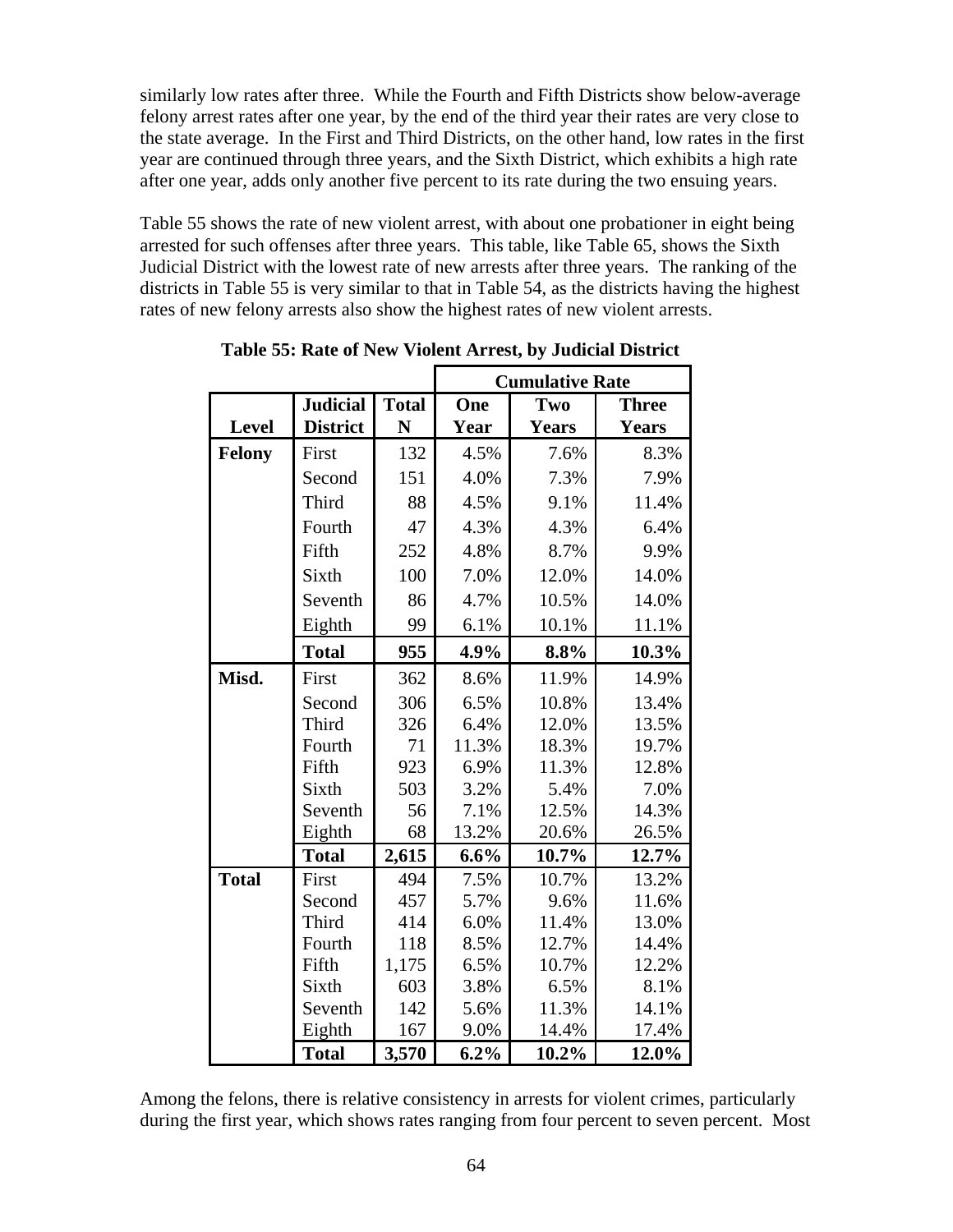of the districts exhibit three-year rates about twice what was seen in the first year, although the change in the Seventh District (4.7 percent to 14 percent) is quite large.

Table 56 shows low rates of new violent felony arrests among all the judicial districts, as only about one probationer in 38 was arrested for a new violent felony during the tracking period. Note that the rates in Table 56 are considerably below those in the previous table, and also that misdemeanants show a higher rate of new violent felonies than felons statewide and in five of the districts.

|               |                 |                | <b>Cumulative Rate</b> |              |              |  |  |  |
|---------------|-----------------|----------------|------------------------|--------------|--------------|--|--|--|
|               | <b>Judicial</b> |                | One                    | Two          | <b>Three</b> |  |  |  |
| Level         | <b>District</b> | <b>Total N</b> | Year                   | <b>Years</b> | <b>Years</b> |  |  |  |
| <b>Felony</b> | First           | 132            | 1.5%                   | 2.3%         | 2.3%         |  |  |  |
|               | Second          | 151            | 0.0%                   | 1.3%         | 1.3%         |  |  |  |
|               | Third           | 88             | 1.1%                   | 2.3%         | 2.3%         |  |  |  |
|               | Fourth          | 47             | 0.0%                   | 0.0%         | 0.0%         |  |  |  |
|               | Fifth           | 252            | 0.4%                   | 1.2%         | 1.2%         |  |  |  |
|               | Sixth           | 100            | 1.0%                   | 1.0%         | 1.0%         |  |  |  |
|               | Seventh         | 86             | 2.3%                   | 3.5%         | 4.7%         |  |  |  |
|               | Eighth          | 99             | 1.0%                   | 1.0%         | 2.0%         |  |  |  |
|               | <b>Total</b>    | 955            | 0.8%                   | 1.6%         | 1.8%         |  |  |  |
| Misd.         | First           | 362            | 1.1%                   | 2.5%         | 3.0%         |  |  |  |
|               | Second          | 306            | 2.9%                   | 3.9%         | 4.9%         |  |  |  |
|               | Third           | 326            | 0.6%                   | 1.5%         | 1.8%         |  |  |  |
|               | Fourth          | 71             | 2.8%                   | 4.2%         | 4.2%         |  |  |  |
|               | Fifth           | 923            | 2.2%                   | 2.9%         | 3.6%         |  |  |  |
|               | Sixth           | 503            | 0.2%                   | 0.4%         | 0.6%         |  |  |  |
|               | Seventh         | 56             | 1.8%                   | 1.8%         | 3.6%         |  |  |  |
|               | Eighth          | 68             | 0.0%                   | 1.5%         | 5.9%         |  |  |  |
|               | <b>Total</b>    | 2,615          | 1.5%                   | 2.3%         | 2.9%         |  |  |  |
| <b>Total</b>  | First           | 494            | 1.2%                   | 2.4%         | 2.8%         |  |  |  |
|               | Second          | 457            | 2.0%                   | 3.1%         | 3.7%         |  |  |  |
|               | Third           | 414            | 0.7%                   | 1.7%         | 1.9%         |  |  |  |
|               | Fourth          | 118            | 1.7%                   | 2.5%         | 2.5%         |  |  |  |
|               | Fifth           | 1,175          | 1.8%                   | 2.6%         | 3.1%         |  |  |  |
|               | Sixth           | 603            | 0.3%                   | 0.5%         | 0.7%         |  |  |  |
|               | Seventh         | 142            | 2.1%                   | 2.8%         | 4.2%         |  |  |  |
|               | Eighth          | 167            | 0.6%                   | 1.2%         | 3.6%         |  |  |  |
|               | <b>Total</b>    | 3,570          | 1.3%                   | 2.1%         | 2.6%         |  |  |  |

**Table 56: Rate of New Violent Felony Arrest, by Judicial District** 

The rate of new imprisonments is found in Table 57, with a pattern similar to those in other tables in this section. The Sixth District shows the lowest total rates of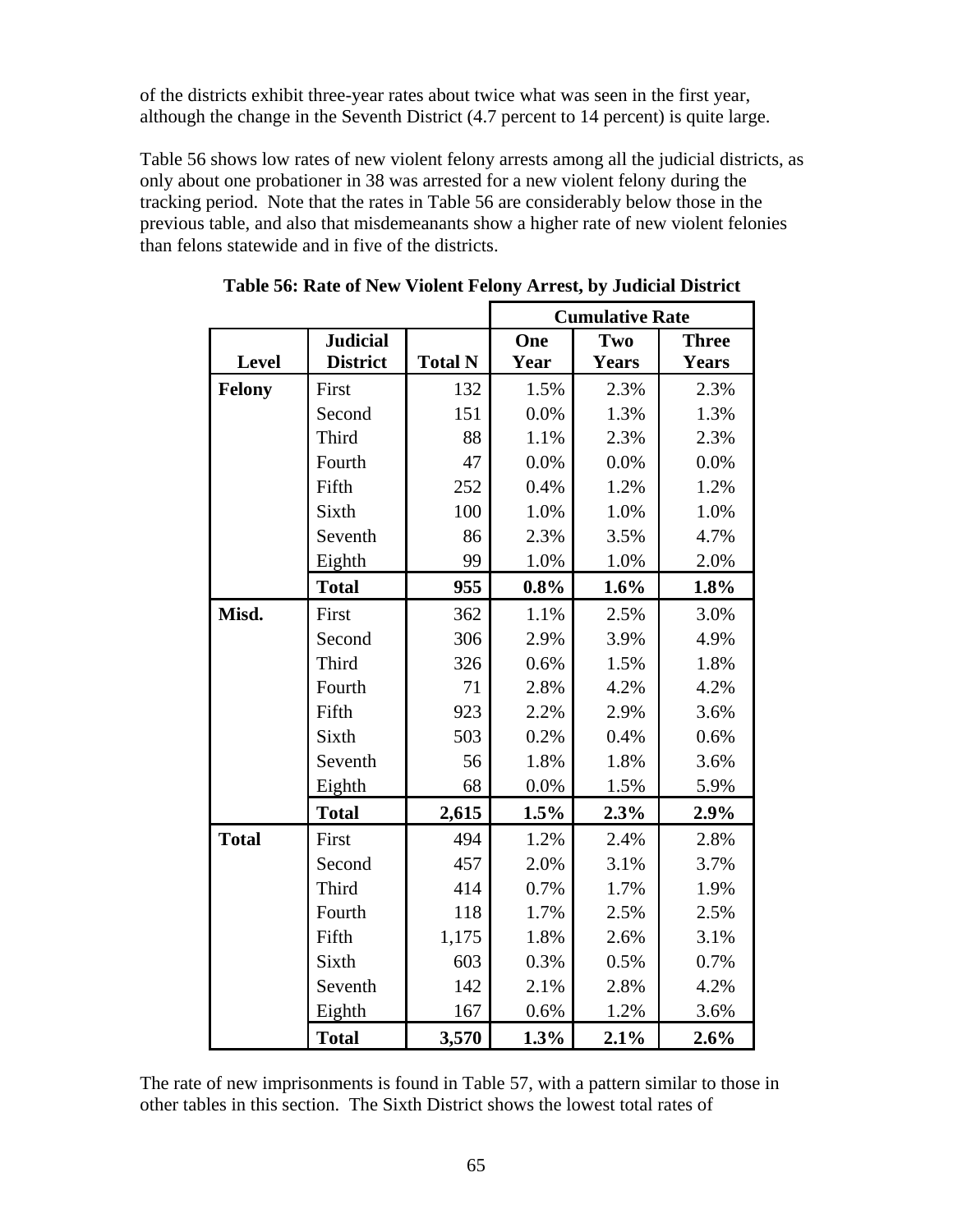imprisonment, with the Seventh and Eighth Districts exhibiting the highest. Interestingly, the highest three-year rate in the table is for misdemeanants in the Eighth District

The ranking for felons is somewhat different than the total for all probationers, as the Fourth and Third districts exhibit the lowest rates after three years and the Second, First, and Eighth districts show the highest rates. Note that while the range of incarceration rates for felons is wide after three years (10.6 percent to 29.8 percent) the range for misdemeanants is even wider (2.6 percent to 36.8 percent). This may suggest that a good part of the disparity in incarceration rates among the districts might be due to differential handling of misdemeanants.

|               |                 |              | <b>Cumulative Rate</b> |              |              |  |  |  |
|---------------|-----------------|--------------|------------------------|--------------|--------------|--|--|--|
|               | <b>Judicial</b> | <b>Total</b> | One                    | Two          | <b>Three</b> |  |  |  |
| <b>Level</b>  | <b>District</b> | N            | Year                   | <b>Years</b> | <b>Years</b> |  |  |  |
| <b>Felony</b> | First           | 132          | 10.6%                  | 25.0%        | 28.8%        |  |  |  |
|               | Second          | 151          | 14.6%                  | 23.2%        | 29.8%        |  |  |  |
|               | Third           | 88           | 7.9%                   | 10.1%        | 11.2%        |  |  |  |
|               | Fourth          | 47           | 4.3%                   | 8.5%         | 10.6%        |  |  |  |
|               | Fifth           | 252          | 12.7%                  | 22.2%        | 25.0%        |  |  |  |
|               | Sixth           | 100          | 8.9%                   | 15.8%        | 18.8%        |  |  |  |
|               | Seventh         | 86           | 12.8%                  | 20.9%        | 25.6%        |  |  |  |
|               | Eighth          | 99           | 12.0%                  | 22.0%        | 28.0%        |  |  |  |
|               | <b>Total</b>    | 955          | 11.4%                  | 20.1%        | 24.0%        |  |  |  |
| Misd.         | First           | 362          | 5.2%                   | 11.0%        | 13.8%        |  |  |  |
|               | Second          | 306          | 4.2%                   | 6.5%         | 7.8%         |  |  |  |
|               | Third           | 326          | 1.5%                   | 5.5%         | 7.1%         |  |  |  |
|               | Fourth          | 71           | 4.2%                   | 9.9%         | 12.7%        |  |  |  |
|               | Fifth           | 923          | 3.8%                   | 7.6%         | 10.6%        |  |  |  |
|               | Sixth           | 503          | 0.6%                   | 1.6%         | 2.6%         |  |  |  |
|               | Seventh         | 56           | 7.1%                   | 12.5%        | 12.5%        |  |  |  |
|               | Eighth          | 68           | 19.1%                  | 36.8%        | 36.8%        |  |  |  |
|               | <b>Total</b>    | 2,615        | 3.6%                   | 7.5%         | 9.5%         |  |  |  |
| <b>Total</b>  | First           | 494          | 6.7%                   | 14.8%        | 17.8%        |  |  |  |
|               | Second          | 457          | 7.7%                   | 12.0%        | 15.1%        |  |  |  |
|               | Third           | 414          | 2.9%                   | 6.5%         | 8.0%         |  |  |  |
|               | Fourth          | 118          | 4.2%                   | 9.3%         | 11.9%        |  |  |  |
|               | Fifth           | 1,175        | 5.7%                   | 10.7%        | 13.7%        |  |  |  |
|               | Sixth           | 603          | 2.0%                   | 4.0%         | 5.3%         |  |  |  |
|               | Seventh         | 142          | 10.6%                  | 17.6%        | 20.4%        |  |  |  |
|               | Eighth          | 167          | 14.9%                  | 28.0%        | 31.5%        |  |  |  |
|               | <b>Total</b>    | 3,570        | 5.7%                   | 10.9%        | 13.4%        |  |  |  |

**Table 57: Rate of Any New Imprisonment, by Judicial District**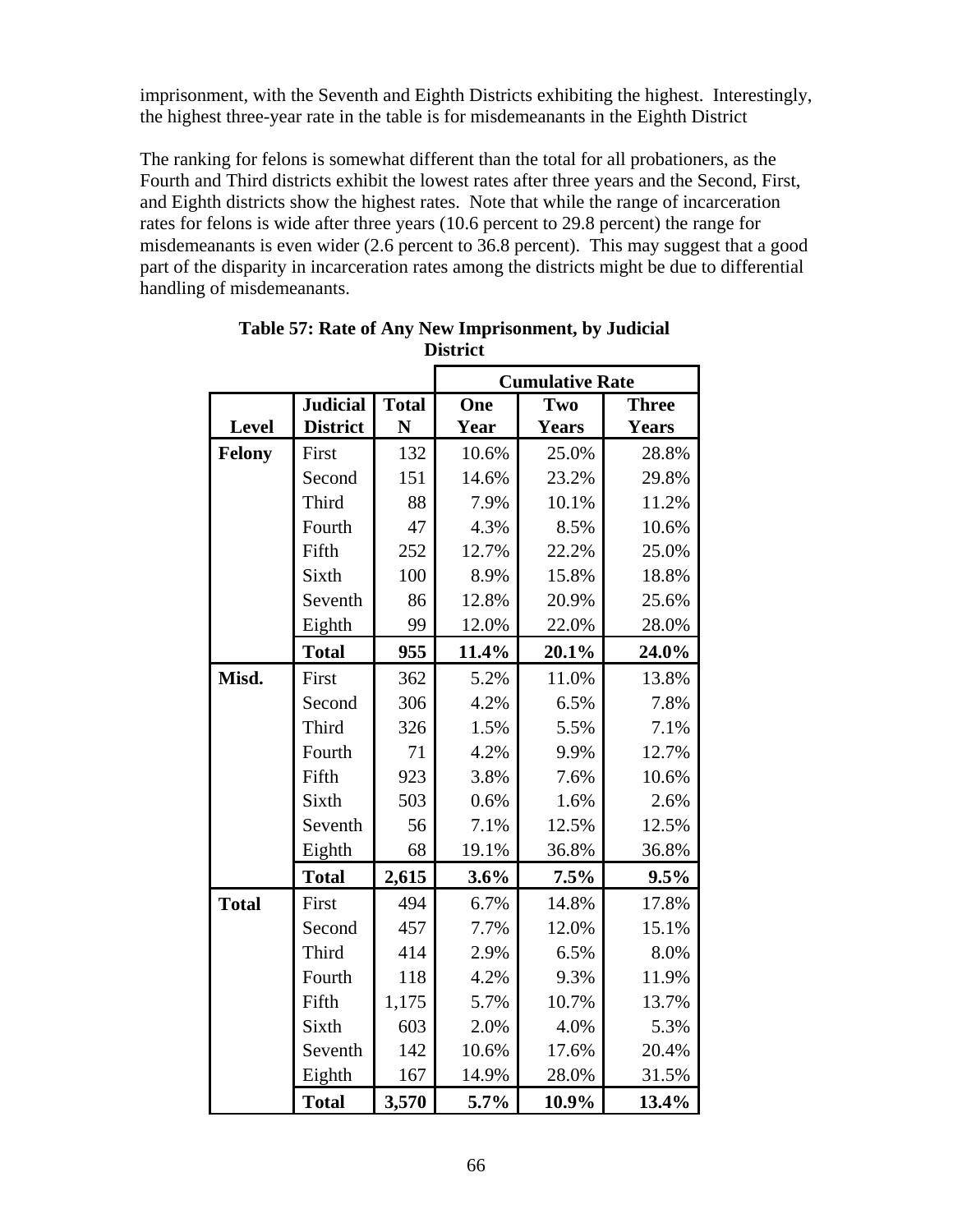# **Appendix I: Type of Discharge from Probation**

|                                 |                   |                      | <b>Discharge Type</b> |                 |                  |                 |                                         |
|---------------------------------|-------------------|----------------------|-----------------------|-----------------|------------------|-----------------|-----------------------------------------|
| <b>Offense Class and Type</b>   | <b>Total</b><br>N | <b>Not</b><br>Disch. | <b>Death</b>          | <b>Negative</b> | <b>Neutral</b>   | <b>Positive</b> | $\frac{0}{0}$<br>Positive <sup>17</sup> |
| B felony not vs. person         | 20                | 8                    | $\theta$              | 2               | $\theta$         | 10              | 83.3%                                   |
| C felony not vs. person         | 178               | 44                   | $\overline{2}$        | 41              | $\overline{0}$   | 91              | 67.9%                                   |
| C felony vs. person             | 27                | 13                   | $\overline{0}$        | 3               | $\boldsymbol{0}$ | 11              | 78.6%                                   |
| D felony OWI                    | 92                | 8                    | $\theta$              | 12              |                  | 71              | 84.5%                                   |
| D felony not vs. person         | 583               | 129                  | 3                     | 112             | $\overline{0}$   | 339             | 74.7%                                   |
| D felony vs. person             | 58                | 12                   | $\theta$              | 11              | $\boldsymbol{0}$ | 35              | 76.1%                                   |
| Felony not vs. person           | 871               | 189                  | 5                     | 167             | $\mathbf{1}$     | 509             | 74.6%                                   |
| Felony vs. person               | 87                | 25                   | $\bf{0}$              | 14              | $\bf{0}$         | 48              | 77.4%                                   |
| <b>Total felony</b>             | 958               | 214                  | 5                     | 181             | 1                | 557             | 74.9%                                   |
| Other misd. not vs. person      |                   | $\overline{0}$       | $\overline{0}$        | $\theta$        | $\mathbf{1}$     | $\theta$        | 0.0%                                    |
| Agg. misdemeanor OWI            | 276               | 12                   | $\overline{2}$        | 41              | $\overline{0}$   | 221             | 83.7%                                   |
| Agg. misdemeanor not vs. person | 425               | 27                   | 0                     | 117             | 0                | 281             | 70.6%                                   |
| Agg. misdemeanor vs. person     | 216               | 9                    | 1                     | 60              | $\boldsymbol{0}$ | 146             | 70.5%                                   |
| Ser. misdemeanor OWI            | 743               | 30                   | 3                     | 79              | 1                | 630             | 88.4%                                   |
| Ser. misdemeanor not vs. person | 566               | 21                   | $\overline{2}$        | 125             | $\overline{0}$   | 418             | 76.7%                                   |
| Ser. misdemeanor vs. person     | 251               | 8                    | 1                     | 58              | $\boldsymbol{0}$ | 184             | 75.7%                                   |
| Simple misd. not vs. person     | 49                | $\overline{0}$       | $\overline{0}$        | 3               | $\boldsymbol{0}$ | 46              | 93.9%                                   |
| Simple misdemeanor vs. person   | 88                | 1                    | $\overline{0}$        | 19              | $\overline{0}$   | 68              | 78.2%                                   |
| Misdemeanor not vs. person      | 2,059             | 90                   | 7                     | 365             | 1                | 1,596           | 81.1%                                   |
| Misdemeanor vs. person          | 556               | 18                   | $\overline{2}$        | 137             | 1                | 398             | 74.0%                                   |
| Total misdemeanor               | 2,615             | 108                  | 9                     | 502             | $\overline{2}$   | 1,994           | 79.5%                                   |
| Total not vs. person            | 2,930             | 279                  | 12                    | 532             | $\overline{2}$   | 2,105           | 79.4%                                   |
| <b>Total vs. person</b>         | 643               | 43                   | $\overline{2}$        | 151             | 1                | 446             | 74.3%                                   |
| <b>Total</b>                    | 3,573             | 322                  | 14                    | 683             | 3                | 2,551           | 78.5%                                   |

# **Discharge Type, by Offense Class and Type**

 $\overline{a}$ 

 $17$  Percent positive is based upon total number of cases minus current cases.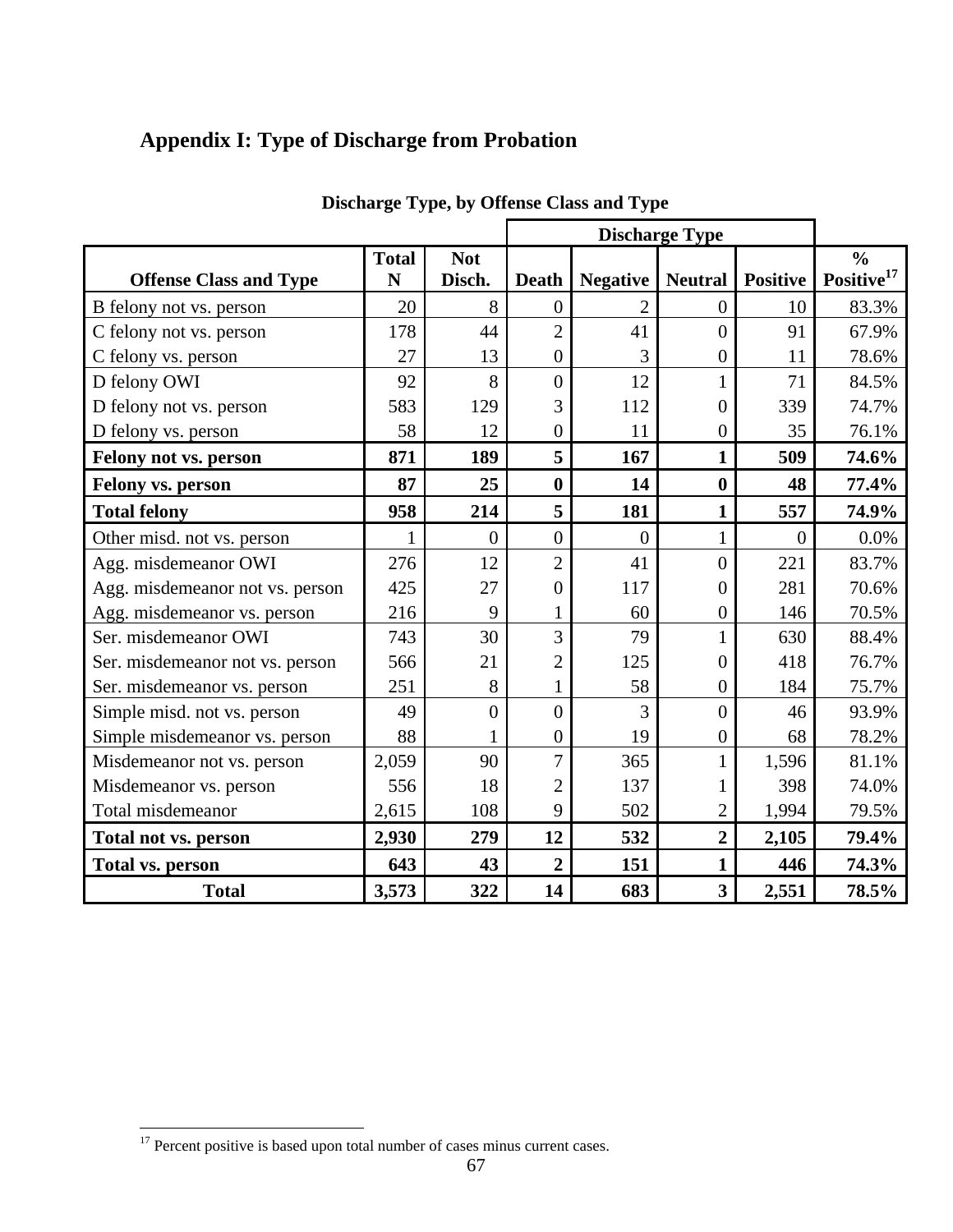|                                                      |                |                  | <b>Discharge Type</b> |                  |                  |                  |        |
|------------------------------------------------------|----------------|------------------|-----------------------|------------------|------------------|------------------|--------|
| <b>Total</b><br><b>Not</b><br>Nega-<br>Neu-          |                |                  | Posi-                 | % Posi-          |                  |                  |        |
| <b>Offense Description</b>                           | N              | Disch.           | <b>Death</b>          | tive             | tral             | tive             | tive   |
| <b>Accessory After Fact, Felony</b>                  | 11             | 1                | $\boldsymbol{0}$      | 1                | $\mathbf{0}$     | 9                | 90.0%  |
| <b>Administer Harmful Substance</b>                  | 1              | $\boldsymbol{0}$ | $\overline{0}$        | $\overline{0}$   | $\overline{0}$   | 1                | 100.0% |
| Alcohol Chapter 123 Viol/Habitual                    | $\overline{c}$ | $\overline{0}$   | $\overline{0}$        | 1                | $\overline{0}$   | 1                | 50.0%  |
| Alcohol Chapter 123, 2nd Conviction                  | $\overline{2}$ | $\boldsymbol{0}$ | $\boldsymbol{0}$      | $\overline{c}$   | $\mathbf{0}$     | $\overline{0}$   | 0.0%   |
| Alcohol Chapter 123, 3rd and Subsequent              | 17             | $\mathbf{1}$     | $\overline{0}$        | 5                | $\overline{0}$   | 11               | 68.8%  |
| <b>Animal Abuse</b>                                  | 3              | $\overline{0}$   | $\boldsymbol{0}$      | $\theta$         | $\mathbf{0}$     | 3                | 100.0% |
| Arson-2nd Degree                                     | 1              | $\boldsymbol{0}$ | 1                     | $\boldsymbol{0}$ | $\overline{0}$   | $\overline{0}$   | 0.0%   |
| Arson-3rd Degree                                     | 4              | $\boldsymbol{0}$ | $\boldsymbol{0}$      | $\boldsymbol{0}$ | $\boldsymbol{0}$ | $\overline{4}$   | 100.0% |
| <b>Assault - Serious Injury</b>                      | 4              | $\boldsymbol{0}$ | $\overline{0}$        | $\overline{0}$   | $\overline{0}$   | $\overline{4}$   | 100.0% |
| Assault Causing Injury - Peace Officers/Others       | 5              | $\theta$         | $\overline{0}$        | $\overline{2}$   | $\overline{0}$   | 3                | 60.0%  |
| Assault Hate Crime - Injury - Mental                 | $\overline{2}$ | $\boldsymbol{0}$ | $\overline{0}$        | $\overline{0}$   | $\overline{0}$   | $\overline{2}$   | 100.0% |
| <b>Assault Intent of Injury Peace Officer/Others</b> | $\mathbf{1}$   | $\boldsymbol{0}$ | $\boldsymbol{0}$      | $\mathbf{1}$     | $\mathbf{0}$     | $\overline{0}$   | 0.0%   |
| <b>Assault on Peace Officers and Others</b>          | 11             | 1                | $\overline{0}$        | $\overline{c}$   | $\overline{0}$   | 8                | 80.0%  |
| Assault to Sex Abuse/No Injury                       | 9              | $\mathbf{0}$     | $\overline{0}$        | $\overline{2}$   | $\overline{0}$   | 7                | 77.8%  |
| <b>Assault to Sex Abuse/Serious Injury</b>           | 1              | 1                | $\boldsymbol{0}$      | $\overline{0}$   | $\overline{0}$   | $\boldsymbol{0}$ |        |
| Assault w/o Intent with Injury                       | $\overline{2}$ | $\boldsymbol{0}$ | $\boldsymbol{0}$      | $\boldsymbol{0}$ | $\boldsymbol{0}$ | $\overline{c}$   | 100.0% |
| Assault with a Weapon                                | 25             | $\boldsymbol{0}$ | $\overline{0}$        | 7                | $\overline{0}$   | 18               | 72.0%  |
| Assault With a Weapon - Peace Officers/Others        | 1              | $\boldsymbol{0}$ | $\boldsymbol{0}$      | $\overline{0}$   | $\overline{0}$   | $\mathbf{1}$     | 100.0% |
| Assault with bodily injury or mental illness         | 96             | $\mathbf{1}$     | $\boldsymbol{0}$      | 20               | $\overline{0}$   | 75               | 78.9%  |
| <b>Assault with Intent</b>                           | 37             | $\mathbf{1}$     | $\mathbf{1}$          | 10               | $\boldsymbol{0}$ | 25               | 69.4%  |
| Att. Burglary-2nd Degree                             | 3              | $\overline{0}$   | $\overline{0}$        | $\overline{c}$   | $\overline{0}$   | $\mathbf{1}$     | 33.3%  |
| Att. Burglary-3rd Degree                             | 23             | 1                | $\overline{0}$        | 7                | $\mathbf{0}$     | 15               | 68.2%  |
| Burglary 3rd Degree-1st Offense                      | 15             | 1                | $\boldsymbol{0}$      | 4                | $\overline{0}$   | 10               | 71.4%  |
| <b>Burglary-2nd Degree</b>                           | 10             | $\overline{c}$   | $\boldsymbol{0}$      | 7                | $\overline{0}$   | $\mathbf{1}$     | 12.5%  |
| <b>Burglary-3rd Degree</b>                           | 104            | 19               | $\boldsymbol{0}$      | 27               | $\overline{0}$   | 58               | 68.2%  |
| <b>Carrying Weapons</b>                              | 13             | 1                | $\boldsymbol{0}$      | 5                | $\overline{0}$   | 7                | 58.3%  |
| Child Endangerment - Serious Injury                  | 1              | $\boldsymbol{0}$ | 0                     | $\boldsymbol{0}$ | $\overline{0}$   | $\mathbf{1}$     | 100.0% |
| Child Endangerment/No Injury                         | 43             | $\mathbf 1$      | $\boldsymbol{0}$      | 6                | $\boldsymbol{0}$ | 36               | 85.7%  |
| <b>Compulsory Education Violation</b>                | 1              | $\boldsymbol{0}$ | $\boldsymbol{0}$      | $\mathbf{0}$     | $\overline{0}$   | $\mathbf{1}$     | 100.0% |
| Conspiracy to Deliver Meth - 1st Offense             | 1              | 1                | 0                     | $\theta$         | $\overline{0}$   | 0                |        |
| Conspiracy to Commit Felony (Property)               | 1              | $\boldsymbol{0}$ | $\boldsymbol{0}$      | $\boldsymbol{0}$ | $\overline{0}$   | 1                | 100.0% |
| <b>Conspiracy to Commit Forcible Felony</b>          | 3              | $\overline{c}$   | $\boldsymbol{0}$      | 1                | $\overline{0}$   | $\boldsymbol{0}$ | 0.0%   |
| Conspiracy to Commit Non-Forcible Felony             | $\overline{2}$ | $\boldsymbol{0}$ | $\boldsymbol{0}$      | $\boldsymbol{0}$ | $\overline{0}$   | $\overline{2}$   | 100.0% |

# **Discharge Type, by Offense**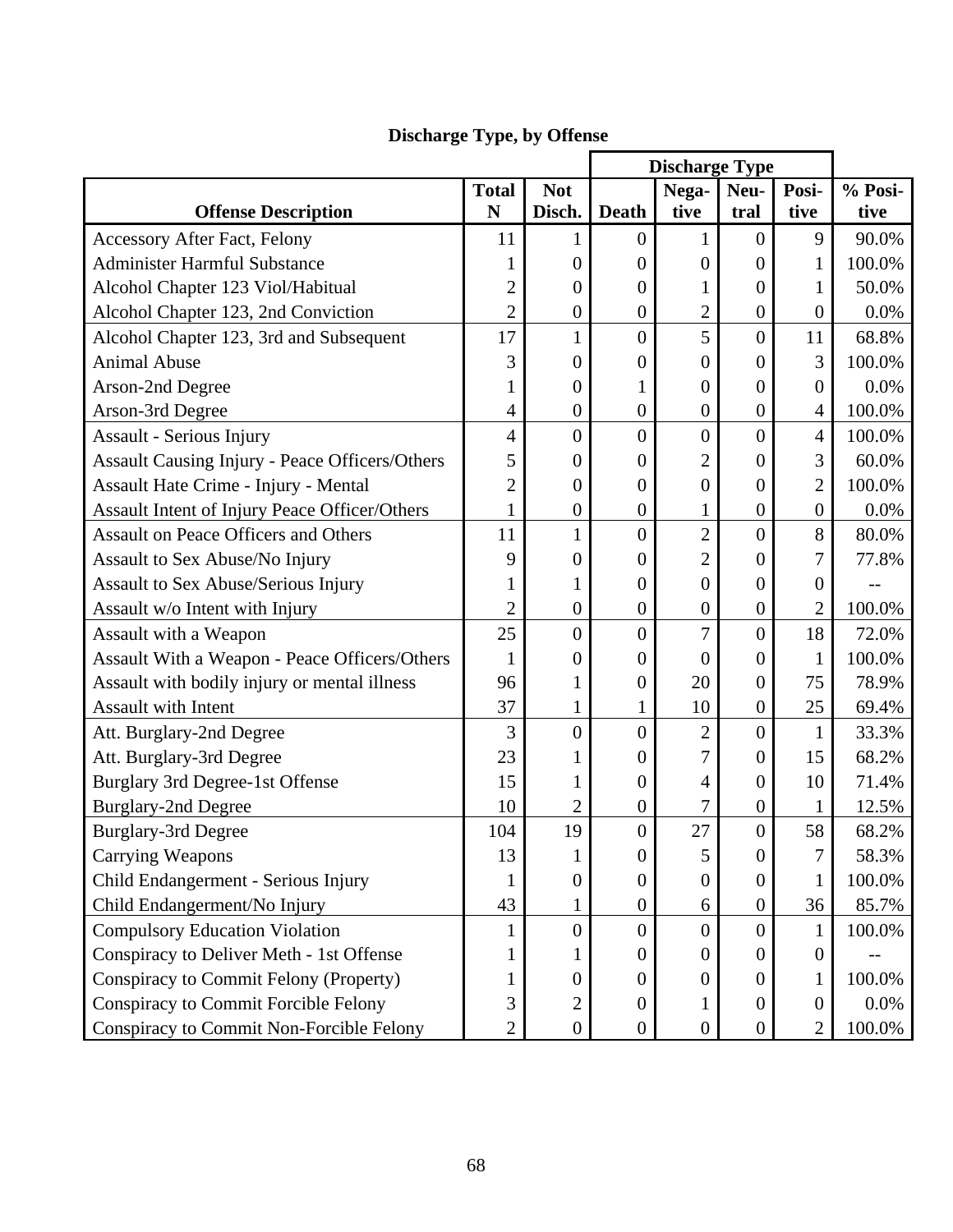|                                                |                  |                  |                  | <b>Discharge Type</b> |                  |                |         |
|------------------------------------------------|------------------|------------------|------------------|-----------------------|------------------|----------------|---------|
|                                                | <b>Total</b>     | <b>Not</b>       |                  | Nega-                 | Neu-             | Posi-          | % Posi- |
| <b>Offense Description</b>                     | N                | Disch.           | Death            | tive                  | tral             | tive           | tive    |
| Conspire, Recruit Person Under 18 to Del, Mfg  |                  |                  |                  |                       |                  |                |         |
| Sched I, II, III, IV                           | 1                | $\overline{0}$   | $\overline{0}$   | $\theta$              | $\theta$         |                | 100.0%  |
| Criminal Mischief-2nd Degree                   | 15               | $\overline{2}$   | 0                | 5                     | $\boldsymbol{0}$ | 8              | 61.5%   |
| Criminal Mischief-3rd Degree                   | 25               | 1                | $\theta$         | 4                     | $\theta$         | 20             | 83.3%   |
| Criminal Mischief-4th Degree                   | 18               | $\boldsymbol{0}$ | $\boldsymbol{0}$ | 3                     | $\overline{0}$   | 15             | 83.3%   |
| Criminal Mischief-5th Degree                   | $\overline{4}$   | $\overline{0}$   | $\overline{0}$   | $\mathbf{1}$          | $\overline{0}$   | 3              | 75.0%   |
| Dependent Adult Abuse - Reckless Serious       |                  |                  |                  |                       |                  |                |         |
| Injury                                         | 1                | 0                | $\theta$         | $\Omega$              | $\theta$         | 1              | 100.0%  |
| Disem/Exhibit Obscene Material/Minor           | 1                | $\overline{0}$   | 0                | 0                     | $\overline{0}$   | $\mathbf{1}$   | 100.0%  |
| <b>Disorderly Conduct</b>                      | 6                | $\overline{0}$   | $\overline{0}$   | $\overline{0}$        | $\overline{0}$   | 6              | 100.0%  |
| Dist/Poss w/Int to Dist Sched I, II to Persons |                  |                  |                  |                       |                  |                |         |
| Under 18                                       | $\mathbf{1}$     | $\overline{0}$   | $\theta$         | $\theta$              | $\theta$         | 1              | 100.0%  |
| <b>Domestic Abuse Assault</b>                  | 49               | 1                | 0                | 11                    | $\overline{0}$   | 37             | 77.1%   |
| Domestic Abuse Assault - 2nd SI                | 14               | $\mathbf 1$      | 0                | $\overline{2}$        | $\theta$         | 11             | 84.6%   |
| Domestic Abuse Assault - 2nd SI/SE             | 24               | $\mathbf{1}$     | $\boldsymbol{0}$ | 9                     | $\boldsymbol{0}$ | 14             | 60.9%   |
| Domestic Abuse Assault - 3rd or Subs. Offense  | $\overline{2}$   | $\overline{0}$   | $\overline{0}$   | $\overline{0}$        | $\overline{0}$   | $\overline{2}$ | 100.0%  |
| Domestic Abuse Assault - Bodily Inj - Mental   | 47               | 3                | 1                | 15                    | $\boldsymbol{0}$ | 28             | 63.6%   |
| Domestic Abuse Assault w/o Intent w/Injury     | 43               | $\overline{2}$   | $\overline{0}$   | 9                     | $\overline{0}$   | 32             | 78.0%   |
| Domestic Abuse Assault With Intent             | 27               | 5                | $\boldsymbol{0}$ | 13                    | $\overline{0}$   | 9              | 40.9%   |
| Domestic Abuse, Simple Assault, Prior          | $\mathbf{1}$     | $\boldsymbol{0}$ | $\overline{0}$   | $\overline{0}$        | $\overline{0}$   | $\mathbf{1}$   | 100.0%  |
| Domestic Assault Ref. 708.2(1)                 | 3                | 1                | 0                | 0                     | $\mathbf{0}$     | $\overline{2}$ | 100.0%  |
| Domestic Assault Ref. 708.2(2)                 | 8                | $\boldsymbol{0}$ | 0                | 3                     | $\mathbf{0}$     | 5              | 62.5%   |
| Domestic Assault Ref. 708.2(3)                 | $\mathbf{1}$     | $\boldsymbol{0}$ | $\boldsymbol{0}$ | 0                     | $\boldsymbol{0}$ | $\mathbf 1$    | 100.0%  |
| Driving License Denied or Revoked              | $\mathbf{1}$     | $\overline{0}$   | $\overline{0}$   | $\overline{0}$        | $\overline{0}$   | $\mathbf{1}$   | 100.0%  |
| Driving while Barred                           | 65               | 5                | 0                | 23                    | 0                | 37             | 61.7%   |
| Driving While License Denied or Revoked        | 10               | $\boldsymbol{0}$ | 0                | 3                     | $\overline{0}$   | 7              | 70.0%   |
| Driving while License Suspended                | $\mathbf{1}$     | $\boldsymbol{0}$ | $\boldsymbol{0}$ | $\boldsymbol{0}$      | $\boldsymbol{0}$ |                | 100.0%  |
| Drug Paraphernalia                             | $\mathbf{1}$     | $\boldsymbol{0}$ | $\overline{0}$   | $\overline{0}$        | $\mathbf{0}$     | 1              | 100.0%  |
| Eluding-Aggravated Misdemeanor                 | 3                |                  | 0                |                       | $\theta$         |                | 50.0%   |
| <b>Eluding-Class D Felony</b>                  | $\boldsymbol{7}$ | $\overline{c}$   | 0                |                       | 0                | 4              | 80.0%   |
| Eluding-Serious Misdemeanor                    | 5                | $\boldsymbol{0}$ | $\boldsymbol{0}$ |                       | $\boldsymbol{0}$ | 4              | 80.0%   |
| Extortion                                      | 6                |                  | 0                |                       | $\overline{0}$   | 4              | 80.0%   |
| Failure to Affix Tax Stamp                     | 22               | 5                | 0                |                       | $\boldsymbol{0}$ | 16             | 94.1%   |
| Failure to Appear - Felony Charge              | 3                | $\boldsymbol{0}$ | 0                | 1                     | $\boldsymbol{0}$ | 2              | 66.7%   |
| Failure to Report Contraband in Corr. Facility | $\mathbf{1}$     | $\boldsymbol{0}$ | $\boldsymbol{0}$ | $\boldsymbol{0}$      | $\boldsymbol{0}$ | 1              | 100.0%  |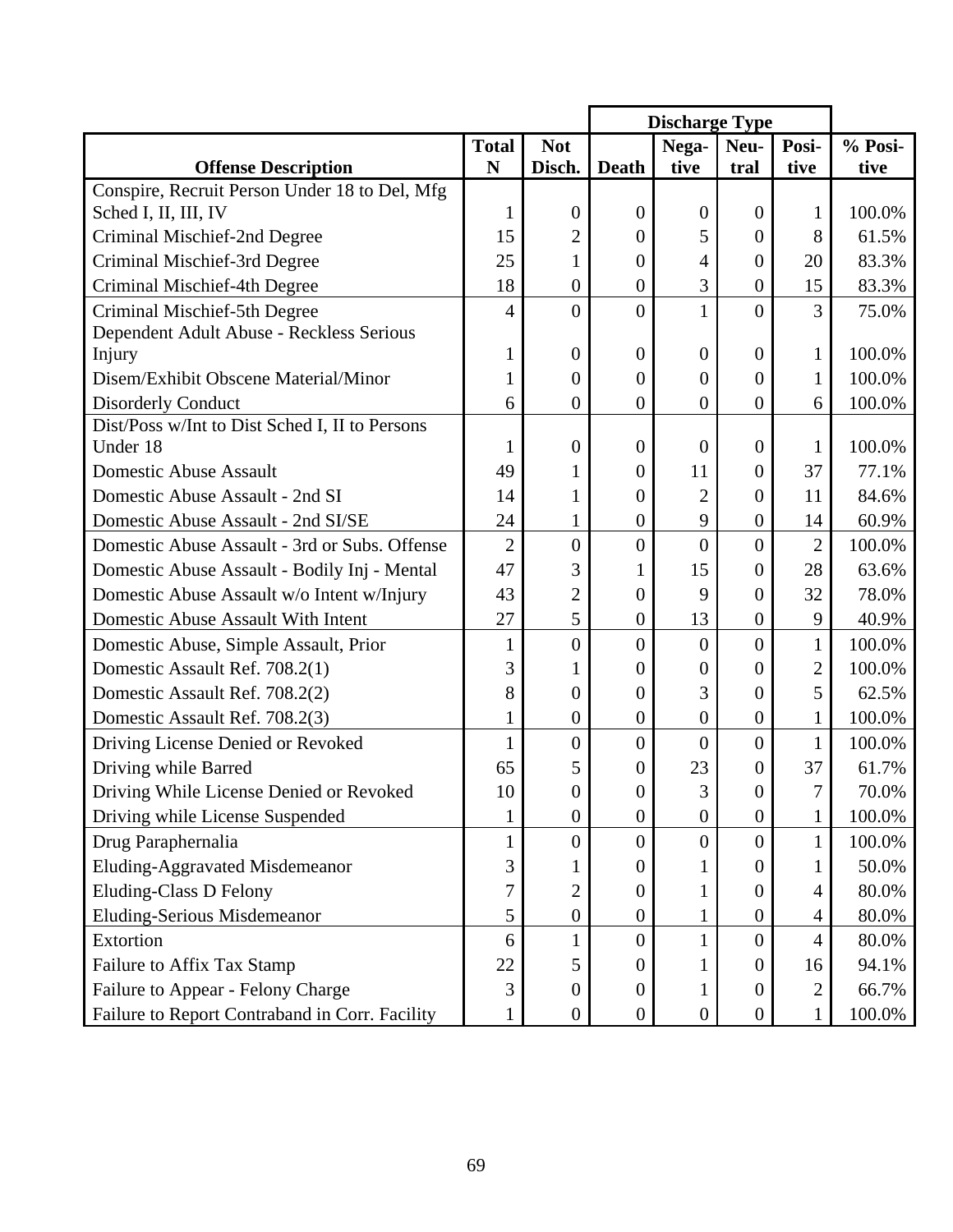|                                                |                |                  | <b>Discharge Type</b> |                  |                  |                |         |
|------------------------------------------------|----------------|------------------|-----------------------|------------------|------------------|----------------|---------|
|                                                | <b>Total</b>   | <b>Not</b>       |                       | Nega-            | Neu-             | Posi-          | % Posi- |
| <b>Offense Description</b>                     | N              | Disch.           | <b>Death</b>          | tive             | tral             | tive           | tive    |
| <b>False Imprisonment</b>                      | 1              | 0                | 0                     |                  | $\theta$         | $\mathbf{0}$   | 0.0%    |
| False M.V. Lic., Forms ID Card                 | 4              |                  | 0                     |                  | 0                | $\overline{2}$ | 66.7%   |
| False Report of Indictable Crime to Law Enf.   | 3              | 0                | 0                     | 0                | 0                | 3              | 100.0%  |
| <b>False Report to Law Enforcement</b>         | $\mathbf{1}$   | $\boldsymbol{0}$ | $\boldsymbol{0}$      | $\boldsymbol{0}$ | $\boldsymbol{0}$ | $\mathbf{1}$   | 100.0%  |
| <b>False Reports</b>                           | $\mathbf{1}$   | $\overline{0}$   | $\overline{0}$        | $\overline{0}$   | $\overline{0}$   | $\mathbf{1}$   | 100.0%  |
| Forge/Alter Counterfeit Lottery Ticket         | 1              | $\boldsymbol{0}$ | 0                     | $\theta$         | $\overline{0}$   | 1              | 100.0%  |
| Forgery                                        | 128            | 32               |                       | 21               | 0                | 74             | 77.1%   |
| <b>Fraudulent Practice-1st Degree</b>          | $\overline{2}$ | $\mathbf{1}$     | $\boldsymbol{0}$      | $\boldsymbol{0}$ | $\boldsymbol{0}$ | $\mathbf{1}$   | 100.0%  |
| <b>Fraudulent Practice-2nd Degree</b>          | 15             | 7                | $\overline{0}$        | $\overline{0}$   | $\overline{0}$   | 8              | 100.0%  |
| <b>Fraudulent Practice-3rd Degree</b>          | 9              | $\overline{0}$   | 0                     |                  | 0                | 8              | 88.9%   |
| Fraudulent Practice-4th Degree                 | 1              | $\boldsymbol{0}$ | $\overline{0}$        | 0                | $\overline{0}$   | 1              | 100.0%  |
| <b>Furnish Controlled Substance To Inmates</b> | 1              | $\boldsymbol{0}$ | $\boldsymbol{0}$      | $\boldsymbol{0}$ | $\boldsymbol{0}$ | 1              | 100.0%  |
| Gathering for Use of Drugs - Marijuana         | 5              | $\overline{0}$   | $\overline{0}$        | $\overline{0}$   | $\overline{0}$   | 5              | 100.0%  |
| Gathering For Use of Drugs - Other than MJ     | 4              | $\boldsymbol{0}$ | $\boldsymbol{0}$      | 0                | $\overline{0}$   | 4              | 100.0%  |
| Go Armed w/Knife Blade >8""                    | 1              | $\boldsymbol{0}$ | 0                     | 0                | 0                | 1              | 100.0%  |
| Go Armed w/Knife Blade 5" to 8"                | $\mathbf{1}$   | $\boldsymbol{0}$ | $\boldsymbol{0}$      | $\overline{0}$   | $\overline{0}$   | 1              | 100.0%  |
| Going Armed with Intent                        | 6              | $\overline{2}$   | $\overline{0}$        | $\overline{2}$   | $\overline{0}$   | $\overline{2}$ | 50.0%   |
| Harassment / 1st Degree                        | 22             | $\overline{0}$   | 0                     | 6                | $\theta$         | 16             | 72.7%   |
| Harassment / 2nd Degree                        | 12             | $\boldsymbol{0}$ | $\boldsymbol{0}$      | $\overline{2}$   | $\overline{0}$   | 10             | 83.3%   |
| Harassment / 3rd Degree                        | 8              | $\boldsymbol{0}$ | $\boldsymbol{0}$      | $\overline{2}$   | $\boldsymbol{0}$ | 6              | 75.0%   |
| Harboring a Runaway                            | 4              | $\overline{0}$   | $\overline{0}$        | 1                | $\overline{0}$   | 3              | 75.0%   |
| <b>Identity Theft</b>                          | 12             | 3                | $\boldsymbol{0}$      |                  | 0                | 8              | 88.9%   |
| <b>Illegal Gaming/Betting 3rd Degree</b>       | 1              | 0                | $\boldsymbol{0}$      | 0                | $\overline{0}$   | 1              | 100.0%  |
| Incest                                         | $\overline{4}$ | $\mathbf{1}$     | $\boldsymbol{0}$      | $\boldsymbol{0}$ | $\boldsymbol{0}$ | 3              | 100.0%  |
| Indecent Contact with a Child                  | 4              | $\overline{0}$   | $\overline{0}$        | $\overline{0}$   | $\overline{0}$   | $\overline{4}$ | 100.0%  |
| <b>Indecent Exposure</b>                       | 7              | 0                | 0                     |                  | $\theta$         | 6              | 85.7%   |
| <b>Inmate Assault on Corrections Officer</b>   | 1              | 0                | $\overline{0}$        | $\theta$         | 0                | 1              | 100.0%  |
| <b>Insurance Fraud</b>                         | $\overline{4}$ |                  | $\boldsymbol{0}$      | 0                | $\boldsymbol{0}$ | 3              | 100.0%  |
| Interference w/Official Acts                   | 9              | $\overline{0}$   | $\boldsymbol{0}$      | 4                | $\Omega$         | 5              | 55.6%   |
| Interference w/Official Acts - Bodily Injury   | $\overline{c}$ | $\boldsymbol{0}$ | $\boldsymbol{0}$      | 0                | $\theta$         | $\overline{2}$ | 100.0%  |
| Interference w/Official Acts - Injury          | $\overline{4}$ | $\boldsymbol{0}$ | $\boldsymbol{0}$      |                  | $\boldsymbol{0}$ | 3              | 75.0%   |
| Lascivious Acts with a Child                   | 7              | 3                | $\overline{0}$        | 4                | $\Omega$         | $\overline{0}$ | 0.0%    |
| Lascivious Acts with a Child - 2 years PA/WR   |                |                  |                       |                  |                  |                |         |
| after TDD.                                     | 3              | $\boldsymbol{0}$ | $\boldsymbol{0}$      | 1                | $\boldsymbol{0}$ | $\overline{c}$ | 66.7%   |
| Lascivious Conduct/Minor                       | $\overline{2}$ | $\boldsymbol{0}$ | $\overline{0}$        | $\mathbf{1}$     | $\boldsymbol{0}$ | $\mathbf{1}$   | 50.0%   |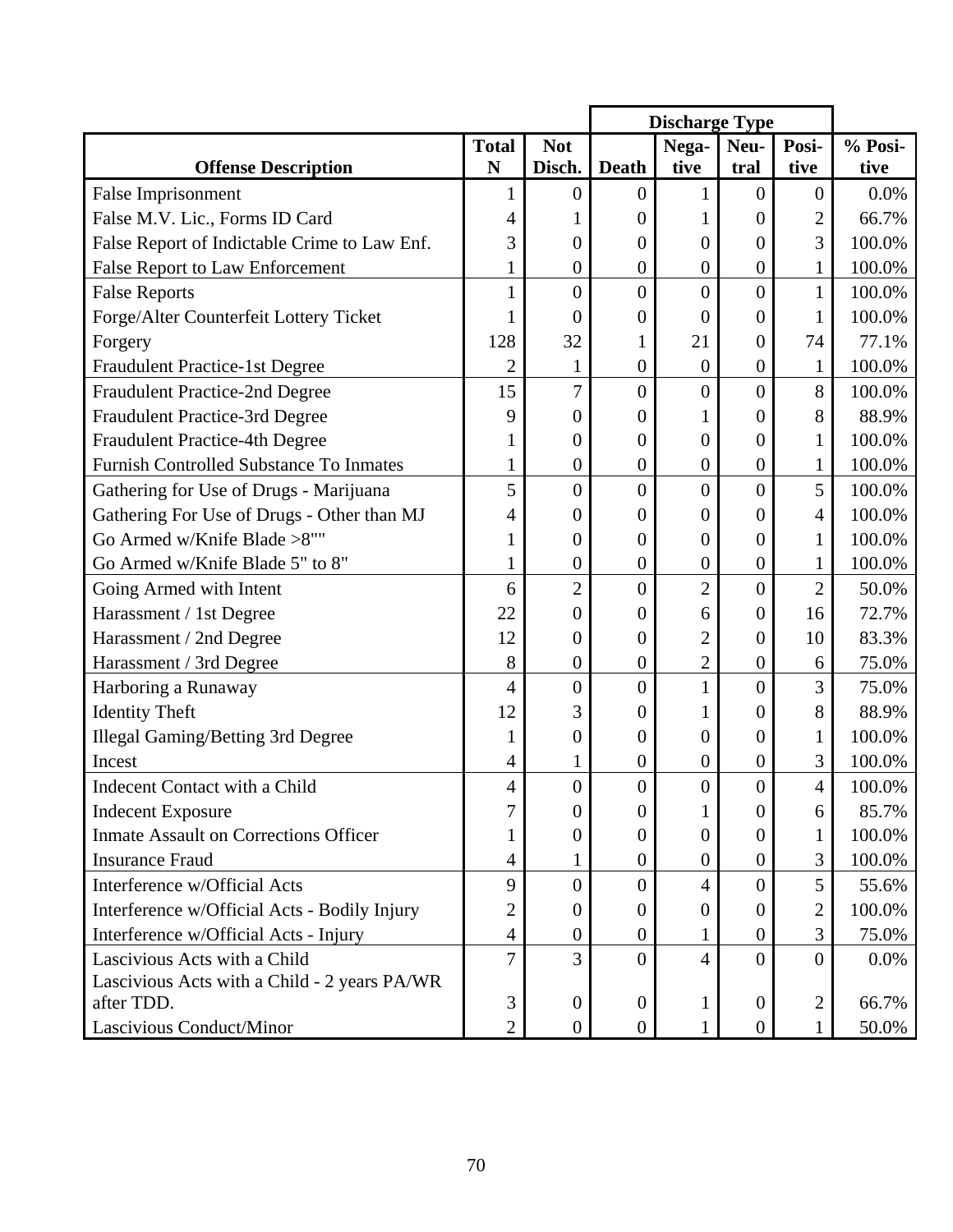|                                                                                      |                |                  | <b>Discharge Type</b> |                  |                  |                  |         |
|--------------------------------------------------------------------------------------|----------------|------------------|-----------------------|------------------|------------------|------------------|---------|
|                                                                                      | <b>Total</b>   | <b>Not</b>       |                       | Nega-            | Neu-             | Posi-            | % Posi- |
| <b>Offense Description</b>                                                           | N              | Disch.           | <b>Death</b>          | tive             | tral             | tive             | tive    |
| Leave Scene of Injury Accident                                                       | $\overline{2}$ | 0                | 0                     | 0                | $\theta$         | 2                | 100.0%  |
| Make Alcohol Available to Minor                                                      |                | 0                | 0                     | 0                | 0                | 1                | 100.0%  |
| Manner of Conveyance-Gun                                                             |                | $\boldsymbol{0}$ | $\boldsymbol{0}$      | 0                | $\theta$         | 1                | 100.0%  |
| Mfg./Deliver Other Controlled Substance                                              |                | $\boldsymbol{0}$ | $\boldsymbol{0}$      | $\boldsymbol{0}$ | $\boldsymbol{0}$ |                  | 100.0%  |
| <b>NCIC</b> - Assault                                                                | 1              | $\boldsymbol{0}$ | $\boldsymbol{0}$      | $\overline{0}$   | $\mathbf{1}$     | $\boldsymbol{0}$ | 0.0%    |
| Neglect - No Injury - Health Care Res.                                               |                | 0                | $\boldsymbol{0}$      | 0                | $\theta$         |                  | 100.0%  |
| <b>Neglect or Abandonment</b>                                                        | 3              |                  | $\overline{0}$        | 0                | $\theta$         | $\overline{2}$   | 100.0%  |
| <b>Obstruction Emergency Communications</b>                                          | 1              | $\boldsymbol{0}$ | $\boldsymbol{0}$      | $\boldsymbol{0}$ | $\boldsymbol{0}$ |                  | 100.0%  |
| <b>Obtain Prescription Drug by Fraud</b>                                             | $\overline{2}$ | $\boldsymbol{0}$ | $\boldsymbol{0}$      | $\overline{0}$   | $\overline{0}$   | $\overline{2}$   | 100.0%  |
| <b>Ongoing Criminal Conduct</b>                                                      | 4              | $\overline{2}$   | $\overline{0}$        | 0                | 0                | $\overline{2}$   | 100.0%  |
| Operate Vehicle w/o Consent                                                          | 33             | $\overline{2}$   | 0                     | 12               | $\overline{0}$   | 19               | 61.3%   |
| <b>OWI-1st Offense</b>                                                               | 743            | 30               | 3                     | 79               | 1                | 630              | 88.4%   |
| OWI-2nd Offense                                                                      | 276            | 12               | $\overline{2}$        | 41               | $\overline{0}$   | 221              | 83.7%   |
| OWI-3rd Offense                                                                      | 92             | 8                | $\boldsymbol{0}$      | 12               | 1                | 71               | 84.5%   |
| Perjury                                                                              | 3              |                  | $\boldsymbol{0}$      | $\theta$         | $\theta$         | $\overline{2}$   | 100.0%  |
| Perjury Vehicle Licensing                                                            | 1              | $\boldsymbol{0}$ | $\boldsymbol{0}$      | $\overline{0}$   | $\overline{0}$   |                  | 100.0%  |
| Pistol, Revolver-Acquisition w/o Permit,                                             |                |                  |                       |                  |                  |                  |         |
| Transfer to                                                                          | 1              | $\boldsymbol{0}$ | $\boldsymbol{0}$      | $\overline{0}$   | $\overline{0}$   | 1                | 100.0%  |
| Police Dogs - Interference                                                           |                | 0                | 0                     | 0                | $\theta$         | 1                | 100.0%  |
| <b>Possess Burglary Tools</b>                                                        | 4              | $\overline{0}$   | 0                     |                  | $\overline{0}$   | 3                | 75.0%   |
| Possess Contraband in Correctional Facility                                          | 1              | $\boldsymbol{0}$ | $\boldsymbol{0}$      | $\boldsymbol{0}$ | $\boldsymbol{0}$ |                  | 100.0%  |
| <b>Possess Controlled Substance</b>                                                  | 13             | $\overline{0}$   | $\overline{0}$        | 5                | $\overline{0}$   | 8                | 61.5%   |
| Possession Marijuana                                                                 | 30             | $\overline{2}$   | $\boldsymbol{0}$      | 10               | $\theta$         | 18               | 64.3%   |
| <b>Precursor Substance Violation</b>                                                 | 1              | $\boldsymbol{0}$ | $\boldsymbol{0}$      | $\theta$         | $\theta$         | 1                | 100.0%  |
| Prescription Drug Cont Sub See 204.401 - 1                                           | 1              | 0                | 0                     | 0                | 0                |                  | 100.0%  |
| Prescription Drug Viol (C.S.), 204.401(1B)                                           | $\mathbf{1}$   | $\boldsymbol{0}$ | $\boldsymbol{0}$      | $\boldsymbol{0}$ | $\overline{0}$   | $\mathbf{1}$     | 100.0%  |
| Prescription Drug Viol. (Not Cont. Subst.) - 2nd                                     |                |                  |                       |                  |                  |                  |         |
| Offense                                                                              | 2              | 1                | $\boldsymbol{0}$      | $\overline{0}$   | $\overline{0}$   | 1                | 100.0%  |
| Prevent Apprehension, Obstruct Prosecution                                           | $\overline{c}$ | $\boldsymbol{0}$ | $\theta$              |                  | $\theta$         | 1                | 50.0%   |
| <b>Prohibited Acts Premises</b>                                                      | 1              | $\boldsymbol{0}$ | $\boldsymbol{0}$      | $\overline{0}$   | $\boldsymbol{0}$ | 1                | 100.0%  |
| Prohibited Acts/Contr., CF, Sim. Substance                                           | $\mathbf{1}$   | $\boldsymbol{0}$ | $\overline{0}$        | 0                | $\overline{0}$   | $\mathbf{1}$     | 100.0%  |
| Proh Acts-Distributors, Registrants, Proprietors                                     | 3              | 0                | 0                     | 0                | $\theta$         | 3                | 100.0%  |
| Prohibited Acts-Mfg, Del, Conspire or Possess                                        |                |                  |                       |                  |                  |                  |         |
| Sched IV or V                                                                        | $\overline{4}$ | $\boldsymbol{0}$ | $\boldsymbol{0}$      | 1                | $\theta$         | 3                | 75.0%   |
| Prohibited Acts-Mfg, Del, Conspire or Possess<br>w/Int-Amphetamine $>5$ gm but < 5kg | 1              | $\boldsymbol{0}$ | $\theta$              | $\overline{0}$   | $\overline{0}$   | $\mathbf{1}$     | 100.0%  |
| Prohibited Acts-Mfg, Del, Conspire or Possess                                        |                |                  |                       |                  |                  |                  |         |
| w/Int-Cocaine $>$ 5gm but $<$ 50 gm                                                  | 1              | $\boldsymbol{0}$ | $\boldsymbol{0}$      | $\overline{0}$   | $\boldsymbol{0}$ | $\mathbf{1}$     | 100.0%  |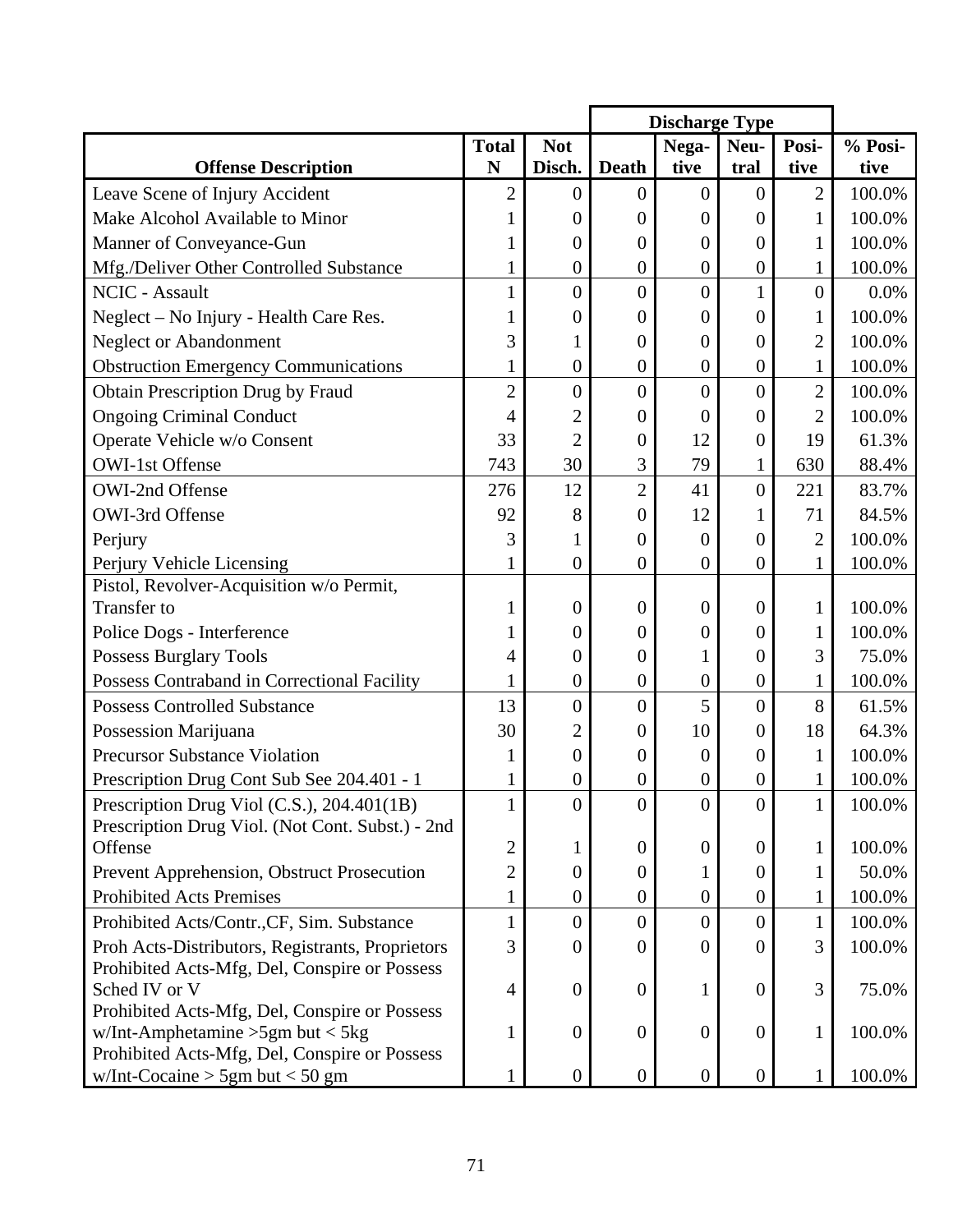| <b>Not</b><br><b>Total</b><br>Nega-<br>Posi-<br>Neu-<br>N<br><b>Offense Description</b><br>Disch.<br><b>Death</b><br>tive<br>tive<br>tral                              | % Posi- |
|------------------------------------------------------------------------------------------------------------------------------------------------------------------------|---------|
|                                                                                                                                                                        |         |
|                                                                                                                                                                        | tive    |
| Prohibited Acts-Mfg, Del, Conspire or Possess                                                                                                                          |         |
| $w/Int-LSD < 10gm$<br>$\overline{0}$<br>$\overline{0}$<br>1<br>$\theta$<br>1<br>$\overline{0}$                                                                         | 0.0%    |
| Prohibited Acts-Mfg, Del, Conspire or Possess                                                                                                                          |         |
| 3<br>3<br>$w/Int-Meth > 5gm$ but $< 5kg$<br>$\overline{0}$<br>$\overline{0}$<br>$\theta$<br>$\boldsymbol{0}$                                                           |         |
| Proh Acts-Mfg, Del, Conspire, or Poss. w/Int<br>12<br>$\overline{2}$<br>$\overline{0}$<br>4<br>$\overline{0}$<br>6                                                     | 75.0%   |
| Prohibited Acts-Mfg, Del, Conspire, or Possess                                                                                                                         |         |
| $\overline{2}$<br>$\boldsymbol{0}$<br>$\overline{2}$<br>$w/Int$ -Amphetamine < 5 gm<br>$\boldsymbol{0}$<br>$\overline{0}$<br>$\overline{0}$                            | 100.0%  |
| Prohibited Acts-Mfg, Del, Conspire, or Possess                                                                                                                         |         |
| 116<br>28<br>27<br>$w/Int-Meth < 5$ gm<br>$\theta$<br>61<br>$\overline{0}$                                                                                             | 69.3%   |
| Prohibited Acts-Mfg, Del, Conspire, or Possess                                                                                                                         |         |
| 3<br>w/Int-Other Substance Sched I, II, III<br>11<br>8<br>$\overline{0}$<br>$\boldsymbol{0}$<br>$\overline{0}$                                                         | 100.0%  |
| Prohibited Acts-Possess Prod Intended for Mfg                                                                                                                          |         |
| $\overline{2}$<br>Cont Substance-Anhydrous Ammonia<br>$\overline{4}$<br>$\overline{0}$<br>$\overline{0}$<br>1<br>1                                                     | 33.3%   |
| Prohibited Acts-Possess Prod Intended for Mfg                                                                                                                          |         |
| $\mathbf{1}$<br>$\boldsymbol{0}$<br>$\overline{0}$<br>$\overline{0}$<br><b>Cont Substance-Ephedrine</b><br>$\mathbf 1$<br>$\boldsymbol{0}$                             | 0.0%    |
| Prohibited Acts-Possess Prod Intended for Mfg                                                                                                                          |         |
| $\overline{2}$<br>$\overline{2}$<br><b>Cont Substance-Ethyl Ether</b><br>$\overline{4}$<br>$\overline{0}$<br>$\overline{0}$<br>$\overline{0}$                          | 50.0%   |
| Prohibited Acts-Possess Prod Intended for Mfg                                                                                                                          |         |
| $\overline{0}$<br>Cont Substance-Pseudoephedrine<br>$\mathbf{1}$<br>$\overline{0}$<br>$\overline{0}$<br>$\theta$<br>1<br>Prohibited Acts-Possess Prod Intended for Mfg | 100.0%  |
| <b>Cont Substance-Red Phosphorous</b><br>$\overline{0}$<br>$\overline{0}$<br>$\overline{0}$<br>$\mathbf{1}$<br>$\overline{0}$<br>1                                     | 100.0%  |
| Prohibited Acts-Possess Prod Intended for Mfg                                                                                                                          |         |
| 3<br>$\overline{2}$<br>Cont Substance-Lithium<br>$\mathbf{1}$<br>$\boldsymbol{0}$<br>$\overline{0}$<br>$\mathbf{0}$                                                    | 100.0%  |
| Prohibited Acts-Possess Product Intended For                                                                                                                           |         |
| 5<br>3<br><b>Mfg Any Cont Substance</b><br>16<br>$\overline{0}$<br>8<br>$\boldsymbol{0}$                                                                               | 72.7%   |
| 52<br>280<br>9<br>218<br>Proh Acts-Poss w/o Prescription - 1st Offense<br>$\boldsymbol{0}$<br>1                                                                        | 80.4%   |
| Proh Acts-Poss w/o Prescription - 2nd Offense<br>$\overline{2}$<br>8<br>26<br>$\overline{0}$<br>$\theta$<br>16                                                         | 66.7%   |
| Prohibited Acts-Possess w/o Prescription - 3rd                                                                                                                         |         |
| 25<br>13<br>$8\,$<br>$\boldsymbol{0}$<br>$\boldsymbol{0}$<br>4<br>and subsequent                                                                                       | 38.1%   |
| Prohibited Acts-Possess w/o Prescription -                                                                                                                             |         |
| Marijuana - 1st offense<br>104<br>23<br>75<br>$\boldsymbol{0}$<br>$\boldsymbol{0}$<br>6                                                                                | 76.5%   |
| Prohibited Acts-Possess w/o Prescription -                                                                                                                             |         |
| 23<br>$\boldsymbol{0}$<br>Marijuana - 2nd offense<br>$\boldsymbol{0}$<br>11<br>$\overline{0}$<br>12                                                                    | 52.2%   |
| Prohibited Acts-Possess w/o Prescription -                                                                                                                             |         |
| Marijuana - 3rd and subsequent<br>10<br>$\boldsymbol{0}$<br>3<br>$\boldsymbol{0}$<br>$\overline{0}$<br>7                                                               | 70.0%   |
| Prohibited Acts-Premises violation<br>$\boldsymbol{0}$<br>$\boldsymbol{0}$<br>$\boldsymbol{0}$<br>$\mathbf{1}$<br>1<br>$\boldsymbol{0}$                                | 0.0%    |
| Prohibited Acts-Sell, Distribute, Possess                                                                                                                              |         |
| Precursor Products For Mfg Illegal Substance<br>$\overline{2}$<br>$\overline{0}$<br>$\overline{2}$<br>$\boldsymbol{0}$<br>$\overline{0}$<br>$\boldsymbol{0}$           | 100.0%  |
| Prohibited Acts/Marijuana, <50 Kilo<br>10<br>53<br>79<br>16<br>$\overline{0}$<br>$\overline{0}$                                                                        | 84.1%   |
| Prostitution<br>11<br>$\overline{0}$<br>$\boldsymbol{0}$<br>7<br>$\overline{0}$<br>4                                                                                   | 36.4%   |
| $\overline{2}$<br>Provide Alcohol to Minor<br>$\overline{0}$<br>$\overline{2}$<br>$\boldsymbol{0}$<br>$\boldsymbol{0}$<br>$\boldsymbol{0}$                             | 100.0%  |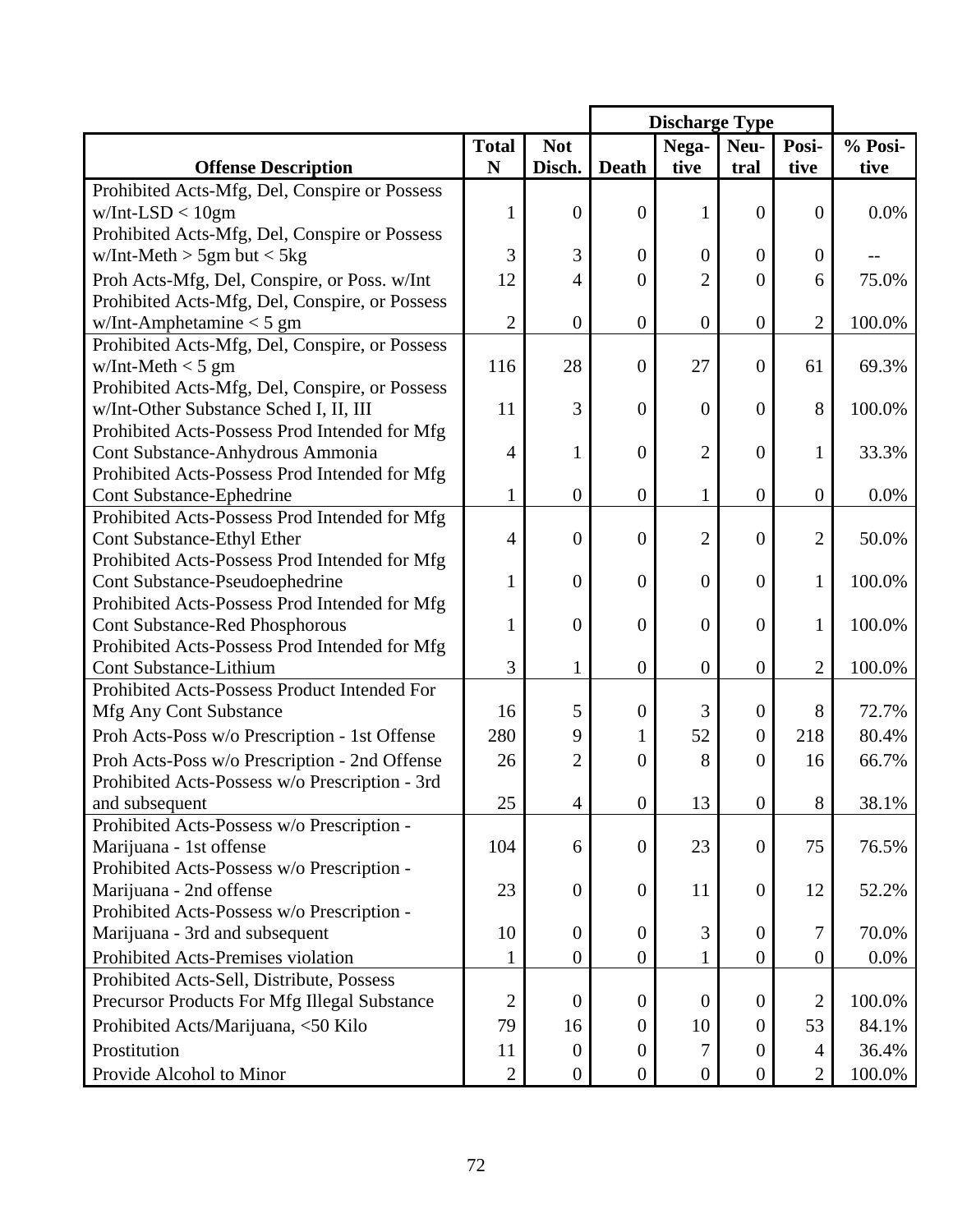|                                            |                |                  | <b>Discharge Type</b> |                  |                         |                |         |
|--------------------------------------------|----------------|------------------|-----------------------|------------------|-------------------------|----------------|---------|
|                                            | <b>Total</b>   | <b>Not</b>       |                       | Nega-            | Neu-                    | Posi-          | % Posi- |
| <b>Offense Description</b>                 | N              | Disch.           | <b>Death</b>          | tive             | tral                    | tive           | tive    |
| Public Intoxication                        | 11             | 0                | $\boldsymbol{0}$      | 0                | $\theta$                | 11             | 100.0%  |
| Receive Precursor Substance./Mfg C.S.      | 1              |                  | 0                     | 0                | $\Omega$                | $\theta$       |         |
| Receive, Transport, Possess Firearm Felon  | 12             | $\overline{2}$   | $\boldsymbol{0}$      | 1                | $\overline{0}$          | 9              | 90.0%   |
| <b>Reckless Driving</b>                    | $\overline{4}$ | $\boldsymbol{0}$ | $\boldsymbol{0}$      | $\boldsymbol{0}$ | $\boldsymbol{0}$        | 4              | 100.0%  |
| Reckless Use Fire/Explosives               | $\overline{4}$ | $\overline{0}$   | $\overline{0}$        | $\mathbf{1}$     | $\overline{0}$          | 3              | 75.0%   |
| Riot                                       | 1              | $\boldsymbol{0}$ | 0                     | 1                | $\overline{0}$          | $\overline{0}$ | 0.0%    |
| Serious Injury by Vehicle                  | 1              |                  | 0                     | 0                | $\theta$                | $\theta$       |         |
| Sex Offender Registry - 1st Offense        | 10             | $\overline{c}$   | $\boldsymbol{0}$      | 5                | $\boldsymbol{0}$        | 3              | 37.5%   |
| Sex Offender Registry - 2nd Offense        | 1              | $\boldsymbol{0}$ | $\overline{0}$        | 1                | $\overline{0}$          | $\overline{0}$ | 0.0%    |
| Sexual Abuse - 3rd - Not Forcible Felony   | 4              | 3                | $\overline{0}$        | 0                | $\theta$                | $\mathbf{1}$   | 100.0%  |
| Sexual Abuse - 3rd Degree                  | 14             | 6                | $\boldsymbol{0}$      | $\overline{2}$   | $\overline{0}$          | 6              | 75.0%   |
| Sexual Misconduct w/Juvenile Offender      | 1              | 0                | $\boldsymbol{0}$      | $\boldsymbol{0}$ | $\boldsymbol{0}$        |                | 100.0%  |
| Simple Assault                             | 30             | $\overline{0}$   | 0                     | 6                | $\overline{0}$          | 24             | 80.0%   |
| Solicitation to Commit Felony              | 3              |                  | 0                     | 0                | 0                       | $\overline{2}$ | 100.0%  |
| Supply Alcohol to Person Under Age-Serious |                |                  |                       |                  |                         |                |         |
| Injury                                     | $\overline{c}$ | $\boldsymbol{0}$ | $\boldsymbol{0}$      | $\overline{0}$   | $\boldsymbol{0}$        | $\overline{2}$ | 100.0%  |
| Tampering with Records                     | 6              | $\boldsymbol{0}$ | $\boldsymbol{0}$      | 1                | $\boldsymbol{0}$        | 5              | 83.3%   |
| Terrorism                                  | 3              | $\mathbf{1}$     | $\overline{0}$        | $\mathbf{1}$     | $\overline{0}$          |                | 50.0%   |
| Theft-1st Degree                           | 27             | 7                |                       | 6                | $\boldsymbol{0}$        | 13             | 65.0%   |
| Theft-2nd Degree                           | 103            | 28               | $\overline{2}$        | 18               | 0                       | 55             | 73.3%   |
| Theft-3rd Degree                           | 89             | 6                | $\boldsymbol{0}$      | 19               | $\boldsymbol{0}$        | 64             | 77.1%   |
| Theft-4th Degree                           | 47             | $\mathbf{1}$     | 1                     | 11               | $\overline{0}$          | 34             | 73.9%   |
| Theft-5th Degree                           | 11             | $\overline{0}$   | 0                     |                  | 0                       | 10             | 90.9%   |
| Trespass - Injury/Damage > \$100           | 3              | $\boldsymbol{0}$ | $\boldsymbol{0}$      | $\overline{2}$   | $\boldsymbol{0}$        | 1              | 33.3%   |
| Unauthorized Possession Offensive Weapon   | $\overline{2}$ | $\pmb{0}$        | 0                     | $\boldsymbol{0}$ | $\boldsymbol{0}$        | 2              | 100.0%  |
| <b>Unauthorized Use of Credit Cards</b>    | $28\,$         | $\overline{c}$   | $\boldsymbol{0}$      | 8                | $\overline{0}$          | 18             | 69.2%   |
| <b>Unlawful Possession of RX Drug</b>      | 4              | $\mathbf{1}$     | $\boldsymbol{0}$      | $\theta$         | $\overline{0}$          | 3              | 100.0%  |
| Unlawful use of Certificate                | $\mathbf{1}$   | $\boldsymbol{0}$ | $\boldsymbol{0}$      |                  | $\boldsymbol{0}$        | $\mathbf{0}$   | 0.0%    |
| Violate Custodial Order                    | $\mathbf{1}$   | $\overline{0}$   | $\overline{0}$        | $\overline{0}$   | $\overline{0}$          | $\mathbf{1}$   | 100.0%  |
| Willful Injury                             | $\mathbf 1$    | 0                | $\boldsymbol{0}$      | 0                | $\overline{0}$          | 1              | 100.0%  |
| Willful Injury Causing Bodily Injury       | 16             | 3                | $\boldsymbol{0}$      |                  | $\boldsymbol{0}$        | 12             | 92.3%   |
| <b>Total</b>                               | 3,573          | 322              | 14                    | 683              | $\overline{\mathbf{3}}$ | 2,551          | 78.5%   |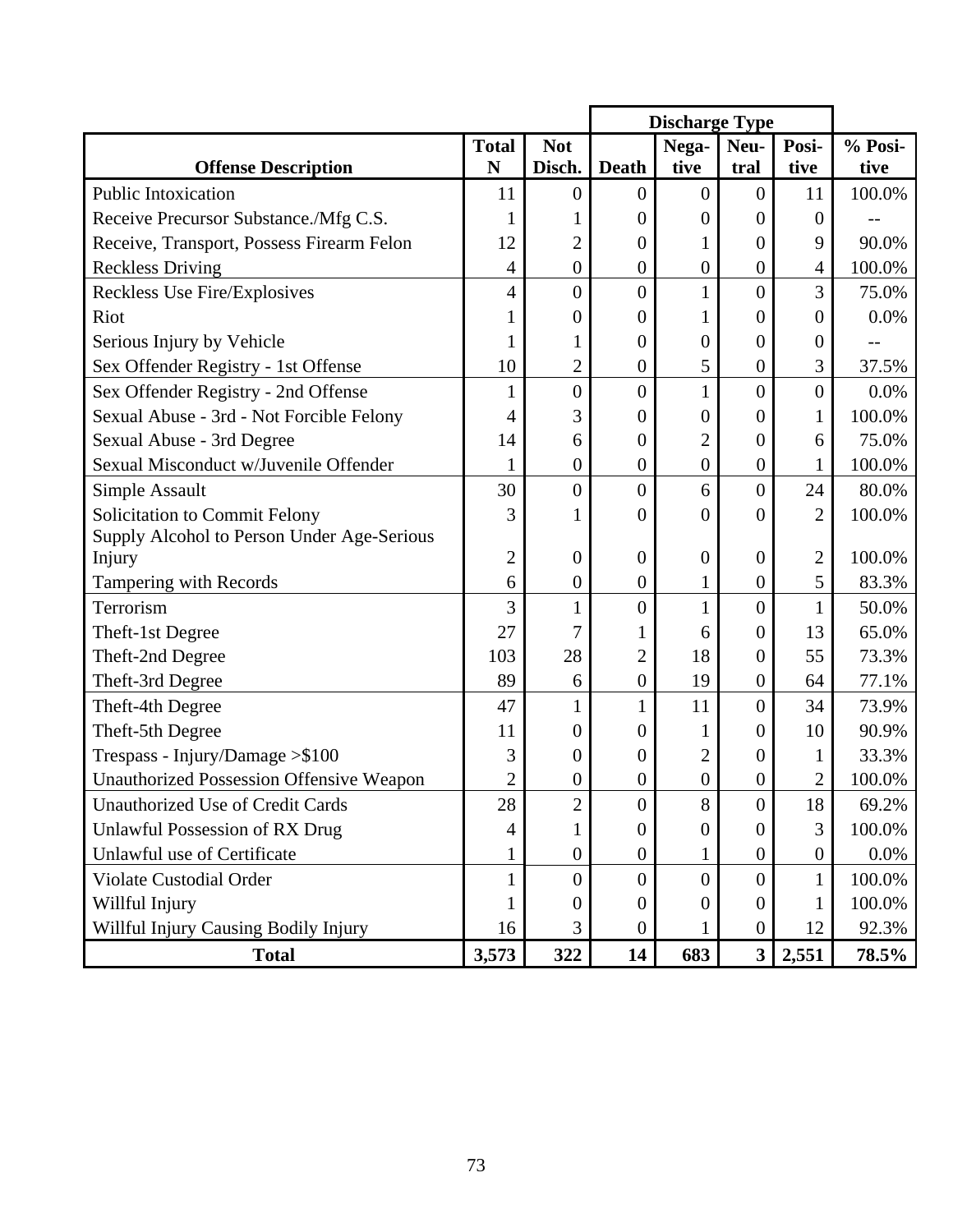## **Appendix II: Comparison of Prisoner and Probationer Rates by Offense**

|                        |              |              | <b>Prisoners</b> |              | <b>Probationers</b> |       |               |              |  |
|------------------------|--------------|--------------|------------------|--------------|---------------------|-------|---------------|--------------|--|
|                        | <b>Total</b> | <b>First</b> | <b>Second</b>    | <b>Third</b> | <b>Total</b>        | First | <b>Second</b> | <b>Third</b> |  |
| <b>Lead Offense</b>    | N            | Year         | Year             | Year         | N                   | Year  | Year          | Year         |  |
| Alcohol                | 10           | 40.0%        | 60.0%            | 60.0%        | 37                  | 27.0% | 48.6%         | 51.4%        |  |
| Arson                  | 19           | 31.6%        | 47.4%            | 47.4%        | 9                   | 22.2% | 22.2%         | 22.2%        |  |
| Assault                | 262          | 33.2%        | 55.7%            | 60.7%        | 520                 | 25.2% | 38.5%         | 44.0%        |  |
| <b>Burglary</b>        | 455          | 38.9%        | 60.7%            | 68.1%        | 159                 | 35.2% | 52.8%         | 56.6%        |  |
| <b>Drug Possession</b> | 36           | 44.4%        | 61.1%            | 61.1%        | 535                 | 27.5% | 38.7%         | 43.6%        |  |
| Drug Trafficking       | 540          | 25.2%        | 42.2%            | 49.6%        | 251                 | 19.5% | 33.1%         | 38.6%        |  |
| Other Drug             | 28           | 32.1%        | 53.6%            | 57.1%        | 41                  | 22.0% | 34.1%         | 41.5%        |  |
| Flight/Escape          | 23           | 39.1%        | 60.9%            | 65.2%        | 5                   | 40.0% | 60.0%         | 60.0%        |  |
| Forgery/Fraud          | 240          | 38.3%        | 60.8%            | 66.7%        | 192                 | 31.8% | 40.6%         | 47.4%        |  |
| Kidnap                 | 6            | 16.7%        | 66.7%            | 66.7%        | 6                   | 16.7% | 66.7%         | 66.7%        |  |
| Murder                 | 22           | 18.2%        | 27.3%            | 31.8%        | $\theta$            |       |               |              |  |
| Other vs. person       | 42           | 19.0%        | 33.3%            | 40.5%        | 55                  | 16.4% | 29.1%         | 30.9%        |  |
| <b>OWI</b>             | 860          | 21.0%        | 37.9%            | 44.4%        | 1,111               | 15.1% | 24.2%         | 26.6%        |  |
| Prostitution           | 18           | 38.9%        | 66.7%            | 66.7%        | 11                  | 54.5% | 72.7%         | 81.8%        |  |
| Public Order           | 45           | 37.8%        | 62.2%            | 68.9%        | 52                  | 13.5% | 21.2%         | 26.9%        |  |
| Robbery                | 145          | 37.9%        | 63.4%            | 69.7%        | 6                   | 16.7% | 16.7%         | 16.7%        |  |
| <b>Sex Offenses</b>    | 192          | 20.3%        | 32.8%            | 37.5%        | 56                  | 12.5% | 17.9%         | 19.6%        |  |
| Theft                  | 416          | 41.1%        | 62.7%            | 68.5%        | 322                 | 29.2% | 38.8%         | 41.6%        |  |
| Traffic                | 48           | 29.2%        | 52.1%            | 56.3%        | 102                 | 35.3% | 49.0%         | 55.9%        |  |
| Vandalism              | 28           | 39.3%        | 60.7%            | 75.0%        | 65                  | 26.2% | 58.5%         | 61.5%        |  |
| Weapons                | 72           | 33.3%        | 51.4%            | 58.3%        | 32                  | 37.5% | 50.0%         | 53.1%        |  |
| Total                  | 3,511        | 30.4%        | 49.8%            | 56.0%        | 3,570               | 23.1% | 34.6%         | 38.7%        |  |

**Rate of Any New Arrest, Prisoners and Probationers, by Offense**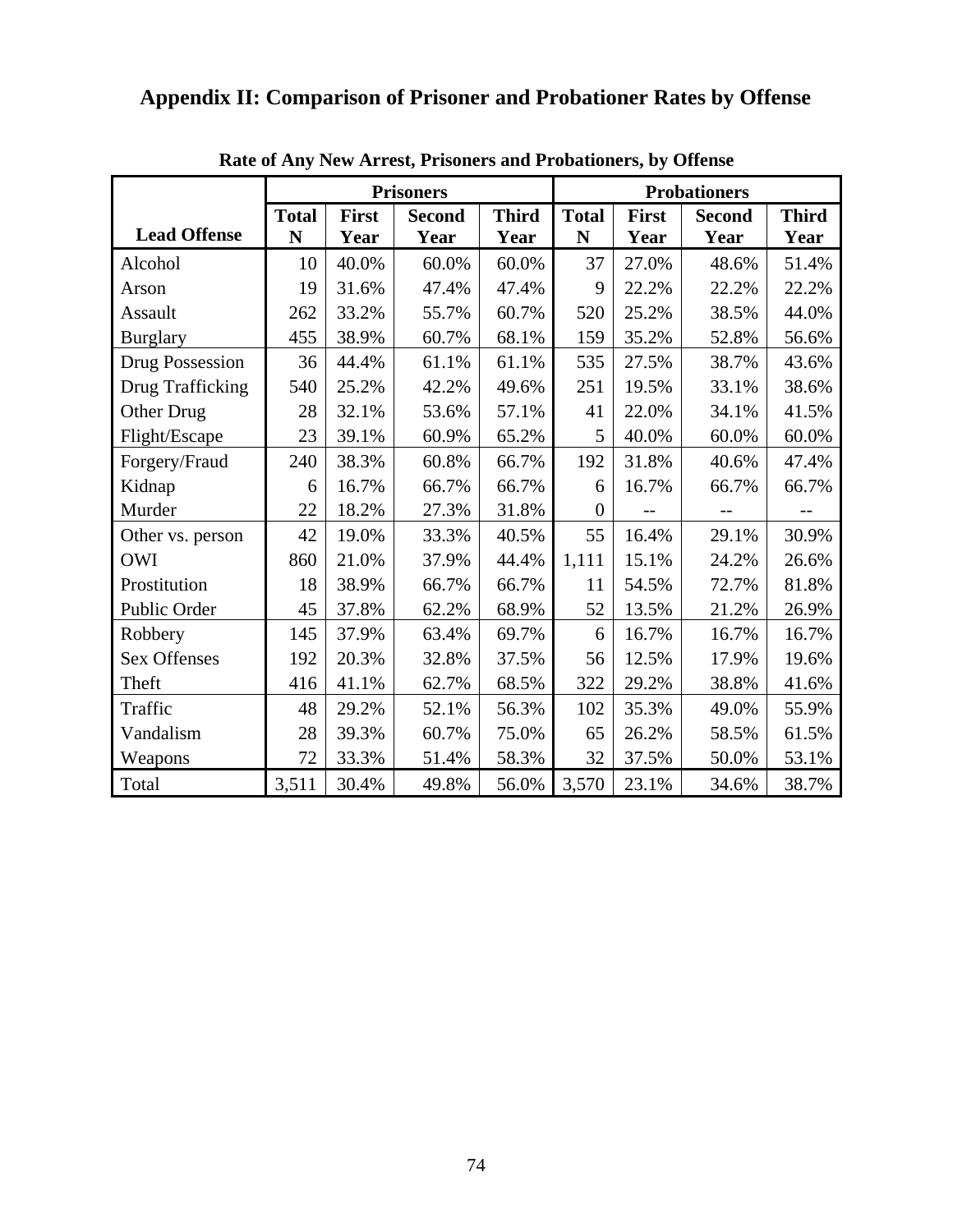|                     |              |              | <b>Prisoners</b> |              |                |              | <b>Probationers</b> |              |
|---------------------|--------------|--------------|------------------|--------------|----------------|--------------|---------------------|--------------|
|                     | <b>Total</b> | <b>First</b> | <b>Second</b>    | <b>Third</b> | <b>Total</b>   | <b>First</b> | <b>Second</b>       | <b>Third</b> |
| <b>Lead Offense</b> | $\mathbf N$  | Year         | Year             | Year         | ${\bf N}$      | Year         | Year                | Year         |
| Alcohol             | 10           | 10.0%        | 30.0%            | 30.0%        | 37             | 5.4%         | 16.2%               | 18.9%        |
| Arson               | 19           | 5.3%         | 15.8%            | 21.1%        | 9              | 11.1%        | 11.1%               | 11.1%        |
| Assault             | 262          | 16.8%        | 27.1%            | 33.2%        | 520            | 9.4%         | 13.8%               | 17.3%        |
| <b>Burglary</b>     | 455          | 19.3%        | 33.6%            | 40.9%        | 159            | 11.9%        | 19.5%               | 24.5%        |
| Drug Possession     | 36           | 22.2%        | 33.3%            | 41.7%        | 535            | 9.2%         | 14.0%               | 16.6%        |
| Drug Trafficking    | 540          | 13.7%        | 20.6%            | 27.2%        | 251            | 8.4%         | 15.1%               | 18.3%        |
| Other Drug          | 28           | 14.3%        | 32.1%            | 35.7%        | 41             | 9.8%         | 19.5%               | 22.0%        |
| Flight/Escape       | 23           | 17.4%        | 39.1%            | 43.5%        | 5              | 20.0%        | 20.0%               | 20.0%        |
| Forgery/Fraud       | 240          | 19.6%        | 32.9%            | 38.3%        | 192            | 17.7%        | 24.0%               | 28.1%        |
| Kidnap              | 6            | 16.7%        | 33.3%            | 50.0%        | 6              | 0.0%         | 16.7%               | 16.7%        |
| Murder              | 22           | 4.5%         | 9.1%             | 9.1%         | $\overline{0}$ |              |                     |              |
| Other vs. person    | 42           | 2.4%         | 11.9%            | 19.0%        | 55             | 5.5%         | 9.1%                | 12.7%        |
| <b>OWI</b>          | 860          | 8.3%         | 17.2%            | 20.6%        | 1,111          | 3.3%         | 6.1%                | 7.5%         |
| Prostitution        | 18           | 16.7%        | 16.7%            | 16.7%        | 11             | 18.2%        | 27.3%               | 27.3%        |
| Public Order        | 45           | 17.8%        | 33.3%            | 44.4%        | 54             | 5.6%         | 9.3%                | 14.8%        |
| Robbery             | 145          | 21.4%        | 40.0%            | 47.6%        | 6              | 16.7%        | 16.7%               | 16.7%        |
| <b>Sex Offenses</b> | 192          | 7.3%         | 12.5%            | 15.6%        | 56             | 7.1%         | 7.1%                | 8.9%         |
| Theft               | 416          | 21.6%        | 35.3%            | 40.9%        | 322            | 12.4%        | 16.5%               | 17.7%        |
| Traffic             | 48           | 8.3%         | 20.8%            | 27.1%        | 103            | 13.6%        | 20.4%               | 25.2%        |
| Vandalism           | 28           | 10.7%        | 21.4%            | 32.1%        | 65             | 4.6%         | 15.4%               | 16.9%        |
| Weapons             | 72           | 19.4%        | 34.7%            | 38.9%        | 32             | 12.5%        | 18.8%               | 21.9%        |
| <b>Total</b>        | 3,511        | 14.6%        | 25.5%            | 30.9%        | 3,570          | 8.2%         | 12.7%               | 15.3%        |

**Rate of New Felony Arrest, Prisoners and Probationers, by Offense**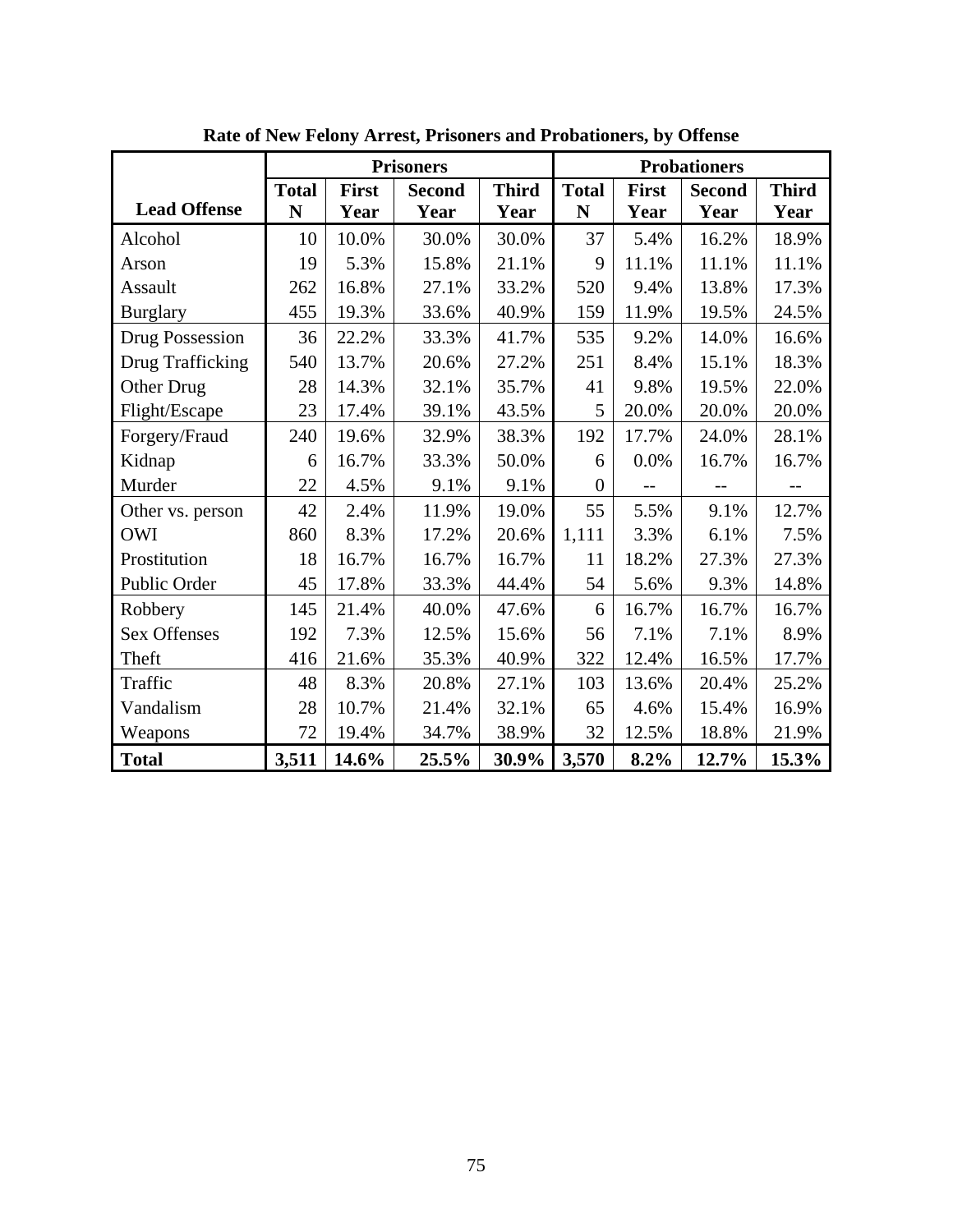|                        |              |              | <b>Prisoners</b> |              |              |              | <b>Probationers</b> |              |
|------------------------|--------------|--------------|------------------|--------------|--------------|--------------|---------------------|--------------|
|                        | <b>Total</b> | <b>First</b> | <b>Second</b>    | <b>Third</b> | <b>Total</b> | <b>First</b> | <b>Second</b>       | <b>Third</b> |
| <b>Lead Offense</b>    | N            | Year         | Year             | Year         | ${\bf N}$    | Year         | Year                | Year         |
| Alcohol                | 10           | 20.0%        | 30.0%            | 30.0%        | 37           | 5.4%         | 13.5%               | 16.2%        |
| Arson                  | 19           | 15.8%        | 15.8%            | 21.1%        | 9            | 11.1%        | 11.1%               | 11.1%        |
| Assault                | 262          | 14.9%        | 31.7%            | 37.0%        | 520          | 10.6%        | 17.3%               | 20.8%        |
| <b>Burglary</b>        | 455          | 11.2%        | 22.9%            | 26.6%        | 159          | 8.8%         | 15.7%               | 17.0%        |
| <b>Drug Possession</b> | 36           | 11.1%        | 19.4%            | 25.0%        | 535          | 5.8%         | 10.7%               | 12.1%        |
| Drug Trafficking       | 540          | 7.6%         | 13.5%            | 16.3%        | 251          | 2.4%         | 4.8%                | 6.8%         |
| Other Drug             | 28           | 7.1%         | 7.1%             | 7.1%         | 41           | 4.9%         | 12.2%               | 14.6%        |
| Flight/Escape          | 23           | 13.0%        | 17.4%            | 17.4%        | 5            | 20.0%        | 20.0%               | 20.0%        |
| Forgery/Fraud          | 239          | 6.7%         | 19.2%            | 23.8%        | 192          | 4.2%         | 9.4%                | 10.4%        |
| Kidnap                 | 6            | 0.0%         | 16.7%            | 16.7%        | 6            | 16.7%        | 16.7%               | 16.7%        |
| Murder                 | 22           | 9.1%         | 13.6%            | 13.6%        |              |              |                     |              |
| Other vs. person       | 42           | 9.5%         | 19.0%            | 21.4%        | 55           | 5.5%         | 9.1%                | 10.9%        |
| <b>OWI</b>             | 860          | 5.8%         | 11.2%            | 13.4%        | 1,111        | 4.0%         | 6.3%                | 7.2%         |
| Prostitution           | 18           | 22.2%        | 27.8%            | 27.8%        | 11           | 0.0%         | 0.0%                | 9.1%         |
| Public Order           | 45           | 8.9%         | 20.0%            | 28.9%        | 52           | 1.9%         | 1.9%                | 3.8%         |
| Robbery                | 145          | 22.1%        | 37.2%            | 41.4%        | 6            | 16.7%        | 16.7%               | 16.7%        |
| <b>Sex Offenses</b>    | 192          | 7.8%         | 13.5%            | 15.1%        | 56           | 1.8%         | 1.8%                | 5.4%         |
| Theft                  | 416          | 12.0%        | 20.9%            | 23.6%        | 322          | 7.8%         | 11.5%               | 14.3%        |
| Traffic                | 48           | 6.3%         | 10.4%            | 14.6%        | 102          | 13.7%        | 16.7%               | 18.6%        |
| Vandalism              | 28           | 17.9%        | 32.1%            | 42.9%        | 65           | 12.3%        | 23.1%               | 23.1%        |
| Weapons                | 72           | 12.5%        | 20.8%            | 29.2%        | 32           | 6.3%         | 6.3%                | 15.6%        |
| <b>Total</b>           | 3,510        | 9.7%         | 18.3%            | 21.6%        | 3,570        | 6.2%         | $10.2\%$            | 12.0%        |

**Rate of New Violent Arrest, Prisoners and Probationers, by Offense**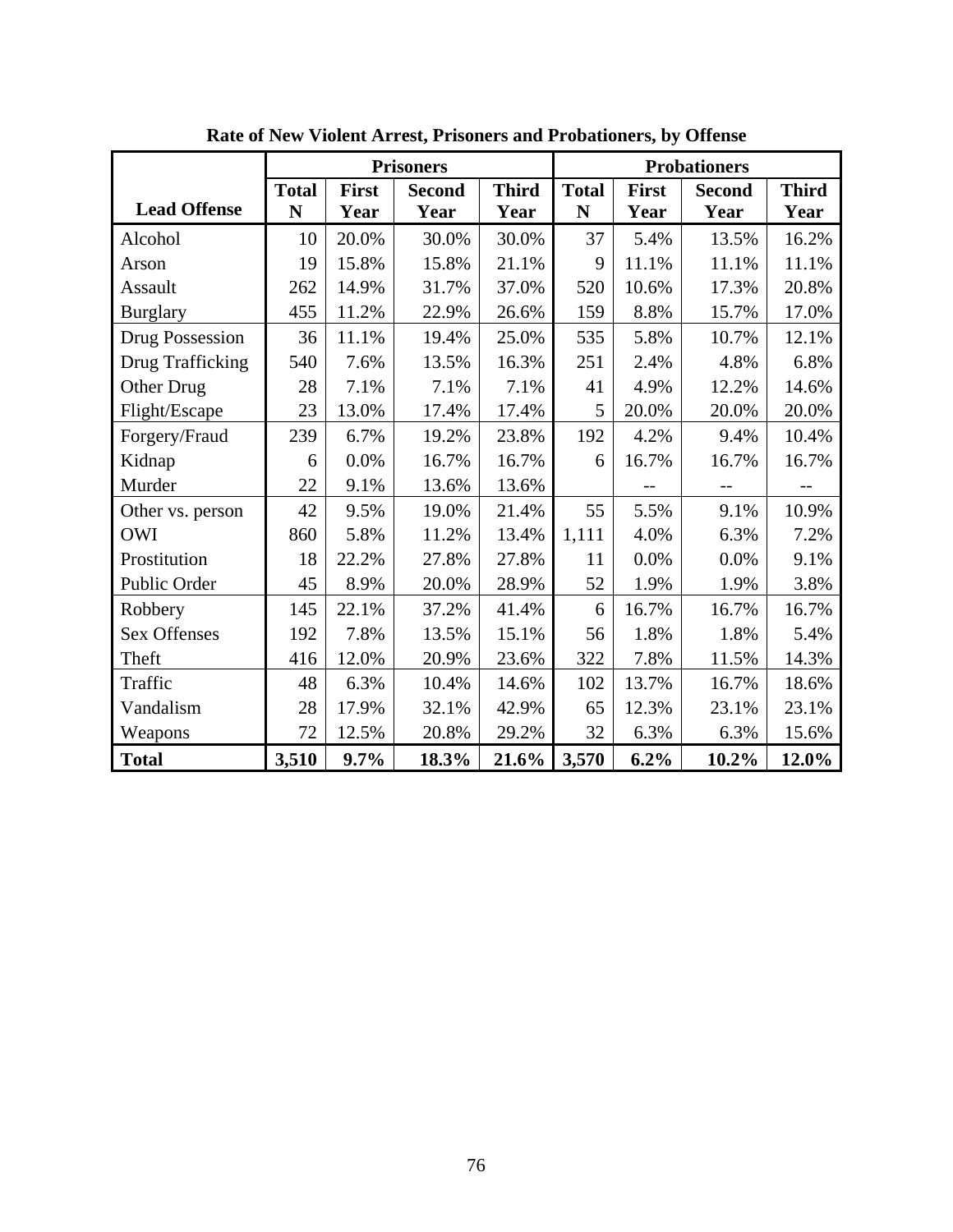|                     |              |              | <b>Prisoners</b> |              |                |              | <b>Probationers</b> |              |
|---------------------|--------------|--------------|------------------|--------------|----------------|--------------|---------------------|--------------|
|                     | <b>Total</b> | <b>First</b> | <b>Second</b>    | <b>Third</b> | <b>Total</b>   | <b>First</b> | <b>Second</b>       | <b>Third</b> |
| <b>Lead Offense</b> | ${\bf N}$    | Year         | Year             | Year         | ${\bf N}$      | Year         | Year                | Year         |
| Alcohol             | 10           | 10.0%        | 20.0%            | 20.0%        | 37             | 2.7%         | 8.1%                | 8.1%         |
| Arson               | 19           | 10.5%        | 10.5%            | 10.5%        | 9              | 0.0%         | 0.0%                | 0.0%         |
| Assault             | 262          | 7.6%         | 19.8%            | 23.7%        | 520            | 2.7%         | 3.7%                | 4.6%         |
| <b>Burglary</b>     | 455          | 4.4%         | 10.3%            | 14.1%        | 159            | 2.5%         | 3.8%                | 4.4%         |
| Drug Possession     | 36           | 8.3%         | 13.9%            | 16.7%        | 535            | 0.7%         | 1.5%                | 2.2%         |
| Drug Trafficking    | 538          | 3.7%         | 5.6%             | 7.6%         | 251            | 0.0%         | 0.4%                | 0.8%         |
| Other Drug          | 28           | 3.6%         | 3.6%             | 3.6%         | 41             | 2.4%         | 4.9%                | 4.9%         |
| Flight/Escape       | 23           | 8.7%         | 8.7%             | 8.7%         | 5              | 0.0%         | $0.0\%$             | 0.0%         |
| Forgery/Fraud       | 239          | 2.1%         | 8.4%             | 10.9%        | 192            | 1.6%         | 2.6%                | 2.6%         |
| Kidnap              | 6            | 0.0%         | 0.0%             | 16.7%        | 6              | 0.0%         | 0.0%                | 0.0%         |
| Murder              | 22           | 4.5%         | 4.5%             | 4.5%         | $\overline{0}$ |              |                     |              |
| Other vs. person    | 42           | 7.1%         | 14.3%            | 16.7%        | 55             | 3.6%         | 5.5%                | 7.3%         |
| <b>OWI</b>          | 859          | 2.3%         | 4.7%             | 5.6%         | 1,111          | 0.5%         | 0.8%                | 1.1%         |
| Prostitution        | 18           | 16.7%        | 16.7%            | 16.7%        | 11             | 0.0%         | 0.0%                | 9.1%         |
| Public Order        | 45           | 8.9%         | 13.3%            | 20.0%        | 54             | 0.0%         | $0.0\%$             | 0.0%         |
| Robbery             | 145          | 14.5%        | 27.6%            | 33.1%        | 6              | 16.7%        | 16.7%               | 16.7%        |
| <b>Sex Offenses</b> | 192          | 3.6%         | 6.3%             | 6.8%         | 56             | 0.0%         | 0.0%                | 1.8%         |
| Theft               | 416          | 6.0%         | 11.1%            | 13.0%        | 322            | 2.5%         | 3.7%                | 4.0%         |
| Traffic             | 48           | 2.1%         | 8.3%             | 8.3%         | 103            | 2.9%         | 2.9%                | 2.9%         |
| Vandalism           | 28           | 10.7%        | 14.3%            | 25.0%        | 65             | 1.5%         | 3.1%                | 3.1%         |
| Weapons             | 72           | 2.8%         | 5.6%             | 9.7%         | 32             | 0.0%         | 3.1%                | 6.3%         |
| <b>Total</b>        | 3,507        | 4.7%         | 9.3%             | 11.6%        | 3,570          | 1.3%         | 2.1%                | 2.6%         |

**Rate of New Violent Felony Arrest, Prisoners and Probationers, by Offense**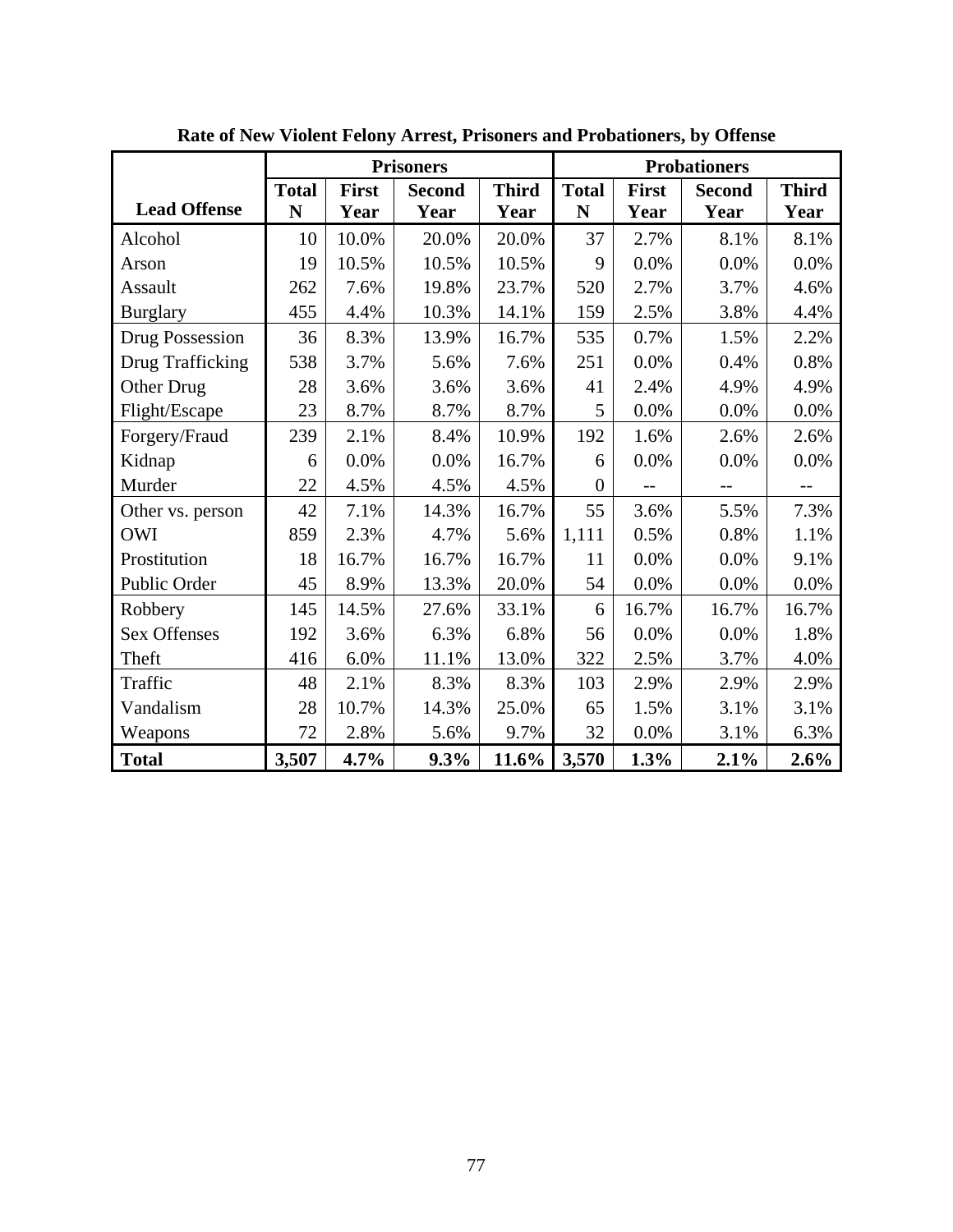|                     |              |              | <b>Prisoners</b> |              |              |              | <b>Probationers</b> |              |
|---------------------|--------------|--------------|------------------|--------------|--------------|--------------|---------------------|--------------|
|                     | <b>Total</b> | <b>First</b> | <b>Second</b>    | <b>Third</b> | <b>Total</b> | <b>First</b> | <b>Second</b>       | <b>Third</b> |
| <b>Lead Offense</b> | N            | Year         | Year             | Year         | $\mathbf N$  | Year         | Year                | Year         |
| Alcohol             | 10           | 20.0%        | 30.0%            | 30.0%        | 37           | 10.8%        | 10.8%               | 18.9%        |
| Arson               | 19           | 5.3%         | 15.8%            | 15.8%        | 9            | 0.0%         | 0.0%                | 0.0%         |
| Assault             | 268          | 7.1%         | 23.5%            | 30.2%        | 520          | 4.8%         | 10.8%               | 12.7%        |
| <b>Burglary</b>     | 470          | 17.2%        | 32.1%            | 38.9%        | 159          | 17.6%        | 30.2%               | 32.7%        |
| Drug Possession     | 37           | 8.1%         | 27.0%            | 40.5%        | 535          | 4.3%         | 7.3%                | 10.5%        |
| Drug Trafficking    | 564          | 9.4%         | 24.8%            | 34.2%        | 251          | 13.1%        | 19.9%               | 25.1%        |
| Other Drug          | 28           | 14.3%        | 25.0%            | 32.1%        | 42           | 4.8%         | 11.9%               | 14.3%        |
| Flight/Escape       | 23           | 34.8%        | 43.5%            | 47.8%        | 5            | 0.0%         | 20.0%               | 20.0%        |
| Forgery/Fraud       | 245          | 18.0%        | 32.7%            | 39.2%        | 194          | 6.7%         | 14.9%               | 20.1%        |
| Kidnapping          | 8            | 12.5%        | 25.0%            | 50.0%        | 6            | 0.0%         | 16.7%               | 16.7%        |
| Murder/Mansl.       | 24           | 8.3%         | 20.8%            | 20.8%        |              |              |                     |              |
| Other vs. person    | 43           | 7.0%         | 14.0%            | 23.3%        | 55           | 5.5%         | 12.7%               | 12.7%        |
| <b>OWI</b>          | 868          | 10.7%        | 20.2%            | 25.3%        | 1,111        | 1.3%         | 3.6%                | 4.8%         |
| Prostitution        | 18           | 11.1%        | 33.3%            | 44.4%        | 11           | 18.2%        | 45.5%               | 63.6%        |
| Public Order        | 47           | 17.0%        | 23.4%            | 42.6%        | 54           | 9.3%         | 14.8%               | 14.8%        |
| Robbery             | 149          | 17.4%        | 33.6%            | 43.6%        | 6            | 16.7%        | 50.0%               | 50.0%        |
| <b>Sex Offenses</b> | 207          | 8.7%         | 14.5%            | 18.8%        | 56           | 14.3%        | 17.9%               | 19.6%        |
| Theft               | 424          | 18.4%        | 34.9%            | 44.6%        | 322          | 9.6%         | 16.5%               | 18.3%        |
| Traffic             | 50           | 6.0%         | 20.0%            | 30.0%        | 103          | 4.9%         | 15.5%               | 20.4%        |
| Vandalism           | 28           | 7.1%         | 32.1%            | 39.3%        | 65           | 6.2%         | 13.8%               | 21.5%        |
| Weapons             | 73           | 17.8%        | 27.4%            | 38.4%        | 32           | 9.4%         | 12.5%               | 15.6%        |
| <b>Total</b>        | 3,607        | 12.9%        | 26.1%            | 33.5%        | 3,573        | 5.7%         | 10.9%               | 13.4%        |

**Rate of Any New Imprisonment, Prisoners and Probationers, by Offense**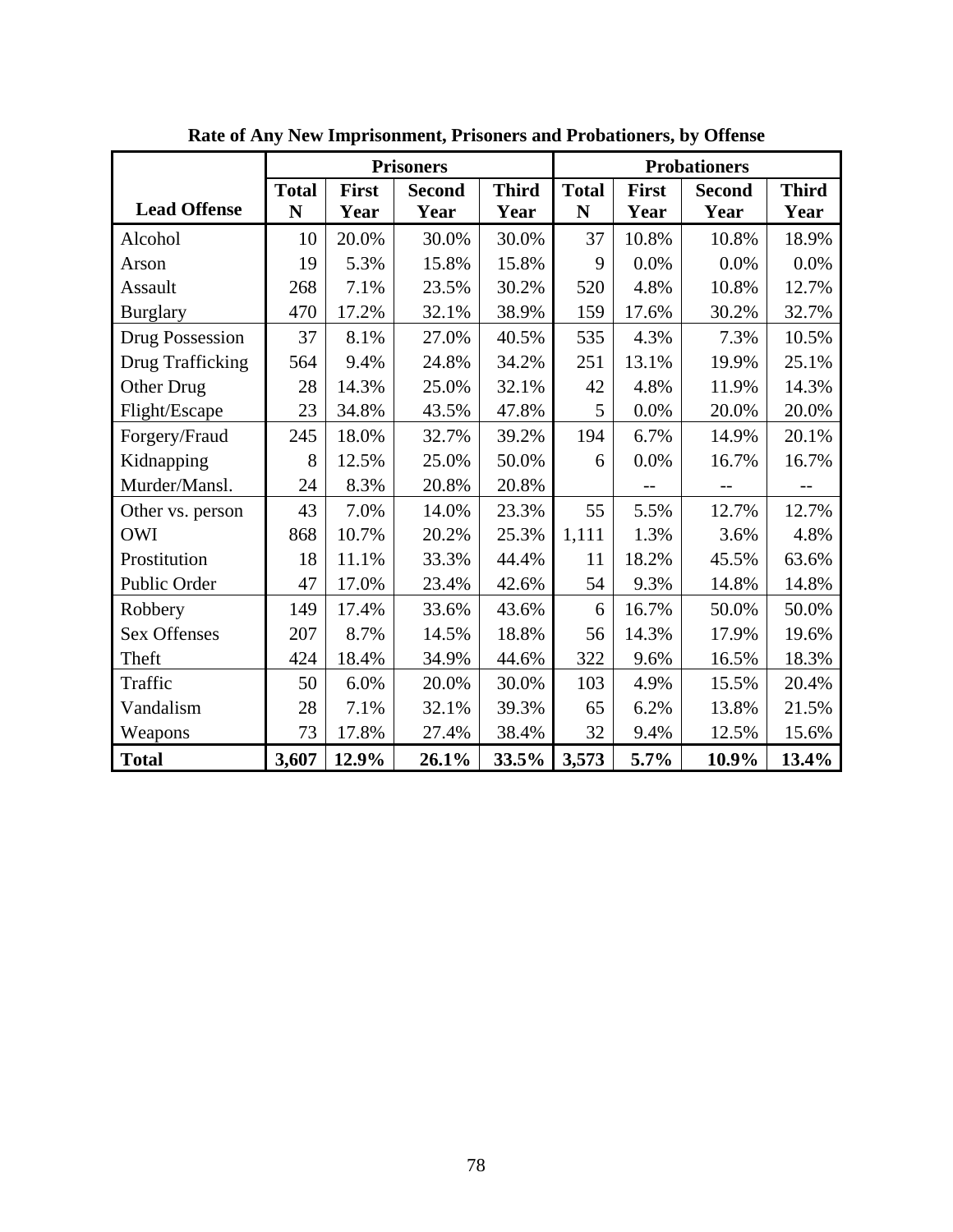## **Appendix III: Rates of Re-arrest During Probation**

|                               |                |                | <b>Probation Arrests?</b> | $\frac{0}{0}$  |                 |
|-------------------------------|----------------|----------------|---------------------------|----------------|-----------------|
| <b>Offense Class and Type</b> | <b>Total N</b> | N <sub>0</sub> | Yes                       | <b>Active</b>  | <b>Arrested</b> |
| <b>B</b> Felony non-person    | 20             | 13             | 7                         | $\theta$       | 35.0%           |
| C felony non-person           | 178            | 116            | 60                        | $\overline{2}$ | 33.7%           |
| C felony vs. person           | 27             | 24             | 2                         |                | 7.4%            |
| D felony OWI                  | 92             | 62             | 29                        | $\mathbf 1$    | 31.5%           |
| D felony non-person           | 583            | 342            | 235                       | 6              | 40.3%           |
| D felony vs. person           | 58             | 40             | 18                        | $\Omega$       | 31.0%           |
| <b>Total Felonies</b>         | 958            | 597            | 351                       | 10             | 36.6%           |
| Other misd. vs. person        | 1              |                | $\theta$                  | $\Omega$       | 0.0%            |
| Agg. misdemeanor OWI          | 276            | 202            | 69                        | 5              | 25.0%           |
| Agg. misd non-person          | 425            | 221            | 192                       | 12             | 45.2%           |
| Agg. misd. vs. person         | 216            | 132            | 81                        | 3              | 37.5%           |
| Serious misdemeanor OWI       | 743            | 619            | 107                       | 17             | 14.4%           |
| Serious misd. non-person      | 566            | 398            | 155                       | 13             | 27.4%           |
| Serious misd vs. person       | 251            | 181            | 66                        | 4              | 26.3%           |
| Simple misd non-person        | 49             | 41             | 8                         | 0              | 16.3%           |
| Simple misd vs. person        | 88             | 72             | 15                        |                | 17.0%           |
| <b>Total Misdemeanors</b>     | 2,615          | 1,867          | 693                       | 55             | 26.5%           |
| <b>Total</b>                  | 3,573          | 2,464          | 1,044                     | 65             | 29.2%           |

**Arrests on Probation, by Offense Class and Type** 

**Arrests on Probation, by Offense Type** 

|                          |                | <b>Probation Arrests?</b> | $\frac{6}{6}$ |                |                 |
|--------------------------|----------------|---------------------------|---------------|----------------|-----------------|
| <b>Lead Offense Type</b> | <b>Total N</b> | N <sub>0</sub>            | Yes           | <b>Active</b>  | <b>Arrested</b> |
| Weapons                  | 32             | 18                        | 14            | 0              | 43.8%           |
| Traffic                  | 103            | 55                        | 45            | 3              | 43.7%           |
| Property                 | 746            | 430                       | 304           | 12             | 40.8%           |
| Drug                     | 828            | 550                       | 262           | 16             | 31.6%           |
| Violent                  | 590            | 407                       | 175           | 8              | 29.7%           |
| <b>Public Order</b>      | 107            | 75                        | 30            | $\overline{2}$ | 28.0%           |
| <b>OWI</b>               | 1,111          | 883                       | 205           | 23             | 18.5%           |
| <b>Sex</b>               | 56             | 46                        | 9             |                | 16.1%           |
| <b>Total</b>             | 3,573          | 2,464                     | 1,044         | 65             | 29.2%           |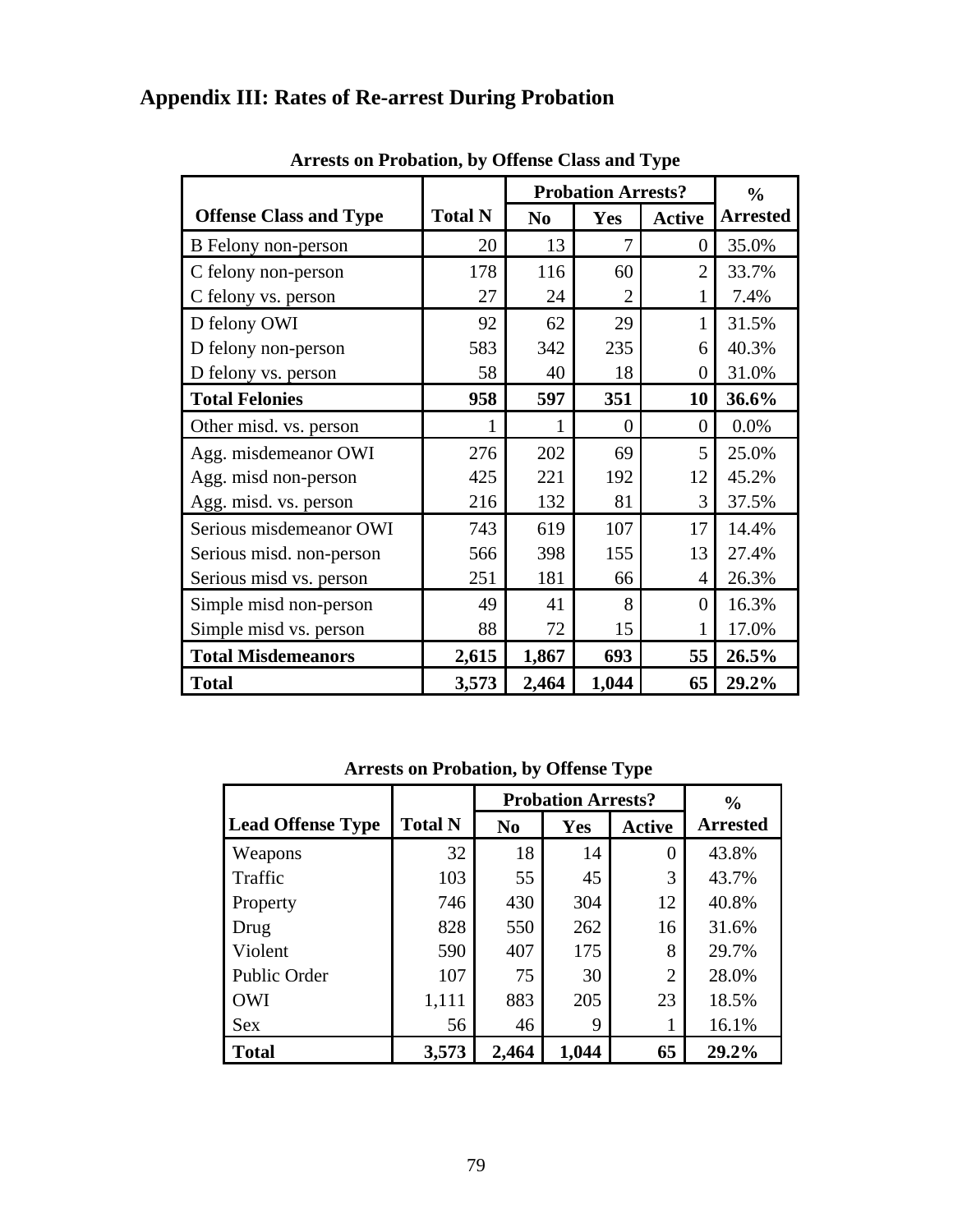|                          |                | <b>Probation Arrests?</b> | $\frac{6}{6}$  |                  |                 |
|--------------------------|----------------|---------------------------|----------------|------------------|-----------------|
| <b>Lead Offense Type</b> | <b>Total N</b> | N <sub>0</sub>            | <b>Yes</b>     | <b>Active</b>    | <b>Arrested</b> |
| Prostitution/Pimping     | 11             | 4                         | 7              | $\overline{0}$   | 63.6%           |
| Flight/Escape            | 5              | $\overline{2}$            | 3              | $\theta$         | 60.0%           |
| Kidnap                   | 6              | 3                         | 3              | $\theta$         | 50.0%           |
| <b>Burglary</b>          | 159            | 78                        | 79             | $\overline{2}$   | 49.7%           |
| Weapons                  | 32             | 18                        | 14             | $\overline{0}$   | 43.8%           |
| Traffic                  | 103            | 55                        | 45             | 3                | 43.7%           |
| Vandalism                | 65             | 36                        | 28             | 1                | 43.1%           |
| Forgery/Fraud            | 194            | 113                       | 78             | 3                | 40.2%           |
| Theft                    | 322            | 198                       | 118            | 6                | 36.6%           |
| Alcohol                  | 37             | 24                        | 13             | $\overline{0}$   | 35.1%           |
| Other Drug               | 42             | 26                        | 14             | $\overline{2}$   | 33.3%           |
| Trafficking              | 251            | 167                       | 83             | $\mathbf{1}$     | 33.1%           |
| Drug Possession          | 535            | 357                       | 165            | 13               | 30.8%           |
| Assault                  | 520            | 354                       | 158            | 8                | 30.4%           |
| Arson                    | 9              | 7                         | $\overline{2}$ | $\theta$         | 22.2%           |
| Other Vs. Person         | 55             | 43                        | 12             | $\boldsymbol{0}$ | 21.8%           |
| <b>OWI</b>               | 1,111          | 883                       | 205            | 23               | 18.5%           |
| Robbery                  | 6              | 5                         | 1              | $\overline{0}$   | 16.7%           |
| <b>Sex</b>               | 56             | 46                        | 9              | 1                | 16.1%           |
| Public Order             | 54             | 45                        | 7              | 2                | 13.0%           |
| <b>Total</b>             | 3,573          | 2,464                     | 1,044          | 65               | 29.2%           |

**Arrests on Probation, by Offense**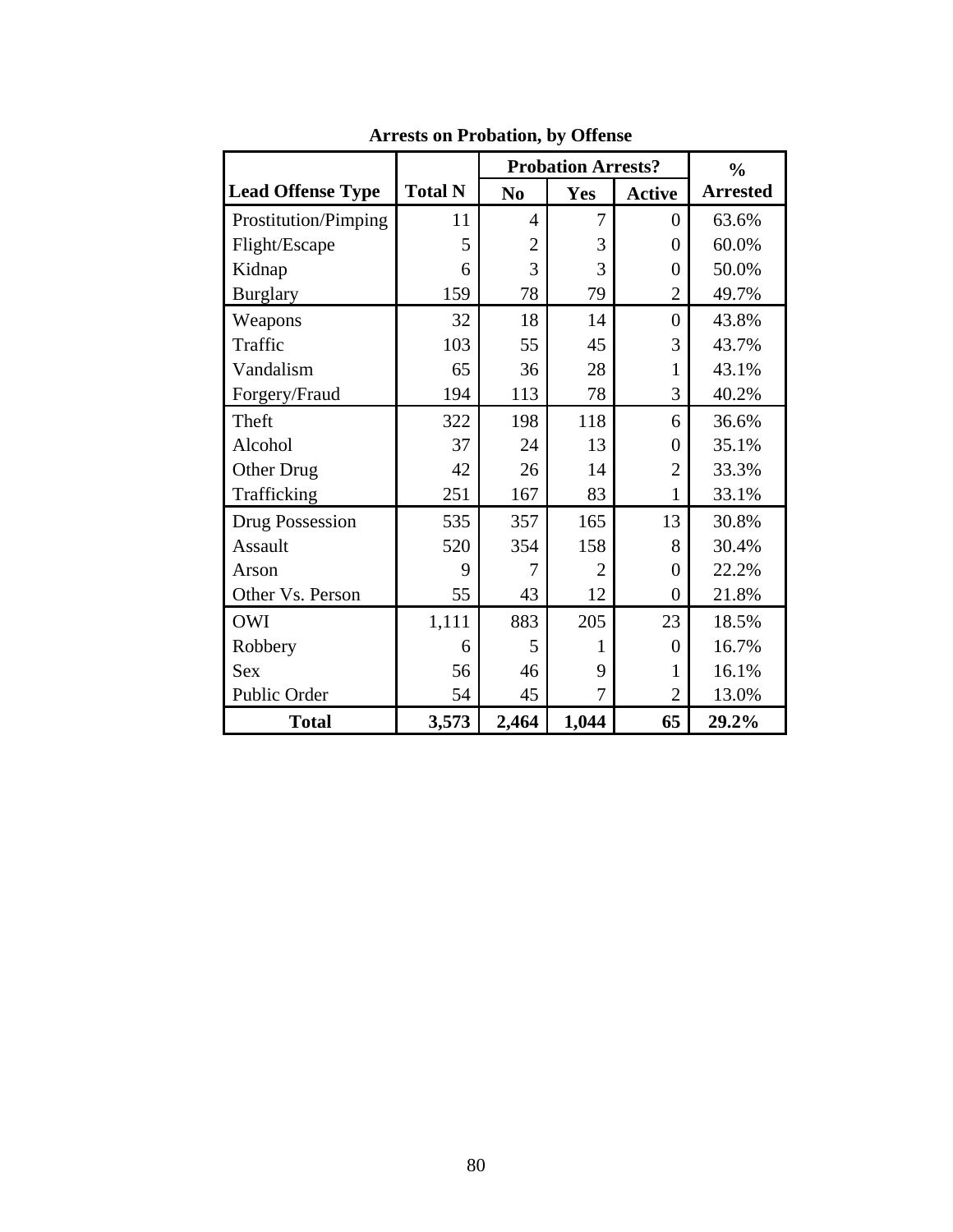|                          |                | <b>Probation Arrests?</b> | $\frac{0}{0}$ |                |                 |
|--------------------------|----------------|---------------------------|---------------|----------------|-----------------|
| <b>Lead Offense Type</b> | <b>Total N</b> | N <sub>0</sub>            | Yes           | <b>Active</b>  | <b>Arrested</b> |
| <b>Burglary</b>          | 159            | 78                        | 79            | $\overline{2}$ | 49.7%           |
| Non-OWI Traffic          | 103            | 55                        | 45            | 3              | 43.7%           |
| Forgery/Fraud            | 194            | 113                       | 78            | 3              | 40.2%           |
| Theft                    | 322            | 198                       | 118           | 6              | 36.6%           |
| <b>Domestic Assault</b>  | 219            | 137                       | 76            | 6              | 34.7%           |
| Other                    | 267            | 179                       | 85            | 3              | 31.8%           |
| All Drug Offenses        | 828            | 550                       | 262           | 16             | 31.6%           |
| Non-domestic Assault     | 314            | 225                       | 87            | 2              | 27.7%           |
| <b>OWI</b>               | 1,111          | 883                       | 205           | 23             | 18.5%           |
| <b>Sex Offenses</b>      | 56             | 46                        | 9             |                | 16.1%           |
| <b>Total</b>             | 3,573          | 2,464                     | 1,044         | 65             | 29.2%           |

**Arrests on Probation, by Offense Type**